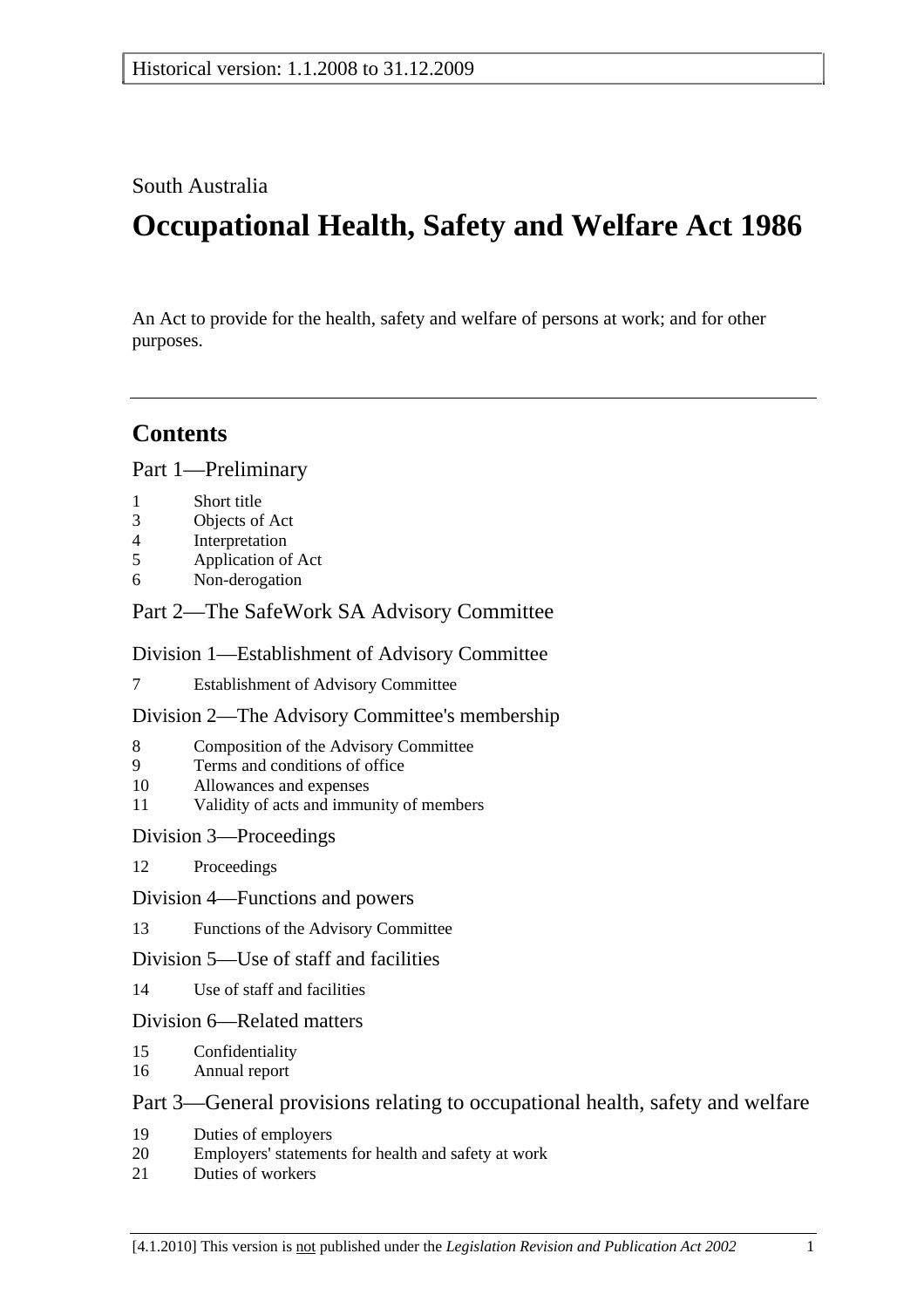- 22 Duties of employers and self-employed persons
- 23 Duties of occupiers
- 23A Duties of designers and owners of buildings
- 24 Duties of manufacturers etc
- 24A Duties of owners of plant
- 25 Duties applicable to all persons

## Part 4—Health and safety representatives and committees

#### Division 1—Preliminary

26 Preliminary

## Division 2—Appointment of health and safety representatives and committees

- 26A Interpretation
- 27 Health and safety representatives may represent groups
- 28 Election of health and safety representatives
- 29 Election of a deputy health and safety representative
- 30 Term of office of a health and safety representative
- 31 Health and safety committees

## Division 2A—Training

- 31A Training of health and safety representatives, deputies and committee members
- 31B Maintenance of pay and reimbursement of expenses
- 31C Guidelines

## Division 3—Functions of health and safety representatives and committees

- 32 Functions of health and safety representatives
- 33 Functions of health and safety committees
- 34 Responsibilities of employers

## Division 4—Resolution of health, safety or welfare issues

- 35 Default notices
- 36 Action where the health and safety of a worker is threatened
- 37 Attendance by inspector
- 37A Division not to derogate from other referrals to an inspector

## Part 5—Inspections

38 Powers of entry and inspection

## Part 6—Improvement notices and prohibition notices

- 39 Improvement notices
- 40 Prohibition notices
- 41 Notices to be displayed
- 42 Review of notices
- 43 Powers of committee on review
- 44 Worker's entitlement to pay while notice is in force
- 45 Action on default

## Part 7—Review committees

- 46 Review committees
- 47 Constitution of review committees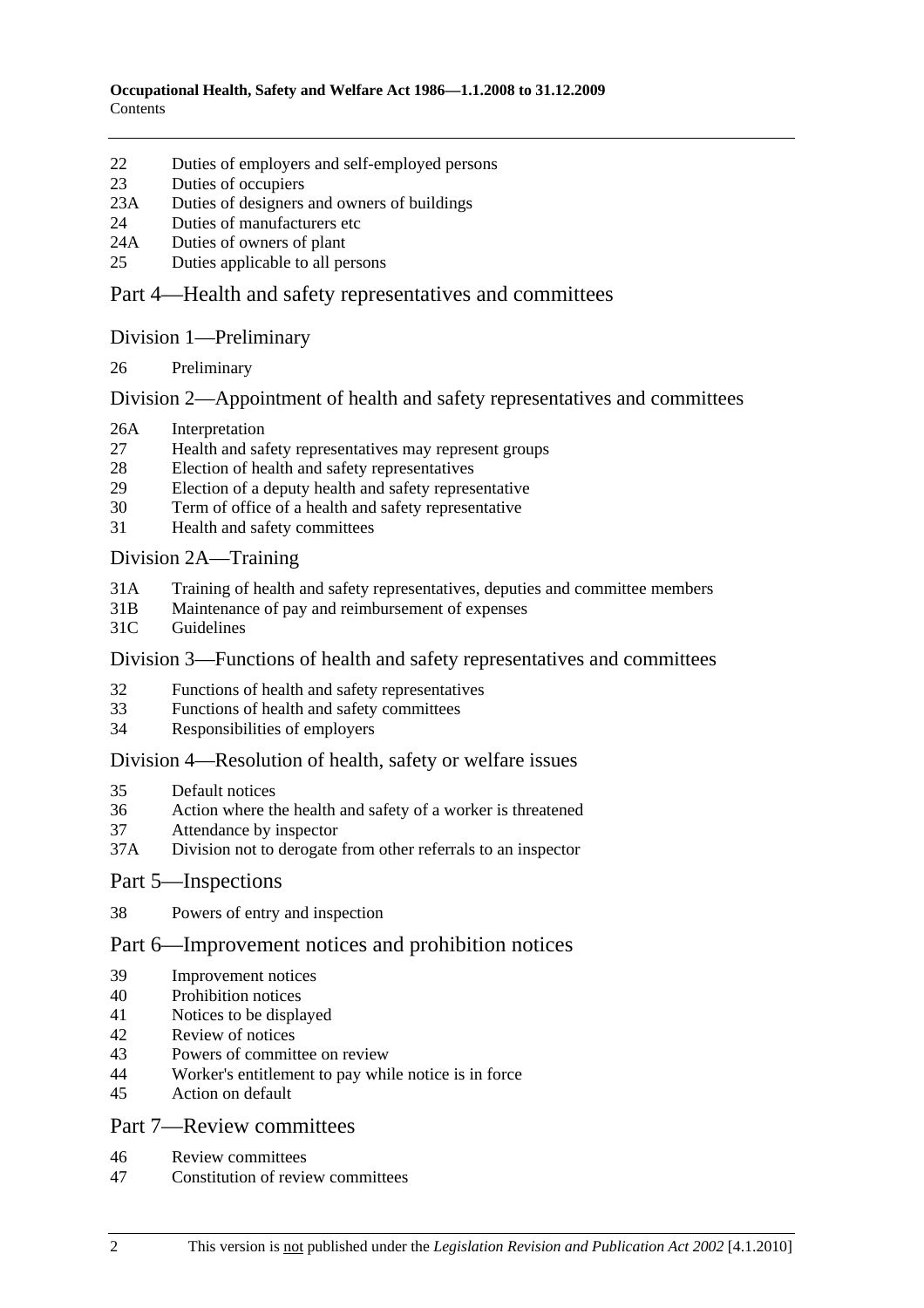- 48 Procedures of the committee
- 49 Appeals
- 50 Immunity of members

#### Part 8—Miscellaneous

- 51 Immunity of inspectors and officers
- 52 Inspector to produce certificate of authority
- 53 Delegation
- 54 Power to require information
- 54A Provision of information by WorkCover
- 55 Confidentiality
- 55A Inappropriate behaviour towards an employee
- 56 Discrimination against workers
- 57 Assignment of workers during a cessation of work
- 58 Offences
- 59 Offence to endanger persons in workplaces
- 59A Imputation of conduct or state of mind of officer, employee etc
- 59B Statement of officer evidence against body corporate<br>59C Liability of officers of body corporate
- Liability of officers of body corporate
- 60 Continuing or repeated offences
- 60A Non-pecuniary penalties
- 61 Offences by bodies corporate
- 62 Health and safety in the public sector
- 63 Code of practice
- 63A Use of codes of practice in proceedings
- 64 Evidentiary provision
- 66 Modifications of regulations
- 67 Exemption from Act
- 67A Registration of employers
- 67B Portion of WorkCover levy to be used to improve occupational health and safety
- 67C Five-yearly reports
- 68 Consultation on regulations
- 69 Regulations

Schedule 1—Regulations

Schedule 2—Extension of Act to specified plant

## Schedule 3—The Mining and Quarrying Occupational Health and Safety **Committee**

- 1 The Committee
- 2 Application of funds
- 3 Ministerial control

Legislative history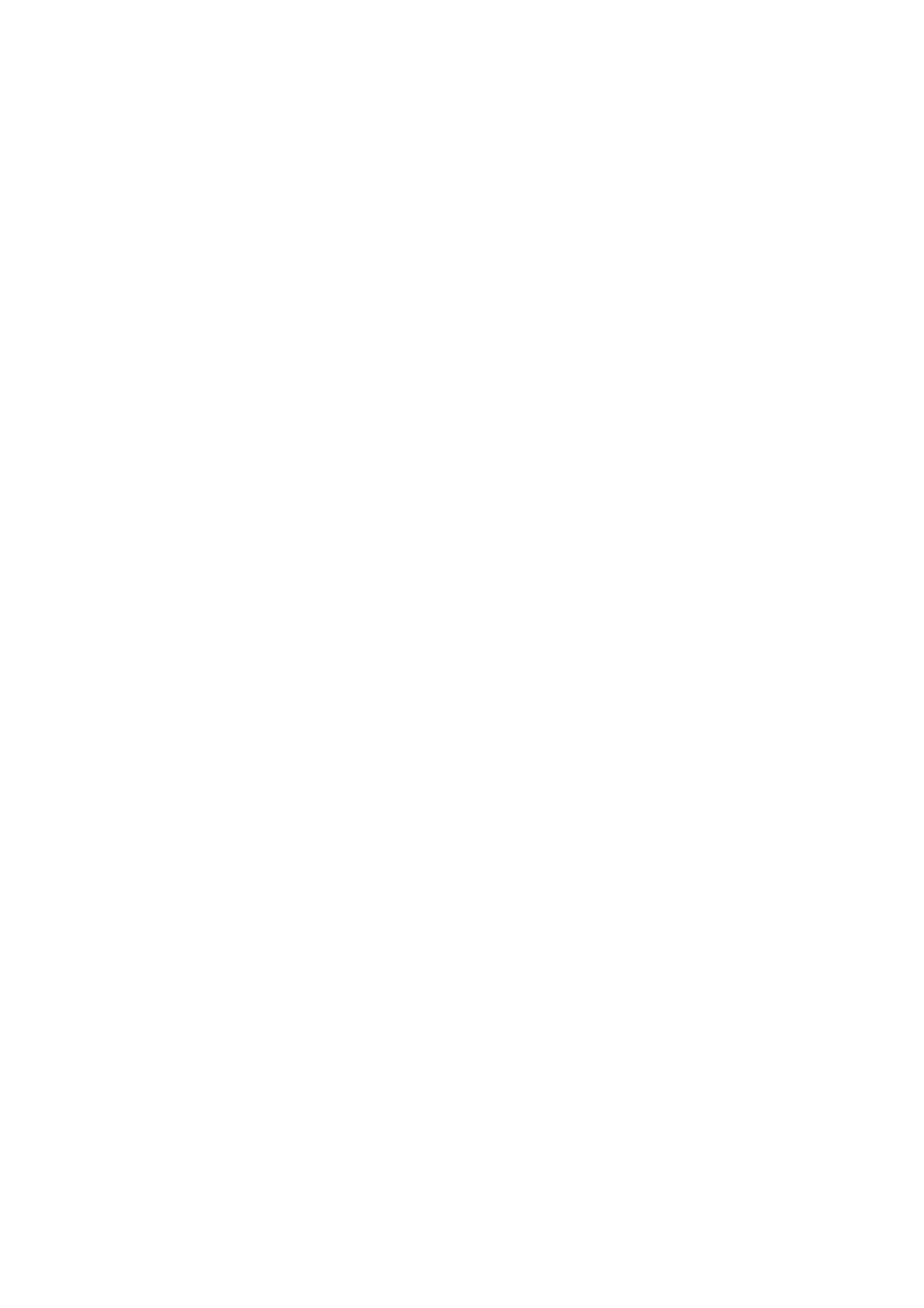## **The Parliament of South Australia enacts as follows:**

## **Part 1—Preliminary**

## **1—Short title**

This Act may be cited as the *Occupational Health, Safety and Welfare Act 1986*.

## **3—Objects of Act**

The chief objects of this Act are—

- (a) to secure the health, safety and welfare of persons at work; and
- (b) to eliminate, at their source, risks to the health, safety and welfare of persons at work; and
- (c) to protect the public against risks to health or safety arising out of or in connection with—
	- (i) the activities of persons at work; or
	- (ii) the use or operation of various types of plant;
- (d) to involve employees and employers in issues affecting occupational health, safety and welfare; and
- (e) to encourage registered associations to take a constructive role in promoting improvements in occupational health, safety and welfare practices and assisting employers and employees to achieve a healthier and safer working environment.

## **4—Interpretation**

(1) In this Act, unless the contrary intention appears—

*accident* means an unplanned occurrence or incident that causes or contributes to personal injury or damage to property;

*Advisory Committee* means the SafeWork SA Advisory Committee established under Part 2:

*appointed member* of the Advisory Committee means a member of the Advisory Committee appointed by the Governor;

*approved code of practice* means a code of practice approved by the Minister pursuant to section 63;

*business day* in relation to a particular workplace means any day on which work is normally carried out at the workplace;

*contract of service* means—

- (a) a contract under which one person is employed by another;
- (b) a contract of apprenticeship;
- (c) a contract, arrangement or understanding under which a person receives onthe-job training in a trade or vocation from another;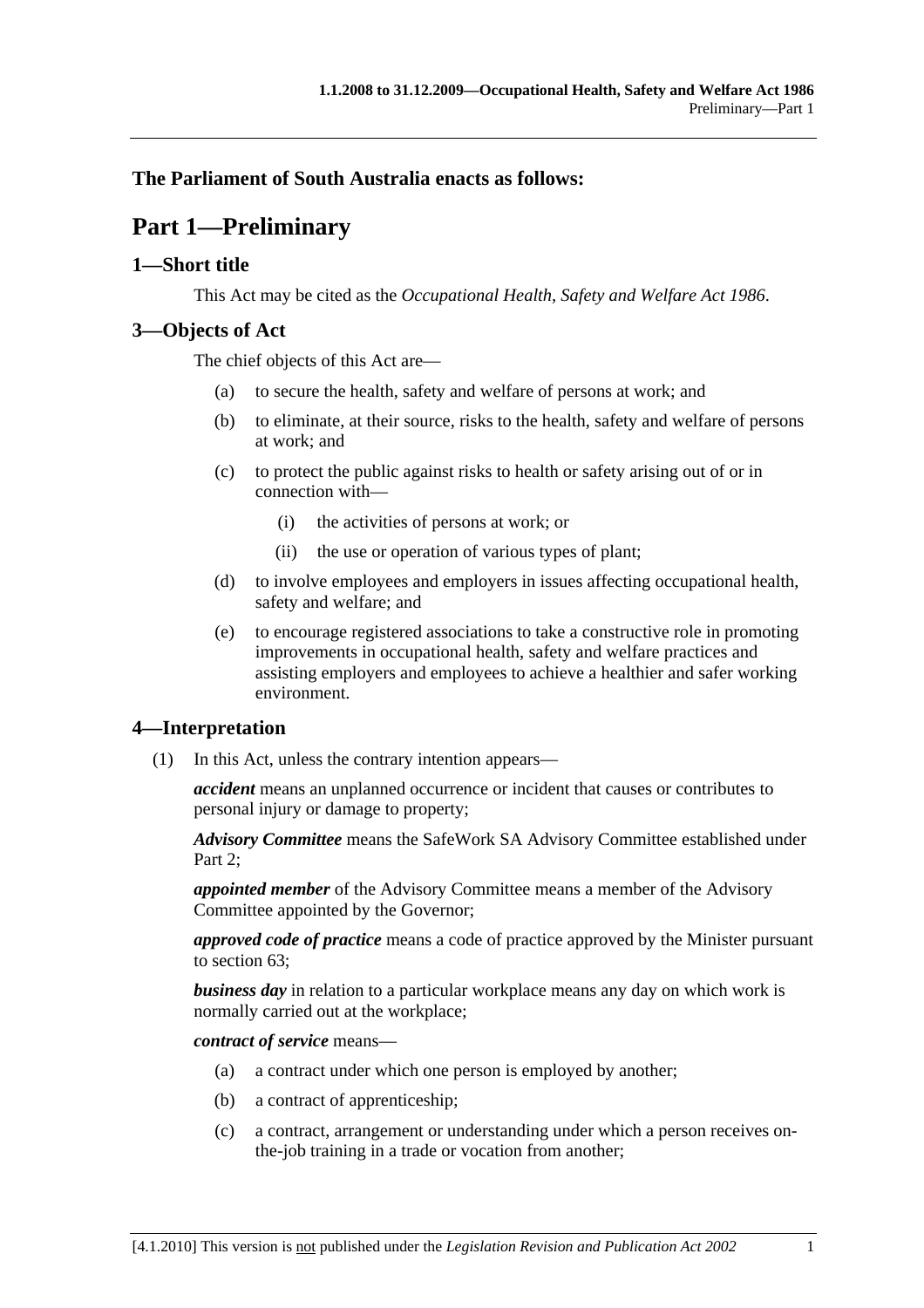*Department* means the administrative unit of the Minister to whom the administration of this Act is committed;

#### *the designated person* means—

- (a) in relation to mines to which the *Mines and Works Inspection Act 1920* applies—the Chief Inspector of Mines;
- (b) in relation to operations to which the *Petroleum Act 2000*, the *Petroleum (Submerged Lands) Act 1982* or the *Offshore Minerals Act 2000* applies—the Director-General of Mines and Energy;
- (c) in any other case—a public service employee authorised by the Minister to exercise the powers of the designated person under this Act;

*Director* means the person for the time being holding, or acting in, the position of Executive Director of that part of the Department that is directly involved in the administration and enforcement of this Act;

*employee* means a person who is employed under a contract of service or who works under a contract of service;

*employer* means a person by whom an employee is employed under a contract of service or for whom work is done by an employee under a contract of service;

*health and safety committee* means a health and safety committee established under Part 4;

*health and safety representative* means a health and safety representative elected in accordance with Part 4;

*Industrial Commission* means the Industrial Relations Commission of South Australia;

*Industrial Court* means the Industrial Relations Court of South Australia;

*inspector* means—

- (a) in relation to mines to which the *Mines and Works Inspection Act 1920* applies—an inspector of mines under that Act;
- (b) in relation to operations to which the *Petroleum Act 2000* applies—an authorised officer under that Act;
- (c) in relation to operations to which the *Petroleum (Submerged Lands) Act 1982* applies—an inspector under that Act;
- (ca) in relation to operations to which the *Offshore Minerals Act 2000* applies—an inspector under that Act;
- (d) in any other case—a public service employee authorised by the Minister to exercise the powers of an inspector under this Act;

*metropolitan area* means the area comprised by—

- (a) Metropolitan Adelaide as defined in the Development Plan compiled under the *Development Act 1993*; and
- (b) the City of Adelaide and the Corporation of the Town of Gawler;

*occupier* in relation to a place means a person who has the management or control of the place;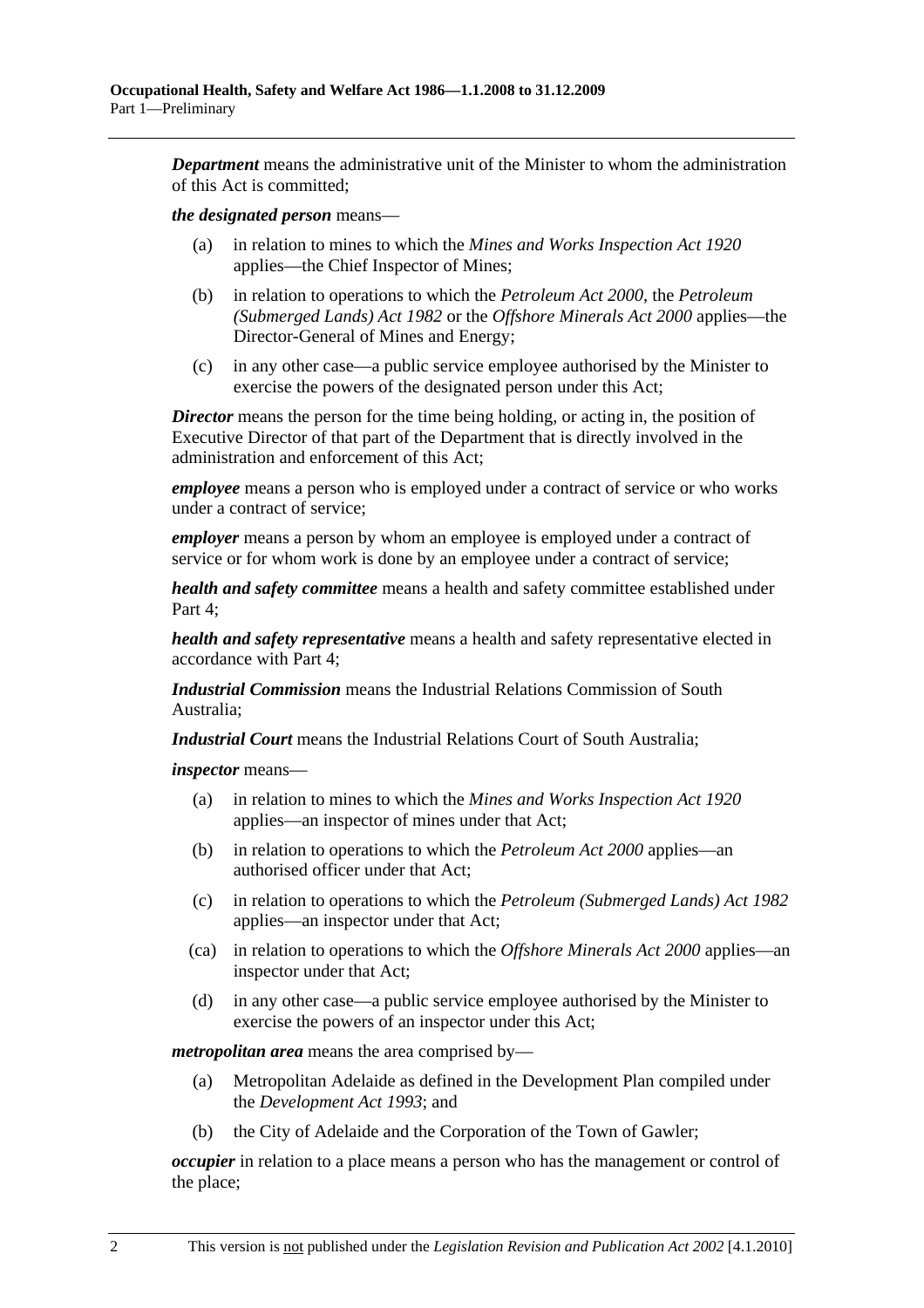*officer* in relation to a body corporate means—

- (a) a member of the governing body of the body corporate; or
- (b) an executive officer of the body corporate; or
- (c) a receiver or manager of any property of the body corporate; or
- (d) a liquidator;

*plant* includes—

- (a) any machinery, equipment, appliance, implement or tool;
- (b) without limiting the application of this Act to any plant used at work or at any workplace, any plant to which this Act extends by virtue of Schedule 2;
- (c) any component, fitting, connection, mounting or accessory used in or in conjunction with any of the above;

*record* means a record of any kind and includes a disk, tape or other article from which information is capable of being reproduced (with or without another article or device);

*registered association* means—

- (a) an association registered under the *Fair Work Act 1994* or the *Industrial Relations Act 1988* of the Commonwealth; or
- (b) the United Trades and Labor Council;

*review committee* means a review committee constituted under Part 7;

*safe* connotes safe from injury and risks to health;

*ship* includes a boat, vessel or craft;

*South Australian ship* means a ship—

- (a) that is registered in the State; or
- (b) that is owned or under charter by the Crown; or
- (c) that is owned or under charter by a body corporate or other person—
	- (i) whose principal office or place of business is in the State; or
	- (ii) whose principal office or place of business with respect to the control or management of the ship is in the State;

*substance* means any natural or artificial substance, whether in solid, liquid or gaseous form;

*WorkCover* means the WorkCover Corporation of South Australia;

*work group* means a group of employees constituted as a work group for the purposes of Part 4;

*work-related injury* means—

- (a) an injury, disease or disability; or
- (b) the loss or destruction of, or damage to, an artificial limb or other prosthesis or a medical or surgical aid or appliance; or
- (c) any death,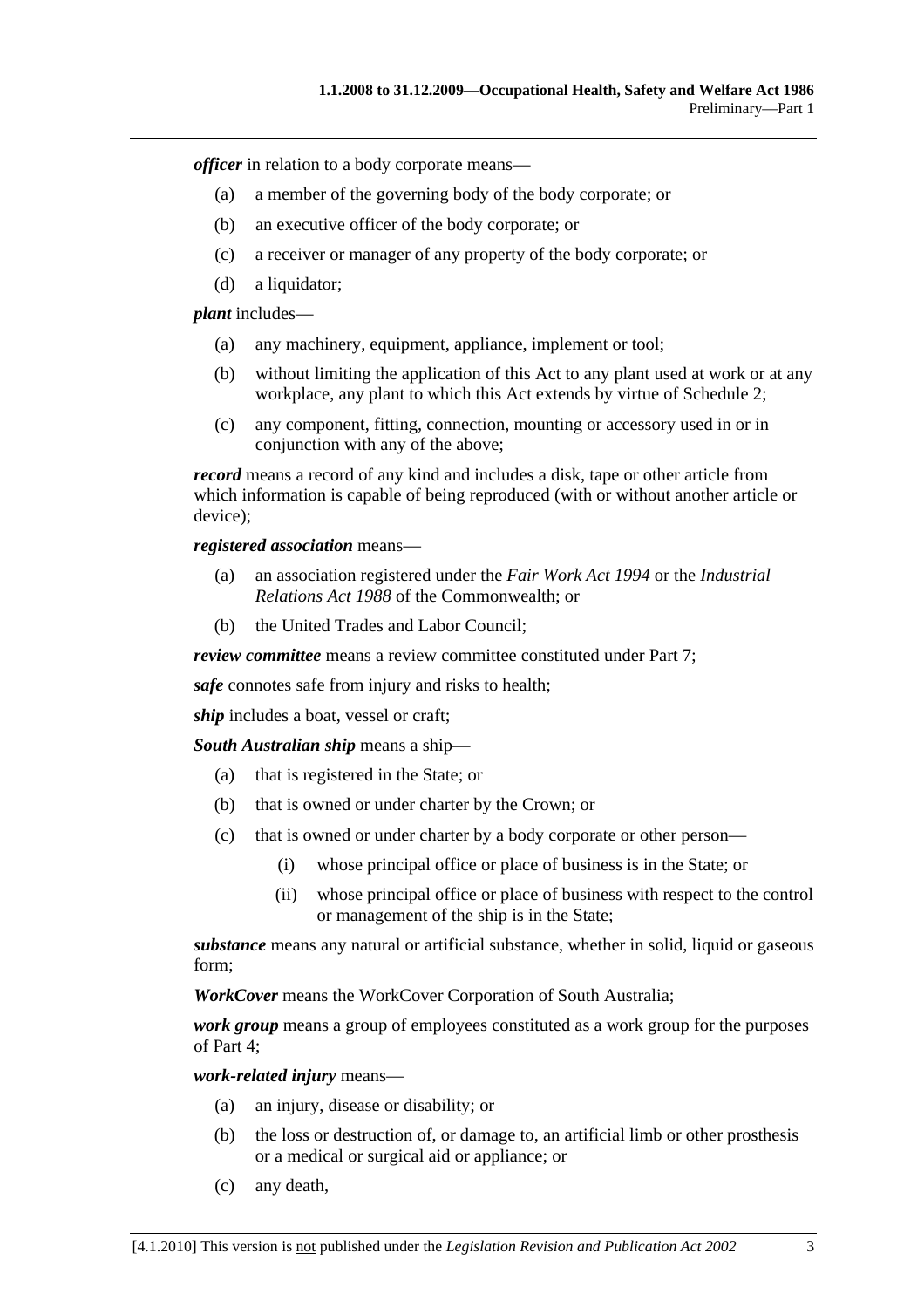that is attributable to work and includes the aggravation, exacerbation or recurrence of a prior work-related injury;

*workplace* means any place (including any aircraft, ship or vehicle) where an employee or self-employed person works and includes any place where such a person goes while at work.

- (2) For the purposes of this Act, where a person (the *contractor*) is engaged to perform work for another person (the *principal*) in the course of a trade or business carried on by the principal, the contractor, and any person employed or engaged by the contractor to carry out or to assist in carrying out the work, will be taken to be employed by the principal but the principal's duties under this Act in relation to them extend only to matters over which the principal has control or would have control but for some agreement to the contrary between the principal and the contractor.
- (3) For the purposes of this Act, where a person, in connection with a trade or business carried on by the employer, performs work for an employer gratuitously, the person will be taken to be employed by the employer.
- (4) The following matters are aspects of occupational health, safety and welfare:
	- (a) the general well-being of employees while at work;
	- (b) the prevention of work-related injuries and work-related fatalities;
	- (c) the investigation of the causes of work-related injuries and work-related fatalities;
	- (d) the rehabilitation and retraining of people who have suffered work-related injuries.
- (4a) The safe operation or use of any plant referred to in Schedule 2 will be taken to be an aspect of occupational health, safety and welfare.
- (5) For the purposes of this Act, a reference to a divisional fine in column 1 of the following table means—
	- (a) in the case of an offence where the defendant is a body corporate or an administrative unit in the Public Service of the State—a fine not exceeding the amount in column 3; or
	- (b) in any other case—a fine not exceeding the amount in column 2.

| Division 1 fine | \$200 000 | \$600 000 |
|-----------------|-----------|-----------|
| Division 2 fine | \$100 000 | \$300 000 |
| Division 3 fine | \$40 000  | \$120 000 |
| Division 4 fine | \$30 000  | \$90 000  |
| Division 5 fine | \$20 000  | \$60 000  |
| Division 6 fine | \$10 000  | \$30 000  |
| Division 7 fine | \$5 000   | \$15 000  |

## **5—Application of Act**

- (1) This Act or specified provisions of this Act do not apply in relation to—
	- (a) work or classes of work; or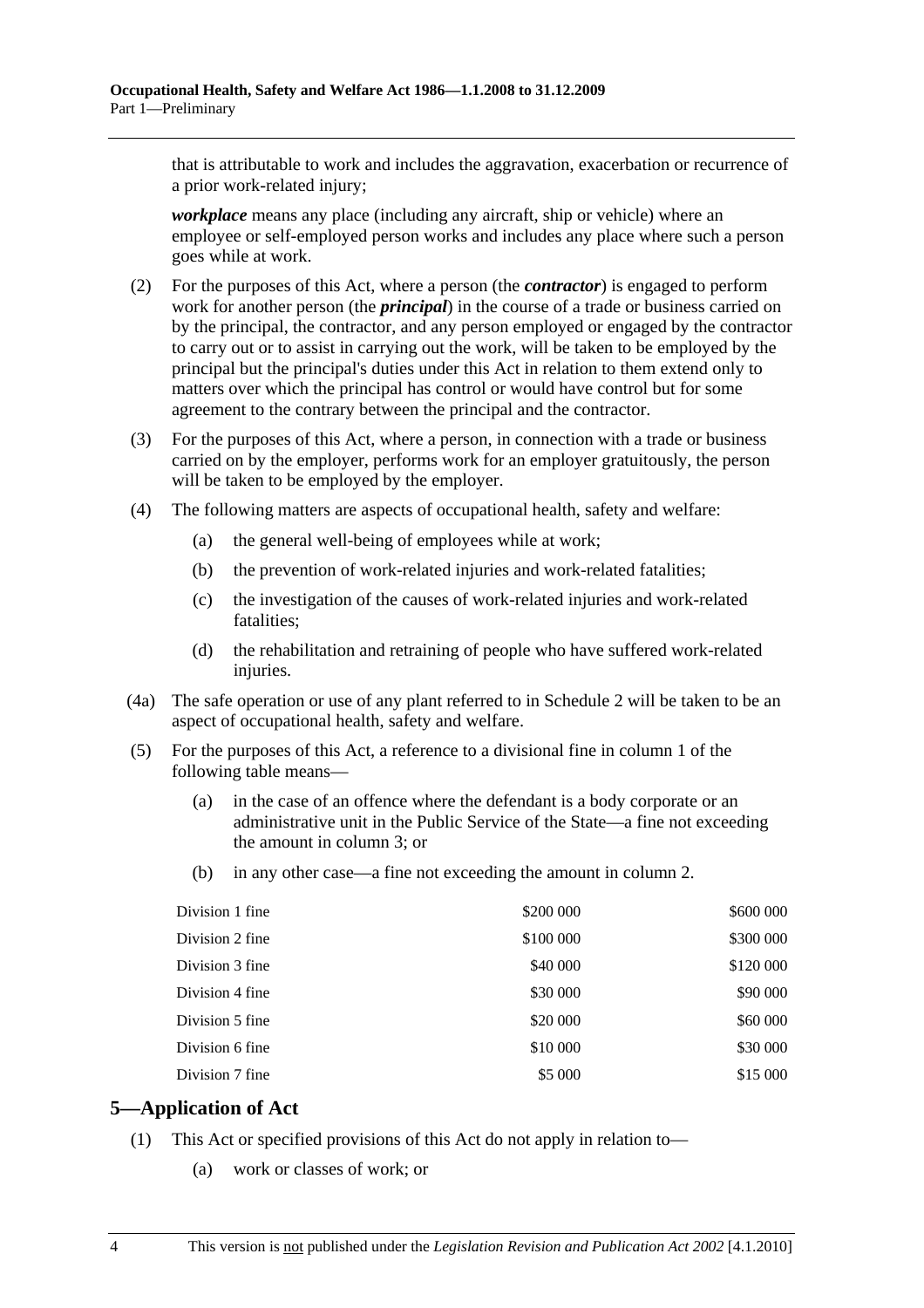(b) employees or classes of employees,

excluded by regulation from the application of this Act or specified provisions of this Act.

- (2) Subject to any regulations made for the purposes of subsection (1), this Act applies in relation to work on a South Australian ship whether or not the ship is within the coastal waters of the State.
- (3) This Act binds the Crown in right of the State and also, so far as the legislative power of the State extends, in all its other capacities.

## **6—Non-derogation**

- (1) The provisions of this Act are in addition to and do not derogate from the provisions of any other Act.
- (2) The provisions of this Act do not limit or derogate from any civil right or remedy and compliance with this Act does not necessarily indicate that a common law duty of care has been satisfied.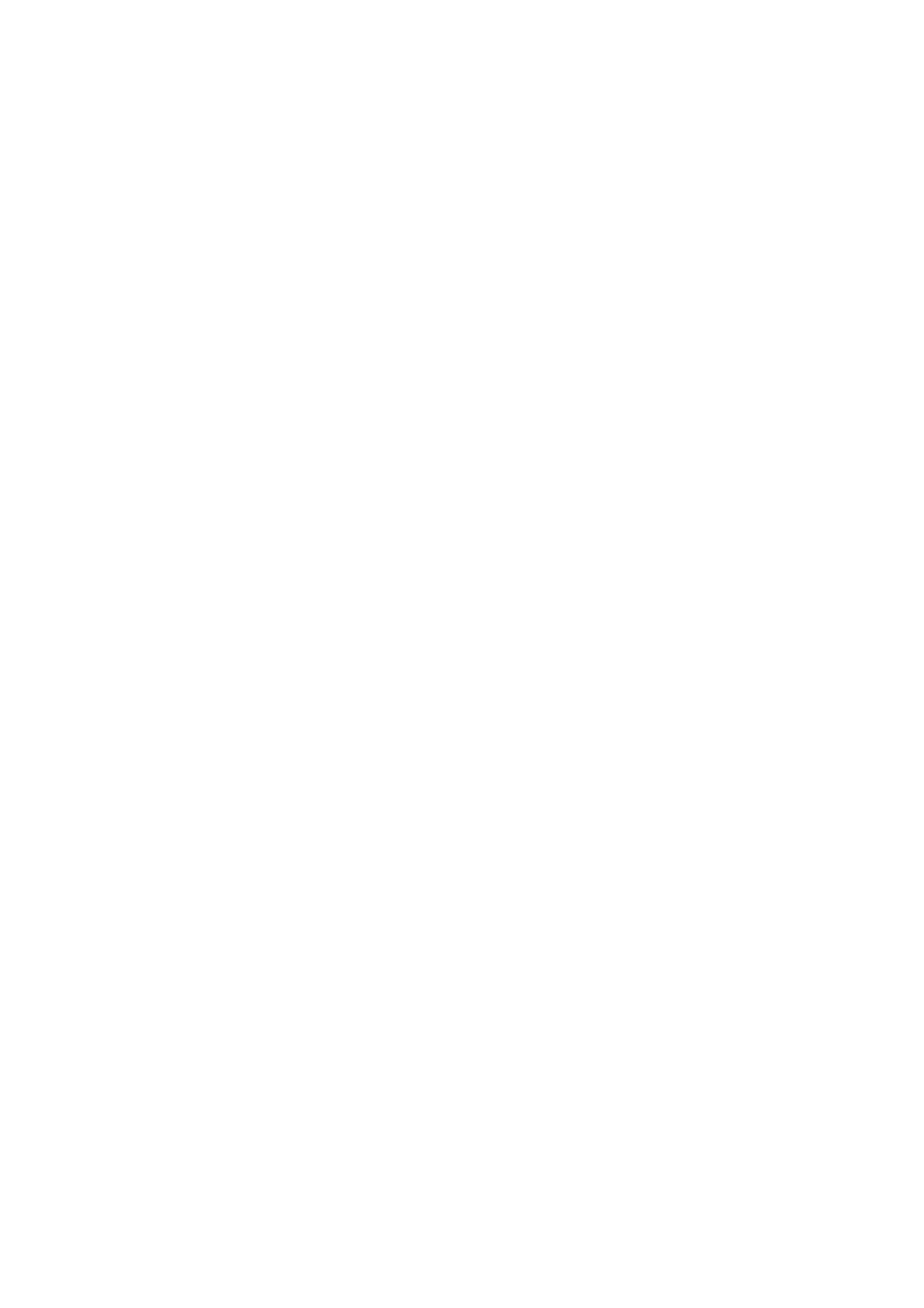## **Part 2—The SafeWork SA Advisory Committee**

## **Division 1—Establishment of Advisory Committee**

## **7—Establishment of Advisory Committee**

The *SafeWork SA Advisory Committee* is established.

## **Division 2—The Advisory Committee's membership**

## **8—Composition of the Advisory Committee**

- (1) The Advisory Committee consists of 11 members of whom—
	- (a) 9 will be appointed by the Governor and of these—
		- (i) 1 will be the presiding member appointed on the recommendation of the Minister; and
		- (ii) 4 will be persons who, in the opinion of the Minister, are suitable to represent the interests of employers (1 being a person considered by the Minister to be suitable to represent the interests of the public sector as an employer), appointed on the recommendation of the Minister after the Minister has consulted with Business SA, and with associations representing the interests of employers determined to be appropriate by the Minister; and
		- (iii) 4 will be persons who, in the opinion of the Minister, are suitable to represent the interests of employees (1 being a person considered by the Minister to be suitable to represent the interests of employees in the public sector), appointed on the recommendation of the Minister after the Minister has consulted with the United Trades and Labor Council, and with other associations representing the interests of employees determined to be appropriate by the Minister; and
	- (b) 1 will be the Director (*ex officio*); and
	- (c) 1 will be the Chief Executive of WorkCover (*ex officio*).
- (2) In proposing persons for appointment to the Advisory Committee, an organisation or association consulted under subsection (1) should seek to promote gender balance, and diversity, in the membership of the Advisory Committee.
- (3) Subject to subsection (4), the Minister may appoint a suitable person to be a deputy of a member of the Advisory Committee and to act as a member of the Advisory Committee during any period of absence of the member.
- (4) During the absence of the presiding member of the Advisory Committee, the Director will act in the position of the presiding member (and if the Director is unavailable then a member of the Advisory Committee appointed by the remaining members will act in the position of presiding member).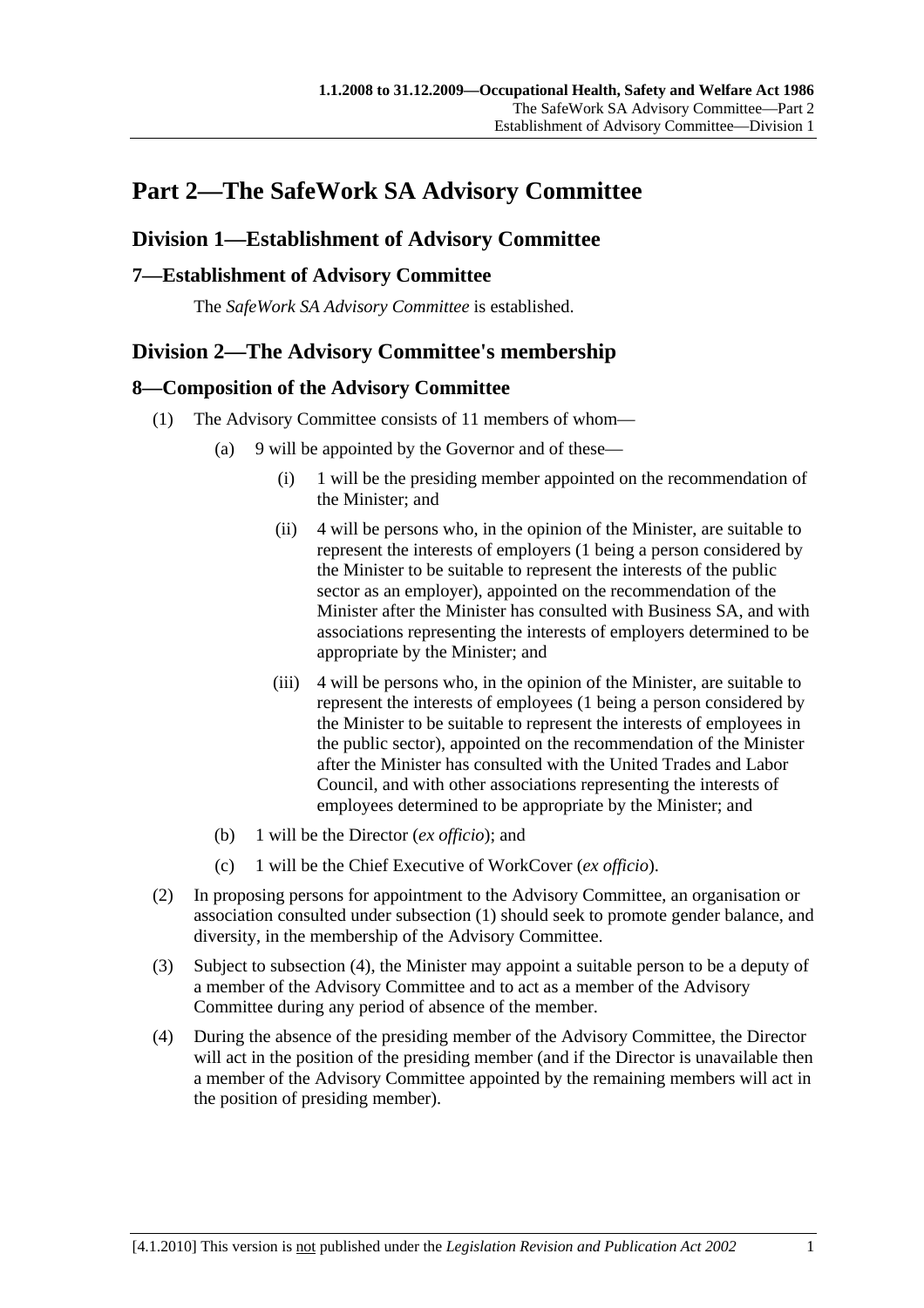#### **9—Terms and conditions of office**

- (1) An appointed member of the Advisory Committee will hold office on conditions, and for a term (not exceeding 3 years), determined by the Governor and, on the expiration of a term of appointment, is eligible for re-appointment.
- (2) The Governor may remove an appointed member from office for—
	- (a) breach of, or non-compliance with, a condition of appointment; or
	- (b) mental or physical incapacity to carry out duties of office satisfactorily; or
	- (c) neglect of duty; or
	- (d) dishonourable conduct.
- (3) The office of an appointed member becomes vacant if the member—
	- (a) dies; or
	- (b) completes a term of office and is not re-appointed; or
	- (c) resigns by written notice addressed to the Minister; or
	- (d) is found guilty of an indictable offence; or
	- (e) is found guilty of an offence against subsection (6); or
	- (f) is removed from office by the Governor under subsection (2).
- (4) On the office of an appointed member of the Advisory Committee becoming vacant, a person must be appointed, in accordance with this Act, to the vacant office.
- (5) The Minister must ensure that a vacant office is filled within 6 months after the vacancy occurs.
- (6) A member of the Advisory Committee who has a direct or indirect personal or pecuniary interest in a matter under consideration by the Advisory Committee—
	- (a) must, as soon as practicable after becoming aware of the interest, disclose the nature and extent of the interest to the Advisory Committee; and
	- (b) must not take part in a deliberation or decision of the Advisory Committee on the matter and must not be present at a meeting of the Advisory Committee when the matter is under consideration.

Maximum penalty: Division 5 fine or imprisonment for two years.

- (7) Subsection (6) operates subject to the qualification that a member of the Advisory Committee who has made a disclosure under that subsection may, with the permission of a majority of the members of the Advisory Committee who may vote on the matter, attend or remain at the meeting in order to ask or answer questions, or to provide any other information or material that may be relevant to the deliberations of the Advisory Committee, provided that the member then withdraws from the room and does not in any other way take part in any deliberations or vote on the matter.
- (8) The court by which a person is convicted of an offence against subsection (6) may, on the application of an interested person, make an order avoiding a contract to which the non-disclosure relates and for restitution of property passing under the contract.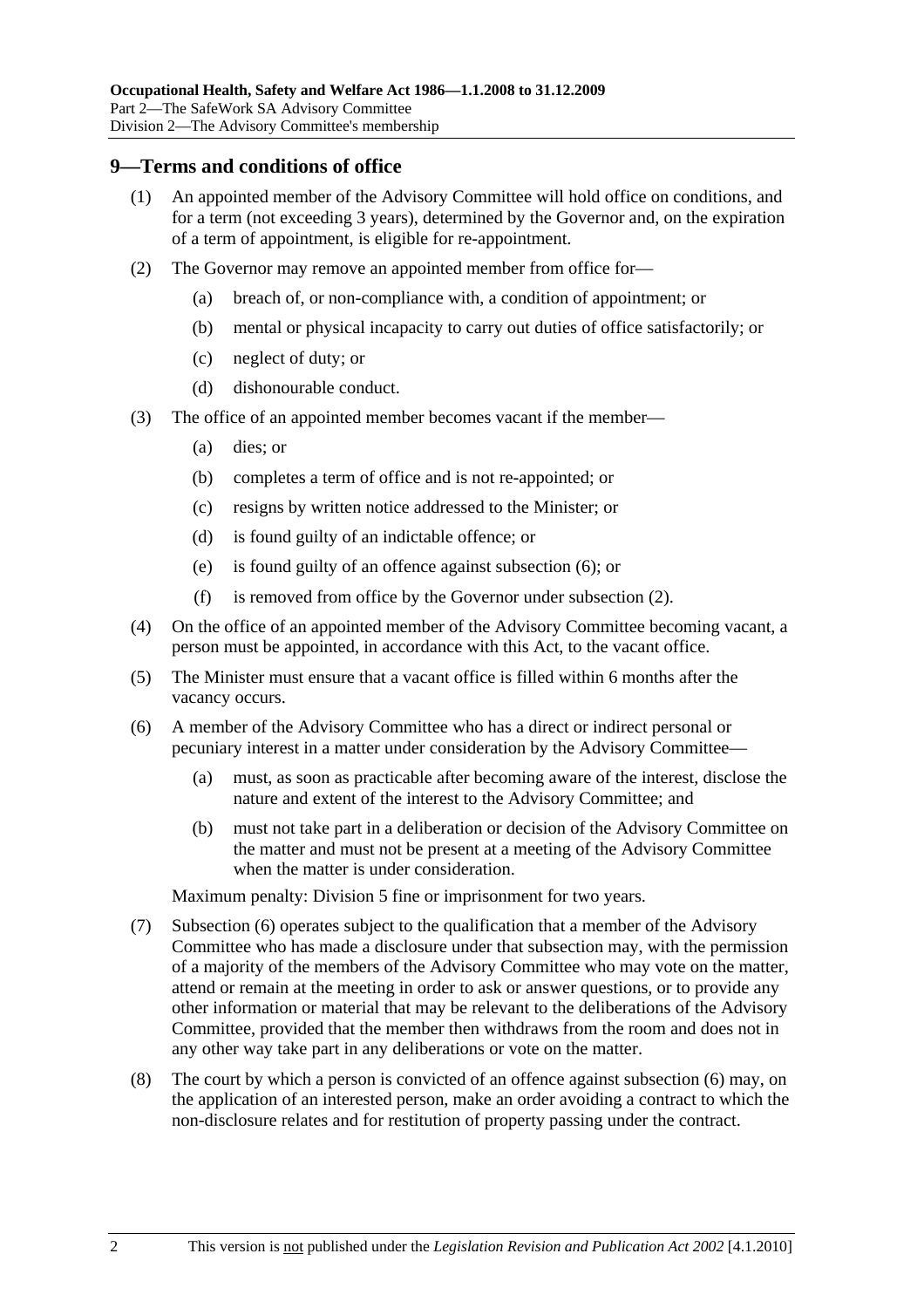#### **10—Allowances and expenses**

- (1) An appointed member of the Advisory Committee is entitled to fees, allowances and expenses approved by the Governor.
- (2) The amount of any fees, allowances or expenses paid under subsection (1) will be recoverable from the Compensation Fund under the *Workers Rehabilitation and Compensation Act 1986* under a scheme established or approved by the Treasurer.

### **11—Validity of acts and immunity of members**

- (1) An act or proceeding of the Advisory Committee is not invalid by reason only of a vacancy in its membership or a defect in the appointment of a member.
- (2) No personal liability attaches to a member of the Advisory Committee for an act or omission by the member or the Advisory Committee in good faith in performance, exercise or discharge, or purported performance, exercise or discharge, of the member's or the Advisory Committee's functions, powers or duties under this Act.
- (3) A liability that would, but for subsection (2), lie against a member of the Advisory Committee will lie instead against the Crown.

## **Division 3—Proceedings**

#### **12—Proceedings**

- (1) Six members of the Advisory Committee, of whom—
	- (a) 1 is the presiding member, or the Director acting in the absence of the presiding member (unless the Director is unavailable); and
	- (b) at least 2 are members appointed to represent the interests of employers; and
	- (c) at least 2 are members appointed to represent the interests of employees,

constitute a quorum of the Advisory Committee.

- (2) When a matter arises for decision at a meeting of the Advisory Committee—
	- (a) the members appointed to represent the interests of employers or employees will each have a deliberative vote; and
	- (b) if those deliberative votes are equal, the person presiding at the meeting does not have a casting vote.
- (3) The members of the Advisory Committee holding office under section 8(1)(b) and (c) do not have a vote on any matter arising for decision at a meeting of the Advisory Committee.
- (4) A decision carried by a majority of the votes cast under subsection  $(2)(a)$  is a decision of the Advisory Committee.
- (5) A telephone or video conference between members of the Advisory Committee constituted in accordance with procedures determined by the Advisory Committee will, for the purposes of this section, be taken to be a meeting of the Advisory Committee at which the participating members are present.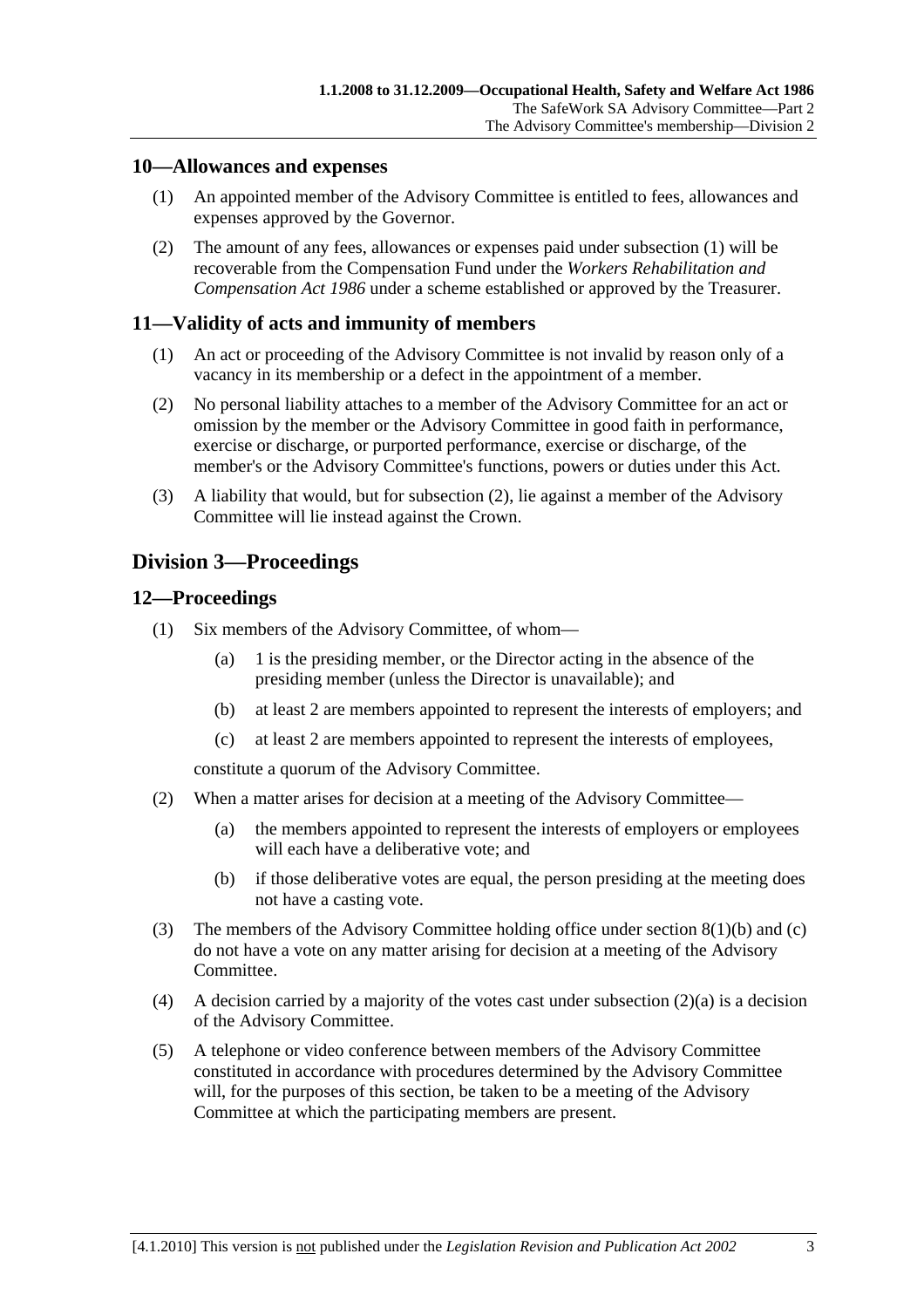- (6) A resolution of the Advisory Committee—
	- (a) of which notice was given to all members of the Advisory Committee in accordance with procedures determined by the Advisory Committee; and
	- (b) in which a majority of the members of the Advisory Committee who would be entitled to vote under subsection (2) if the matter were before a meeting of the Advisory Committee have expressed their concurrence in writing or in some other manner determined by the Advisory Committee,

will be taken to be a decision of the Advisory Committee made at a meeting of the Advisory Committee.

- (7) The Advisory Committee must cause an accurate record to be kept of its proceedings.
- (8) Subject to this Act, the proceedings of the Advisory Committee will be conducted in a manner determined by the Advisory Committee.

## **Division 4—Functions and powers**

#### **13—Functions of the Advisory Committee**

- (1) The functions of the Advisory Committee are—
	- (a) to keep the administration and enforcement of this Act, and any other legislation relevant to occupational health, safety and welfare, under review, and to make recommendations for change as the Advisory Committee thinks fit; and
	- (b) to advise the Minister (on its own initiative or at the request of the Minister) on—
		- (i) legislation, regulations, codes, standards and policies relevant to occupational health, safety and welfare; and
		- (ii) national and international developments in the field of occupational health, safety and welfare; and
		- (iii) the establishment of public inquiries and legislative and other reviews concerning issues associated with occupational health, safety and welfare; and
	- (c) to provide a forum for ensuring consultation and co-operation between WorkCover, associations representing the interests of employees or employers, industry associations, Government agencies and other public authorities, and other interested persons or bodies, in relation to occupational health, safety or welfare matters; and
	- (d) to prepare, adopt, promote or endorse prevention strategies, standards, codes, guidelines or guidance notes, and to recommend practices, to assist people in connection with occupational health, safety and welfare; and
	- (e) to promote education and training with respect to occupational health, safety and welfare, to develop, support, accredit, approve or promote courses or programmes relating to occupational health, safety or welfare, and to accredit, approve or recognise education providers in the field of occupational health, safety and welfare; and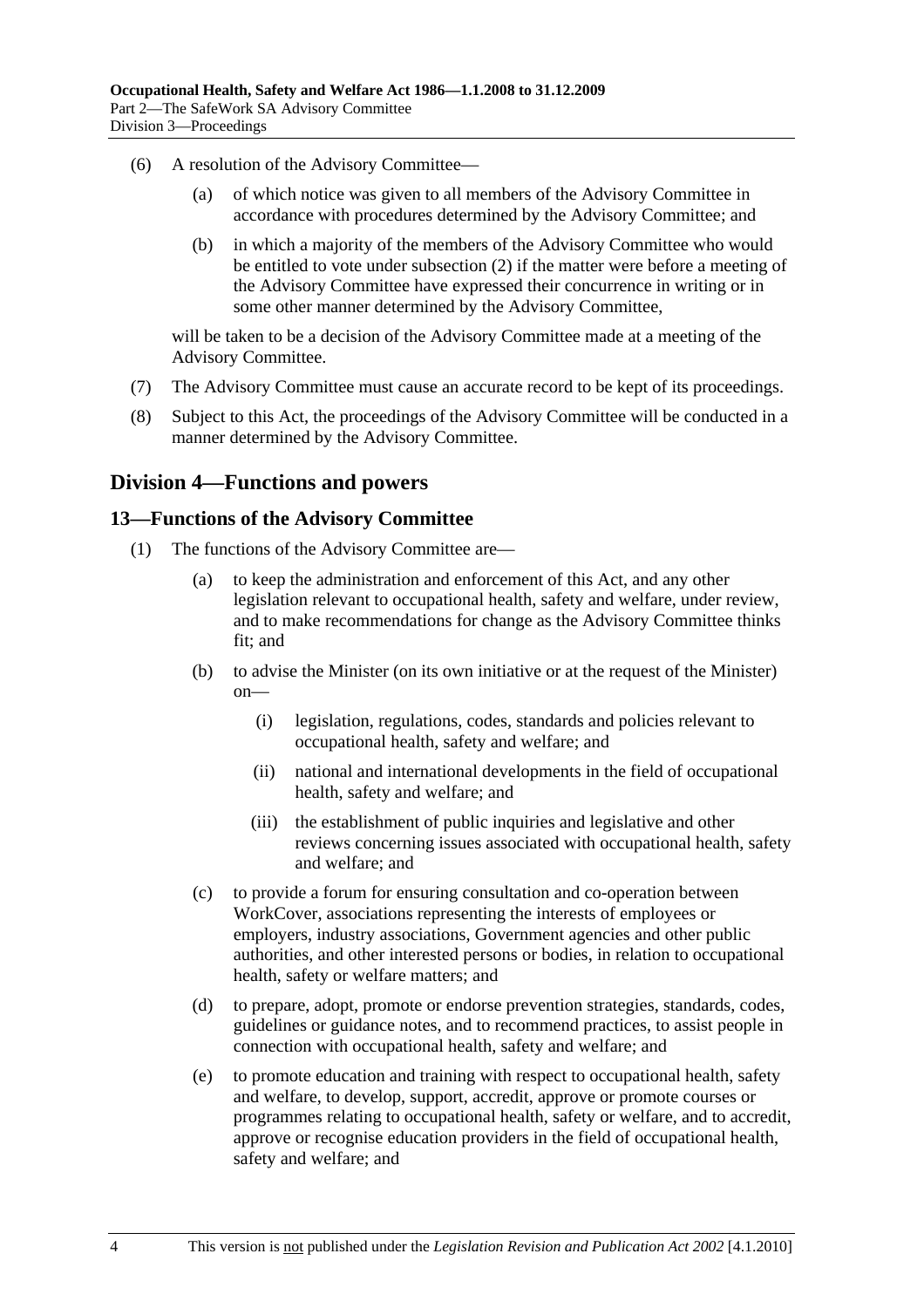- (f) to keep the provision of services relevant to occupational health, safety and welfare under review; and
- (g) to collect, analyse and publish information and statistics relating to occupational health, safety or welfare; and
- (h) to commission or sponsor research in relation to any matter relevant to occupational health, safety or welfare; and
- (i) to initiate, co-ordinate or support projects and activities that promote public discussion or comment in relation to the development or operation of legislation, codes of practice and other material relevant to occupational health, safety or welfare; and
- (j) to promote occupational health, safety or welfare programs, and to make recommendations with respect to the making of grants in support of projects and activities relevant to occupational health, safety or welfare; and
- (k) to consult and co-operate with relevant national, State and Territory authorities; and
- (l) to report to the Minister on any matter referred to the Advisory Committee by the Minister; and
- (m) as it thinks fit, to consider any other matter relevant to occupational health, safety or welfare; and
- (n) to carry out other functions assigned to the Advisory Committee by or under this or any other Act.
- (2) The Advisory Committee may, with the approval of the Minister—
	- (a) perform functions conferred on the Advisory Committee by or under a law of the Commonwealth, another State or a Territory;
	- (b) confer (subject to conditions or limitations (if any) specified by the Minister) functions of the Advisory Committee on an authority established by or under a law of the Commonwealth, another State or a Territory.
- (3) The Advisory Committee should seek—
	- (a) to ensure that South Australia takes advantage of initiatives that are recognised as being at the forefront of occupational health, safety and welfare practices; and
	- (b) to achieve a high level of consistency between occupational health, safety and welfare standards and requirements under this Act and corresponding standards and requirements under the laws of the Commonwealth, the other States and the Territories (insofar as to do so is in the best interests of the State).
- (4) The Advisory Committee should, as far as reasonably practicable, ensure that information provided for use in the workplace is in a language and form appropriate for those expected to make use of it.
- (5) If the Minister receives a recommendation from the Advisory Committee under this Act, the Minister should, within 2 months, respond in writing to the Advisory Committee in relation to the recommendation.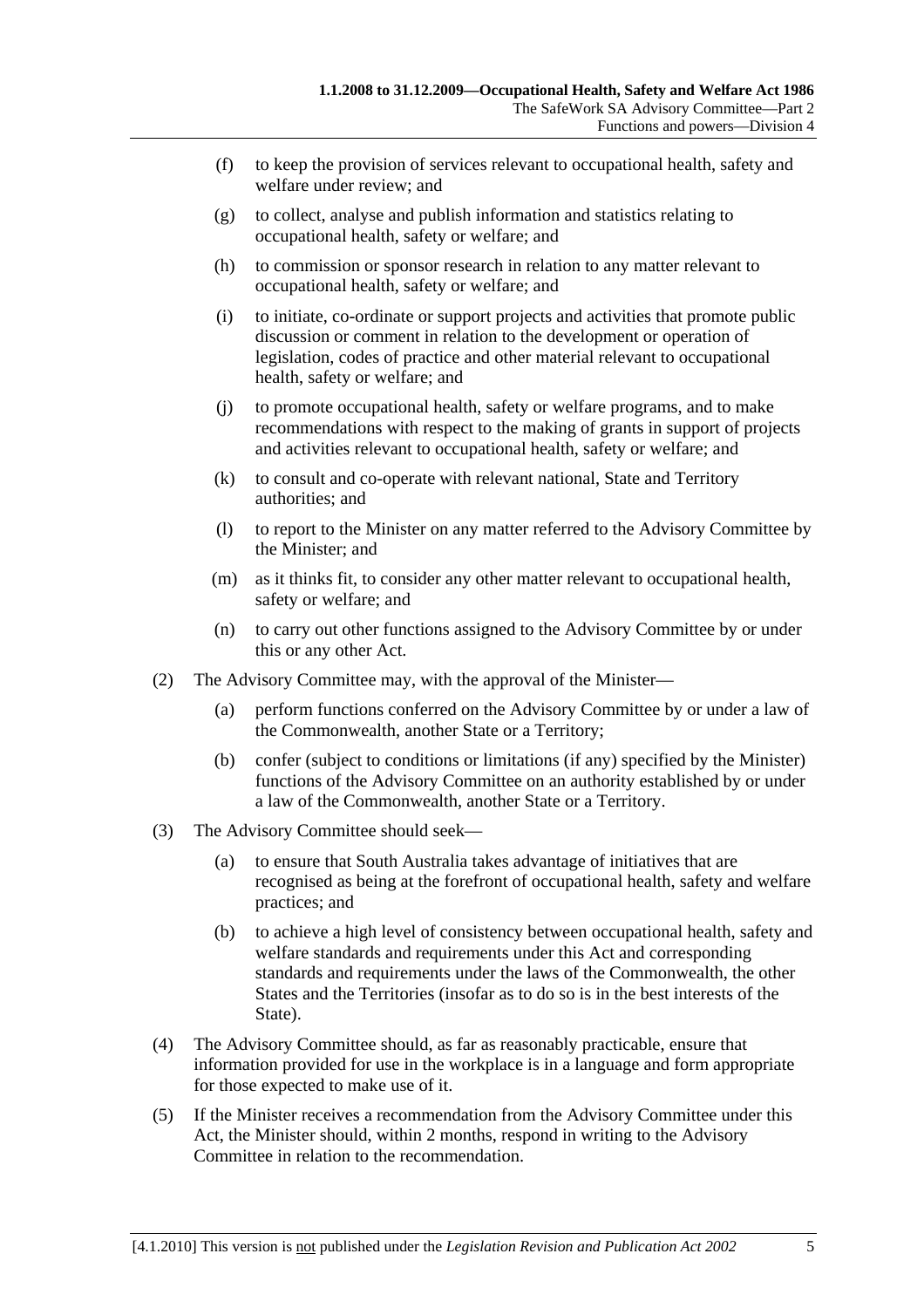- (6) The Advisory Committee may establish such committees and subcommittees as it thinks fit (which may, but need not, consist of, or include, members of the Advisory Committee) to advise it on, or to assist it with respect to, any aspect of its functions under this Act.
- (7) The Advisory Committee has the power to do anything necessary, expedient or incidental to the performance of its functions.

## **Division 5—Use of staff and facilities**

## **14—Use of staff and facilities**

- (1) The Advisory Committee may, by agreement with the Minister responsible for an administrative unit in the Public Service, make use of the services of the staff, equipment or facilities of that administrative unit.
- (2) The Advisory Committee may, by agreement with the relevant agency or instrumentality, make use of the services of the staff, equipment or facilities of any other agency or instrumentality of the Crown.

## **Division 6—Related matters**

#### **15—Confidentiality**

A member of the Advisory Committee who, as a member of the Advisory Committee, acquires information that—

- (a) the member knows to be of a commercially sensitive nature, or of a private confidential nature; or
- (b) the Advisory Committee classifies as confidential information,

must not divulge the information without the approval of the Advisory Committee. Maximum penalty: Division 6 fine.

#### **16—Annual report**

- (1) The Advisory Committee must, on or before 30 September in each year, provide to the Minister a report on the work of the Advisory Committee, and on other matters relevant to the operation and administration of this Act, for the financial year ending on the preceding 30 June.
- (2) A report under this section may be incorporated into the annual report of the Department.
- (3) The Minister must cause a copy of a report prepared under subsection (1) to be laid before both Houses of Parliament within 12 sitting days after the report is received by the Minister.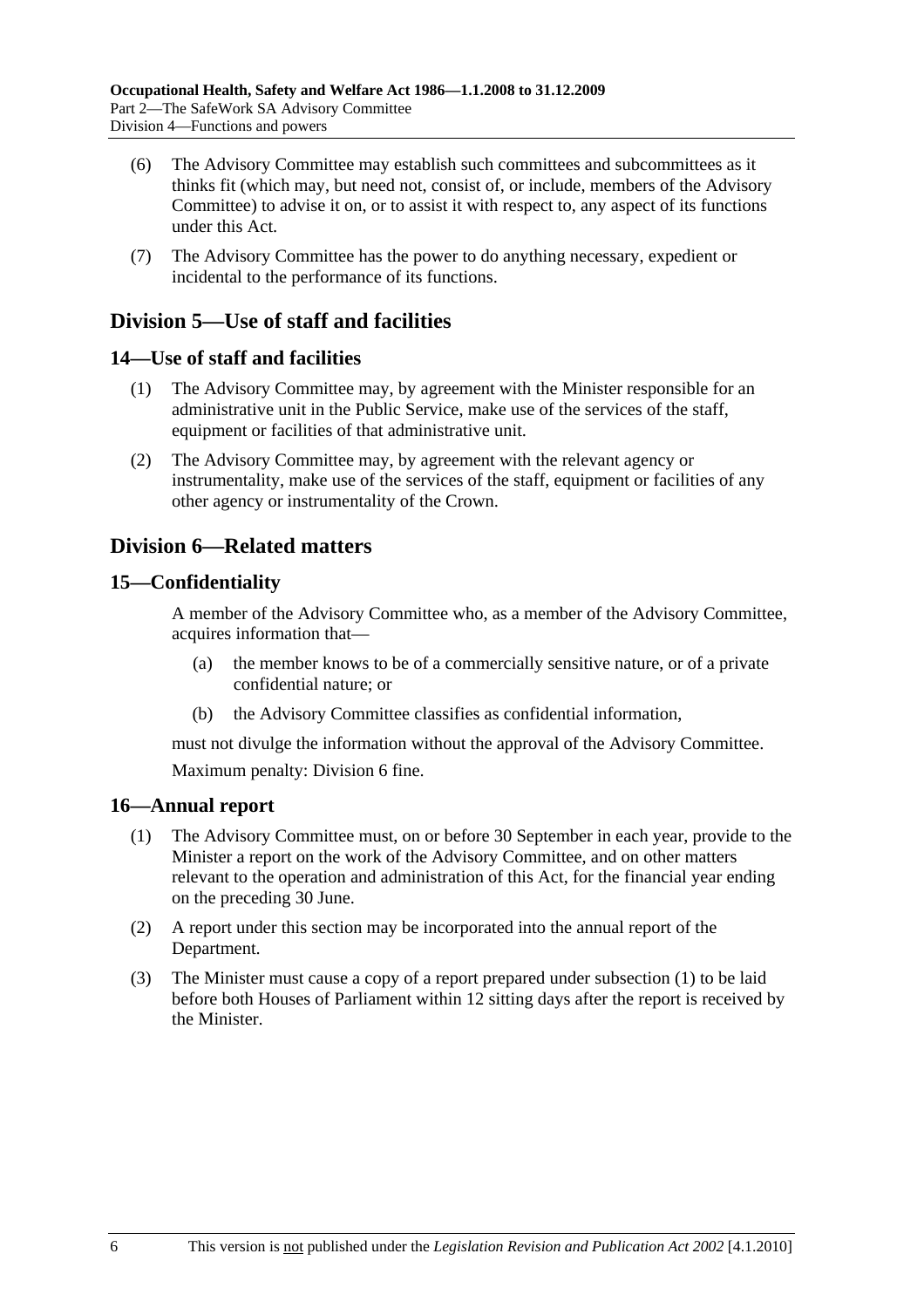## **Part 3—General provisions relating to occupational health, safety and welfare**

## **19—Duties of employers**

- (1) An employer must, in respect of each employee employed or engaged by the employer, ensure so far as is reasonably practicable that the employee is, while at work, safe from injury and risks to health and, in particular—
	- (a) must provide and maintain so far as is reasonably practicable—
		- (i) a safe working environment;
		- (ii) safe systems of work;
		- (iii) plant and substances in a safe condition; and
	- (b) must provide adequate facilities of a prescribed kind for the welfare of employees at any workplace that is under the control and management of the employer; and
	- (c) must provide such information, instruction, training and supervision as are reasonably necessary to ensure that each employee is safe from injury and risks to health.

Maximum penalty:

- (a) for a first offence—Division 2 fine;
- (b) for a subsequent offence—Division 1 fine.
- (3) Without derogating from the operation of subsection (1), an employer must so far as is reasonably practicable—
	- (a) monitor the health and welfare of the employer's employees in their employment with the employer, insofar as that monitoring is relevant to the prevention of work-related injuries; and
	- (b) keep information and records relating to work-related injuries suffered by employees in their employment with the employer and retain that information and those records for such period as may be prescribed; and
	- (c) provide information to the employer's employees (in such languages as are appropriate) in relation to health, safety and welfare in the workplace (including the names of persons to whom the employees may make inquiries and complaints about matters affecting occupational health, safety or welfare); and
	- (d) ensure that any employee who is to undertake work of a hazardous nature not previously performed by the employee receives proper information, instruction and training before he or she commences that work; and
	- (da) keep information and records relating to occupational health, safety or welfare training undertaken by any of the employer's employees during their employment with the employer; and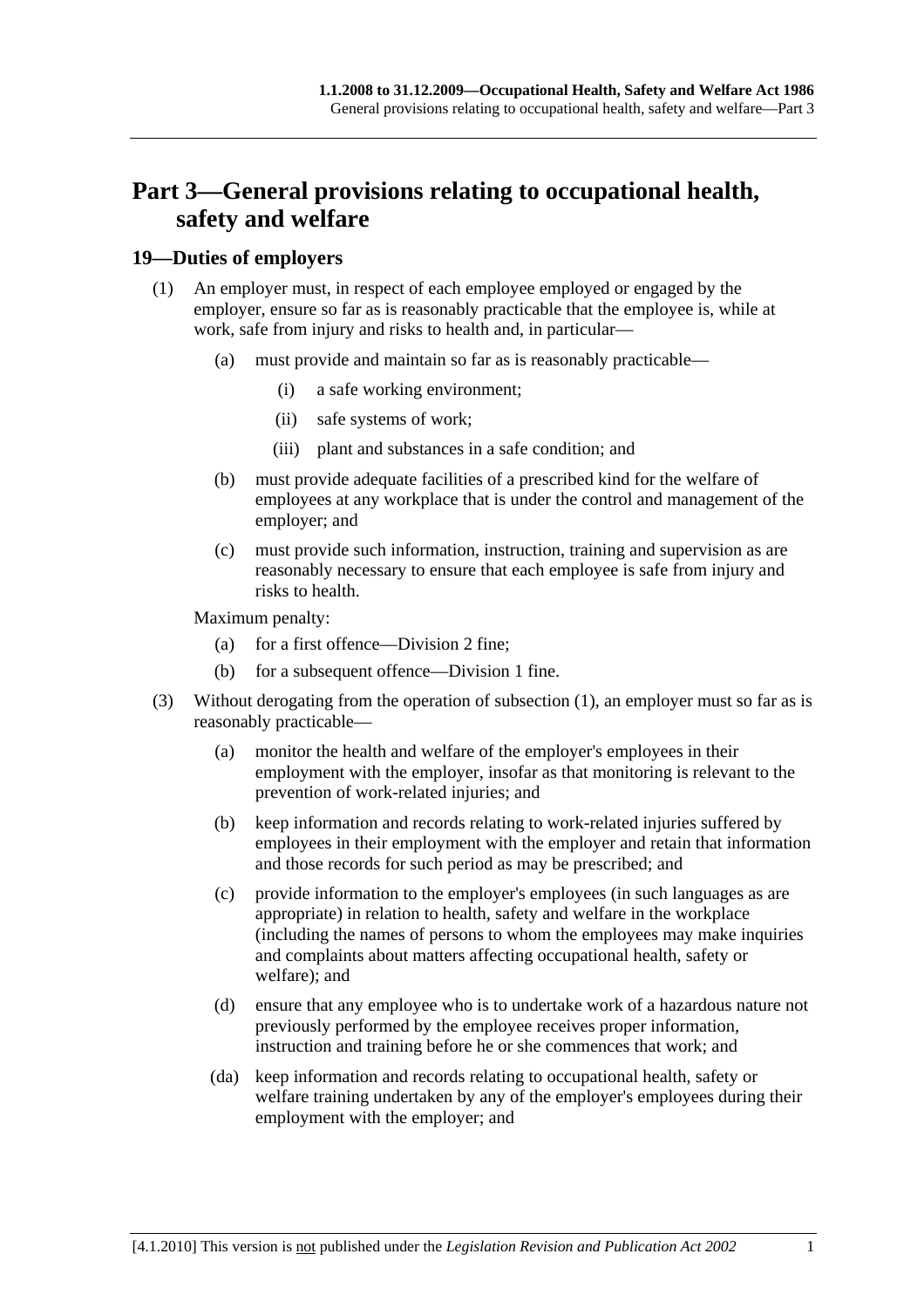- (e) ensure that any employee who is inexperienced in the performance of any work of a hazardous nature receives such supervision as is reasonably necessary to ensure his or her health and safety; and
- (f) ensure that any employee who could be put at risk by a change in the workplace, in any work or work practice, in any activity or process, or in any plant—
	- (i) is given proper information, instruction and training before the change occurs; and
	- (ii) receives such supervision as is reasonably necessary to ensure his or her health and safety; and
- (g) ensure that any manager or supervisor is provided with such information, instruction and training as are necessary to ensure that each employee under his or her management or supervision is, while at work, so far as is reasonably practicable, safe from injury and risks to health; and
- (h) monitor working conditions at any workplace that is under the management and control of the employer; and
- (i) ensure that any accommodation, or eating, recreational or other facility, provided for the benefit of the employer's employees while they are at work, or in connection with the performance of their work, and under the management or control of the employer (either wholly or substantially), is maintained in a safe and healthy condition.

## **20—Employers' statements for health and safety at work**

- (1) Every employer must—
	- (a) prepare and maintain, in consultation with—
		- (i) health and safety committees; and
		- (ii) the employer's employees; and
		- (iii) any health and safety representative who represents those employees; and
		- (iv) on the application of an employee—a registered association of which that employee is a member; and
		- (v) if the employer so decides—any other registered association nominated by the employer of which the employer is a member,

policies relating to occupational health, safety and welfare at the workplace; and

- $(b)$ 
	- (i) prepare and keep up to date a written statement setting out with reasonable particularity the arrangements, practices and procedures at the workplace protecting the health and safety of the employer's employees at the workplace; and
	- (ii) take reasonable steps to bring the contents of that statement to the notice of those employees.

Maximum penalty: Division 6 fine.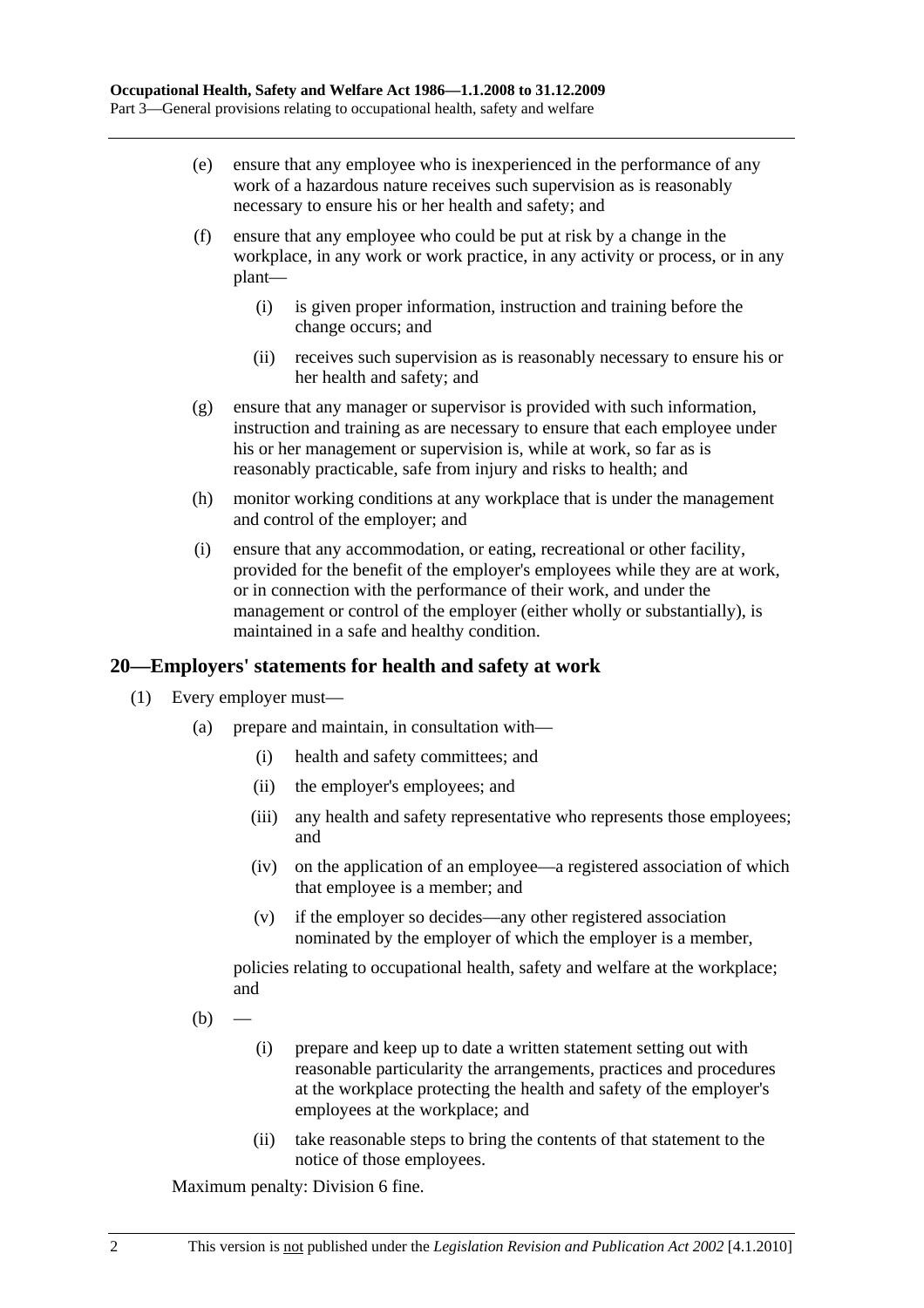#### **21—Duties of workers**

 (1) An employee must take reasonable care to protect the employee's own health and safety at work.

Maximum penalty: Division 7 fine.

 (1a) An employee must take reasonable care to avoid adversely affecting the health or safety of any other person through an act or omission at work.

Maximum penalty: Division 6 fine.

- (1b) An employee must so far as is reasonable (but without derogating from subsection (1) or (1a) or from any common law right)—
	- (a) use equipment provided for health or safety purposes; and
	- (b) obey reasonable instruction that the employer may give in relation to health or safety at work; and
	- (c) comply with any policy that applies at the workplace published or approved by the Minister after seeking the advice of the Advisory Committee; and
	- (d) ensure that the employee is not, by the consumption of alcohol or a drug, in such a state as to endanger the employee's own safety at work or the safety of any other person at work.

Maximum penalty: Division 6 fine.

- (2) In determining the standard of care applicable to a worker whose native language is not English and who is not reasonably fluent in English regard must be had to—
	- (a) whether information relating to occupational health and safety has been reasonably available to the worker in a language and form that the worker might reasonably be expected to understand; and
	- (b) whether instruction or training of the worker (if any) has been carried out in a language and form that the worker might reasonably be expected to understand.

#### **22—Duties of employers and self-employed persons**

 (1) An employer or a self-employed person must take reasonable care to protect his or her own health and safety at work.

Maximum penalty: Division 7 fine.

- (2) An employer or self-employed person must ensure, so far as is reasonably practicable, that any other person (not being an employee employed or engaged by the employer or the self-employed person) is safe from injury and risks to health—
	- (a) while the other person is at a workplace that is under the management and control of the employer or self-employed person; or
	- (b) while the other person is in a situation where he or she could be adversely affected through an act or omission occurring in connection with the work of the employer or self-employed person.

Maximum penalty:

- (a) for a first offence—Division 2 fine;
- (b) for a subsequent offence—Division 1 fine.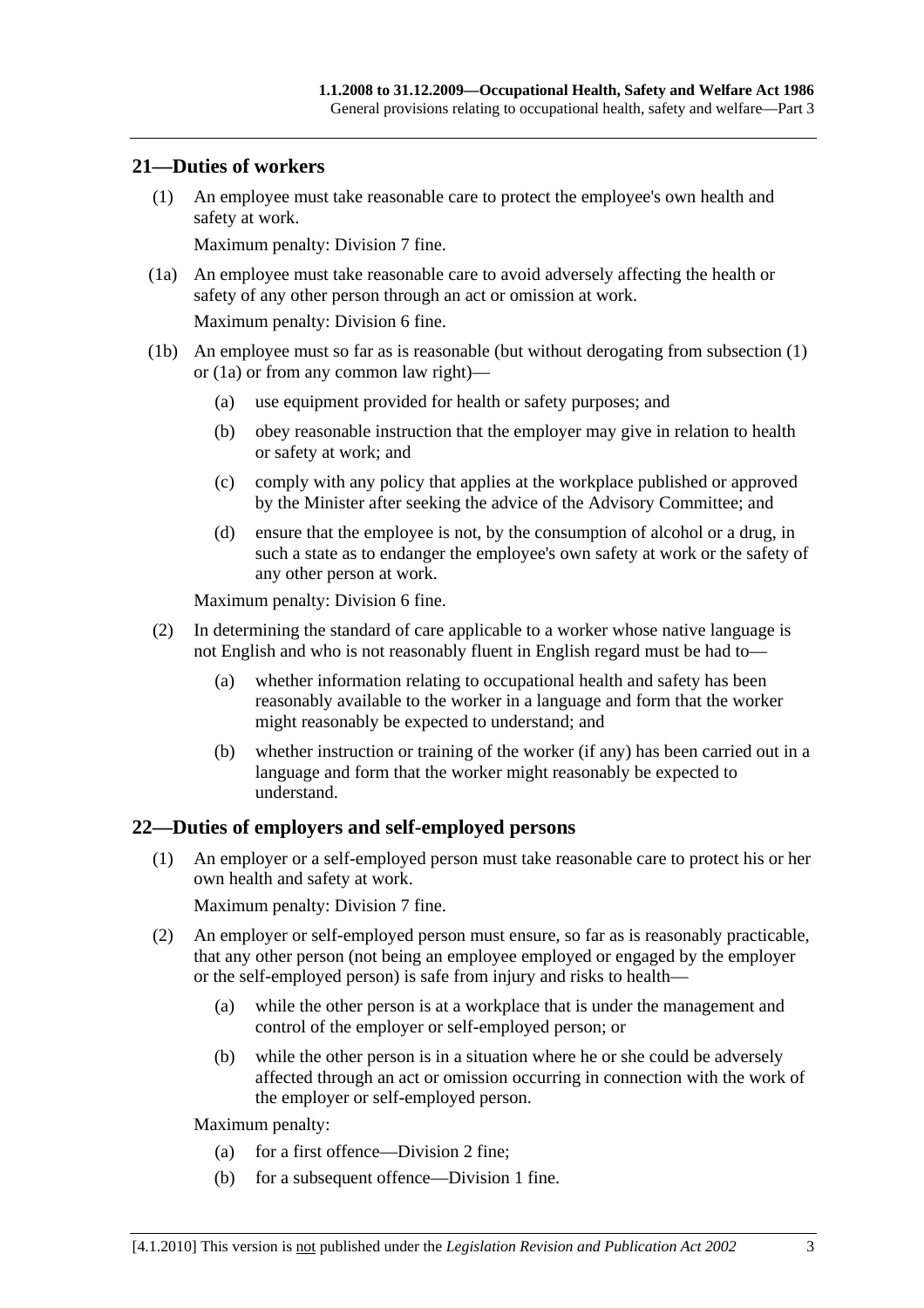#### **23—Duties of occupiers**

The occupier of a workplace must ensure so far as is reasonably practicable—

- (a) that the workplace is maintained in a safe condition; and
- (b) that the means of access to and egress from the workplace are safe.

Maximum penalty:

- (a) for a first offence—Division 2 fine;
- (b) for a subsequent offence—Division 1 fine.

#### **23A—Duties of designers and owners of buildings**

- (1) A person who designs a building that is reasonably expected to comprise or include a workplace must—
	- (a) ensure so far as is reasonably practicable that the building is designed so that people who might work in, on or about the workplace are, in doing so, safe from injury and risks to health; and
	- (b) ensure that the building complies in all respects with prescribed requirements (if any) applicable to it.

Maximum penalty:

- (a) for a first offence—Division 2 fine;
- (b) for a subsequent offence—Division 1 fine.
- (2) The owner of a building that comprises or includes a workplace must—
	- (a) ensure so far as is reasonably practicable that the building, and any fixtures or fittings within the building that are under the control of the owner, are in a condition that allows people who might work in, on or about the workplace to be safe from injury and risks to health; and
	- (b) ensure that the building complies in all respects with prescribed requirements (if any) applicable to it.

Maximum penalty:

- (a) for a first offence—Division 2 fine;
- (b) for a subsequent offence—Division 1 fine.
- (3) In this section—

*building* includes a part of a building.

#### **24—Duties of manufacturers etc**

- (1) A person who designs, manufactures, imports or supplies any plant to which this subsection applies must—
	- (a) ensure so far as is reasonably practicable that the plant is designed and constructed so as to be safe—
		- (i) when properly used and maintained; and
		- (ii) when subjected to reasonably foreseeable forms of misuse; and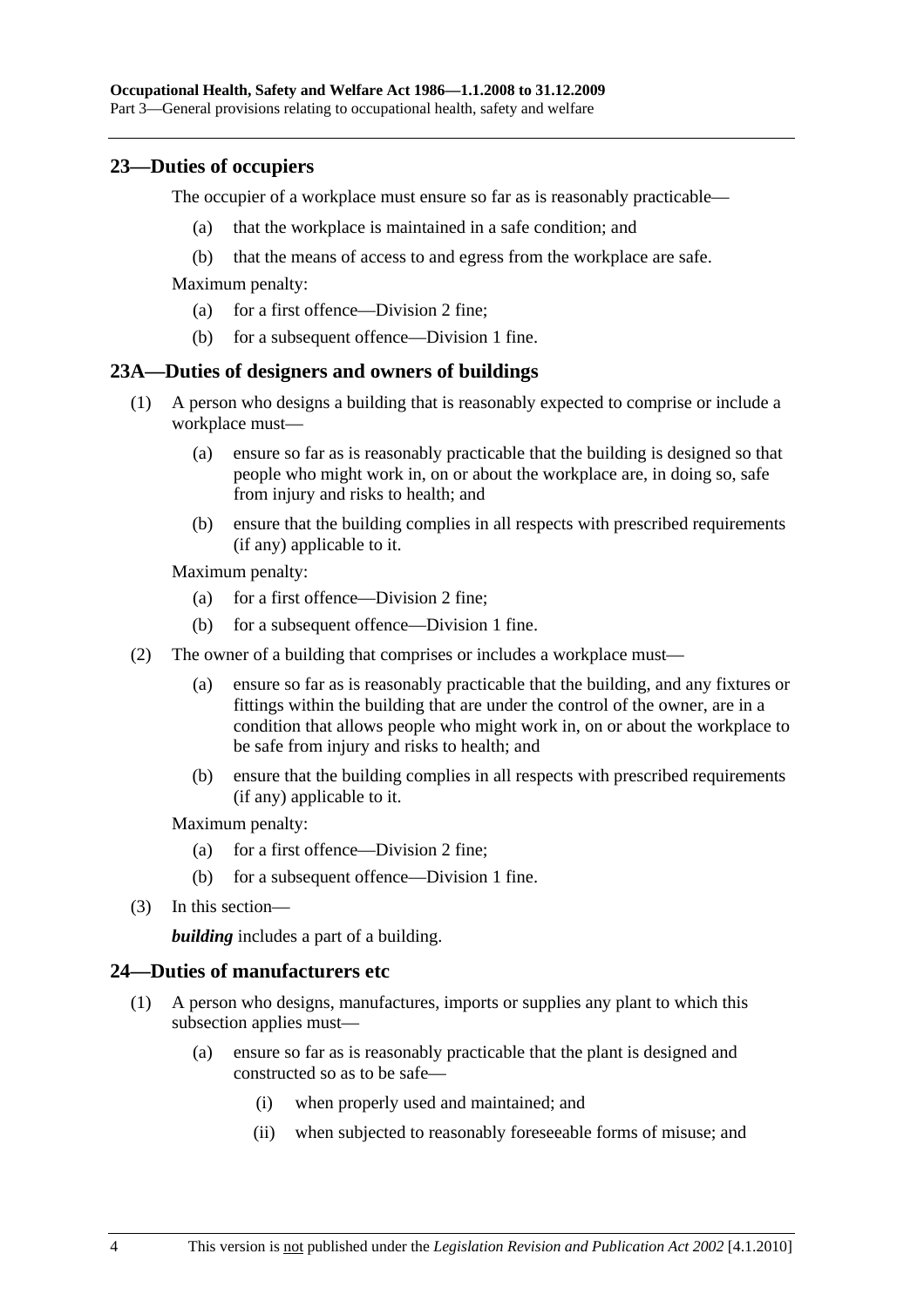- (b) ensure so far as is reasonably practicable that the plant is designed and constructed so that people who might use, clean or maintain the plant are, in doing so, safe from injury and risks to health; and
- (c) take such steps to test or examine, or arrange for the testing or examination of, the plant as are reasonably necessary to ensure compliance with paragraphs (a) and (b); and
- (d) ensure that the plant complies in all respects with prescribed requirements (if any) applicable to it; and
- (e) ensure so far as is reasonably practicable that adequate information about any conditions necessary to ensure the safe installation, use and maintenance of the plant is supplied with the plant.

Maximum penalty:

- (a) for a first offence—Division 2 fine;
- (b) for a subsequent offence—Division 1 fine.
- (2) A person who erects, installs or modifies any plant to which this subsection applies must ensure so far as is reasonably practicable that it will be safe—
	- (a) when properly used and maintained; and
	- (b) when subjected to reasonably foreseeable forms of misuse.

Maximum penalty:

- (a) for a first offence—Division 2 fine;
- (b) for a subsequent offence—Division 1 fine.
- (2aa) Subsections (1) and (2) apply to—
	- (a) any plant that is to be used, or reasonably expected to be used, at a workplace; and
	- (b) without limiting the operation of paragraph (a), any plant to which this Act extends by virtue of Schedule 2.
- (2a) Without derogating from the operation of subsections (1) and (2), where any structure is to be erected in the course of any work—
	- (a) the person who designs the structure must ensure so far as is reasonably practicable that the structure is designed so that the persons who are required to erect it are, in doing so, safe from injury and risks to health; and
	- (b) any person who manufactures any materials to be used for the purposes of the structure must ensure so far as is reasonably practicable that the materials are manufactured so that the persons who are required to erect the structure are, in using, handling or otherwise dealing with the materials, safe from injury and risks to health; and
	- (c) any person who imports or supplies any materials to be used for the purposes of the structure must ensure so far as is reasonably practicable that the materials are in such a state as to be safe to any person who must use, handle or otherwise deal with the materials; and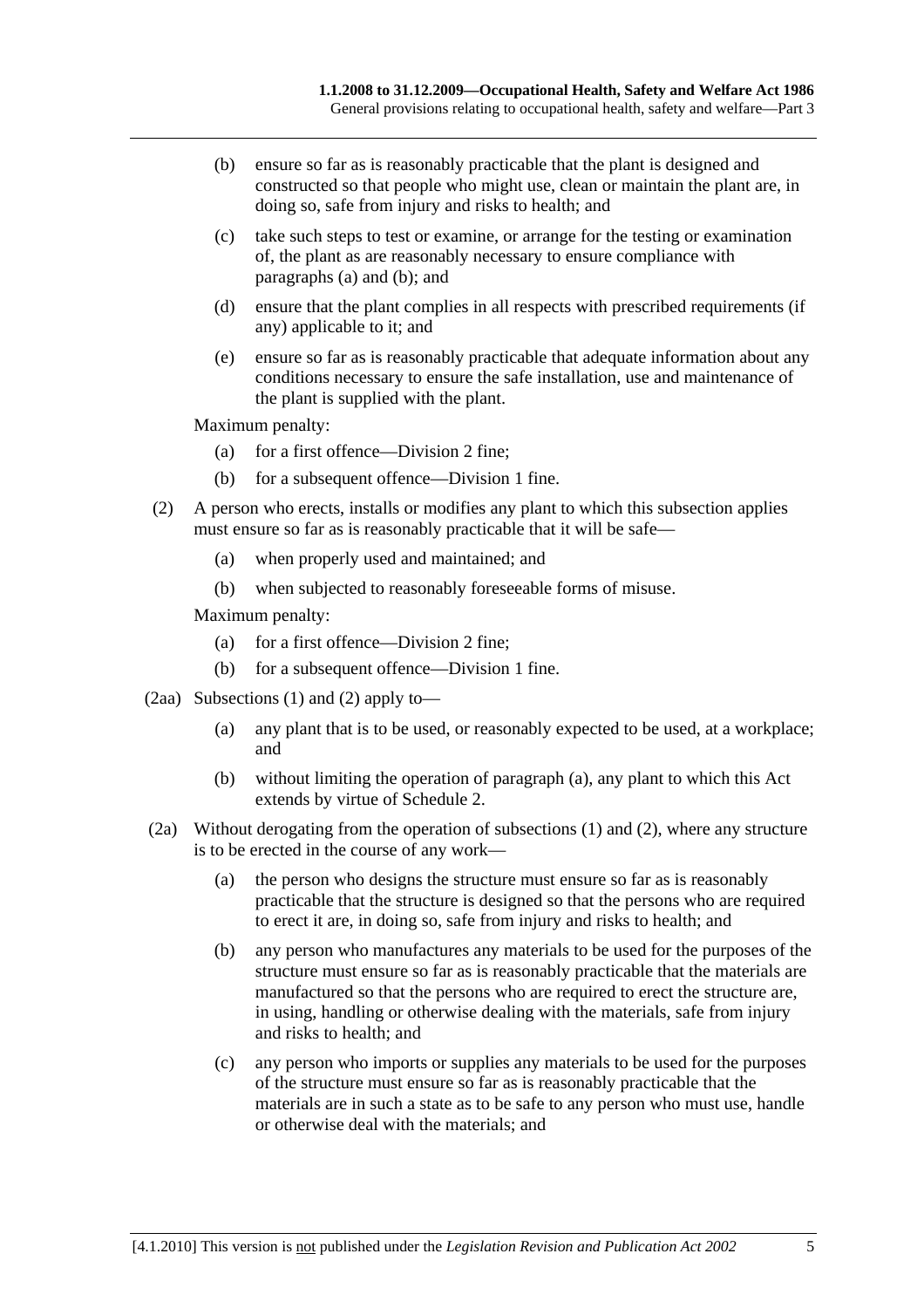(d) the person undertaking the erection of the structure must ensure so far as is reasonably practicable that the structure is safe during the course of its erection and subsequent use.

Maximum penalty:

- (a) for a first offence—Division 2 fine;
- (b) for a subsequent offence—Division 1 fine.
- (3) A person who manufactures, imports or supplies any substance for use at a workplace must—
	- (a) ensure so far as is reasonably practicable that the substance is in such a state as to be safe—
		- (i) when properly used, handled, processed, stored, transported or disposed of; and
		- (ii) when subjected to reasonably foreseeable forms of improper use, handling, processing, storage, transportation or disposal; and
	- (b) ensure so far as is reasonably practicable that the substance is in such a state that persons who might use, handle, process, store, transport or dispose of the substance are, in doing so, safe from injury and risks to health; and
	- (c) take such steps to test or examine, or arrange for the testing or examination of, the substance as are reasonably necessary to ensure compliance with paragraphs (a) and (b); and
	- (d) ensure that the substance complies in all respects with prescribed requirements (if any) applicable to it; and
	- (e) ensure so far as is reasonably practicable that adequate information about any conditions necessary to ensure its safe use, handling, processing, storage, transportation or disposal is provided in connection with the supply of the substance.

Maximum penalty:

- (a) for a first offence—Division 2 fine;
- (b) for a subsequent offence—Division 1 fine.
- (4) In this section—

*structure* includes a part of a structure.

## **24A—Duties of owners of plant**

- (1) The owner of any plant to which this section applies must—
	- (a) ensure so far as is reasonably practicable that the plant is maintained in a safe condition; and
	- (b) ensure that the plant complies in all respects with prescribed requirements (if any) applicable to it; and
	- (c) ensure so far as is reasonably practicable that adequate information necessary to ensure the safe use of the plant is supplied to any user of the plant.

Maximum penalty:

(a) for a first offence—Division 2 fine;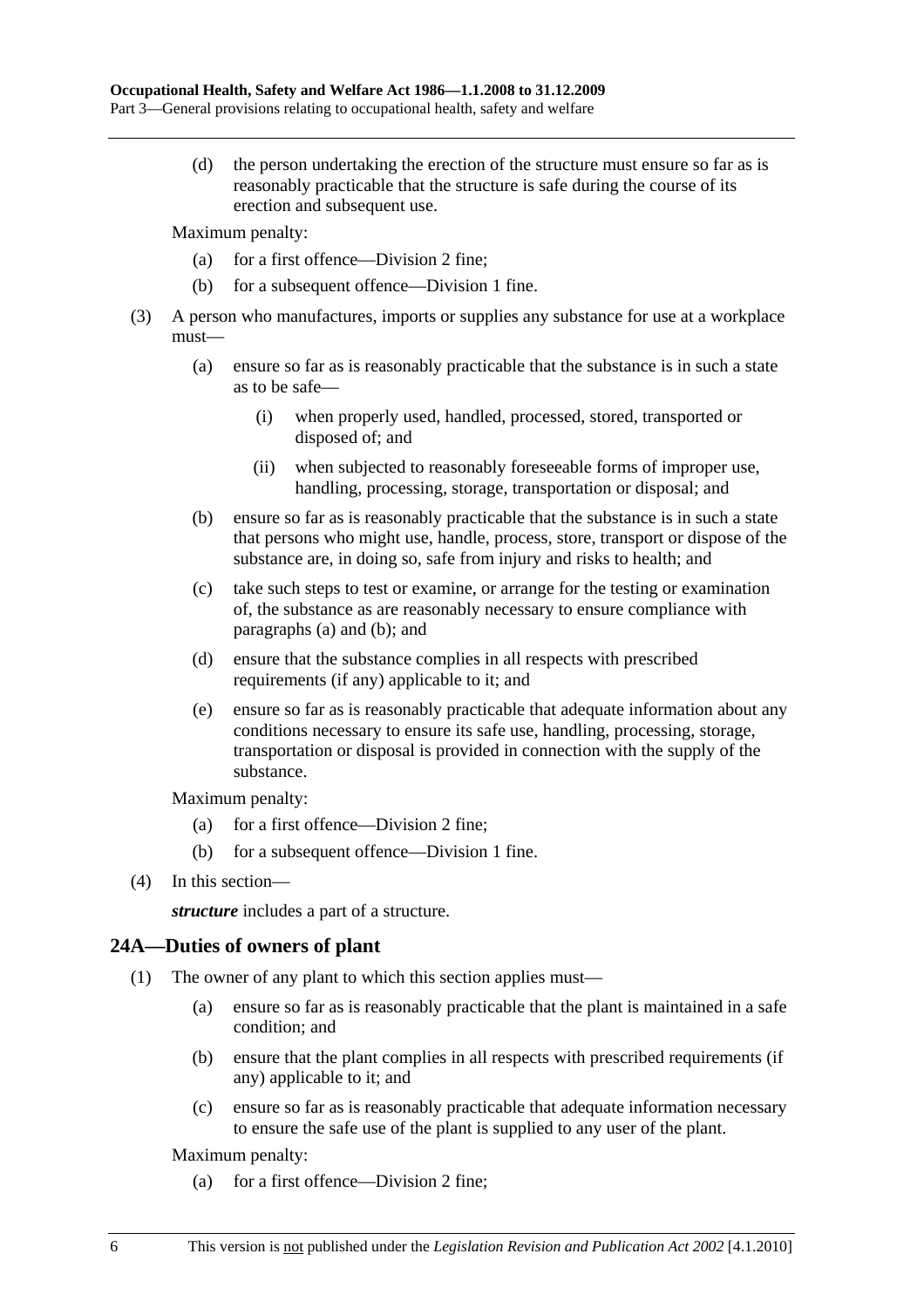- (b) for a subsequent offence—Division 1 fine.
- (2) This section applies to—
	- (a) any plant that is used at a workplace; and
	- (b) without limiting the operation of paragraph (a), any plant to which this Act extends by virtue of Schedule 2.
- (3) In this section—

*owner* includes, in relation to any plant to which this Act extends by virtue of Schedule 2 which is installed in, or used in connection with, a building or structure on a permanent basis, the owner, lessee or occupier of the building or structure.

#### **25—Duties applicable to all persons**

- (1) A person (not being an employer, employee or occupier of a workplace) must not—
	- (a) misuse or damage anything provided in the interests of health, safety or welfare; or
	- (b) place at risk the health or safety of any other person while that person is at work.
- (2) It is a defence to a charge of an offence against subsection (1) for the defendant to prove—
	- (a) that the act or omission alleged to give rise to the offence was neither intentional nor reckless; or
	- (b) that there is a reasonable excuse for that act or omission.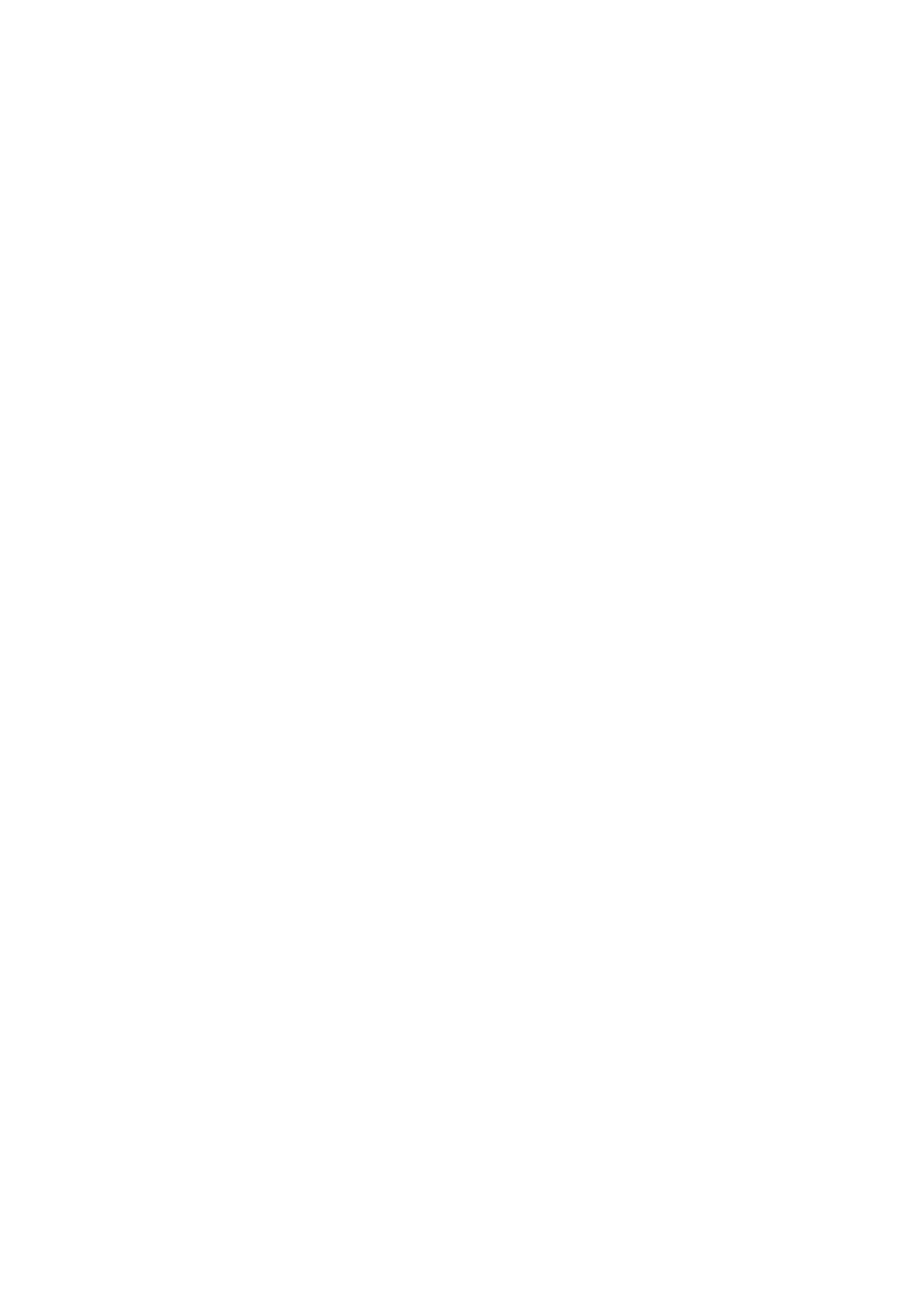## **Part 4—Health and safety representatives and committees**

## **Division 1—Preliminary**

## **26—Preliminary**

For the purposes of this Part, *employee* does not include—

- (a) a self-employed contractor unless the work performed by the contractor is of a class prescribed for the purposes of this paragraph; or
- (b) a person employed in a managerial capacity unless a majority of employees at the particular workplace have resolved that it is reasonable to treat the person as an employee for the purposes of this Part; or
- (c) where the employer is a body corporate, an officer of the body corporate.

## **Division 2—Appointment of health and safety representatives and committees**

## **26A—Interpretation**

In this Division—

*interested employee*, in relation to the constitution or composition of a work group or health and safety committee, means an employee whose interests could be affected by the constitution or composition of that group or committee (or a change in such constitution or composition);

*recognised member* of a group means a member of the group who—

- (a) by agreement between the employer and—
	- (i) any interested employees; or
	- (ii) a person appointed by such employees; or
- (b) in default of agreement, by determination of the Industrial Commission,

is recognised as a member of the group for the purposes of the election of any health and safety representative to represent the group, and the other provisions of this Division relating to the office of health and safety representative.

## **27—Health and safety representatives may represent groups**

- (1) A group of employees may elect a health and safety representative to represent a work group for the purposes of this Act.
- (2) The constitution of a work group will be determined by agreement between the employer and—
	- (a) any interested employees; or
	- (b) a person appointed by such employees.
- (3) Where an employer is requested by an employee to act to constitute a work group for the purposes of this section, the employer must respond to the request within 14 days of its receipt.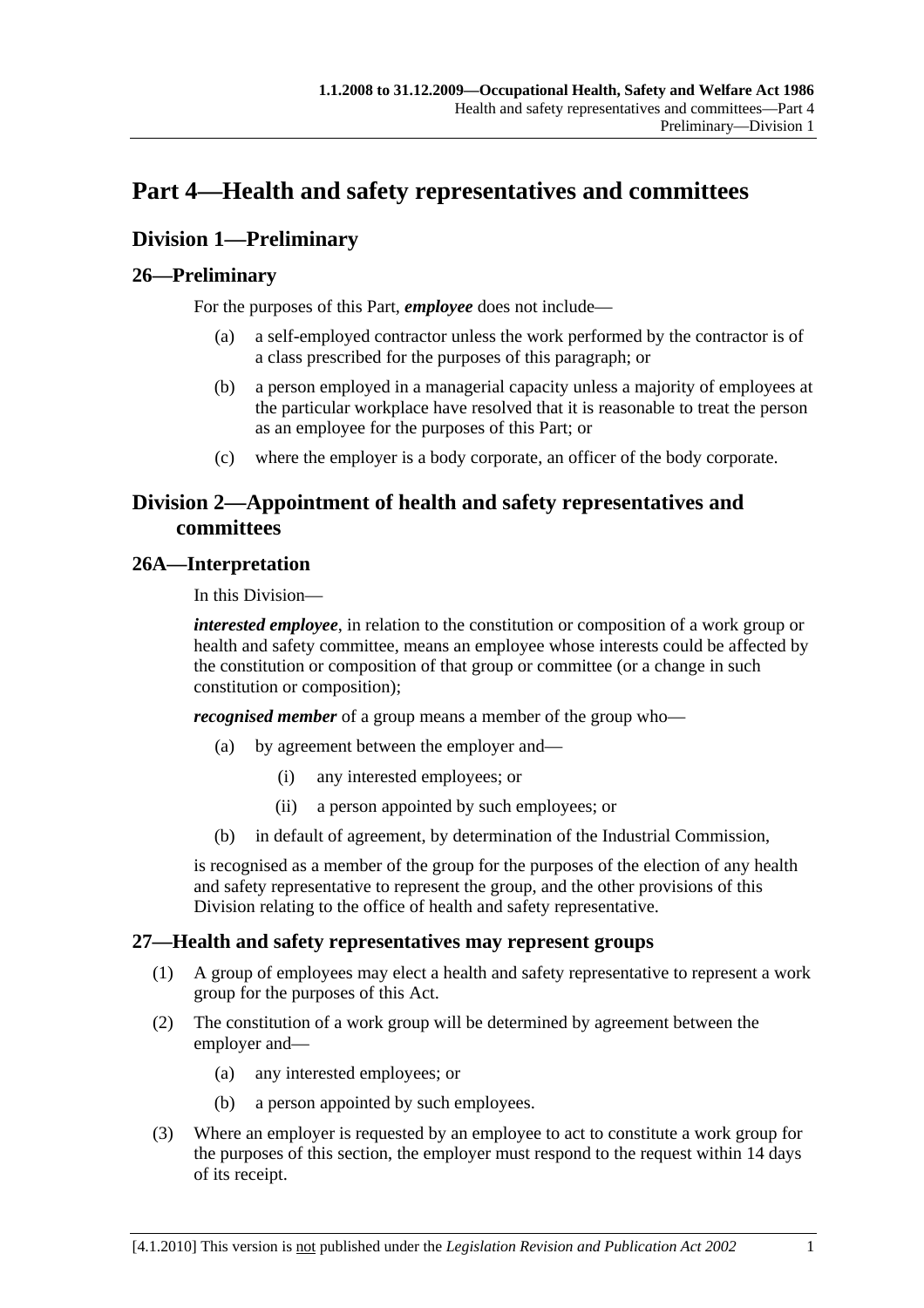- (4) If an employee is a member of a registered association, that registered association must, at the request of the employee, be consulted in relation to any proposal relating to the formation of a work group that could affect the employee.
- (5) A work group must be constituted in a manner that takes into account—
	- (a) the need for a health and safety representative representing that group to be able to perform his or her functions effectively; and
	- (b) the need for the employer to be able to fulfil his or her responsibilities to a health and safety representative representing that group effectively.
- (6) Insofar as may be relevant to a particular case, and subject to any guidelines issued by the Advisory Committee, the following matters should be considered in relation to the constitution of a work group:
	- (a) the number of employees employed by the employer;
	- (b) the nature of each type of work performed by the employer's employees;
	- (c) the number and grouping of employees who perform the same or similar types of work;
	- (d) the areas or places where each type of work is performed;
	- (e) the extent to which any employee must move from place to place while at work;
	- (f) the times at which particular work is performed;
	- (g) the overtime or shift-work arrangements that apply in relation to the performance of work;
	- (h) the nature of particular risks involved in each type of work;
	- (i) any other relevant factor.
- (7) Where—
	- (a) an employer fails to respond to a request in accordance with subsection (3); or
	- (b) a dispute arises in relation to the constitution of a work group under this section,

an employee, the employer or, if any employee is a member of a registered association, that registered association if so requested by such an employee, may refer the matter to the Industrial Commission.

- (8) Where a matter is referred to the Industrial Commission under subsection (7), the Industrial Commission must attempt to resolve the matter by conciliation.
- (9) If a matter cannot be resolved within a reasonable time by conciliation under subsection (8), the Industrial Commission must refer the matter to the President of the Industrial Court for determination by a review committee.
- (10) The review committee may determine how a particular work group or groups are to be constituted and the decision of the review committee is binding on all parties.
- (11) The constitution of a work group may be varied at any time—
	- (a) by agreement between the employer and—
		- (i) any interested employees; or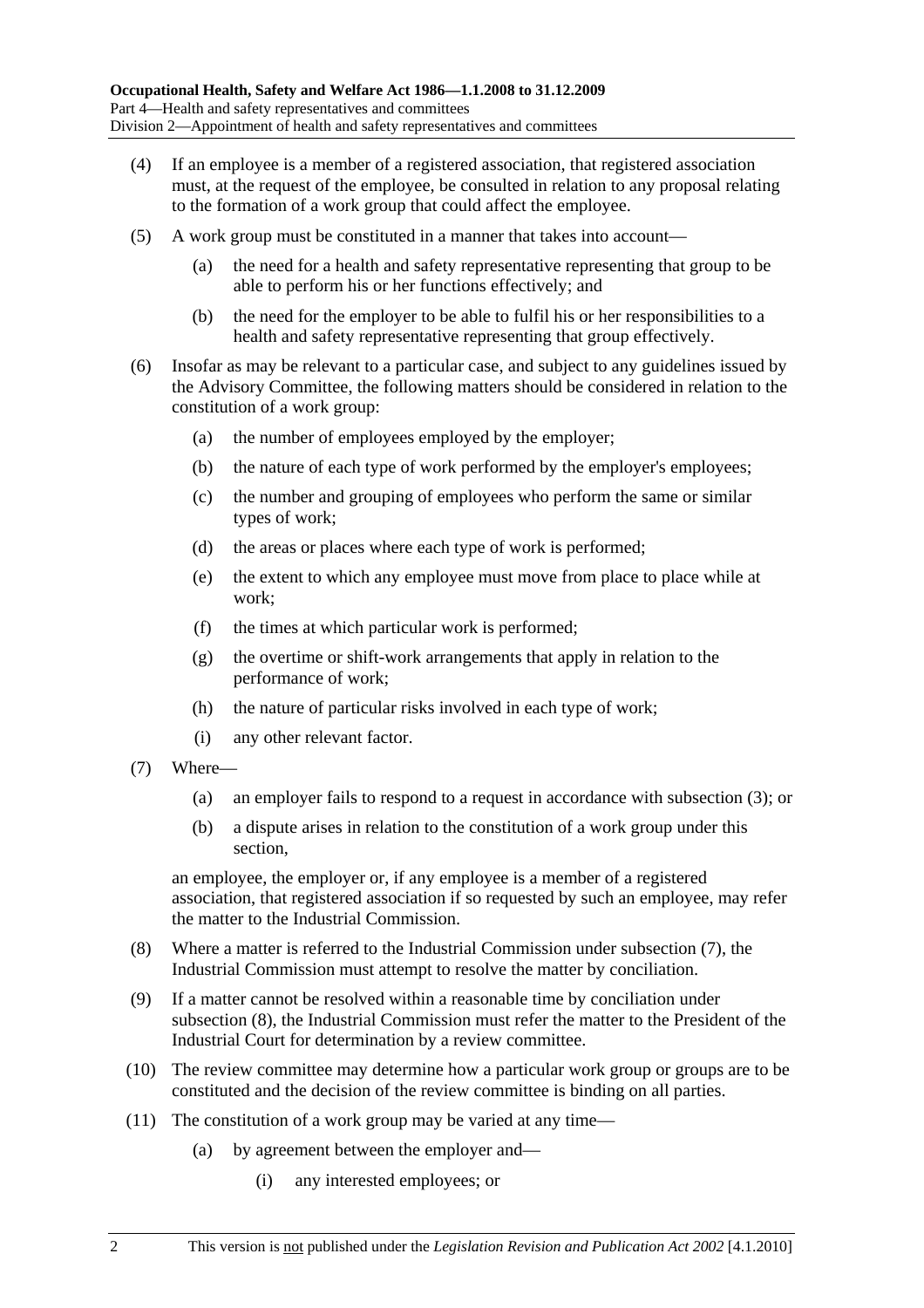- (ii) a person appointed by such employees; or
- (b) in default of agreement, by a review committee.
- (12) The employer must keep a list of the work groups constituted under this section.
- (13) A copy of the list must be displayed by the employer in a prominent place at his or her principal place of business, or at any other place that is appropriate taking into account the constitution of the various work groups.

#### **28—Election of health and safety representatives**

- (1) The election of health and safety representatives must be conducted in accordance with this section.
- (2) A person is eligible to be a candidate for election as a health and safety representative if the person is a recognised member of the work group that the health and safety representative is to represent.
- (3) The conduct of an election of a health and safety representative will be carried out by a person selected by agreement between at least one-half of the recognised members of the work group or, failing the selection of such a person within a reasonable time, on application to the Advisory Committee, by a person nominated by the Advisory Committee.
- (4) Every recognised member of the work group is entitled to vote at the election to appoint the health and safety representative to represent that group.
- (5) Subject to subsection (6), the election of a health and safety representative must be carried out in accordance with procedures prescribed by regulations made after the Minister has consulted with the Advisory Committee.
- (6) The election must be carried out by secret ballot if any recognised member of the work group so requests.
- (6a) The employer must be consulted about when the election is to be carried out before the arrangements for the election are finalised.
- (7) If there is only one candidate for election—
	- (a) a ballot need not be held; and
	- (b) the candidate is taken to have been duly elected.
- (8) If a dispute arises in relation to the election of a health and safety representative under this section—
	- (a) a person who is a recognised member of the work group; or
	- (b) if any such person is a member of a registered association and requests the registered association to act on his or her behalf—that registered association,

may refer the dispute to the Industrial Commission.

- (9) Where a dispute is referred to the Industrial Commission under subsection (8), the Industrial Commission must attempt to resolve the dispute by conciliation.
- (10) If a dispute cannot be resolved within a reasonable time by conciliation under subsection (9), the Industrial Commission must refer the dispute to the President of the Industrial Court for determination by a review committee.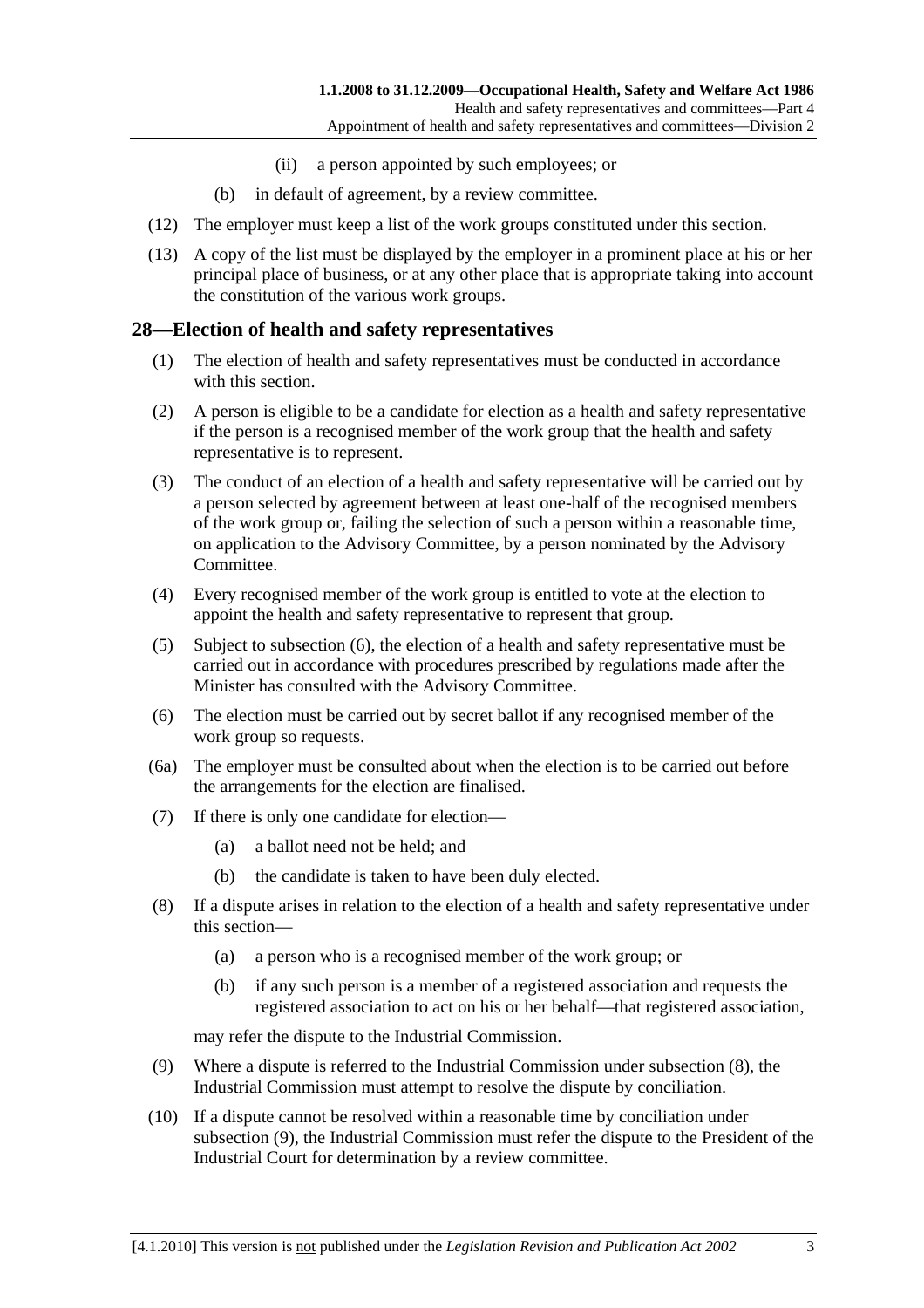- (11) The review committee may determine the dispute and the decision of the review committee is binding on all the parties.
- (12) On being elected under this section, a health and safety representative must, in accordance with the regulations, provide the prescribed information to the employer and the Department.

#### **29—Election of a deputy health and safety representative**

- (1) The recognised members of a work group may elect one of their number to be a deputy to the health and safety representative for that group.
- (2) A deputy may, in the absence of the health and safety representative, perform the functions of the health and safety representative under this Act.

#### **30—Term of office of a health and safety representative**

- (1) Subject to this section, a health and safety representative will hold office for a term of three years.
- (2) A person ceases to be a health and safety representative for a work group if that person—
	- (a) completes a term of office and is not re-elected; or
	- (b) ceases to belong to the relevant work group; or
	- (c) resigns as a health and safety representative; or
	- (ca) is removed from office by a resolution of at least two-thirds of the recognised members of the group on the ground that they consider that the person has ceased to be a suitable person to act as their representative; or
	- (d) is disqualified by a review committee.
- (3) Where there is a substantial change in the circumstances surrounding the constitution of a work group and it is agreed at that time by at least one-half of the recognised members of the group that a fresh election should be held to elect a health and safety representative, the health and safety representative who was representing that group must resign and a fresh election must be held.
- (4) An application for the disqualification of a health and safety representative may be made to the President of the Industrial Court for determination by a review committee  $by-$ 
	- (a) the employer; or
	- (b) a registered association of which any recognised member of the work group that the health and safety representative represents is a member; or
	- (c) a majority of the employees who at any particular time are the members of the work group that the health and safety representative represents.
- (5) The grounds upon which a health and safety representative may be disqualified are—
	- (a) that the health and safety representative has on repeated occasions neglected to carry out the functions of a health and safety representative under this Act; or
	- (b) that the health and safety representative has—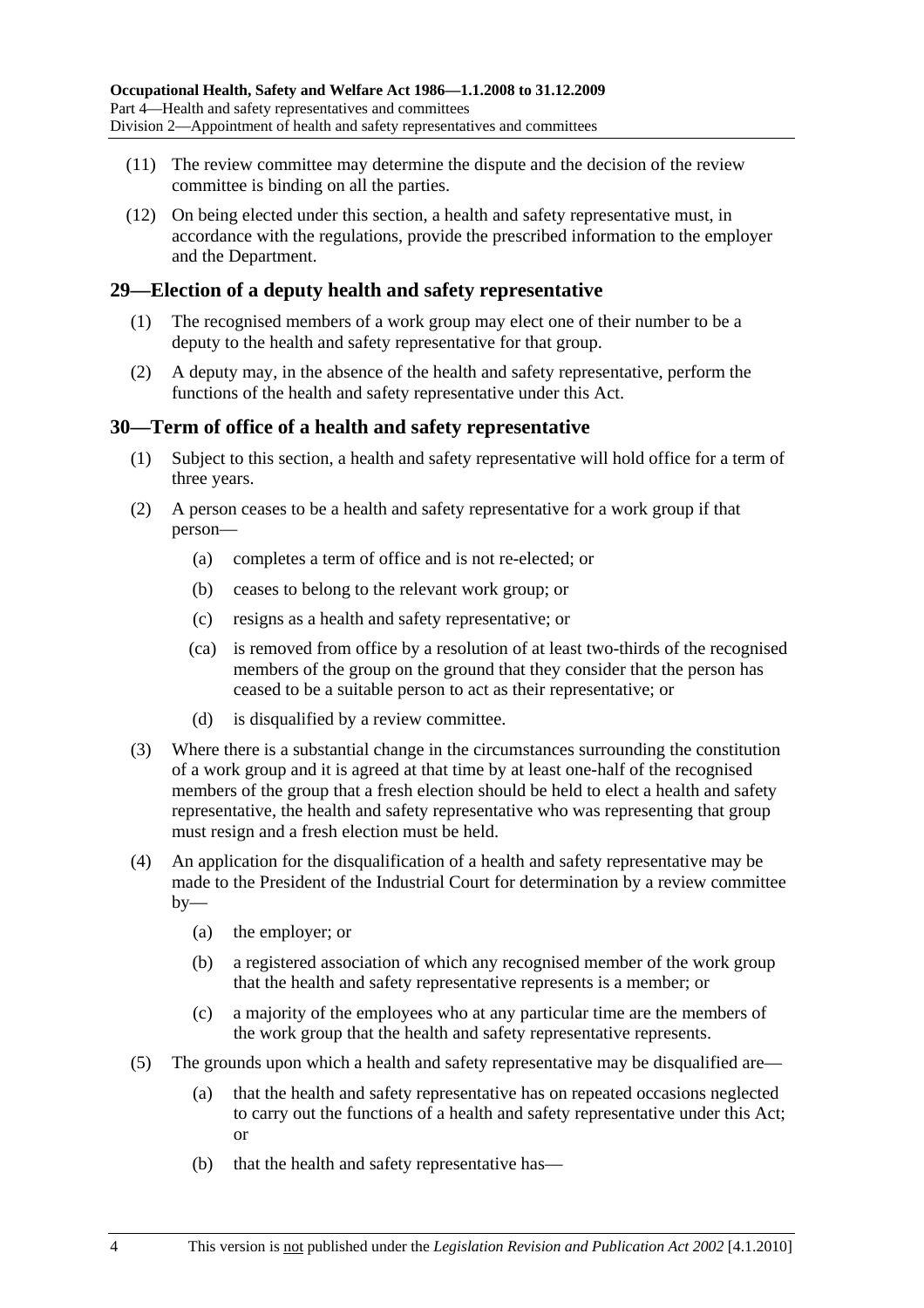- (i) exercised or performed powers or functions under this Act for an improper purpose; or
- (ii) disclosed information (being information acquired from the employer) for an improper purpose.
- (6) If a review committee is satisfied that a ground for disqualification exists, the review committee may, if it thinks fit, disqualify the health and safety representative for a specified period.
- (7) In determining what action (if any) should be taken under subsection (6), the review committee must take into account—
	- (a) the harm (if any) that has been caused by the health and safety representative;
	- (b) the past record of the health and safety representative in exercising or performing powers or functions under this Act;
	- (c) whether the actions of the health and safety representative were contrary to the public interest;
	- (d) any other relevant consideration.
- (8) For the purposes of this section, a reference to a health and safety representative includes a deputy to a health and safety representative.

## **31—Health and safety committees**

- (1) At the request of—
	- (a) a health and safety representative; or
	- (b) a prescribed number of employees; or
	- (c) a majority of the employees at any workplace,

the employer must, within two months of the request, establish one or more health and safety committees.

- (1a) An employer must also establish one or more health and safety committees if required to do so by or under the regulations.
- (2) The composition of a health and safety committee must be determined by agreement between the employer, the health and safety representative and any interested employees.
- (3) If an employee is a member of a registered association, that registered association must, at the request of the employee, be consulted in relation to the composition of a health and safety committee under this section.
- (4) The membership of a committee should, so far as is reasonably practicable, represent a reasonable cross-section of the persons whose activities, work, or health, safety or welfare (whether as principal, manager, supervisor or employee) could be within the responsibilities of the committee subject however to the following qualifications:
	- (a) any relevant health and safety representative should be encouraged to be a member of the committee; and
	- (b) at least half of the members of the committee must be employees.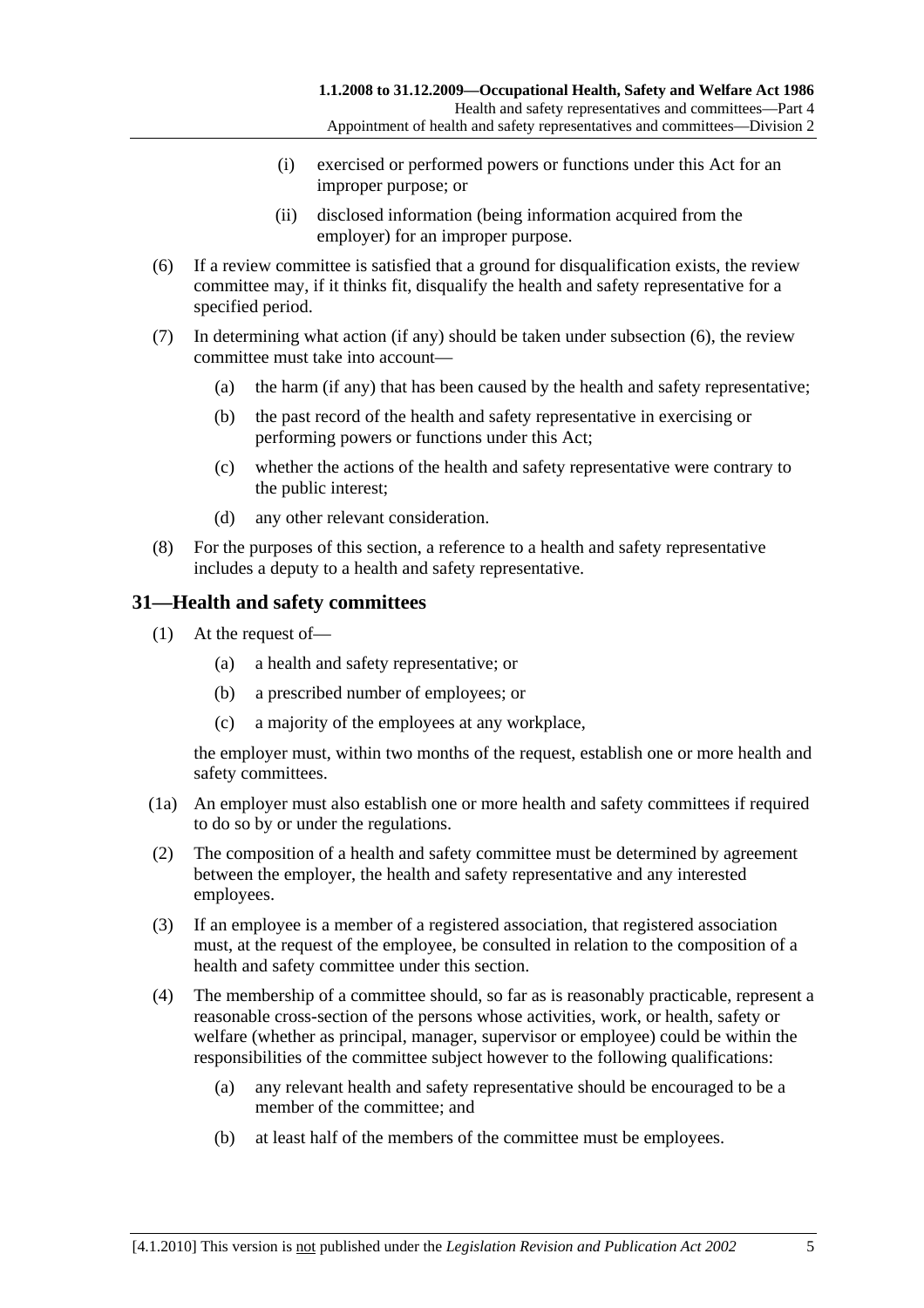- (5) If at any time agreement cannot be reached on any matter relating to the establishment or composition of a health and safety committee, an interested party may refer the matter to the Industrial Commission to resolve the disagreement.
- (6) Where a matter is referred to the Industrial Commission under subsection (5), the Industrial Commission must attempt to resolve the matter by conciliation.
- (7) If a matter cannot be resolved within a reasonable time by conciliation under subsection (6), the Industrial Commission must refer the matter to the President of the Industrial Court for determination by a review committee.
- (8) The review committee may determine any matter relating to the establishment or composition of a health and safety committee and its decision is binding on all the parties.
- (9) Subject to the regulations, the proceedings of a health and safety committee will be conducted in such manner as the committee may determine.
- (10) A health and safety committee must hold at least one meeting in every 3 months.
- (11) A meeting of a health and safety committee must be held—
	- (a) on the request of at least half of the members of the committee; or
	- (b) on the request of a health and safety representative; or
	- (c) on the request of the employer.
- (12) The composition of a health and safety committee may be varied at any time by agreement between the employer, any relevant health and safety representative, and any interested employees who are within the responsibility of the committee.
- (13) In addition to the other matters provided by this section, the regulations may make provision for—
	- (a) the term of office of a member of a health and safety committee;
	- (b) the disqualification of a person from acting, or continuing to act, as a member of a health and safety committee;
	- (c) the appointment of a person to a casual vacancy in the membership of a health and safety committee.
- (14) This section does not apply to a prescribed employer or an employer of a prescribed class (if any).

## **Division 2A—Training**

## **31A—Training of health and safety representatives, deputies and committee members**

- (1) A prescribed person is entitled to take such time off work as is authorised by the regulations for the purposes of taking part in a course of training relating to occupational health, safety or welfare approved by the Advisory Committee for the purposes of this section.
- (2) Subsection (1) is subject to the following qualifications:
	- $(a)$  if—
		- (i) the employer employs 20 or less employees; and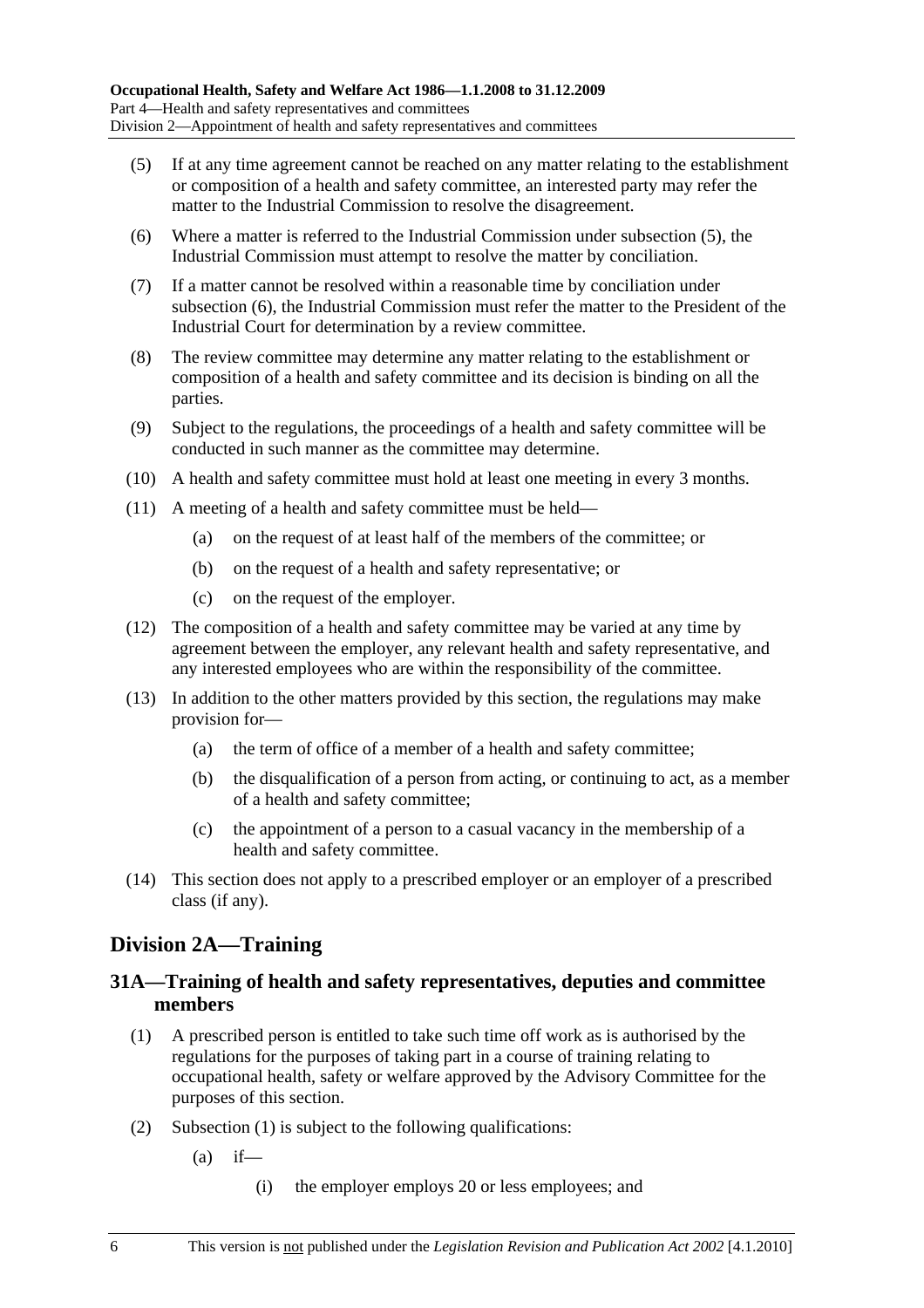(ii) the employer is not an employer in respect of whom a supplementary levy has been imposed by WorkCover under Part 5 of the *Workers Rehabilitation and Compensation Act 1986*,

a prescribed person may only take such time off work to take part in a course of training as the employer reasonably allows;

- (b) a prescribed person must take reasonable steps to consult with the employer before taking time off work to take part in a course of training under this section.
- (3) If a dispute arises in relation to the entitlement of a prescribed person under this section, the prescribed person or the employer may refer the dispute to the Industrial Commission.
- (4) The Industrial Commission may determine the dispute and the decision of the Industrial Commission is binding on the prescribed person and the employer.
- (5) In this section—

*prescribed person* means—

- (a) a health and safety representative; and
- (b) a deputy to a health and safety representative; and
- (c) a member of a health and safety committee.

#### **31B—Maintenance of pay and reimbursement of expenses**

- (1) A person who takes time off work for the purposes of any training under this Division—
	- (a) is entitled to take that time without the loss of any remuneration (payable by the employer) that the person would have received had he or she been at work for the relevant time; and
	- (b) is entitled to be reimbursed by the employer for any reasonable expenses reasonably incurred by the person with respect to—
		- (i) travelling; or
		- (ii) obtaining meals or accommodation; or
		- (iii) parking fees; or
		- (iv) other matters (if any) prescribed by the regulations,

to the extent that these expenses are over and above, or additional to, expenses that the person would have incurred in any event had he or she been at work at the relevant time.

- (2) If a dispute arises in relation to the entitlement of a person under this section, the person or the employer may refer the dispute to the Industrial Commission.
- (3) The Industrial Commission may determine the dispute and the decision of the Industrial Commission is binding on the person and the employer.

## **31C—Guidelines**

The Advisory Committee may prepare and publish guidelines in relation to the operation of this Division.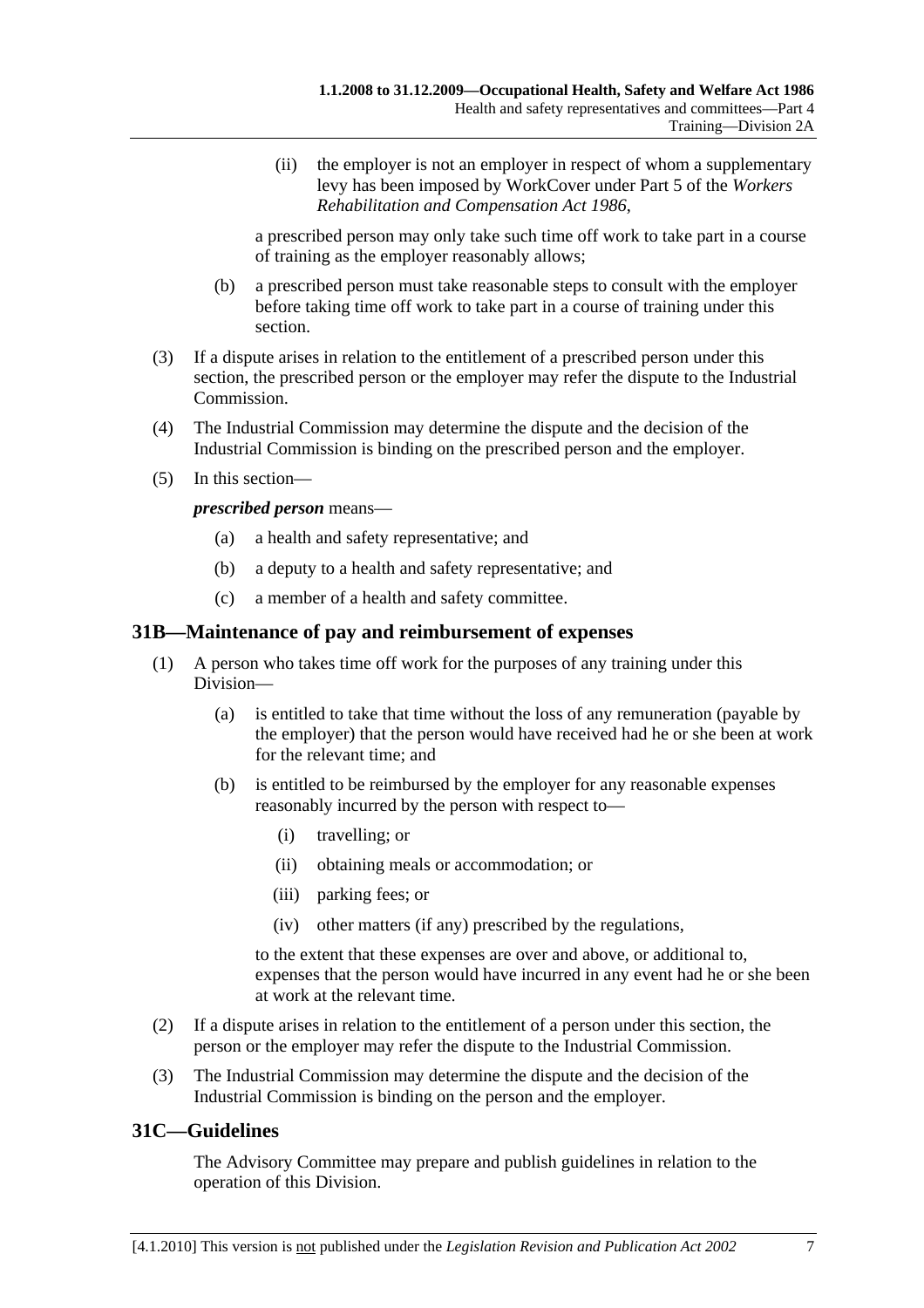## **Division 3—Functions of health and safety representatives and committees**

#### **32—Functions of health and safety representatives**

- (1) A health and safety representative may, for the purpose of the health, safety and welfare of the employees in the work group that the health and safety representative represents—
	- (a) inspect the whole or any part of any relevant workplace—
		- (i) at any time after giving reasonable notice to the employer (which must state the name of any consultant who is to accompany the representative during the inspection and the purpose for which the consultant's advice is sought); or
		- (ii) immediately, in the event of an accident, dangerous occurrence or imminent danger or risk to the health or safety of any person;
	- (b) accompany an inspector during an inspection of any relevant workplace;
	- (c) investigate complaints relating to occupational health, safety or welfare made by employees in the work group;
	- (d) at the request of the employee, be present at any interview concerning occupational health, safety or welfare between an inspector and an employee;
	- (e) at the request of the employee, be present at any interview concerning occupational health, safety or welfare between the employer (or a representative of the employer) and an employee;
	- (f) make representations to the employer on any matter that relates to occupational health, safety or welfare at any relevant workplace.
- (2) In relation to the inspection of a workplace under subsection  $(1)(a)$ , a health and safety representative may—
	- (a) be accompanied by such consultants as the representative thinks fit; and
	- (b) discuss any matter affecting health, safety or welfare with any employee at the workplace; and
	- (c) carry out any investigation that may appear appropriate.
- (3) Subsections (1) and (2) are subject to the following qualifications:
	- (a) a health and safety representative is only entitled to be accompanied on an inspection by a consultant approved by—
		- (i) the Advisory Committee; or
		- (ii) a health and safety committee that has responsibilities in relation to the work group that the health and safety representative represents; or
		- (iii) the employer; and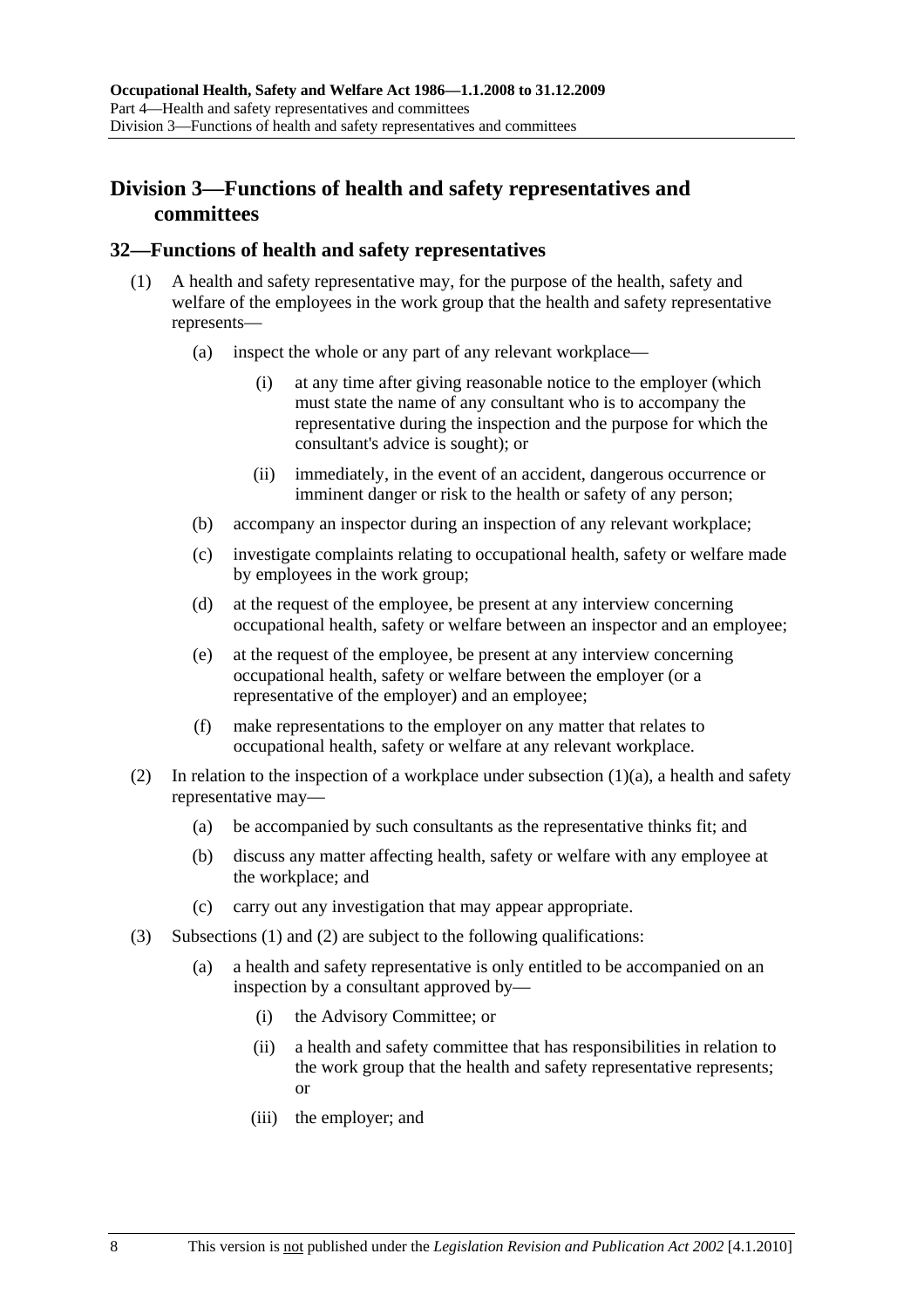- (b) a health and safety representative should take reasonable steps to consult with the employer in relation to carrying out an investigation of any workplace and the outcome of any such investigation.
- (4) An employer is not liable for the cost of a consultant attending at a workplace pursuant to this section.
- (5) The powers and functions of a health and safety representative under this Act are limited to acting in relation to the work group that the health and safety representative represents.
- (6) No provision of this Act may be construed as imposing any duty on a health and safety representative in his or her capacity as a health and safety representative.
- (7) Where a health and safety representative exercises or performs a power or function under this Act—
	- (a) for an improper purpose intending to cause harm to the employer or a commercial or business undertaking of the employer; or
	- (b) for an improper purpose related to an industrial claim or dispute,

the health and safety representative is guilty of an offence.

Maximum penalty: Division 6 fine.

(8) In this section—

*consultant* means a person who is, by reason of his or her experience or qualifications, suitably qualified to advise on issues relating to occupational health, safety or welfare.

## **33—Functions of health and safety committees**

- (1) The functions of a health and safety committee are—
	- (a) to facilitate co-operation between an employer and the employees of the employer in initiating, developing, carrying out and monitoring measures designed to ensure the health, safety and welfare at work of the employees; and
	- (b) to assist in the resolution of issues relating to occupational health, safety or welfare that arise at any relevant workplace; and
	- (c) to assist in the formulation, review and dissemination (in such languages as are appropriate) to employees of the occupational health, safety and welfare practices, procedures and policies that are to be followed at any relevant workplace; and
	- (d) to consult with the employer on any proposed changes to occupational health, safety or welfare practices, procedures or policies; and
	- (e) to keep under review—
		- (i) developments in the field of rehabilitation of employees who suffer work-related injuries; and
		- (ii) the employment of employees who suffer from any form of disability; and
	- (f) to assist—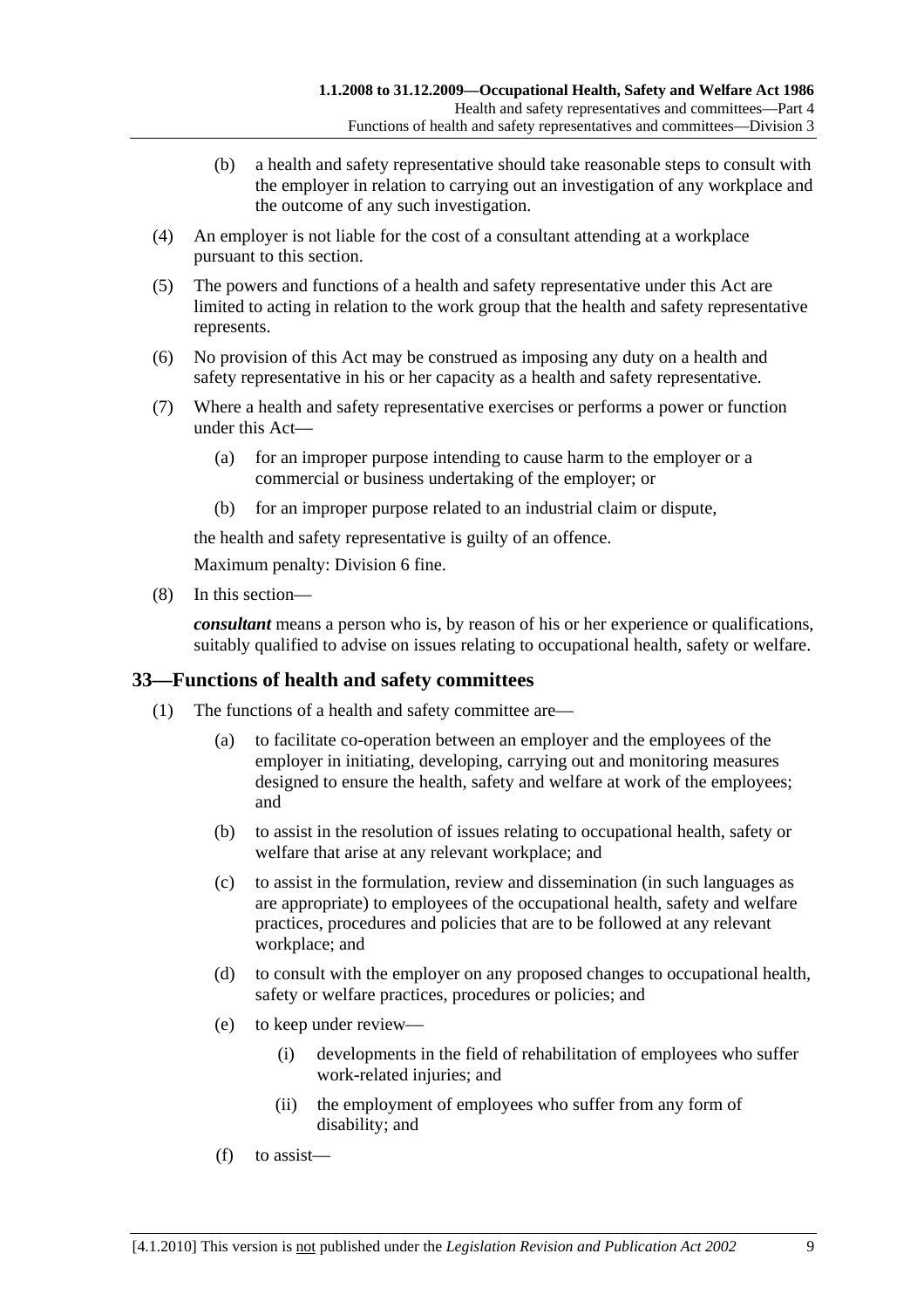- (i) in the return to work of employees who have suffered work-related injuries; and
- (ii) in the employment of employees who suffer from any form of disability; and
- (g) such other functions as are prescribed or agreed upon by the employer and the health and safety committee.
- (2) A health and safety committee may establish such sub-committees as it thinks fit (which may, but need not consist of, or include, members of the committee) to provide advice or to assist it in the performance of its functions under this Act.
- (3) A health and safety committee may delegate any of its functions to a sub-committee established under subsection (2).
- (4) A delegation under subsection (3)—
	- (a) may be made subject to such conditions as the health and safety committee thinks fit; and
	- (b) is revocable at will; and
	- (c) does not derogate from the power of the committee to act in any matter itself.

#### **34—Responsibilities of employers**

- (1) An employer must—
	- (a) consult any relevant health and safety representatives and health and safety committees on any proposed changes to any workplace, the plant used at any workplace, the substances used, handled, processed or stored at any workplace, the work to be conducted at any workplace or the procedures for carrying out work at any workplace, where those changes might affect the health, safety or welfare of employees at the workplace; and
	- (b) consult any relevant health and safety representatives and health and safety committees on the occupational health, safety and welfare practices, procedures and policies that are to be followed at any workplace; and
	- (c) consult any relevant health and safety representatives and health and safety committees on any proposed changes to occupational health, safety and welfare practices, procedures or policies; and
	- (d) consult any relevant health and safety representatives on any proposed application to the designated person for the modification of the requirements of any regulation; and
	- (e) at the request of the employee, permit a health and safety representative to be present at any interview concerning occupational health, safety or welfare between the employer (or a representative of the employer) and an employee who is a member of the work group that the health and safety representative represents; and
	- (f) permit any relevant health and safety representative to accompany an inspector during an inspection of any workplace; and
	- (g) permit a health and safety representative to have access to such information as the employer possesses or can reasonably obtain—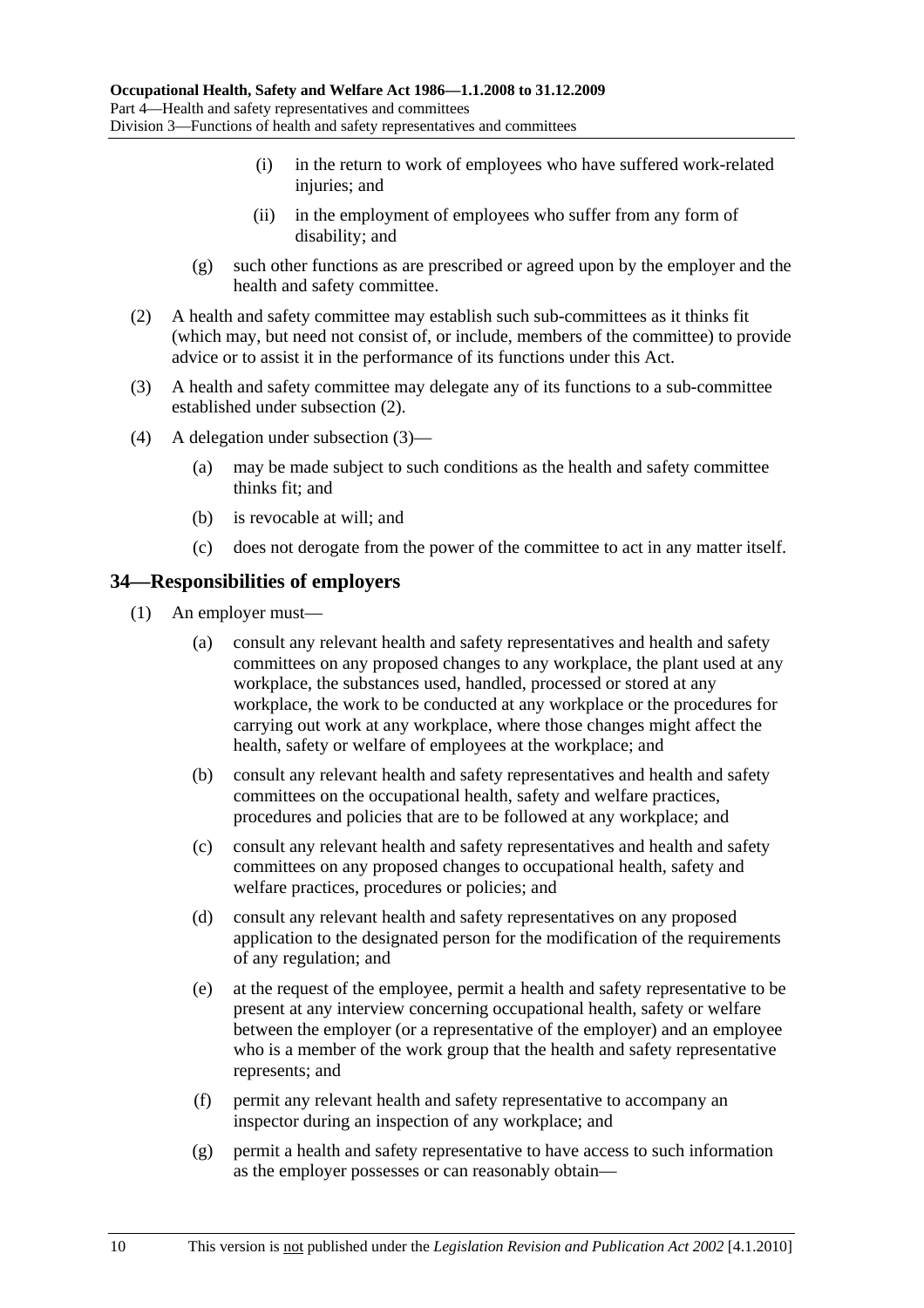- (i) relating to risks that arise or may arise at any workplace where employees who are members of the work group that the health and safety representative represents work, out of work conducted at any workplace or out of plant or substances used at any workplace; or
- (ii) concerning the health and safety of the employees of the employer (but personal information regarding the health of an employee must not be divulged under this subparagraph without the consent of the employee),

and, when requested to do so, supply a copy of that information to the health and safety representative; and

- (h) immediately notify a health and safety representative of the occurrence of an accident, dangerous occurrence, imminent danger or risk or hazardous situation that affects or may affect any employee who is a member of the work group that the health and safety representative represents; and
- (i) notify a health and safety representative of the occurrence of any work-related injury to an employee who is a member of the work group that the health and safety representative represents; and
- (j) provide such other facilities and assistance to health and safety representatives as are necessary or prescribed to enable them to perform their functions under this Act.
- (2) An employer is not required to give to a health and safety representative under subsection  $(1)(g)$ —
	- (a) information that is privileged on the ground of legal professional privilege; or
	- (b) information that is relevant to proceedings that have been commenced under this Act.
- (3) A health and safety representative is entitled to take such time off work as is reasonably necessary for the purposes of performing the functions of a health and safety representative under this Act.
- (4) A health and safety representative who takes time off work under subsection (3)—
	- (a) is entitled to take that time without the loss of any remuneration (payable by the employer) that the health and safety representative would have received had he or she been at work for the relevant time; and
	- (b) is entitled to be reimbursed by the employer for any reasonable expenses reasonably incurred by the health and safety representative with respect to—
		- (i) travelling; or
		- (ii) obtaining meals or accommodation; or
		- (iii) parking fees; or
		- (iv) other matters (if any) prescribed by the regulations,

to the extent that these expenses are over and above, or additional to, expenses that the health and safety representative would have incurred in any event had he or she been at work at the relevant time.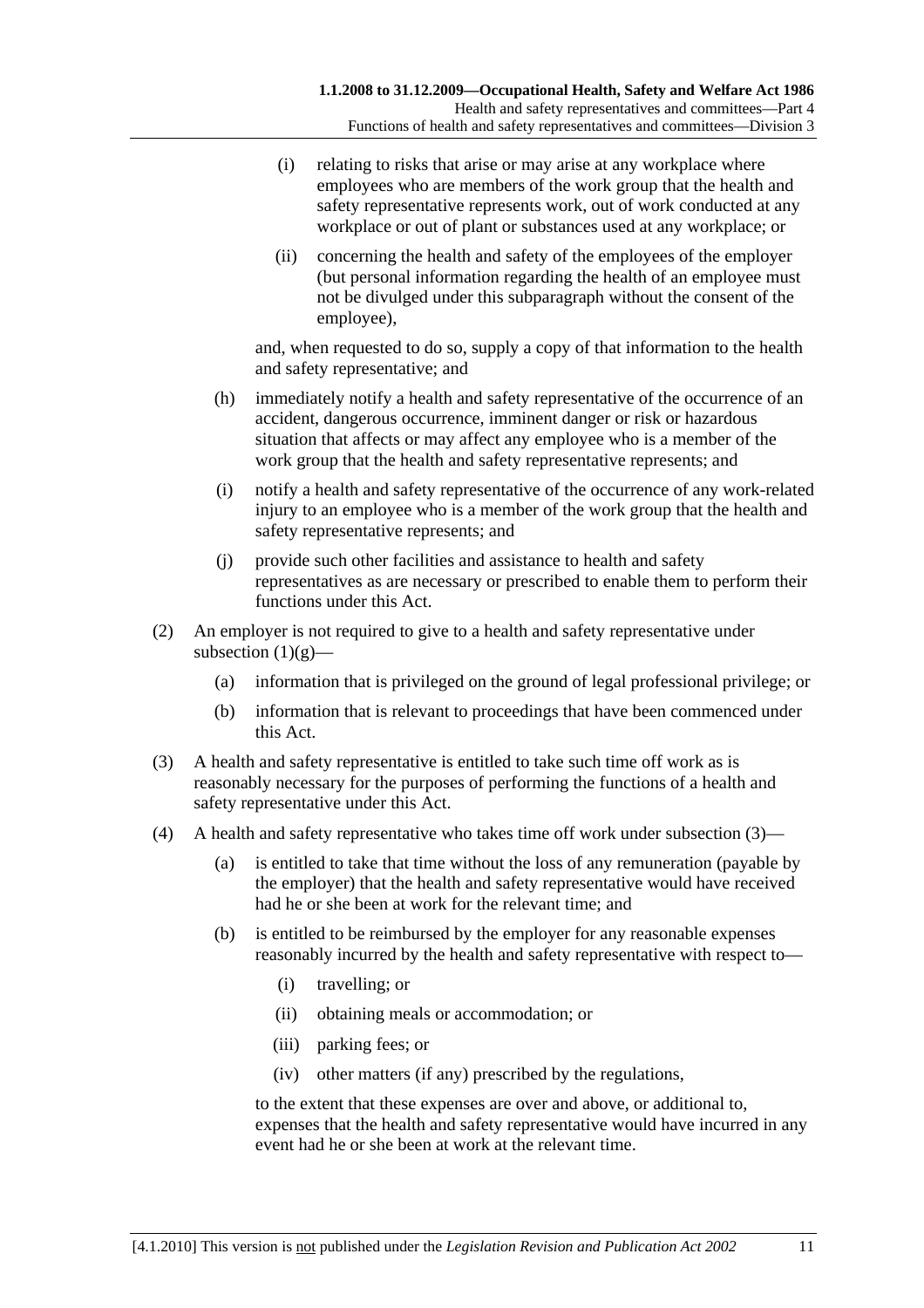- (5) A health and safety representative must take reasonable steps to obtain the agreement of the employer before incurring any expenses that he or she intends to claim under subsection (4)(b) (and that agreement must not be unreasonably withheld).
- (5a) The Advisory Committee may prepare and publish guidelines in relation to the operation of subsections (3), (4) and (5).
- (6) If a dispute arises in relation to the entitlement of a health and safety representative under subsection (3) or (4), the health and safety representative or the employer may refer the dispute to the Industrial Commission.
- (7) The Industrial Commission may determine the dispute and the decision of the Commission is binding on the health and safety representative and the employer.

## **Division 4—Resolution of health, safety or welfare issues**

## **35—Default notices**

- (1) Where a health and safety representative is of the opinion that a person—
	- (a) is contravening a provision of this Act; or
	- (b) has contravened a provision of this Act in circumstances that make it likely that the contravention will be repeated,

the health and safety representative must consult with the employer in relation to the matter.

- (2) If the health and safety representative and the employer are unable within a reasonable time to resolve a particular matter pursuant to subsection (1), the matter must, if there is a health and safety committee that has responsibility in relation to the matter, be referred to that committee or, if there is no such committee, the matter may be referred to an inspector.
- (3) Despite subsections (1) and (2), if after taking reasonable steps to stop by consultation a contravention of this Act or prevent a repeated contravention of this Act the health and safety representative is of the opinion that the matter has not been satisfactorily resolved, the health and safety representative may issue a default notice requiring the person to whom the notice is addressed to remedy the contravention.
- (4) A health and safety representative must not issue a default notice in relation to any matter that is the subject of an improvement notice or a prohibition notice. Maximum penalty: Division 7 fine.
- (5) Where a health and safety representative issues a default notice, the notice must—
	- (a) state that the health and safety representative is of the opinion that a person—
		- (i) is contravening a provision of this Act; or
		- (ii) has contravened a provision of this Act in circumstances that make it likely that the contravention will be repeated; and
	- (b) state the grounds of the health and safety representative's opinion.
- (6) A health and safety representative may specify in a default notice a day by which the matters referred to in the notice must be remedied.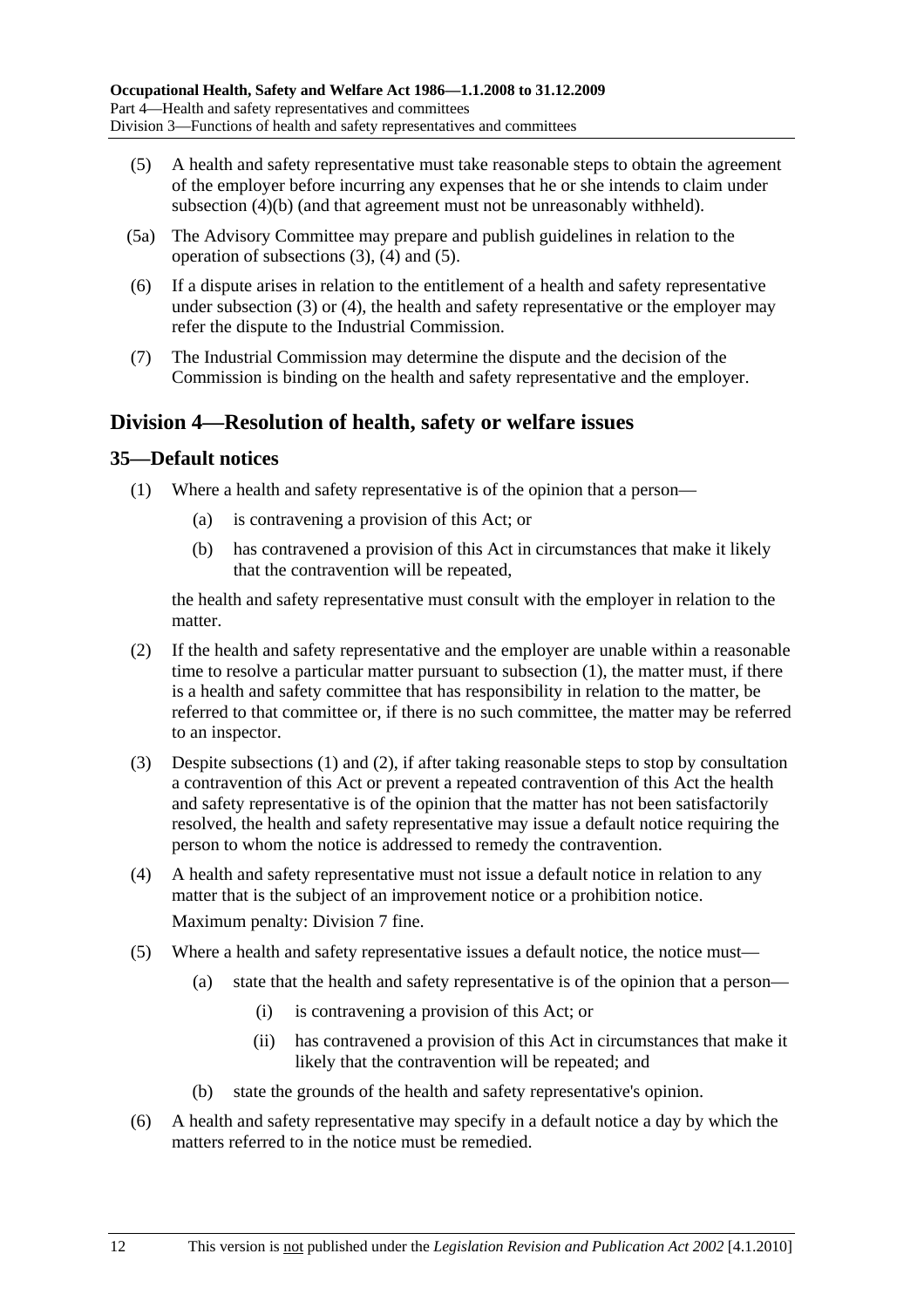(7) Where a default notice is issued to an employee, the employee must, as soon as is reasonably practicable after receiving it, give the notice, or a copy of the notice, to his or her employer.

Maximum penalty: Division 6 fine.

- (8) Subject to subsection (11), a person to whom a default notice is addressed or, where that person is an employee, that person's employer, must take all reasonable steps to remedy—
	- (a) if a day has been specified under subsection (6)—by that day;
	- (b) if a day has not been specified under subsection (6)—within a reasonable time,

the matters referred to in the notice.

Maximum penalty: Division 3 fine.

- $(9)$  If—
	- (a) a person to whom a default notice is addressed or, where that person is an employee, that person's employer, considers that a default notice need not have been issued or is, for some other reason, inappropriate; or
	- (b) a health and safety representative—
		- (i) considers that there has been unreasonable delay in taking action under subsection (8); or
		- (ii) is dissatisfied with the action taken under that subsection in response to the notice,

an inspector may be requested to attend at the workplace.

- (10) A request under subsection (9)(a) must be made by a person within 14 days of the receipt of the default notice (or a copy of the notice) by the person.
- (11) Where an inspector has been requested to attend at a workplace under subsection (9)(a), the operation of the default notice is, pending the attendance of the inspector, suspended.
- (12) Where a default notice is issued, the person to whom notice is addressed must, on receipt of the notice (or a copy of the notice)—
	- (a) bring the notice to the attention of any person whose work is affected by the notice; and
	- (b) display the notice or a copy of the notice in a prominent place at or near any workplace that is affected by the notice; and
	- (c) keep a copy of the notice for such period as may be prescribed.

Maximum penalty: Division 6 fine.

 (13) A person must not remove a notice or a copy of a notice displayed pursuant to subsection (12) while the notice is in force.

Maximum penalty: Division 6 fine.

- (14) A default notice may be cancelled—
	- (a) at any time, by the health and safety representative who issued the notice; or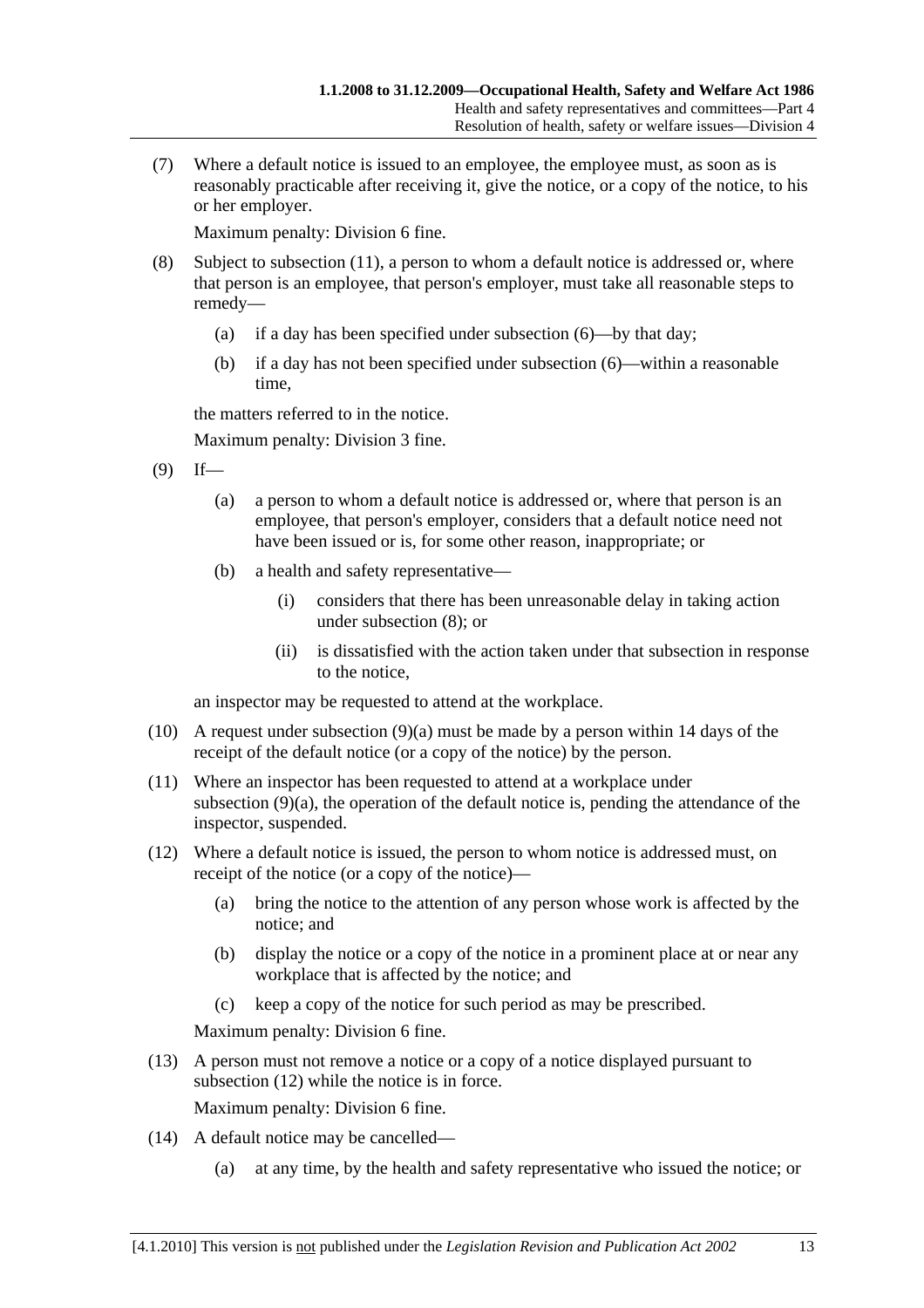(b) if the health and safety representative is absent from the workplace and cannot reasonably be contacted, by a health and safety committee that has responsibilities in relation to the matter.

### **36—Action where the health and safety of a worker is threatened**

- (1) Where a health and safety representative is of the opinion that there is an immediate threat to the health or safety of an employee who is a member of the work group that the health and safety representative represents, the health and safety representative must consult with the employer in relation to the matter.
- (2) If the health and safety representative and the employer are unable within a reasonable time to resolve a particular matter pursuant to subsection (1), the matter must, if there is a health and safety committee that has responsibility in relation to the matter, be referred to that committee or, if there is no such committee, the matter must be referred to an inspector.
- (3) Despite subsections (1) and (2), if the health and safety representative is of the opinion that given the nature of the threat and degree of risk work should immediately cease, the health and safety representative may direct that work cease until adequate measures are taken to protect the health and safety of an employee.
- (4) Where a health and safety representative gives a direction that work cease—
	- (a) if the direction is given without consultation with the employer or before the matter has been considered by a health and safety committee (if any) that has responsibility in relation to the matter, the health and safety representative must, as soon as practicable after giving the direction, consult with the employer and, if it is necessary or appropriate, with the committee; and
	- (b) the employer or the health and safety representative may request an inspector to attend at the workplace.

### **37—Attendance by inspector**

- (1) Where a matter is referred to an inspector under this Division, the inspector must attend at the workplace as soon as possible but in any event—
	- (a) if a direction has been given that work cease—
		- (i) where the workplace is within the metropolitan area—within 1 business day;
		- (ii) where the workplace is outside the metropolitan area—within 2 business days; or
	- (b) in any other case—within 7 business days.
- (2) An inspector—
	- (a) must attempt to resolve any occupational health, safety or welfare matter that remains unresolved; and
	- (b) if a default notice has been issued, may—
		- (i) confirm the notice; or
		- (ii) confirm the notice with such modifications as the inspector thinks fit; or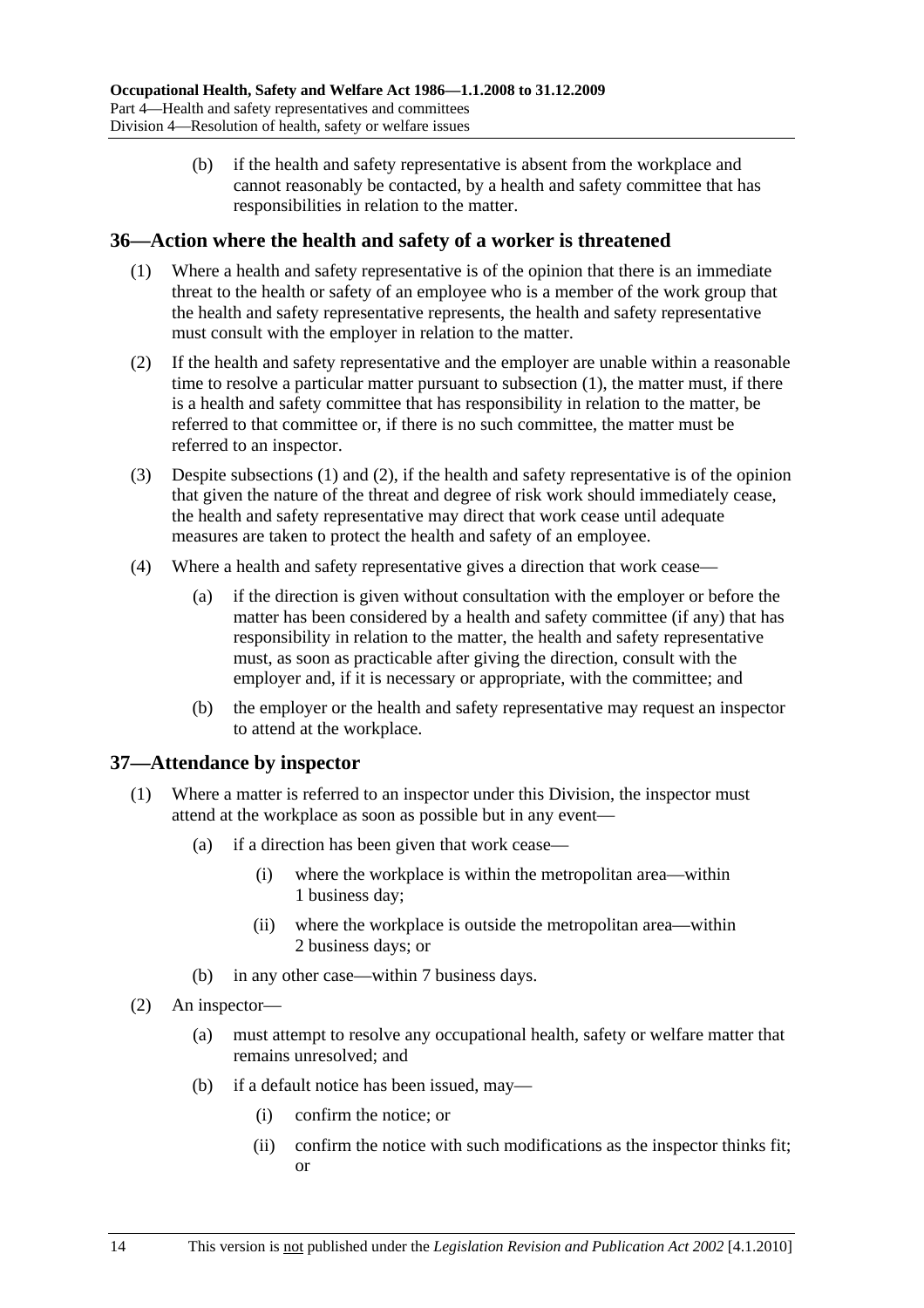- (iii) cancel the notice; and
- (c) if the inspector thinks fit, may issue a prohibition notice or an improvement notice; and
- (d) may make such recommendations or take such other action as appear appropriate.
- (3) Where a work cessation direction was given and an inspector determines that there was an immediate threat to health or safety justifying a cessation of work or that the health and safety representative reasonably believed that such a threat existed, any employee employed in the work who is remunerated by wages or salary is entitled to be paid for the period of cessation so as not to suffer a loss of income.
- (4) Where an inspector confirms a default notice or confirms such a notice with modifications, the inspector must order the person to whom the notice was addressed to comply with the notice within a period specified by the inspector.
- (5) A person who contravenes or fails to comply with a default notice that is confirmed by an inspector within the period specified by the inspector is guilty of an offence. Maximum penalty: Division 3 fine.
- (6) An employer, employee or health and safety representative who is dissatisfied with the actions of an inspector under this section may apply to the President of the Industrial Court for the determination of the matter by a review committee.
- (7) At the conclusion of a review under this section, a review committee may give such directions as it thinks fit.
- (8) A person must not contravene or fail to comply with a direction of a review committee within any period specified by the review committee.

# **37A—Division not to derogate from other referrals to an inspector**

Nothing in this Division limits or derogates from the ability of a health and safety representative, employee or other person to refer at any time any matter concerning occupational health, safety or welfare to an inspector or other person involved in the administration or enforcement of this Act.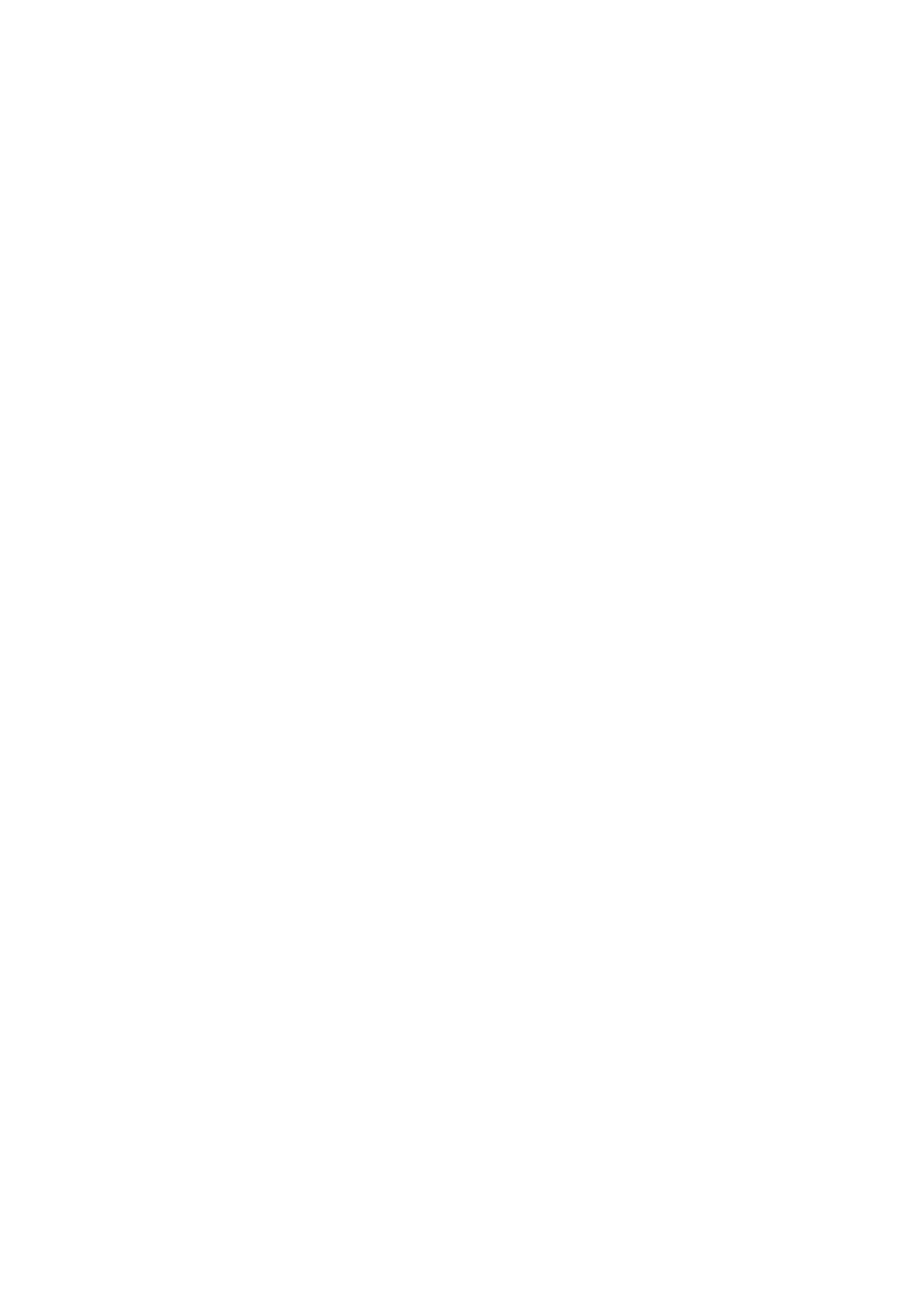# **Part 5—Inspections**

# **38—Powers of entry and inspection**

- (1) For the purposes of this Act, an inspector or a person authorised by the Director to exercise the powers conferred by this section may—
	- (a) enter at any time any workplace, or any other place where any plant to which this Act extends by virtue of Schedule 2 is situated;
	- (b) inspect the place, anything at the place and work in progress at the place;
	- (c) require a person who has custody or control of books, documents or records to produce such books, documents or records;
	- (d) examine, copy and take extracts from any books, documents or records, or require an employer to provide a copy of any books, documents or records;
	- (e) take photographs, films or video or audio recordings;
	- (f) take measurements, make notes and records and carry out tests;
	- (g) require any person to answer, to the best of that person's knowledge, information and belief, any question relating to the health, safety or welfare of persons at any workplace or to any other matter to which this Act applies (whether the question is put directly or through an interpreter);
	- (h) require an employer to produce a copy of any statement or record that is required to be prepared or kept under this Act.
- $(1a)$  Subsection  $(1)(a)$  is subject to the following qualifications:
	- (a) a person cannot enter a workplace where a self-employed person works alone except where he or she has a reasonable belief that there is a risk to the health or safety of a person other than the self-employed person; and
	- (b) a person cannot enter a place which is not a workplace (being a place where any plant to which this Act extends by virtue of Schedule 2 is situated) except where he or she is doing so at a reasonable time.
- (2) Where—
	- (a) a person whose native language is not English is suspected of having breached this Act; and
	- (b) the person is being interviewed by an inspector in relation to that suspected breach; and
	- (c) the person is not reasonably fluent in English,

the person is entitled to be assisted by an interpreter during the interview.

- (3) A person is not required to provide under subsection (1)—
	- (a) information that is privileged on the ground of legal professional privilege; or
	- (b) information that is relevant to proceedings that have been commenced under this Act.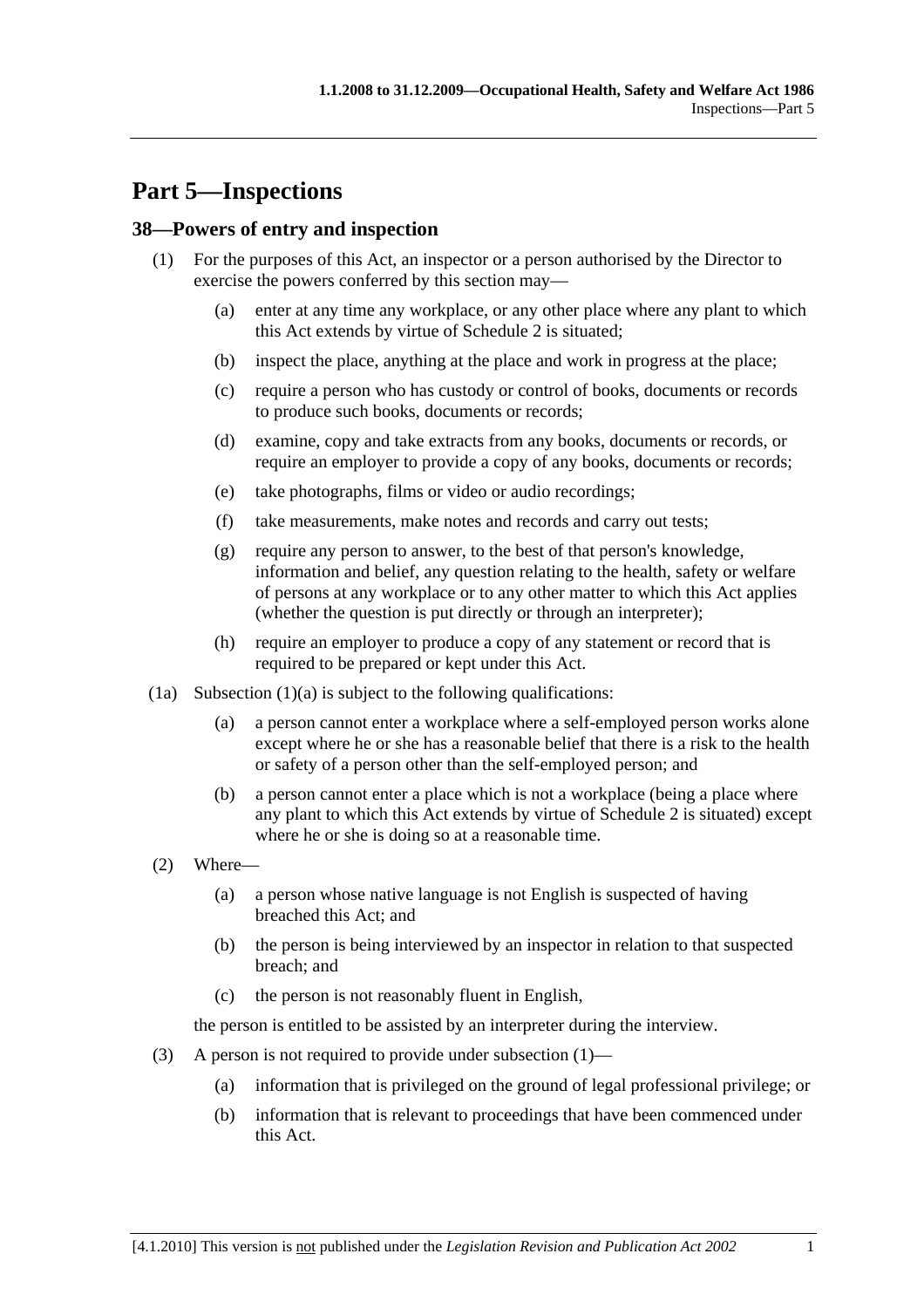- (4) In addition to the powers contained in subsection (1), an inspector may, if the inspector suspects on reasonable grounds that an offence against this Act has been committed, seize and retain anything that affords evidence of that offence, or in relation to which the offence is suspected of having been committed.
- (5) An inspector who has seized anything under subsection (4) must, on request, provide a receipt for the thing seized.
- (6) In the exercise of powers under this section, a person may be accompanied or assisted by such persons, authorised by the Director, as may be necessary or desirable in the circumstances.
- (7) The occupier of a place that is the subject of an inspection under this section and any employer at that place must provide such assistance as may be necessary to facilitate the exercise of the powers conferred by this section.
- (8) A person must not—
	- (a) hinder or obstruct an inspector or other authorised person in the exercise of a power conferred by this section; or
	- (b) refuse or fail, without lawful excuse, to comply with a requirement under this section.

Maximum penalty: Division 5 fine.

- (9) Where the occupier of a workplace becomes aware of the attendance of an inspector at the workplace, the occupier must notify the health and safety representatives who are present at the workplace.
- (10) Where an inspector carries out an inspection of a workplace under this section, the inspector—
	- (a) must take reasonable steps to consult with the occupier of the workplace (or, if the occupier is not present, the person who at that time is apparently in control of the workplace), any employer of employees at the workplace and any health and safety representative who represents those employees on—
		- (i) any occupational health, safety or welfare issue that arises from the inspection; and
		- (ii) the action (if any) that the inspector considers should be taken as a result of the inspection; and
	- (b) must make available to the occupier, any employer and any health and safety representative copies of any written report (or any part of a written report) made by the inspector in relation to the inspection, insofar as that report relates to—
		- (i) factual information obtained during the inspection; or
		- (ii) the action (if any) that the inspector has taken or proposes to take as a result of the inspection,

(and, when requested to do so, must supply a copy of that report or that part of the report to the occupier, employer and health and safety representatives); and

(c) must take reasonable steps—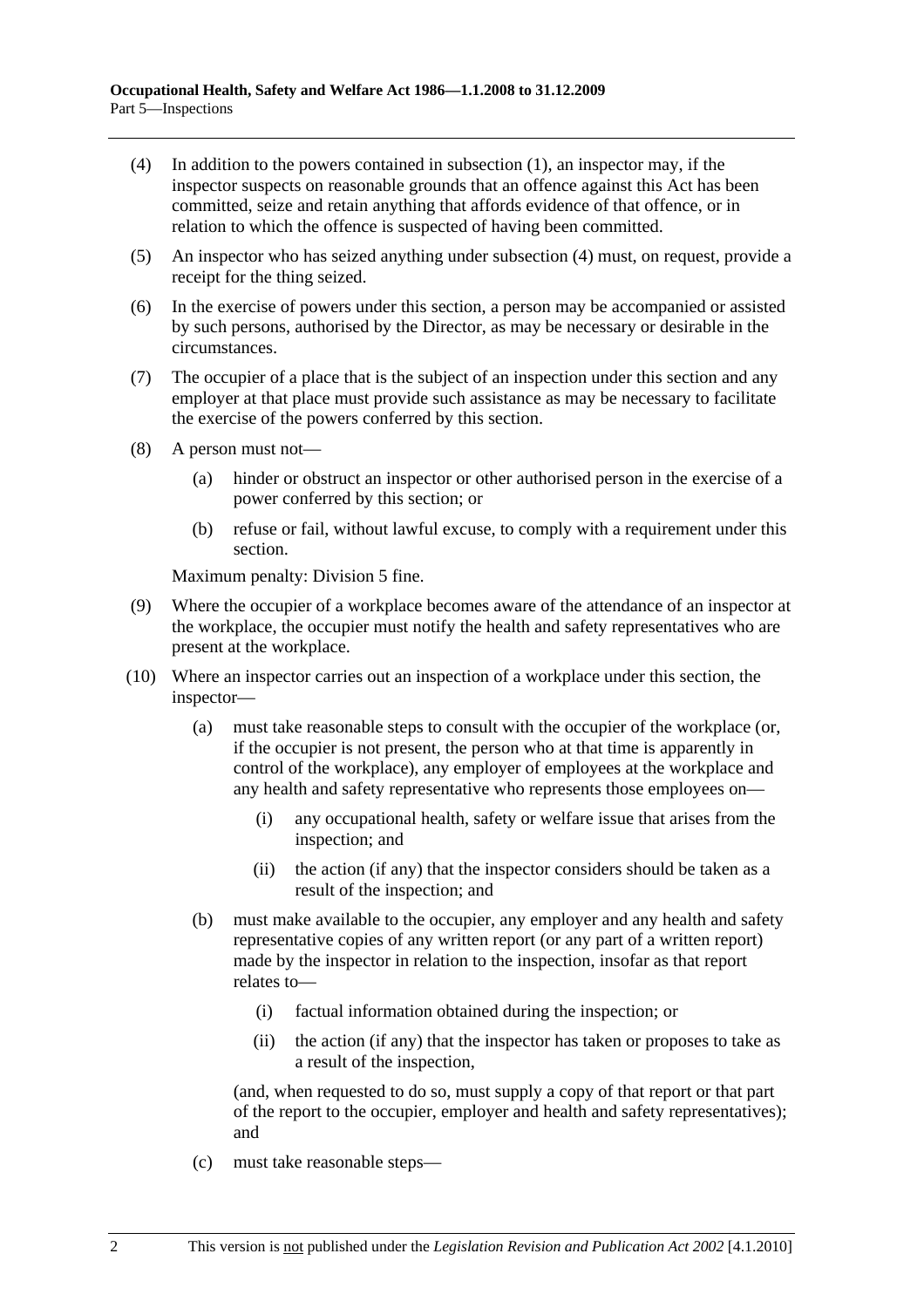- (i) to relate to a health and safety representative the contents of any oral report made by the inspector to the occupier or an employer at the workplace and the details of any consultation that has occurred in the absence of the health and safety representative (insofar as that report or consultation relates to the health, safety or welfare of employees in the work group that the health and safety representative represents); and
- (ii) to relate to an employer the contents of any oral report made by the inspector to a health and safety representative at the workplace and the details of any consultation that has occurred in the absence of the employer.
- (11) An inspector who has a pecuniary or other personal interest in any business carried on at a workplace must not inspect that workplace unless and until the inspector has disclosed that interest to the Director and has obtained the Director's permission to carry out the inspection.

Maximum penalty: Division 6 fine.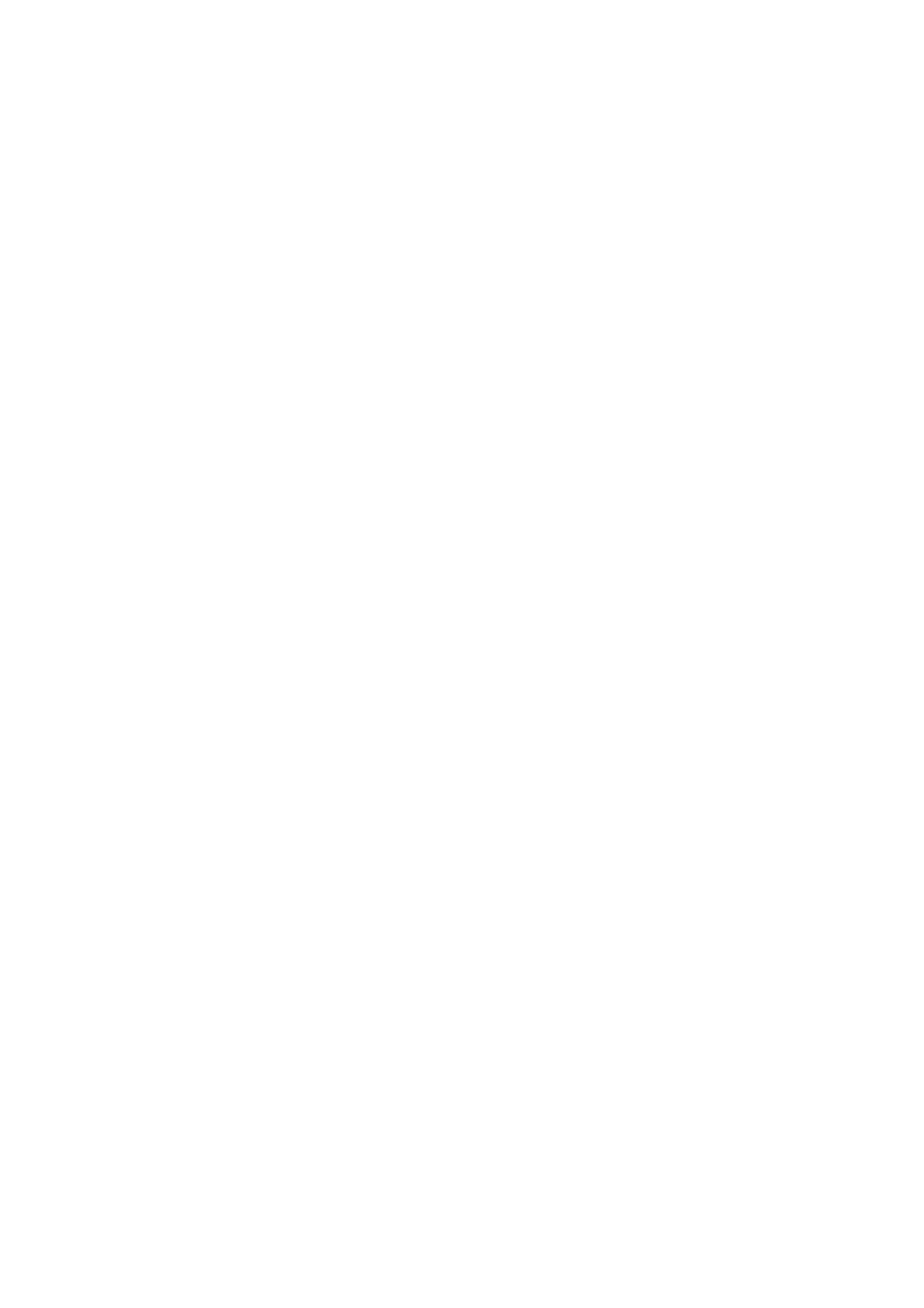# **Part 6—Improvement notices and prohibition notices**

### **39—Improvement notices**

- (1) Where an inspector is of the opinion that a person—
	- (a) is contravening a provision of this Act; or
	- (b) has contravened a provision of this Act in circumstances that make it likely that the contravention will be repeated,

the inspector may issue an improvement notice requiring the person to whom the notice is addressed to remedy the matters occasioning the contravention or likely contravention.

- (2) An improvement notice must—
	- (a) state that the inspector is of the opinion that a person—
		- (i) is contravening a provision of this Act; or
		- (ii) has contravened a provision of this Act in circumstances that make it likely that the contravention will be repeated; and
	- (b) state the grounds of the inspector's opinion; and
	- (c) specify the provision of this Act in respect of which that opinion is held; and
	- (d) make provision for a statement (a *statement of compliance*) that is to be completed by the person required to comply with the notice when the matters to which the notice relates have been remedied.
- (3) An inspector may—
	- (a) include in an improvement notice directions as to the measures to be taken to remedy the contravention, or to avoid further contravention, of the Act;
	- (b) specify in an improvement notice a day by which the matters referred to in the notice must be remedied.
- (4) Subject to this Act, a person who contravenes or fails to comply with an improvement notice is guilty of an offence.

Maximum penalty: Division 3 fine.

Expiation fee: \$315.

 (5) The person required to comply with an improvement notice must, within 5 business days after the matters to which the notice relates have been remedied in accordance with the requirements of the notice, complete and return to the Department the relevant statement of compliance.

Maximum penalty: Division 7 fine.

Expiation fee: \$315.

 (6) An expiation notice cannot be issued under subsection (5) after the third anniversary of the commencement of that subsection.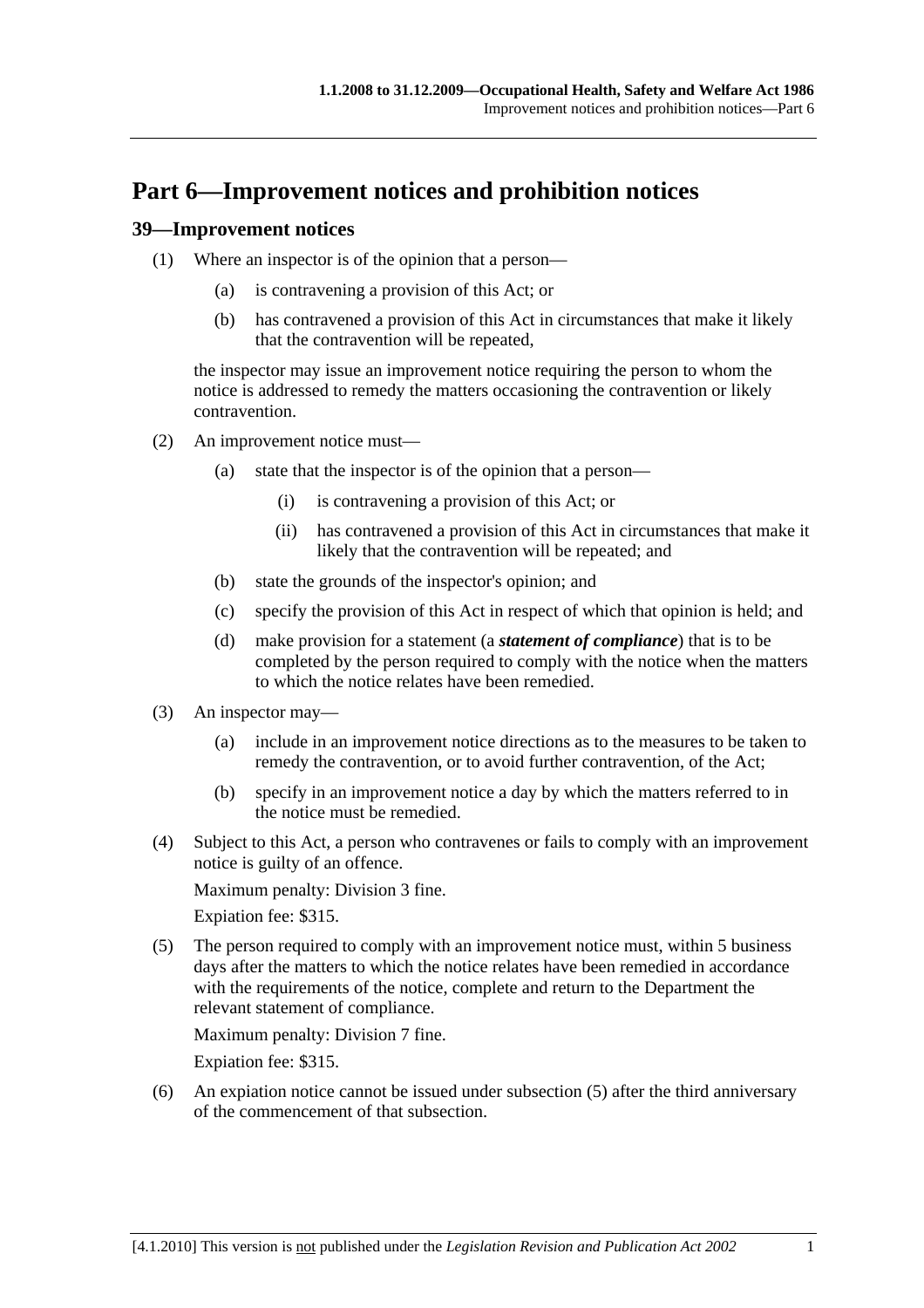### **40—Prohibition notices**

- (1) Where an inspector is of the opinion—
	- (a) that there is an immediate risk—
		- (i) to the health or safety of a person at work; or
		- (ii) to the health or safety of any person in connection with the performance of any work, or from any plant to which this Act extends by virtue of Schedule 2; or
	- (b) that there could be an immediate risk—
		- (i) to the health or safety of a person at work; or
		- (ii) to the health or safety of any person in connection with the performance of any work, or from any plant to which this Act extends by virtue of Schedule 2,

if particular action were to be taken or a particular situation were to occur,

an inspector may issue to the person apparently in control of the activity or situation from which the risk arises or could arise (as the case may be) a prohibition notice prohibiting the carrying on of an activity or any other relevant action until the inspector is satisfied that adequate measures have been taken or are in place to avert, assess, eliminate or minimise any risk.

- (2) A prohibition notice must—
	- (a) identify the activity or situation from which the risk arises or would arise; and
	- (b) state the grounds of the inspector's opinion on which the notice is based.
- (3) An inspector may include in a prohibition notice directions as to the measures to be taken to avert, assess, eliminate or minimise the risk to which the notice relates.
- (4) Subject to this Act a person who contravenes or fails to comply with a prohibition notice is guilty of an offence.

Maximum penalty: Division 2 fine plus \$20 000 for each day that the contravention or failure continues.

# **41—Notices to be displayed**

 (1) Where an improvement notice or prohibition notice is issued, to an employee, the employee must, as soon as is reasonably practicable after receiving it, give the notice, or a copy of the notice, to his or her employer.

Maximum penalty: Division 6 fine.

- (2) Where an improvement notice or a prohibition notice is issued, the person to whom the notice is addressed must, on receipt of the notice (or a copy of the notice)—
	- (a) supply a copy of the notice to any health and safety representative who represents any employees whose work is affected by the notice; and
	- (b) bring the notice to the attention of any person whose work is affected by the notice; and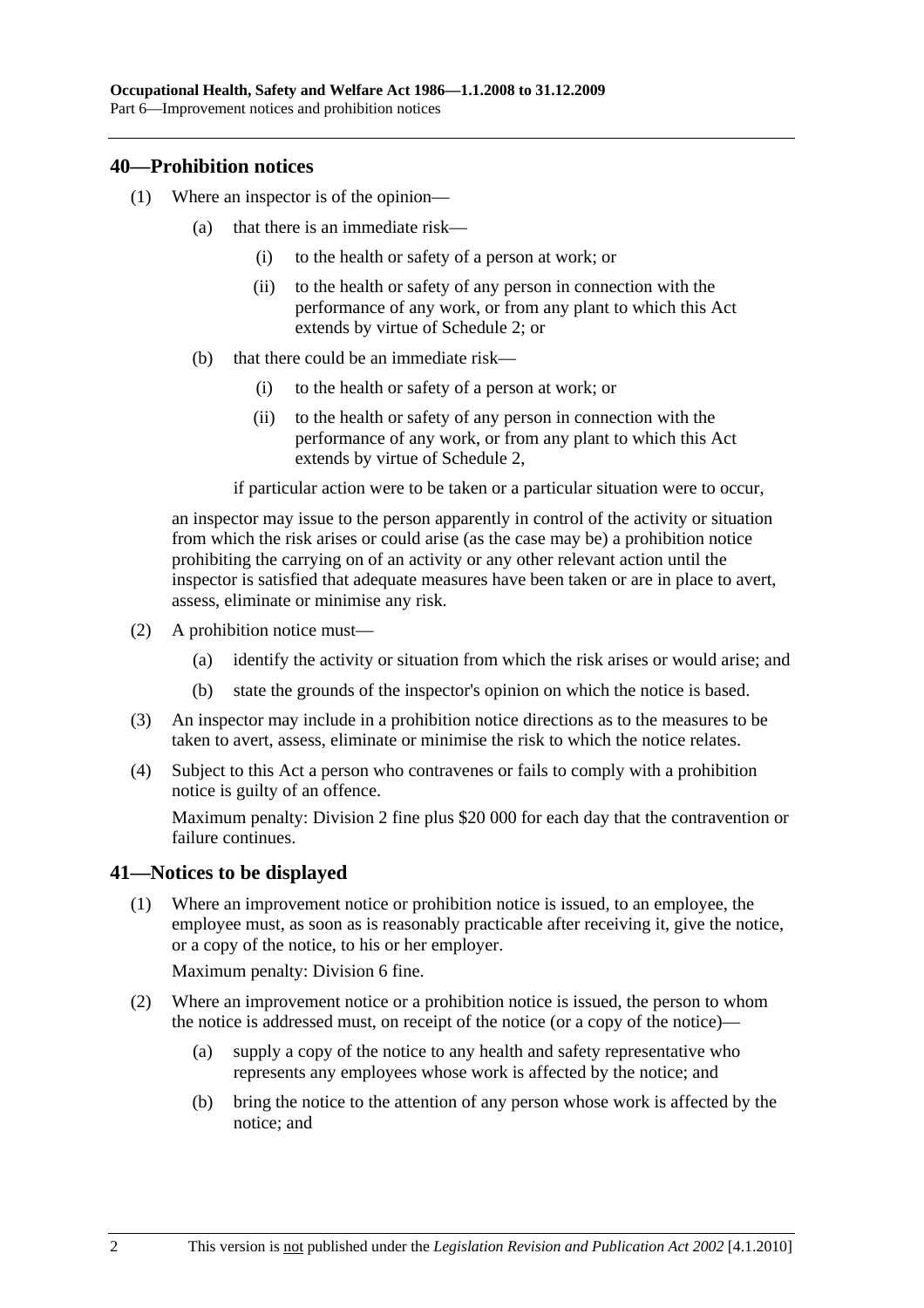(c) display the notice or a copy of the notice in a prominent place at or near any workplace or plant that is affected by the notice.

Maximum penalty: Division 6 fine.

 (3) A person must not remove a notice or the copy of a notice displayed pursuant to subsection (2) while the notice is in force.

Maximum penalty: Division 6 fine.

### **42—Review of notices**

- (1) Any of the following persons, namely—
	- (a) an employer affected by an improvement notice or prohibition notice; or
	- (b) a person in relation to whose work or plant an improvement notice or a prohibition notice applies; or
	- (c) a health and safety representative who represents any employee whose work is affected by an improvement notice or a prohibition notice,

may apply to the President of the Industrial Court to have the notice or the actions of an inspector reviewed by a review committee.

- (2) An application under subsection  $(1)(a)$  or (b) must be made by a person within 14 days of the receipt of the notice (or a copy of the notice) by the person.
- (3) Pending the determination of an application for review under this section the operation of the notice to which the application relates will—
	- (a) in the case of an improvement notice—be suspended;
	- (b) in the case of a prohibition notice—continue.
- (4) A review committee may if it thinks fit make an interim order suspending the operation of a prohibition notice until the matter is resolved.
- (5) An order under subsection (4) must be made subject to such conditions as may be necessary to protect the health and safety of any person.
- (6) Where a prohibition notice has been issued, the proceedings on a review under this section must be carried out as a matter of urgency.

### **43—Powers of committee on review**

- (1) At the conclusion of a review under this Part, a review committee may—
	- (a) confirm any notice to which the review relates; or
	- (b) confirm a notice with such modifications as it thinks fit; or
	- (c) cancel a notice; or
	- (d) issue a notice or issue a different notice in substitution for the notice.
- (2) Where a review committee confirms an improvement notice the operation of which has been suspended or confirms such a notice with modifications, the review committee must order the person to whom the notice was addressed to comply with the notice within a period specified by the committee.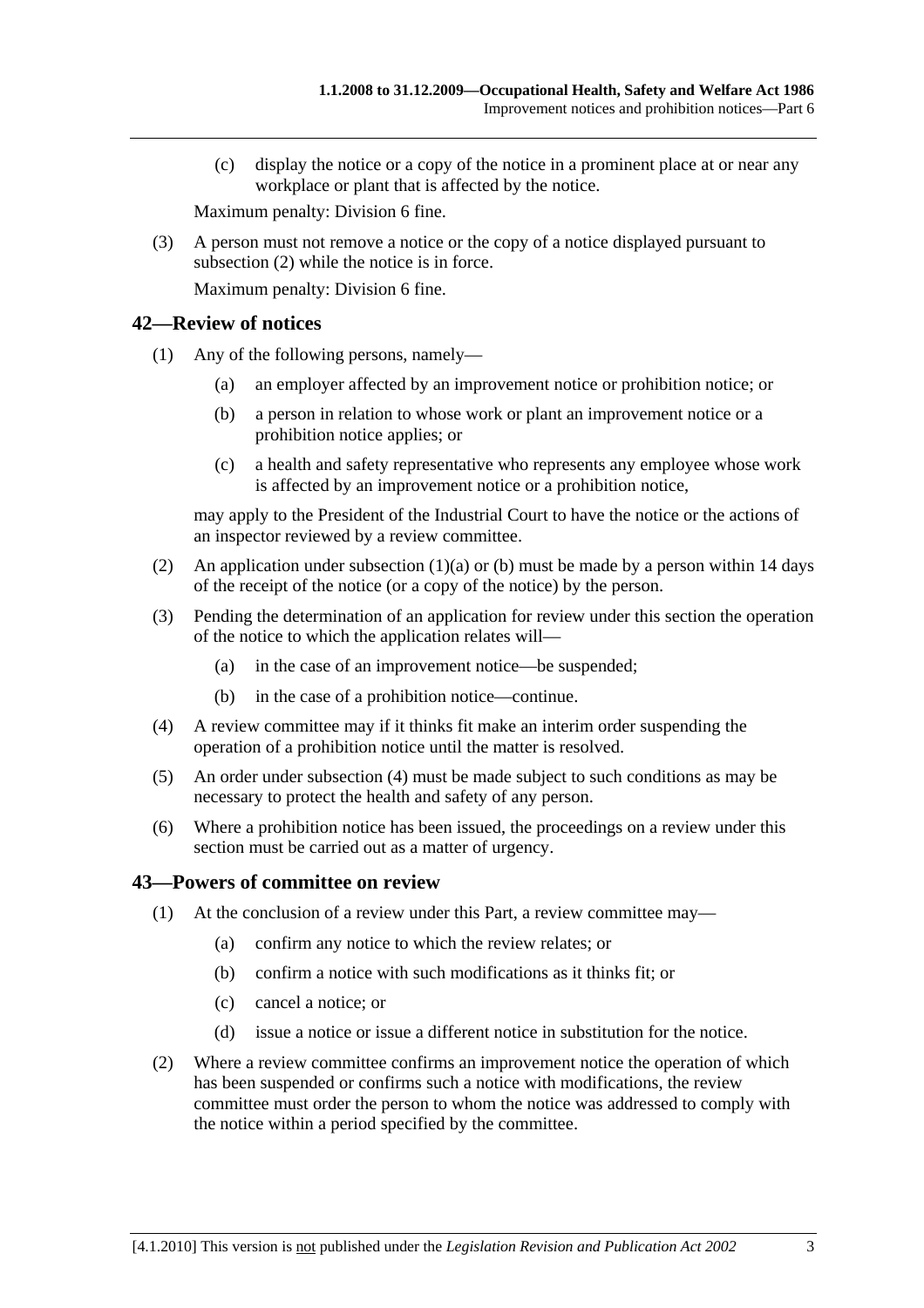(3) A person who contravenes or fails to comply with a notice that is confirmed or issued by a review committee within the period specified by the committee is guilty of an offence.

Maximum penalty: Division 2 fine.

### **44—Worker's entitlement to pay while notice is in force**

Where work is suspended in consequence of an improvement notice or a prohibition notice, an employee employed in the work who is remunerated by wages or salary is entitled to be paid for the period of suspension so as not to suffer a loss of income.

### **45—Action on default**

- (1) Subject to subsection (2), where a person is required by an improvement notice or prohibition notice to take any specified measures and the person fails to comply with the notice, the inspector who issued the notice may have those measures carried out and, for that purpose, the inspector or any person authorised by the inspector may, after giving reasonable notice to the person required to take the measures, enter and take possession of any workplace, or any other place where any plant to which this Act extends by virtue of Schedule 2 is situated (taking such measures as are reasonably necessary for the purpose) and do, or cause to be done, such things as full and proper compliance with the notice may require.
- (2) If a person who has been required by an improvement notice or prohibition notice to take specified measures stops using plant that is subject to the notice and satisfies an inspector that the plant will not be used again until the notice is complied with, action may not be taken under subsection (1) in relation to that plant (unless the plant is used again before the notice is complied with).
- (3) If a person referred to in subsection (2) uses plant that is not to be used again until an improvement notice or prohibition notice is complied with before that notice is complied with, the person is guilty of an offence.

Maximum penalty: Division 3 fine.

 (4) The Crown may recover the costs and expenses reasonably incurred in an inspector or other authorised person exercising the powers under subsection (1) from the person who failed to comply with the notice, as a debt in a court of competent jurisdiction.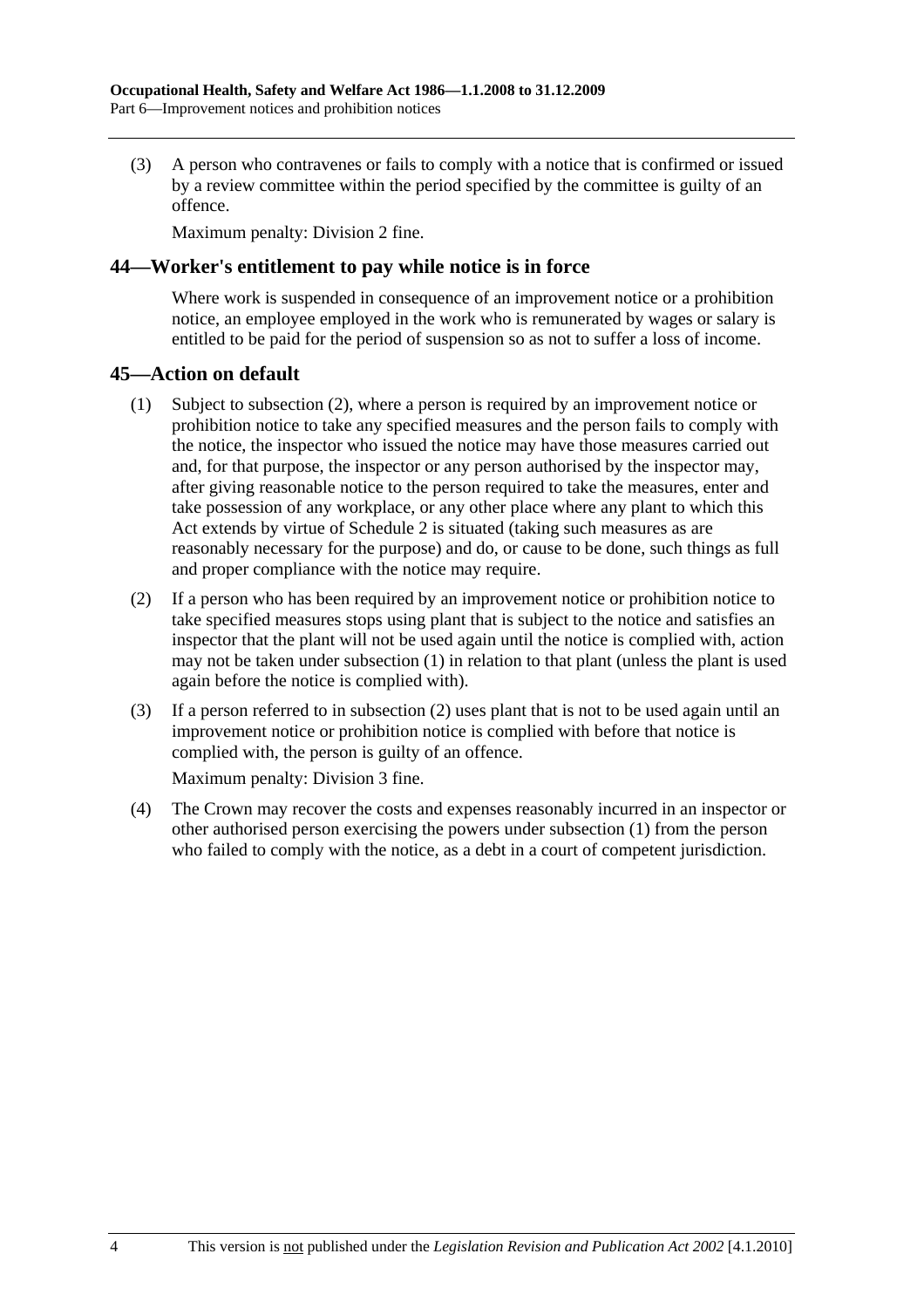# **Part 7—Review committees**

# **46—Review committees**

There will be such review committees as are necessary for the purposes of this Act.

### **47—Constitution of review committees**

- (1) A review committee will be constituted in relation to particular proceedings by the President of the Industrial Court.
- (2) The President of the Industrial Court will constitute a review committee by appointing one member from each of the panels constituted under subsection (3) to the committee.
- (3) For the purpose of constituting review committees there will be—
	- (a) a panel of Judges of the Industrial Court and Industrial Magistrates appointed by the President; and
	- (b) a panel of members nominated by the Minister after taking into account the recommendations of employer associations; and
	- (c) a panel of members nominated by the Minister after taking into account the recommendations of the United Trades and Labor Council.
- (4) A person ceases to be a member of a panel if that person—
	- (a) resigns by written notice addressed to the President of the Industrial Court; or
	- (b) is removed from the panel—
		- (i) in the case of a Judge or Industrial Magistrate—by the President; or
		- (ii) in any other case—by the Minister,

on the ground of misconduct, neglect of duty, incompetence or mental or physical incapacity to carry out satisfactorily the duties of office; or

- (c) has completed a period of 3 years since being appointed to the panel, or last appointed to the panel, and is not reappointed to the panel.
- (5) A member of a panel is entitled to such fees, allowances and expenses as the Governor may approve.
- (6) Despite subsection (2), the President of the Industrial Court may, in a special case, constitute a review committee solely of a Judge of the Industrial Court or an Industrial Magistrate (and this Part will then apply with respect to the relevant proceedings with such modifications or variations as may be necessary or appropriate, or as may be prescribed).

### **48—Procedures of the committee**

- (1) The member of a review committee appointed from the panel of Judges and Industrial Magistrates will preside at any proceedings of the review committee.
- (2) A decision in which any two members of a review committee concur is a decision of the committee.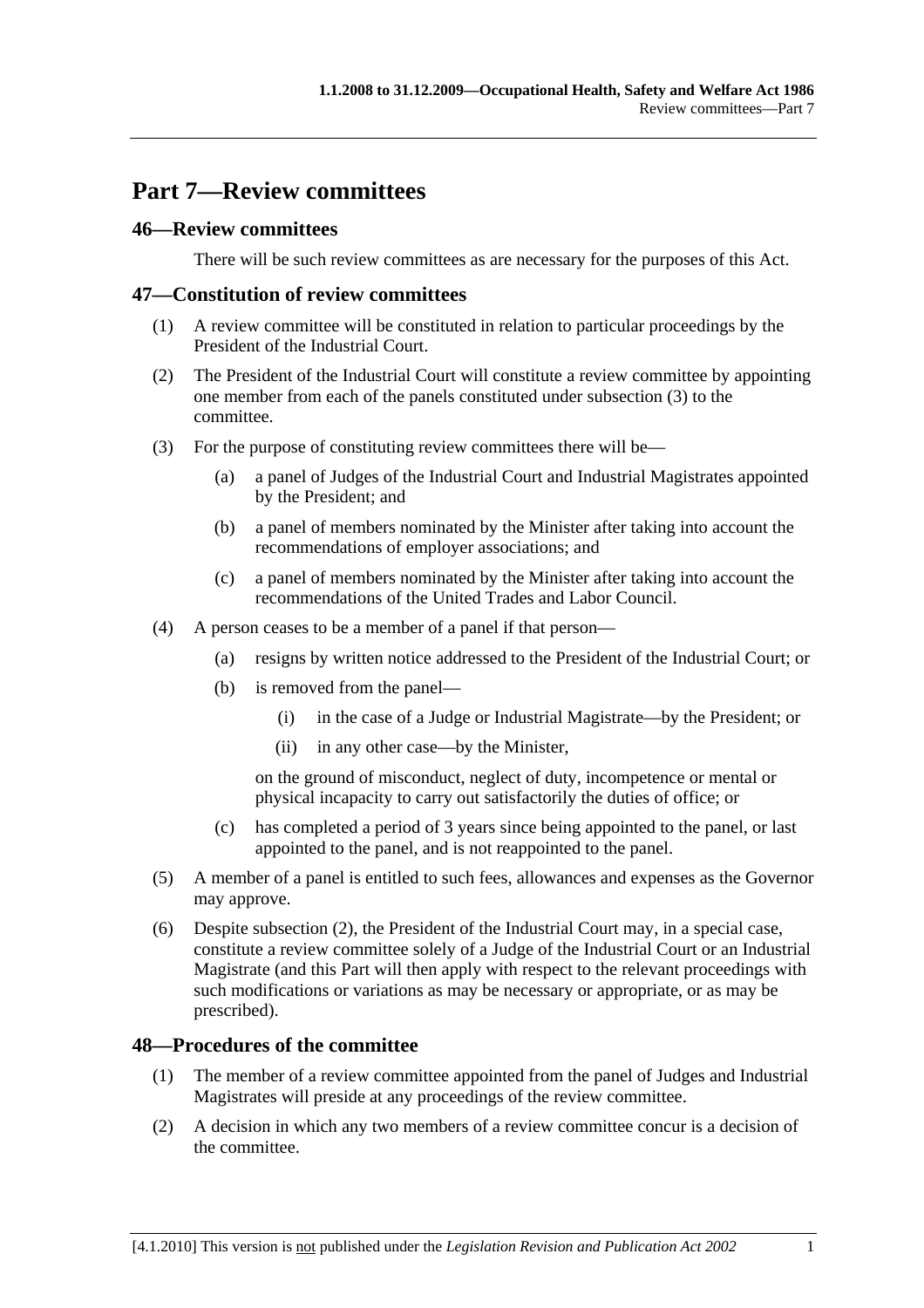- (3) A review committee—
	- (a) must act according to equity, good conscience and the substantial merits of the case without regard to technicalities and legal forms; and
	- (b) is not bound by any rules of evidence, but may inform itself on any matter in such manner as it thinks fit.
- (4) A review committee must give reasonable notice to the parties to proceedings before it of the time and place of those proceedings and afford the parties a reasonable opportunity to call or give evidence, to examine or cross-examine witnesses and to make submissions.
- (5) In the exercise of its powers and functions, a review committee may—
	- (a) by summons signed by the presiding member of the committee, require the attendance before the committee of any person; and
	- (b) by summons signed by the presiding member of the review committee, require the production of any document, object or material; and
	- (c) require any person appearing before the review committee to answer any relevant questions put by the committee, any member of the committee or by any person appearing before the committee.
- (6) Where—
	- (a) the native language of a person who is to give oral evidence in any proceedings before a review committee is not English; and
	- (b) the witness is not reasonably fluent in English,

the person is entitled to give that evidence through an interpreter.

- (7) A person may present written evidence to a review committee in a language other than English if that written evidence has annexed to it—
	- (a) a translation of the evidence into English; and
	- (b) an affidavit by the translator to the effect that the translation accurately reproduces in English the contents of the original evidence.
- (8) If a person—
	- (a) who has been served with a summons to attend before a review committee fails without reasonable excuse to attend in obedience to the summons; or
	- (b) who has been served with a summons to produce any document, object or material, fails without reasonable excuse to comply with the summons; or
	- (c) misbehaves before a review committee, wilfully insults a review committee or any member of a review committee, or interrupts the proceedings of a review committee; or
	- (d) refuses to answer any relevant question when required to do so by a review committee,

that person is guilty of an offence.

Maximum penalty: Division 6 fine.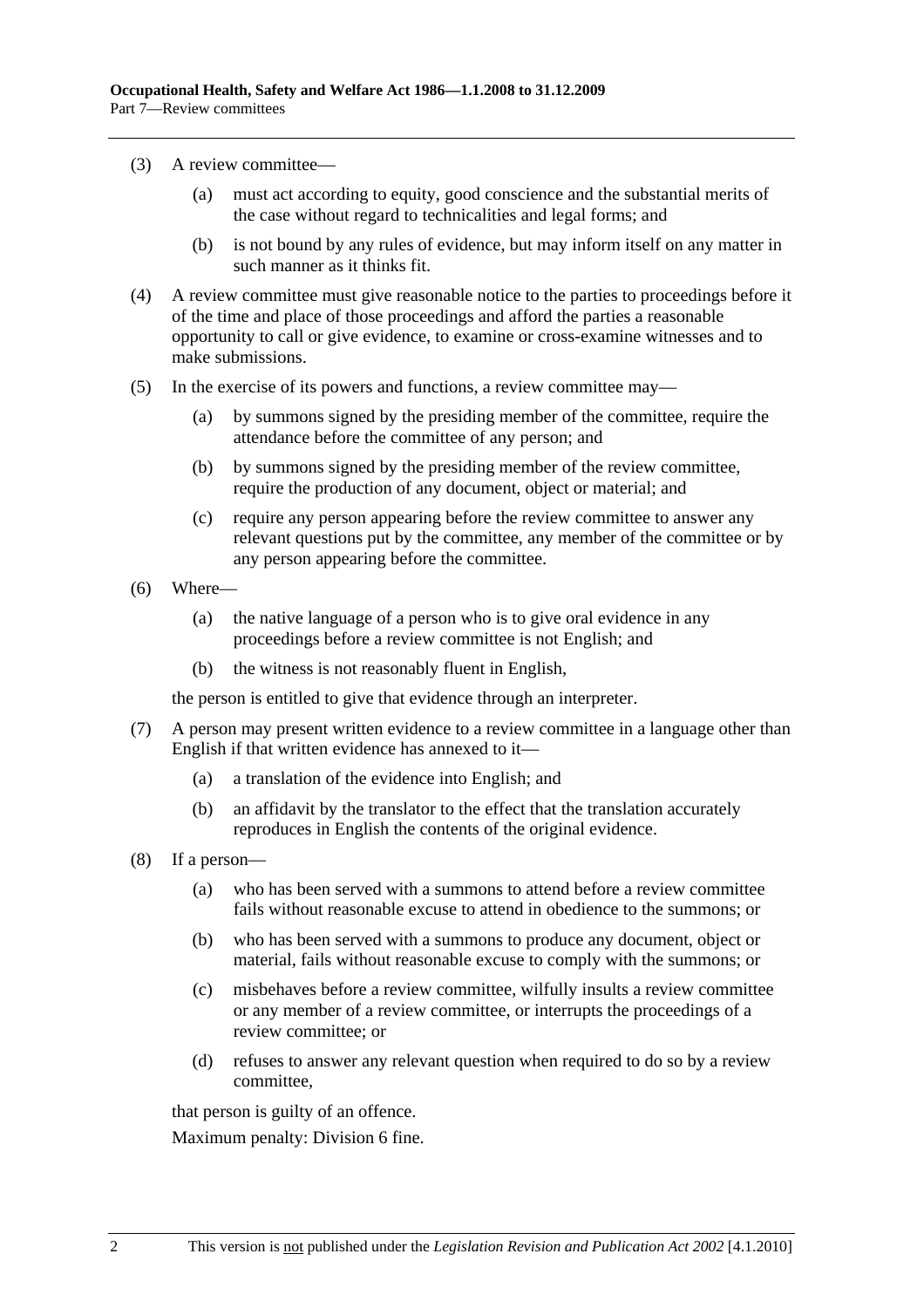- (9) A person is not obliged to answer a question under this section if the answer would tend to incriminate that person of an offence, or to produce a document, object or material if it or its contents would tend to incriminate that person of an offence.
- (10) A review committee may—
	- (a) refer any technical matter to an expert;
	- (b) accept the evidence or report of an expert.
- (11) A person is entitled to appear personally, or by representative, in proceedings before a review committee.
- (12) A person who appears as a witness in proceedings before a review committee is, subject to any contrary direction by the review committee, entitled to reimbursement of expenses in accordance with the regulations.
- (13) A review committee should hear and determine any matter referred to it as expeditiously as possible.
- (14) Except as provided by this section, the proceedings of a review committee may be conducted in such manner as the review committee determines.

# **49—Appeals**

- (1) A party to proceedings before a review committee may appeal to the Supreme Court against a decision of the committee in those proceedings.
- (2) For the purposes of an appeal under this section, the Supreme Court may be constituted of a single Judge.
- (3) An appeal under this section may be on a question of law or a question of fact.
- (4) An appeal on a question of fact may only occur with the permission of the Supreme Court (which should only be granted where special reasons are shown).
- (5) An appeal under this section must be instituted within 21 days of the decision appealed against unless the Supreme Court, in its discretion, allows a longer time for the institution of an appeal.
- (6) Pending the determination of an appeal in a case where a prohibition notice has been issued, the operation of the prohibition notice will, subject to an order made under subsection (7), continue.
- (7) The Supreme Court may if it thinks fit make an interim order suspending the operation of a prohibition notice pending the determination of an appeal.
- (8) An order under subsection (7) must be made subject to such conditions as may be necessary to protect the health and safety of the employees to whom the prohibition notice relates.

# **50—Immunity of members**

No personal liability attaches to a member of a review committee for an act or omission by the member in good faith in the exercise or discharge or purported exercise or discharge of a power or function of the member under this Act.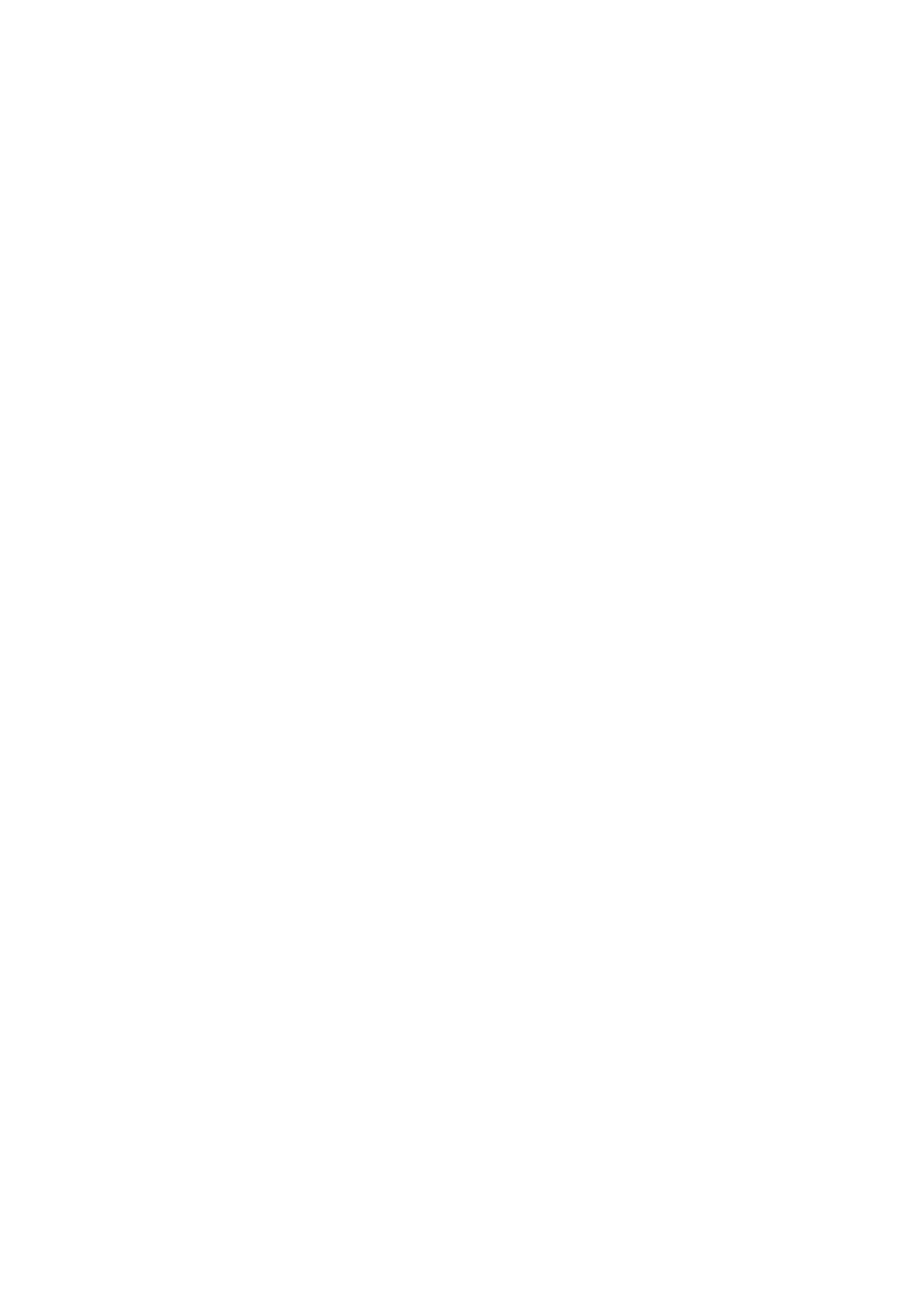# **Part 8—Miscellaneous**

# **51—Immunity of inspectors and officers**

- (1) No personal liability attaches to an inspector or any other officer engaged in the administration or enforcement of this Act for an act or omission by the inspector or officer in good faith in the exercise or discharge, or purported exercise or discharge, of an official power or function under this Act.
- (2) A liability that would, but for subsection (1), lie against an inspector or officer lies against the Crown.

# **52—Inspector to produce certificate of authority**

Where an inspector exercises a power or performs a function under this Act, the inspector must, at the request of a person affected by the exercise of the power or the performance of the function, produce a certificate of identification, in a form approved by the Minister, for inspection by that person.

# **53—Delegation**

- (1) The Minister, the Director or the Advisory Committee may, by instrument in writing, delegate a power or function under this Act.
- (2) A delegation under this section—
	- (a) may be made subject to such conditions as the delegator thinks fit; and
	- (b) is revocable at will; and
	- (c) does not derogate from the power of the delegator to act in any matter.

# **54—Power to require information**

- (1) The Minister or a person authorised by the Minister may, by notice in writing, require a person to furnish information relating to occupational health, safety or welfare that is reasonably required for the administration, operation or enforcement of this Act.
- (1a) The Advisory Committee may, by notice in writing, require the Department to furnish information necessary for the performance of the Advisory Committee's functions.
- (2) A person is not required to provide under subsection  $(1)$ 
	- (a) information that is privileged on the ground of legal professional privilege; or
	- (b) information that is relevant to proceedings that have been commenced under this Act; or
	- (c) information that would tend to incriminate the person who has the information of an offence; or
	- (d) personal information regarding the health of a person who does not consent to the disclosure of the information.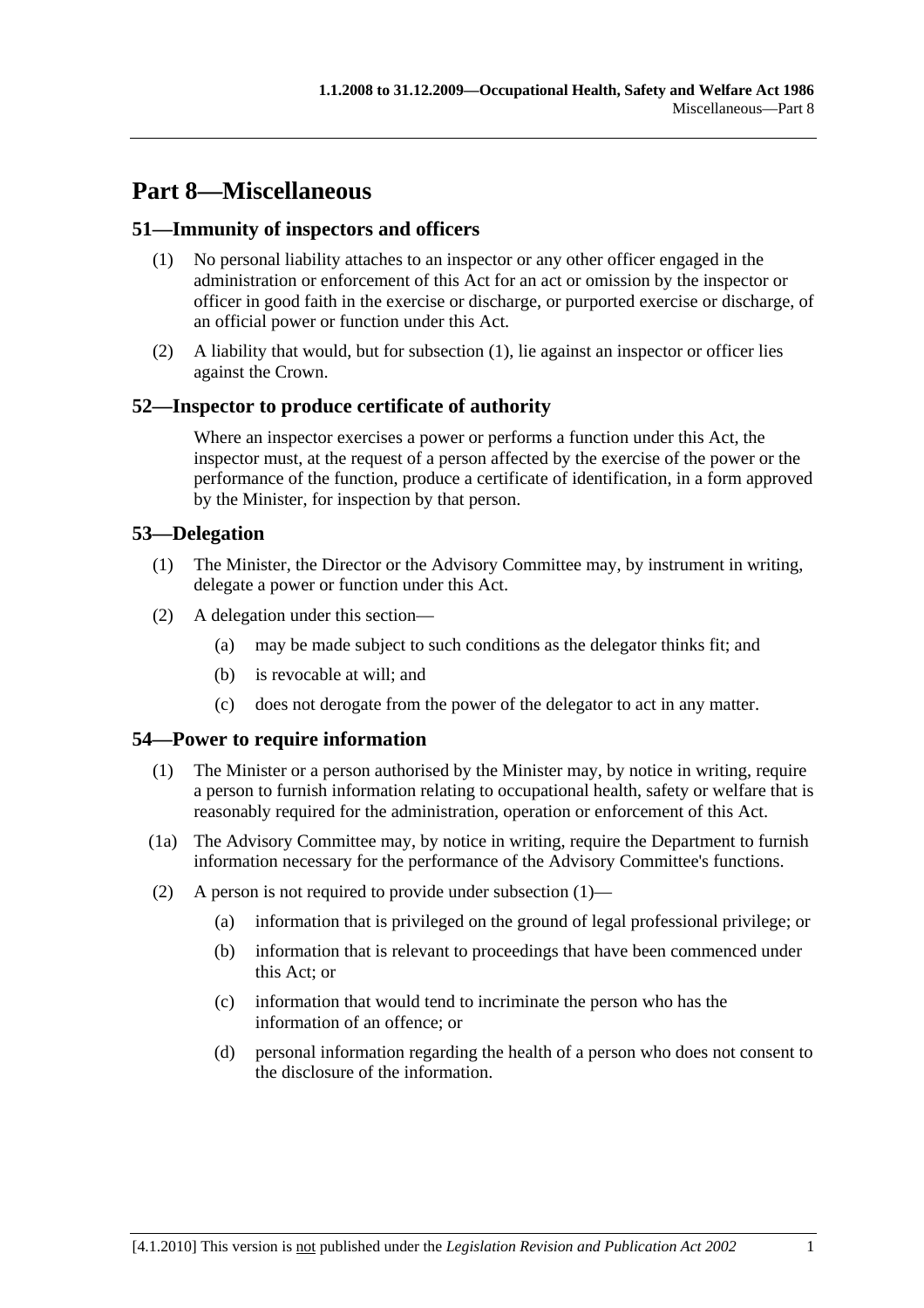# **54A—Provision of information by WorkCover**

- (1) WorkCover will, to the extent required by a scheme established by the Minister after consultation with WorkCover, furnish to the Advisory Committee and the Department, in accordance with the terms of the scheme, any of the following information obtained by WorkCover in the performance or exercise of its functions or powers under a related Act:
	- (a) information about any work-related injury, or about any specified class of work-related injury, reported to or investigated by WorkCover;
	- (b) the steps being taken by any employer, or any employer of a specified class, to protect employees from injury or risks to health, safety or welfare, or to assist in the rehabilitation of employees who have suffered injuries in connection with their work;
	- (c) information relating to the cost or frequency of claims involving a particular employer, or class of employers, so as to allow comparisons between employers in a particular industry, or part of an industry;
	- (d) the outcome of any investigation, inquiry or other action undertaken by WorkCover;
	- (e) other information of a kind prescribed by the regulations.
- (2) To avoid doubt, section 112 of the *Workers Rehabilitation and Compensation Act 1986* does not apply in relation to the disclosure of information under subsection  $(1)$ .
- (3) In this section—

*related Act* means—

- (a) the *WorkCover Corporation Act 1994*; and
- (b) the *Workers Rehabilitation and Compensation Act 1986*.

# **55—Confidentiality**

- (1) A person (including a health and safety representative, a member of a health and safety committee or a person acting as a consultant) must not disclose information (except as permitted by subsection (1a)) if—
	- (a) the person obtained the information in the course of carrying out functions in, or related to, the administration, operation or enforcement of this Act; and
	- (b) the information is—
		- (i) about commercial or trading operations; or
		- (ii) about the physical or mental condition, or the personal circumstances or affairs, of an employee or other person; or
		- (iii) information provided in a return or in response to a request for information under this Act.

Maximum penalty: Division 6 fine.

- (1a) The disclosure of information is permitted if it is—
	- (a) a disclosure in the course of official duties; or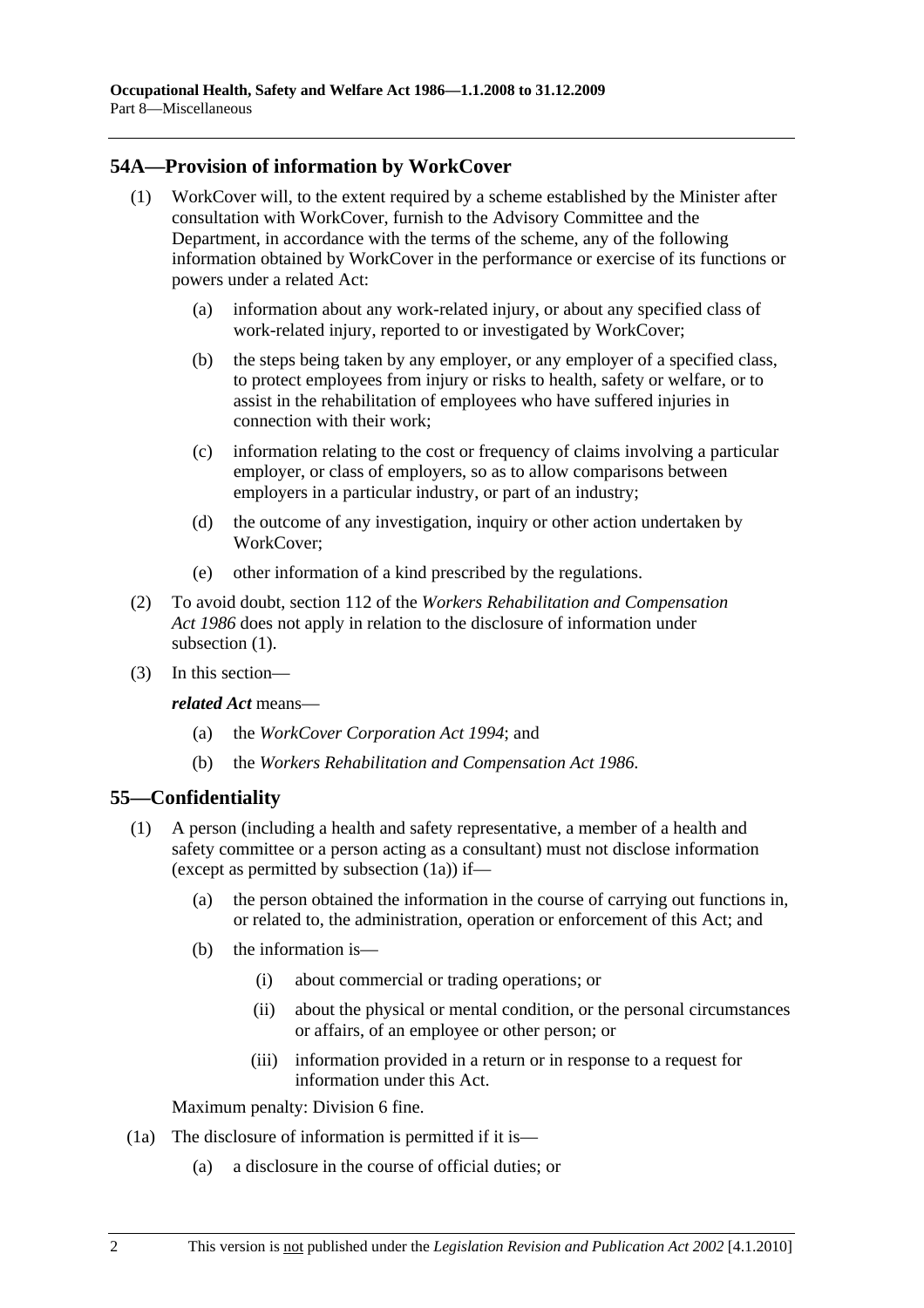- (b) a disclosure of statistical information; or
- (c) a disclosure made with the consent of the person to whom the information relates, or who furnished the information; or
- (d) a disclosure required by a court or tribunal constituted by law; or
- (e) a disclosure to the Advisory Committee, WorkCover, or to an administrative unit in the Public Service of the State, made under the authorisation of the Minister; or
- (f) a disclosure authorised by the regulations.
- (1b) A regulation made for the purposes of subsection  $(1a)(f)$  cannot take effect unless it has been laid before both Houses of Parliament and—
	- (a) no motion for disallowance is moved within the time for such a motion; or
	- (b) every motion for disallowance of the regulation has been defeated or withdrawn, or has lapsed.
- (1c) A person must, in making a disclosure under subsection (1a), insofar as is reasonably practicable, take steps to prevent or minimise any adverse commercial or industrial impact on the relevant employer.
- (2) An inspector must not intentionally disclose to an employer the name of a person who has made a complaint to the inspector in relation to occupational health, safety or welfare unless—
	- (a) the disclosure is made with the consent of the complainant; or
	- (b) the disclosure is required by a court or tribunal constituted by law.

Maximum penalty: Division 6 fine.

#### **55A—Inappropriate behaviour towards an employee**

- (1) For the purposes of this section, bullying is behaviour—
	- (a) that is directed towards an employee or a group of employees, that is repeated and systematic, and that a reasonable person, having regard to all the circumstances, would expect to victimise, humiliate, undermine or threaten the employee or employees to whom the behaviour is directed; and
	- (b) that creates a risk to health or safety.
- (2) However, bullying does not include—
	- (a) reasonable action taken in a reasonable manner by an employer to transfer, demote, discipline, counsel, retrench or dismiss an employee; or
	- (b) a decision by an employer, based on reasonable grounds, not to award or provide a promotion, transfer, or benefit in connection with an employee's employment; or
	- (c) reasonable administrative action taken in a reasonable manner by an employer in connection with an employee's employment; or
	- (d) reasonable action taken in a reasonable manner under an Act affecting an employee.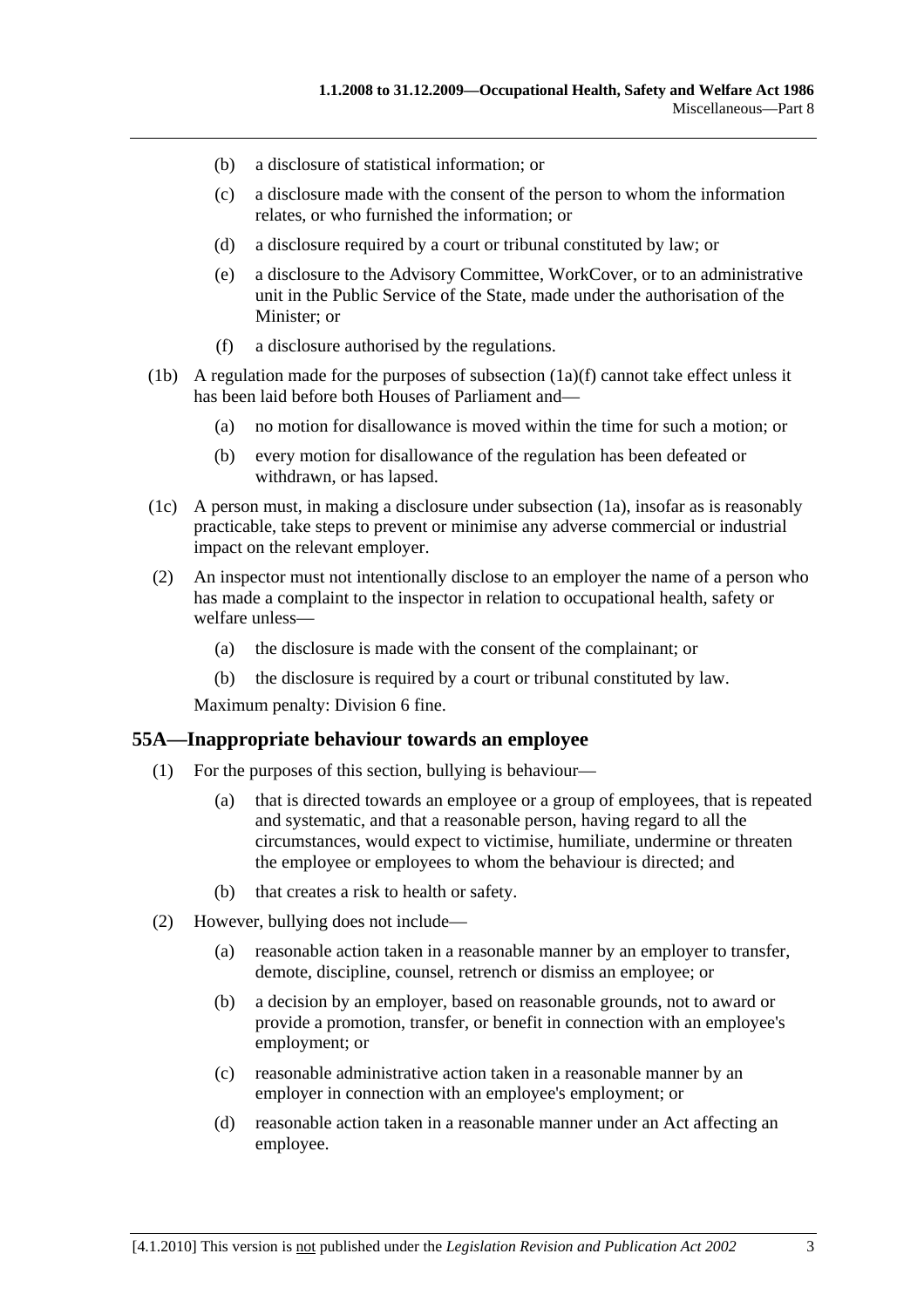### $(3)$  If—

- (a) an inspector receives a complaint from an employee that he or she is being bullied or abused at work; and
- (b) the inspector, after an investigation of the matter, has reason to believe that the matter is capable of resolution under this section,

the inspector may—

- (c) take reasonable steps to resolve the matter between the parties himself or herself; and
- (d) if the matter remains unresolved after taking the steps required under paragraph (c), after consultation with the parties, refer the matter to the Industrial Commission for conciliation or mediation.
- (4) A reference under subsection (3) will be made by written instrument that complies with any prescribed requirements.
- (5) The inspector must ensure that the parties are furnished with a copy of any reference under subsection (3).
- (6) If a matter is referred to the Industrial Commission under subsection (3), the Industrial Commission must attempt to resolve the matter by—
	- (a) conciliation; or
	- (b) mediation,

as the Industrial Commission thinks fit.

- (7) For the purposes of this section—
	- (a) conciliation is a process where the parties meet with the conciliator with a view to the conciliator identifying the issues and resolving the matter by making recommendations if the matter is not settled by agreement; and
	- (b) mediation is a process where the mediator seeks to resolve the matter by facilitating an amicable agreement between the parties.
- (8) The Industrial Commission must seek to commence any conciliation or mediation within 5 business days after the matter is referred to the Industrial Commission under this section.
- (9) For the purposes of any conciliation or mediation, the Industrial Commission may (subject to subsection (10))—
	- (a) interview the parties separately or together; and
	- (b) inform itself in any other way as it thinks fit.
- (10) The person undertaking a conciliation or mediation must—
	- (a) at the request of a party, attend at a workplace (on at least 1 occasion) for the purposes of the conciliation or mediation;
	- (b) deal with the matter with a minimum of formality.
- (11) For the purposes of any conciliation, the conciliator may call a compulsory conference of the parties.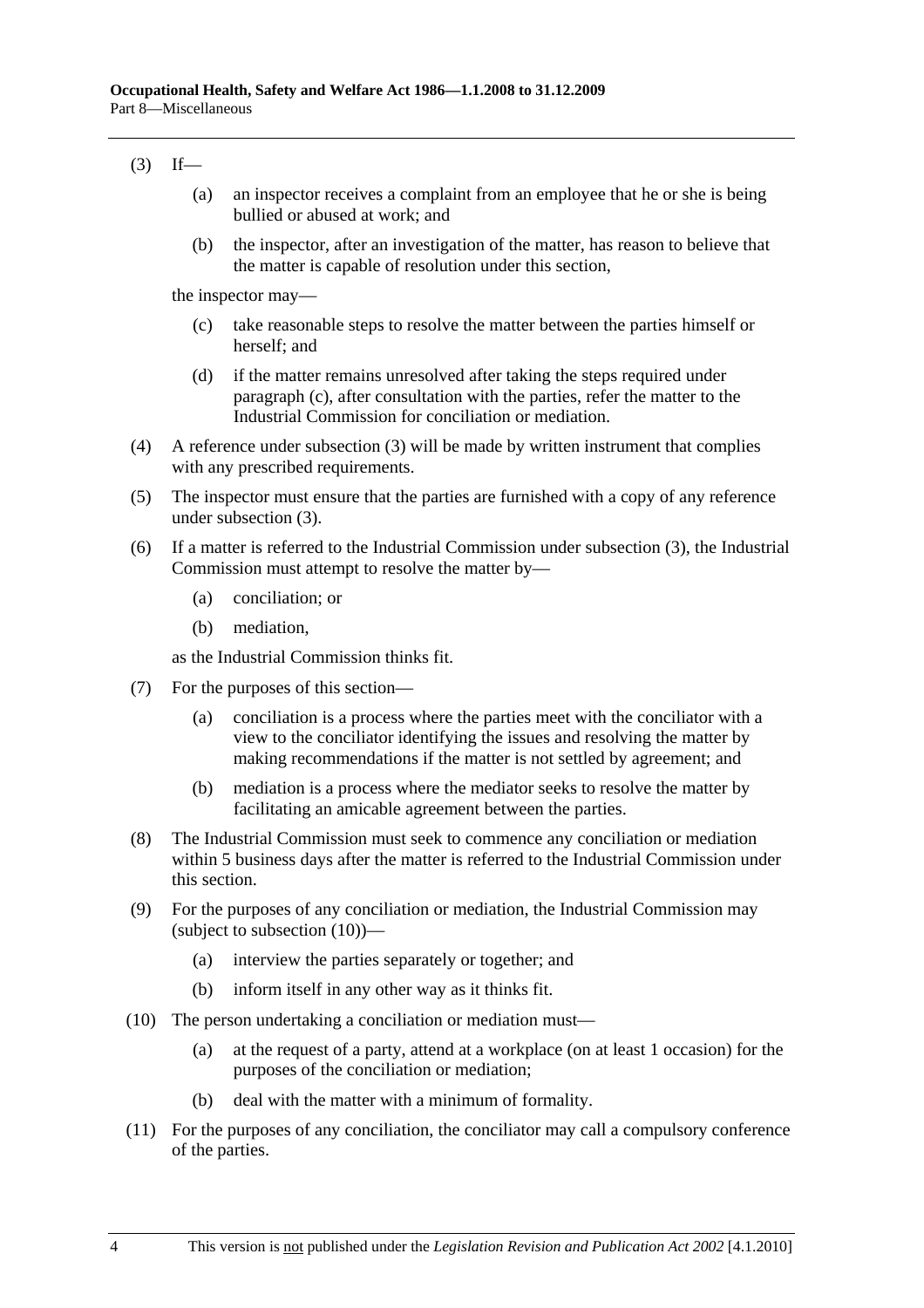- (12) The Industrial Commission may at any time bring any conciliation or mediation to an end if the Industrial Commission considers that the conciliation or mediation will not result in the resolution of the matter.
- (13) Subject to subsection (14), nothing said or done in any conciliation or mediation under this section may subsequently be given in evidence without the consent of the parties to the conciliation or mediation.
- (14) The terms of any agreement between the parties to any conciliation or mediation may be given in evidence in subsequent proceedings (without the restriction imposed by subsection  $(13)$ ).
- (15) The Industrial Commission must inform the Department when any conciliation or mediation under this section is concluded or brought to an end.
- (16) The Industrial Commission and the Department may consult from time to time about the processes and arrangements that should apply under this section, and prepare and publish information and guidelines to assist persons who may become involved in conciliation or mediation under this section.
- (17) The President of the Industrial Commission may make rules relating to—
	- (a) representation before the Industrial Commission in connection with the operation of this section; or
	- (b) the conduct of the parties to a conciliation or mediation under this section; or
	- (c) any other matter that, in the opinion of the President, is necessary or convenient for the purposes of any conciliation or mediation under this section.

### **56—Discrimination against workers**

- (1) An employer must not dismiss an employee, injure an employee in employment or threaten, intimidate or coerce an employee by reason of the fact that the employee—
	- (a) is a health and safety representative or a member of a health and safety committee or has performed the functions of a health and safety representative or of a member of a health and safety committee; or
	- (b) has assisted or given information to an inspector, health and safety representative or health and safety committee; or
	- (c) has made a complaint in relation to a matter affecting health, safety or welfare.

Maximum penalty: Division 5 fine.

- (2) An employer or prospective employer must not refuse or deliberately omit to offer employment to a prospective employee or treat a prospective employee less favourably than another prospective employee would be treated in relation to the terms on which employment is offered by reason of the fact that the prospective employee—
	- (a) has been a health and safety representative or a member of a health and safety committee or has performed the functions of a health and safety representative or of a member of a health and safety committee; or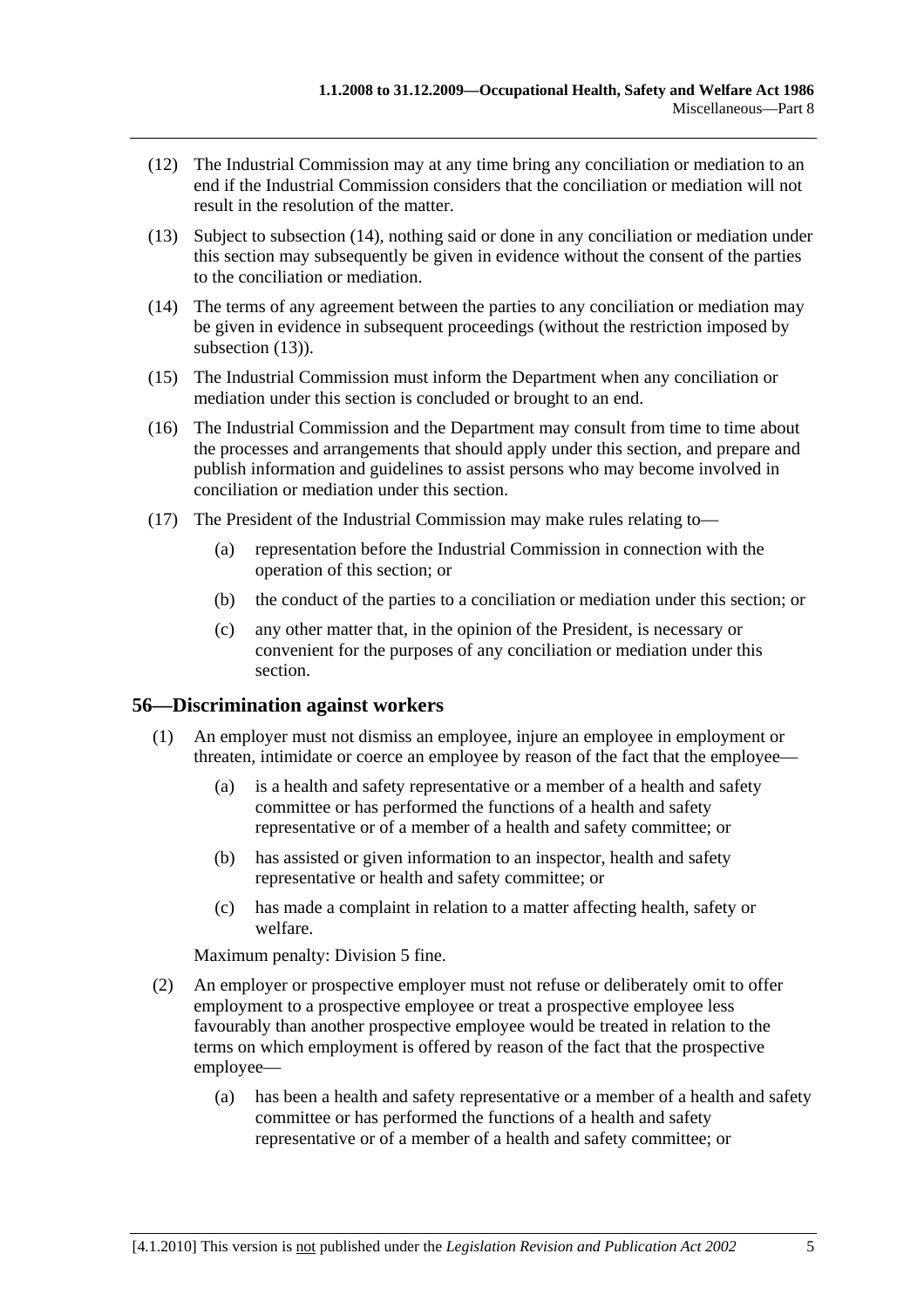- (b) has assisted or given information to an inspector, health and safety representative or health and safety committee; or
- (c) has made a complaint in relation to a matter affecting health, safety or welfare.

Maximum penalty: Division 5 fine.

- (3) If in proceedings for an offence against this section all the facts constituting the offence other than the reason for the defendant's action are proved, the onus of proving that the act of discrimination was not actuated by the reason alleged in the charge lies on the defendant.
- (4) Where a person is convicted of an offence against this section, the court may, in addition to any penalty it may impose, make one or both of the following orders:
	- (a) it may order the person to pay within a specified period to the person discriminated against such damages as it thinks fit to compensate that person;
	- (b) it may order that an employee be re-instated or re-employed in the employee's former position or, where that position is not reasonably available, in a similar position, on conditions determined by the court, or that a prospective employee be employed in the position for which the prospective employee had applied or a similar position.
- (5) This section does not derogate from any right under any other Act or law of a person against whom an offence has been committed.

### **57—Assignment of workers during a cessation of work**

Where work is suspended in consequence of a direction of a health and safety representative that work cease or on account of the issue of a default notice, an improvement notice or a prohibition notice, the employer may, while the work remains suspended, assign an employee to suitable alternative work.

### **58—Offences**

- (1) A person who contravenes or fails to comply with a provision of this Act is guilty of an offence.
- (2) A person who is guilty of an offence against this Act for which no penalty is specifically provided is liable to a Division 5 fine.
- (3) Subject to this Act, offences against this Act are summary offences.
- (4) The issuing of a default notice, improvement notice or prohibition notice under this Act does not prevent the institution of proceedings for an offence against this Act in relation to the subject matter of the notice.
- (5) Proceedings for an offence against this Act may be brought against—
	- (a) an agency or instrumentality of the Crown;
	- (ab) an administrative unit in the Public Service of the State;
	- (b) a person employed by or under the Crown.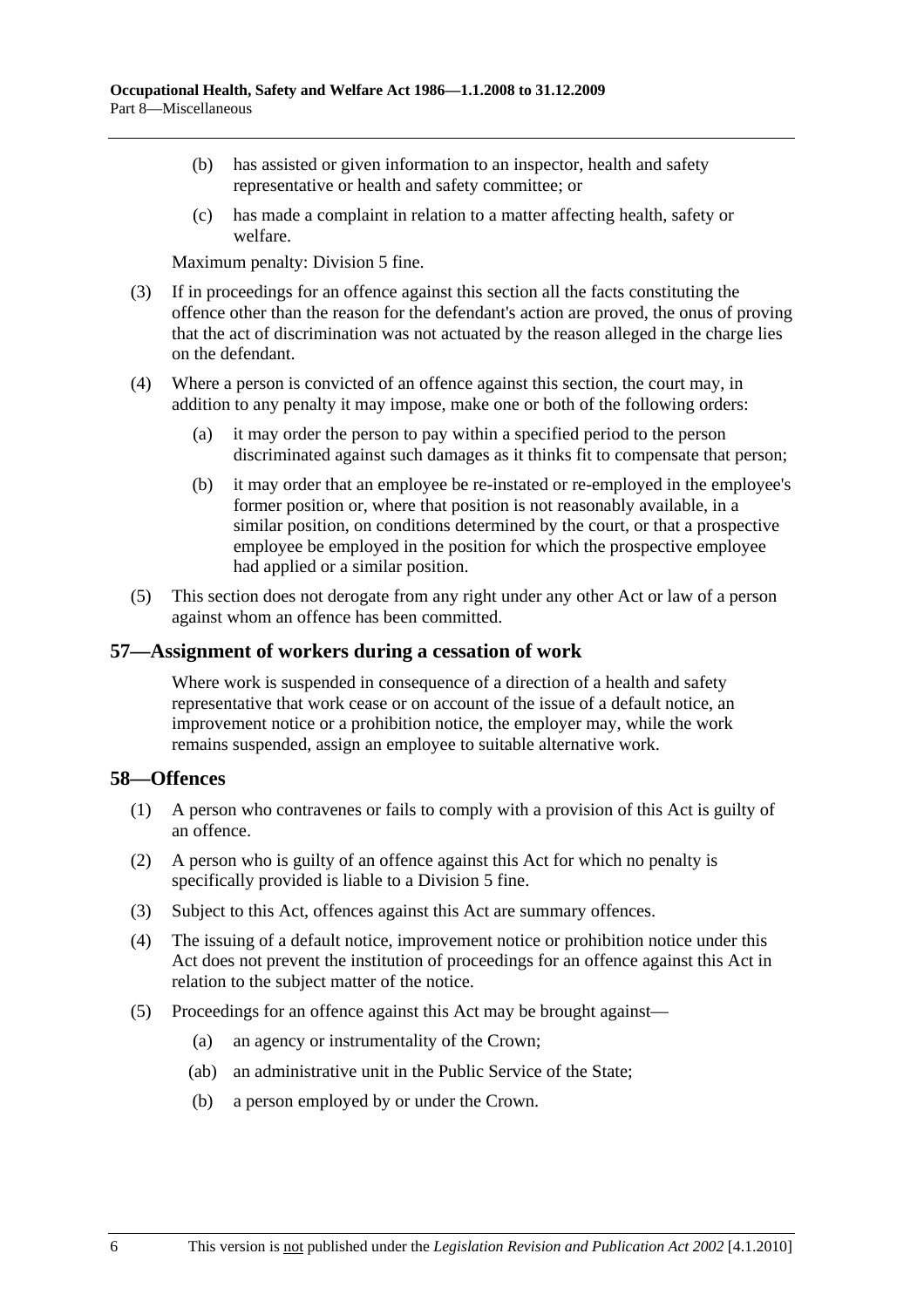- (5a) For the purposes of subsection (5)—
	- (a) the proceedings will be taken against the relevant agency, instrumentality, administrative unit or person (the *responsible agency*) as if it were a distinct entity or person; and
	- (b) the responsible agency is to be specified in the charge for the offence; and
	- (c) except for proceedings against a natural person, the responsible agency may, during any proceedings for an offence, be changed by the prosecutor with the permission of the relevant court on the ground that there is now a successor to the relevant agency, instrumentality or administrative unit; and
	- (d) in proceedings against an administrative unit, the chief executive of the administrative unit, or a person authorised by that chief executive, may appear and provide evidence and make admissions on behalf of the administrative unit; and
	- (e) any penalty may be imposed against the responsible agency.
- (6) Subject to subsection (6a), proceedings for a summary offence against this Act must be commenced—
	- (a) in the case of an expiable offence—within the time limits prescribed for expiable offences by the *Summary Procedure Act 1921*;
	- (b) in any other case—within 2 years of the date on which the offence is alleged to have been committed.
- (6a) The Director of Public Prosecutions may, by instrument in writing, extend a time limit that would otherwise apply under subsection (6) in a particular case if the Director of Public Prosecutions is satisfied that a prosecution could not reasonably be commenced within the relevant period due to a delay in the onset or manifestation of an injury or disease, a condition or defect of any kind, or any other relevant factor or circumstance.
- (6b) An apparently genuine document purporting to be signed by the Director of Public Prosecutions and to be an extension under subsection (6) will be accepted in any legal proceedings, in the absence of proof to the contrary, as proof of an extension in a particular case.
- (7) Proceedings for an offence against this Act may only be brought—
	- (a) by the Minister; or
	- (ab) by the Director of Public Prosecutions; or
	- (ac) by the Director; or
	- (b) by an inspector; or
	- (c) if an employee has suffered injury as a result of an act or omission which is alleged to constitute an offence against this Act and proceedings have not been commenced by the Minister, the Director of Public Prosecutions, the Director or an inspector within 1 year of the date on which the offence is alleged to have been committed—by the employee.
- (8) However—
	- (a) proceedings for an offence against an administrative unit in the Public Service of the State may only be brought by—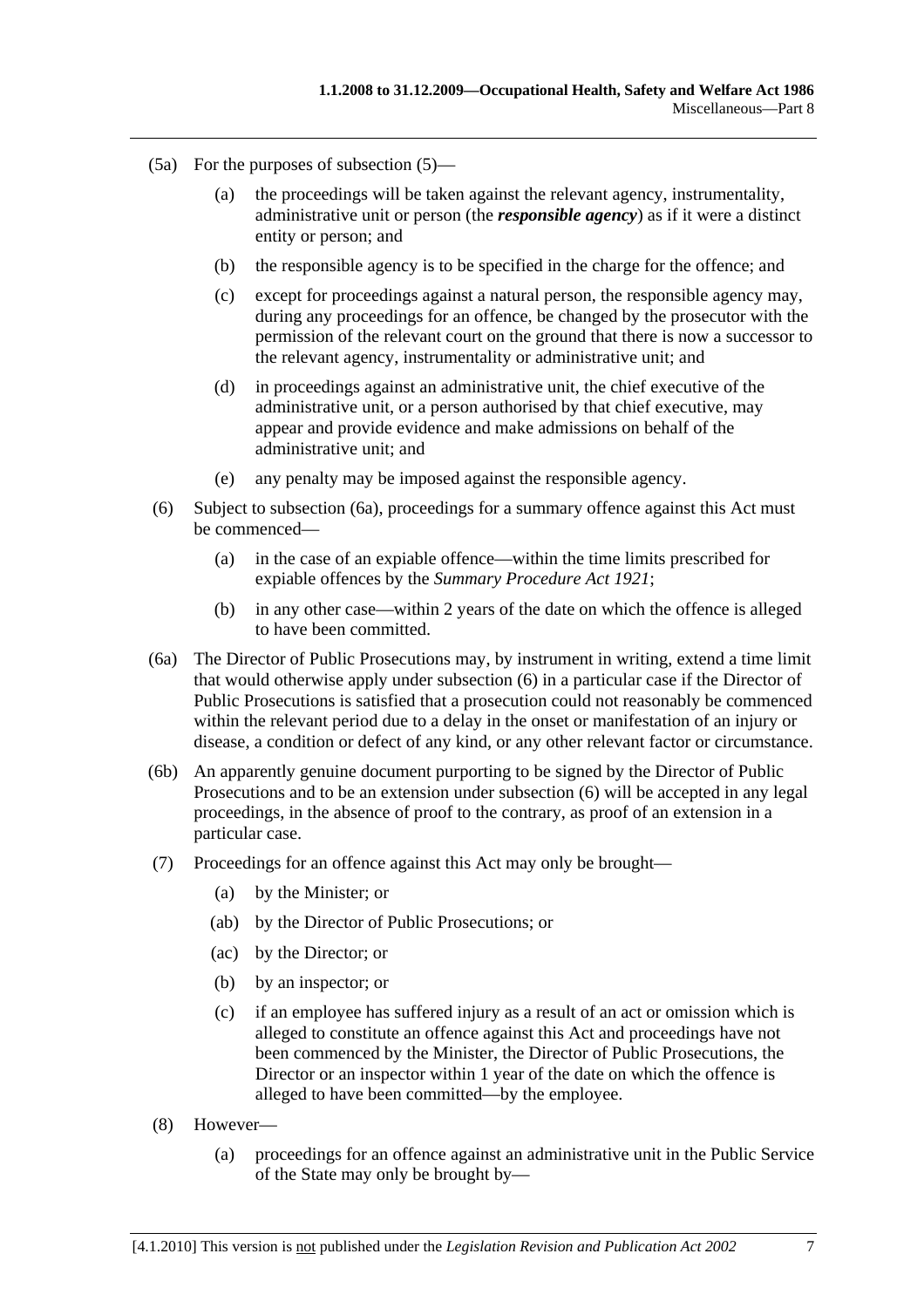- (i) the Director of Public Prosecutions; or
- (ii) the Director; and
- (b) the approval of the Minister is required to bring proceedings under subsection (7)(c) unless 18 months have elapsed since the date on which the relevant offence is alleged to have been committed.
- (9) An apparently genuine document purporting to be signed by the Minister and to give an approval for the purposes of subsection (8)(b) will be accepted in any legal proceedings, in the absence of proof to the contrary, as proof of the approval.
- (10) An inspector is authorised to give expiation notices for alleged offences by or under this Act that are expiable.

### **59—Offence to endanger persons in workplaces**

- (1) A person is guilty of an offence if—
	- (a) the person, without lawful excuse, acts in a manner that creates a substantial risk of death or serious harm to another who is in a workplace; and
	- (b) the person—
		- (i) knew that his or her act or acts would create that risk; or
		- (ii) was recklessly indifferent about whether his or her act or acts would create that risk.

Maximum penalty:

- (a) in the case of a natural person—imprisonment for 5 years or double the Division 1 fine;
- (b) in the case of a body corporate or an administrative unit in the Public Service of the State—double the Division 1 fine.
- (2) An offence against subsection (1) is a minor indictable offence.
- (3) In this section—

*act* includes omitting to act.

# **59A—Imputation of conduct or state of mind of officer, employee etc**

- (1) For the purposes of proceedings for an offence against this Act—
	- (a) the conduct and state of mind of an officer, employee or agent of a body corporate acting within the scope of his or her actual, usual or ostensible authority will be imputed to the body corporate;
	- (b) the conduct and state of mind of an employee of an administrative unit of the Public Service of the State acting within the scope of his or her actual, usual or ostensible authority will be imputed to the administrative unit;
	- (c) the conduct and state of mind of an employee or agent of a natural person acting within the scope of his or her actual, usual or ostensible authority will be imputed to that person,

(but not so as to affect any personal liability of the officer, employee or agent).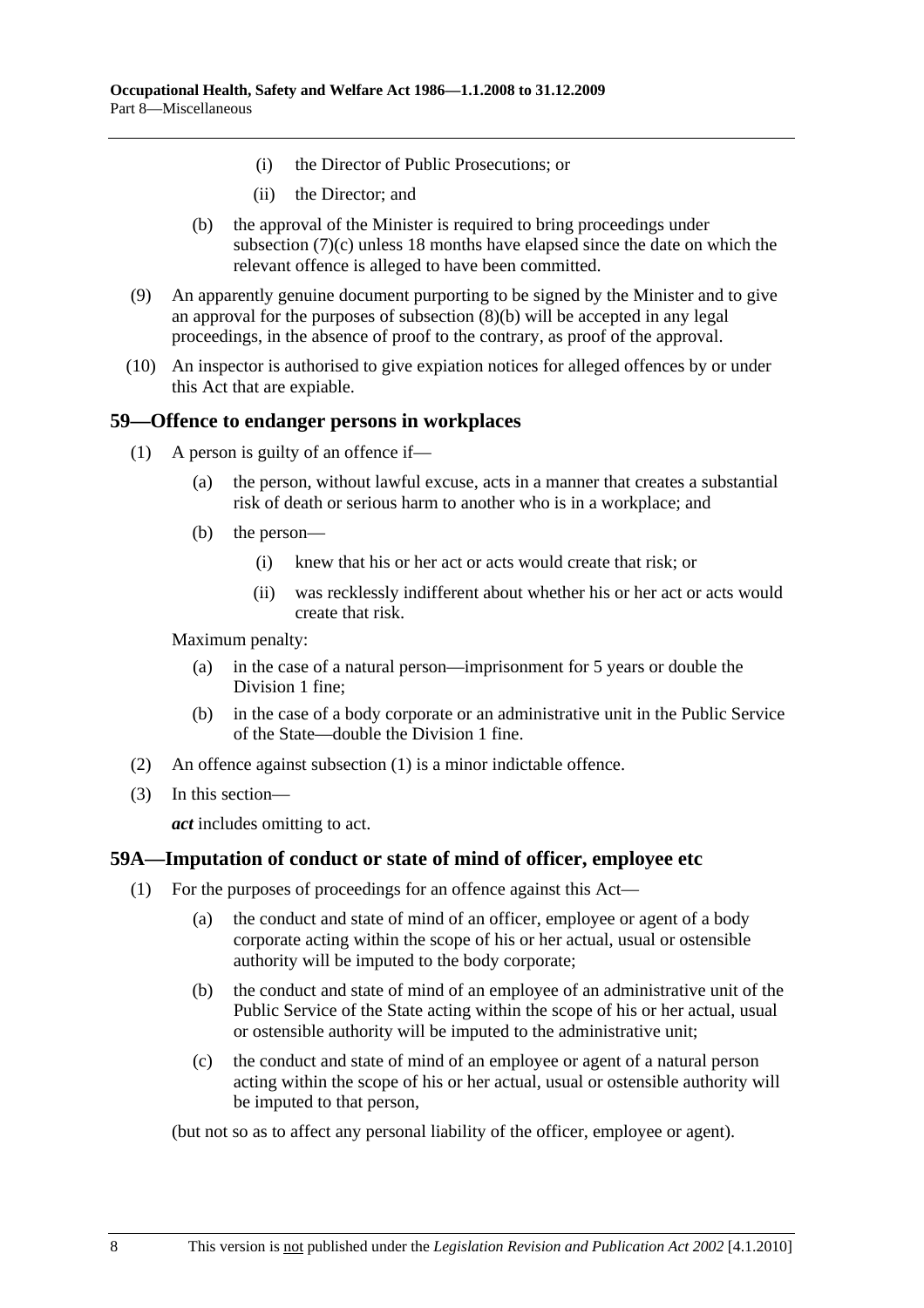- (2) It will be a defence in any criminal proceedings under the Act against a body corporate, an administrative unit of the Public Service of the State or a natural person where conduct or a state of mind is imputed to the body, administrative unit or person under subsection (1) if it is proved that the alleged contravention did not result from any failure on the defendant's part to take all reasonable and practicable measures to prevent the contravention or contraventions of the same or a similar nature.
- (3) A person who would, but for the defence provided by subsection (2), have contravened a provision of this Act is, despite that defence, to be taken to have contravened that provision for the purposes of the issuing of improvement notices or prohibition notices.
- $(4)$  If—
	- (a) a natural person is convicted of an offence against this Act; and
	- (b) the person would not have been convicted of the offence but for the operation of subsection (1),

the person is not liable to be punished by imprisonment for the offence.

 (5) For the purposes of this section, a reference to *conduct* or *acting* includes a reference to failure to act.

### **59B—Statement of officer evidence against body corporate**

In proceedings for an offence against this Act by a body corporate, a statement made by an officer of the body corporate is admissible as evidence against the body corporate.

# **59C—Liability of officers of body corporate**

- (1) If a body corporate or an administrative unit of the Public Service of the State contravenes a provision of this Act, and the contravention is attributable to an officer of the body corporate or an employee of the administrative unit failing to take reasonable care, then the officer or employee is guilty of an offence and liable to the same penalty as for an offence constituted by a contravention by a natural person of the provision contravened by the body corporate or administrative unit.
- (2) If an officer of a body corporate or an employee of an administrative unit is convicted of an offence under subsection (1), the officer or employee is not liable to be punished by imprisonment for the offence.
- (3) In determining whether an officer of a body corporate or an employee of an administrative unit is guilty of an offence under this section, the court must have regard to—
	- (a) what the officer or employee knew about the matter concerned; and
	- (b) the extent of the officer's or employee's ability to make, or participate in the making of, decisions that affect the body corporate or administrative unit in relation to the matter concerned; and
	- (c) whether the contravention by the body corporate or administrative unit is also attributable to an act or omission of any other person; and
	- (d) any other relevant matter.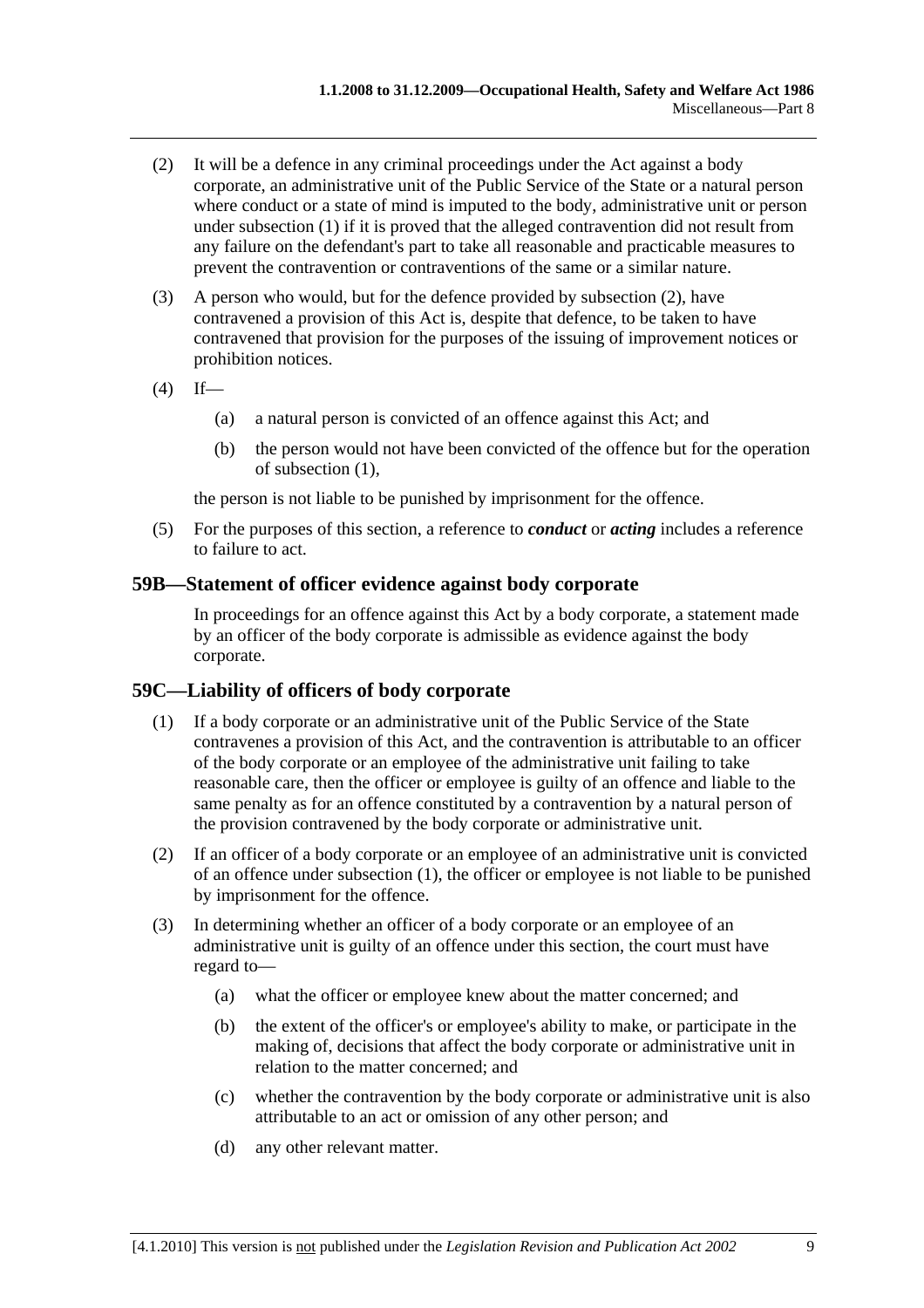- (4) An officer of a body corporate or an employee of an administrative unit may be prosecuted and convicted of an offence pursuant to subsection (1) whether or not there has been a finding by a court that the body corporate or administrative unit committed the contravention.
- (5) If, in proceedings against a body corporate or administrative unit for an offence against this Act—
	- (a) information or a document was admitted in evidence against the body corporate or administrative unit; and
	- (b) an officer of the body corporate or an employee of an administrative unit had been required to give the information or produce the document under a provision of this Act; and
	- (c) the information or document was such as to tend to incriminate the body corporate or administrative unit of the offence,

the officer of the body corporate or the employee of the administrative unit will not be guilty of a contravention of this Act as a result of the body corporate or administrative unit having been found guilty of the offence in those proceedings.

# **60—Continuing or repeated offences**

 (1) Where a person is convicted of an offence against this Act and after that conviction the act or omission of that person that constituted the offence continues, that person is guilty of a further offence.

Maximum penalty: Division 3 fine.

- (2) Where a person is convicted of an offence against this Act, the court may, in addition to any penalty it may impose, order that person to take such steps as are specified in the order and within the time specified in the order to comply with this Act.
- (3) If the person to whom an order is directed under subsection (2) fails to comply with the order within the time specified in the order, that person is guilty of a further offence.

Maximum penalty: Division 2 fine.

- (4) Where in proceedings for an offence against this Act the court is satisfied that the accused—
	- (a) has previously been convicted of the same offence; and
	- (b) has on the present occasion wilfully repeated the act or omission constituting the offence,

the court must, in addition to any penalty it may impose for the offence, impose a penalty of not more than \$40 000.

### **60A—Non-pecuniary penalties**

- (1) If a person is convicted of an offence against this Act, the court may, after taking into account any submissions and other relevant matters, in addition or in substitution for any penalty that it may impose—
	- (a) order the convicted person to undertake, or to arrange for one or more employees to undertake, a course of training or education of a kind specified by the court;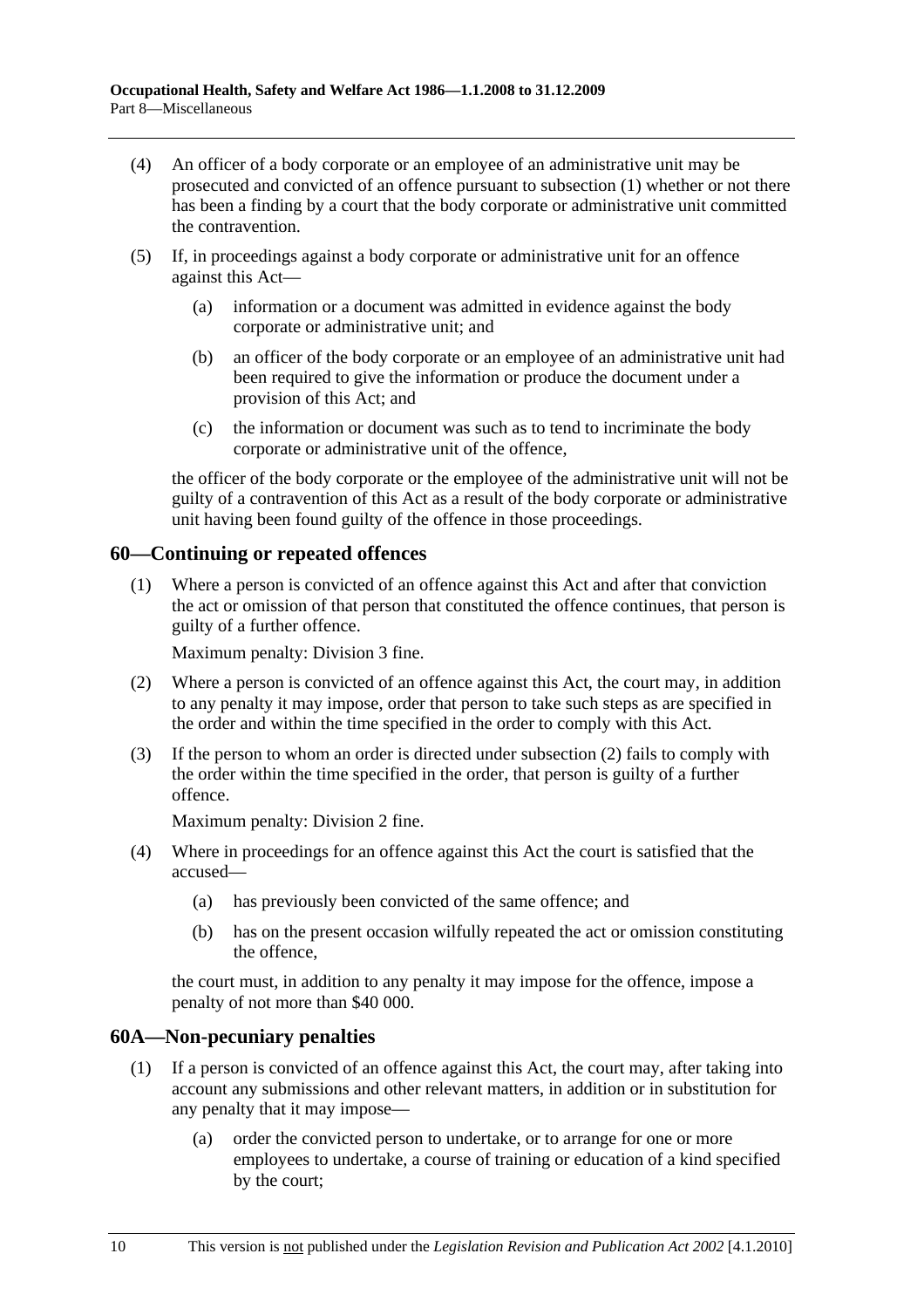- (b) order the convicted person to carry out a specified activity or project for the general improvement of occupational health, safety and welfare in the State, or in a sector of activity within the State;
- (c) order the convicted person to take specified action to publicise the offence, its consequences, any penalty imposed, and any other related matter;
- (d) order the convicted person to take specified action to notify specified persons or classes of persons of the offence, its consequences, any penalty imposed, and any other related matter (including, for example, the publication in an annual report or any other notice to shareholders of a company or the notification of persons aggrieved or affected by the convicted person's conduct).
- (2) The court may, in an order under subsection (1), fix a period for compliance and impose any other requirements the court considers necessary or expedient for the enforcement of the order.
- (3) If the person to whom an order is directed under subsection (1) fails to comply with the order, that person is guilty of a further offence.

Maximum penalty: Division 4 fine.

### **61—Offences by bodies corporate**

- (1) Each body corporate carrying on business in the State must appoint one or more responsible officers for the purposes of this section.
- (2) A person appointed as a responsible officer under this section must be—
	- (a) a member of the governing body of the body corporate who resides in the State; or
	- (b) the chief executive officer of the body corporate, if he or she resides in the State; or
	- (c) if no one is eligible for appointment under a preceding paragraph—a senior executive officer of the body corporate who resides in the State; or
	- (d) if no one is eligible for appointment under a preceding paragraph—an officer of the body corporate.
- (2a) A person who is appointed as a responsible officer under this section and who has not previously attended a course of training recognised or approved by the Advisory Committee for the purposes of this section must attend such a course of training within 3 months after his or her appointment.

Maximum penalty: Division 7 fine.

- (2b) The requirement for a person to attend a course of training under subsection (2a) lapses if the person ceases to be a responsible officer during the 3 month period referred to in that subsection.
- (3) A responsible officer must take reasonable steps to ensure compliance by the body corporate with its obligations under this Act.

Maximum penalty:

(a) in a case where paragraph (b) does not apply—division 6 fine;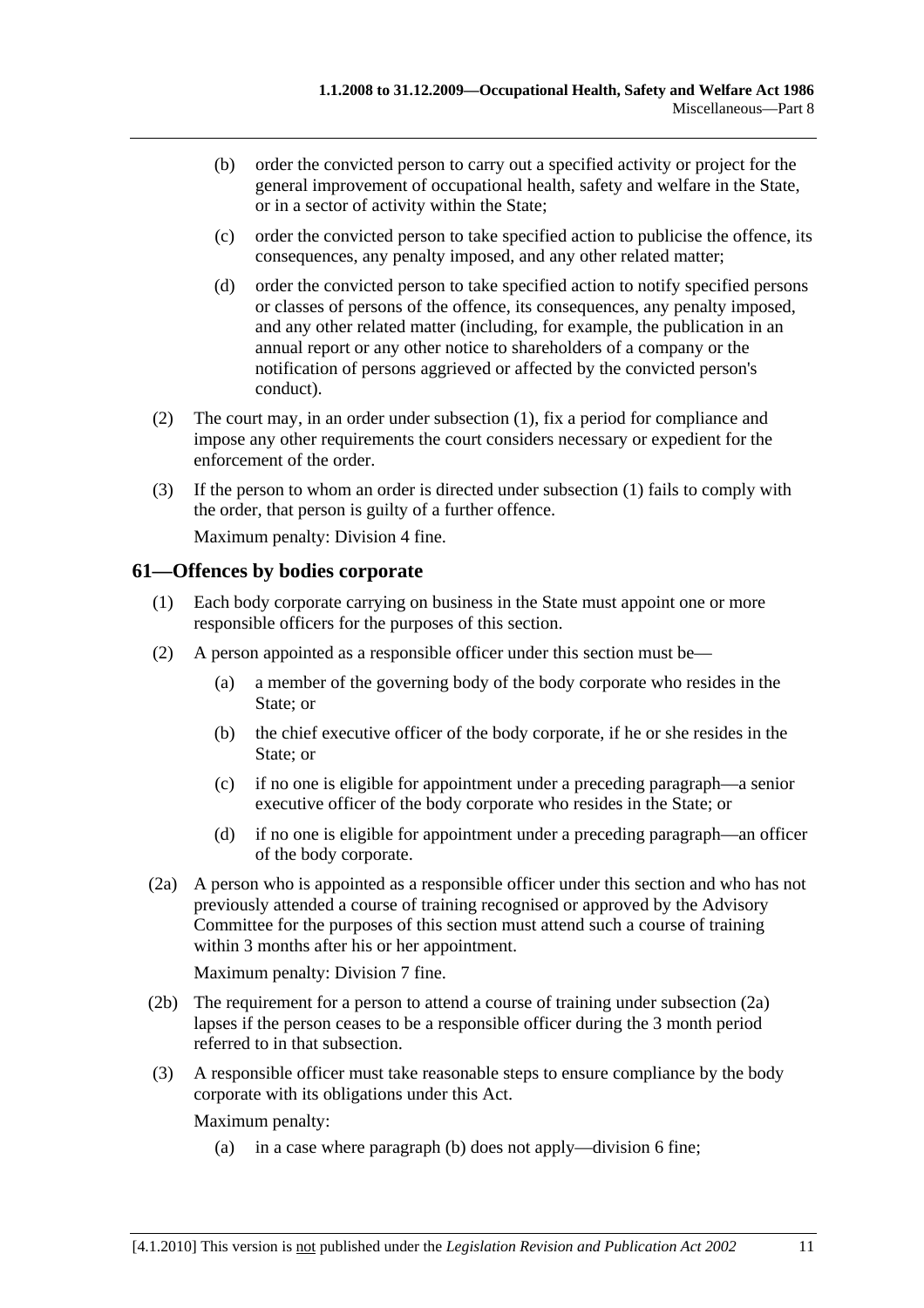- (b) where the court is satisfied that the offence has contributed to the commission of an offence by the body corporate—a fine not exceeding the fine that is prescribed for the offence committed by the body corporate.
- (4) If a body corporate fails to appoint one or more responsible officers under this section, each officer of the body corporate will be taken to be a responsible officer for the purposes of subsection (3).
- (5) This section does not derogate from any other rule of law relating to the duties of officers of bodies corporate.

### **62—Health and safety in the public sector**

- (1) The chief executive officer of each administrative unit in the Public Service of the State must appoint a person to be responsible for the implementation of the requirements of this Act in that administrative unit.
- (2) For the purposes of this Act, an administrative unit will be taken to be the employer of any Public Sector employees assigned to work in the administrative unit (and may be held to be liable for any offence for which an employer may be liable).

# **63—Code of practice**

- (1) The Minister may, on the recommendation of the Advisory Committee, approve a code of practice for the purposes of this Act.
- (2) A code of practice may incorporate, adopt or apply, with or without modification, any other document prepared or published by any body or authority as in force at the time that the code of practice is issued or as in force from time to time.
- (4) The Minister may, on the recommendation of the Advisory Committee—
	- (a) approve the revision of the whole or a part of a code of practice; or
	- (b) revoke a code of practice.
- (5) The Minister must give notice in the Gazette of—
	- (a) the approval of a code of practice; or
	- (b) the approval of a revision of the whole or a part of a code of practice; or
	- (c) the revocation of a code of practice.
- (6) The Minister must cause a copy of—
	- (a) every approved code of practice; and
	- (b) where an approved code of practice has been revised and that revision has been approved—every approved code of practice as so revised; and
	- (c) where an approved code of practice has incorporated, adopted or applied any document,

every such document, to be made available for inspection by members of the public without charge.

 (7) An approved code of practice and any approved revision of a code of practice will come into operation on the day on which the notice of approval is published in the Gazette or on such later day as may be specified in the notice.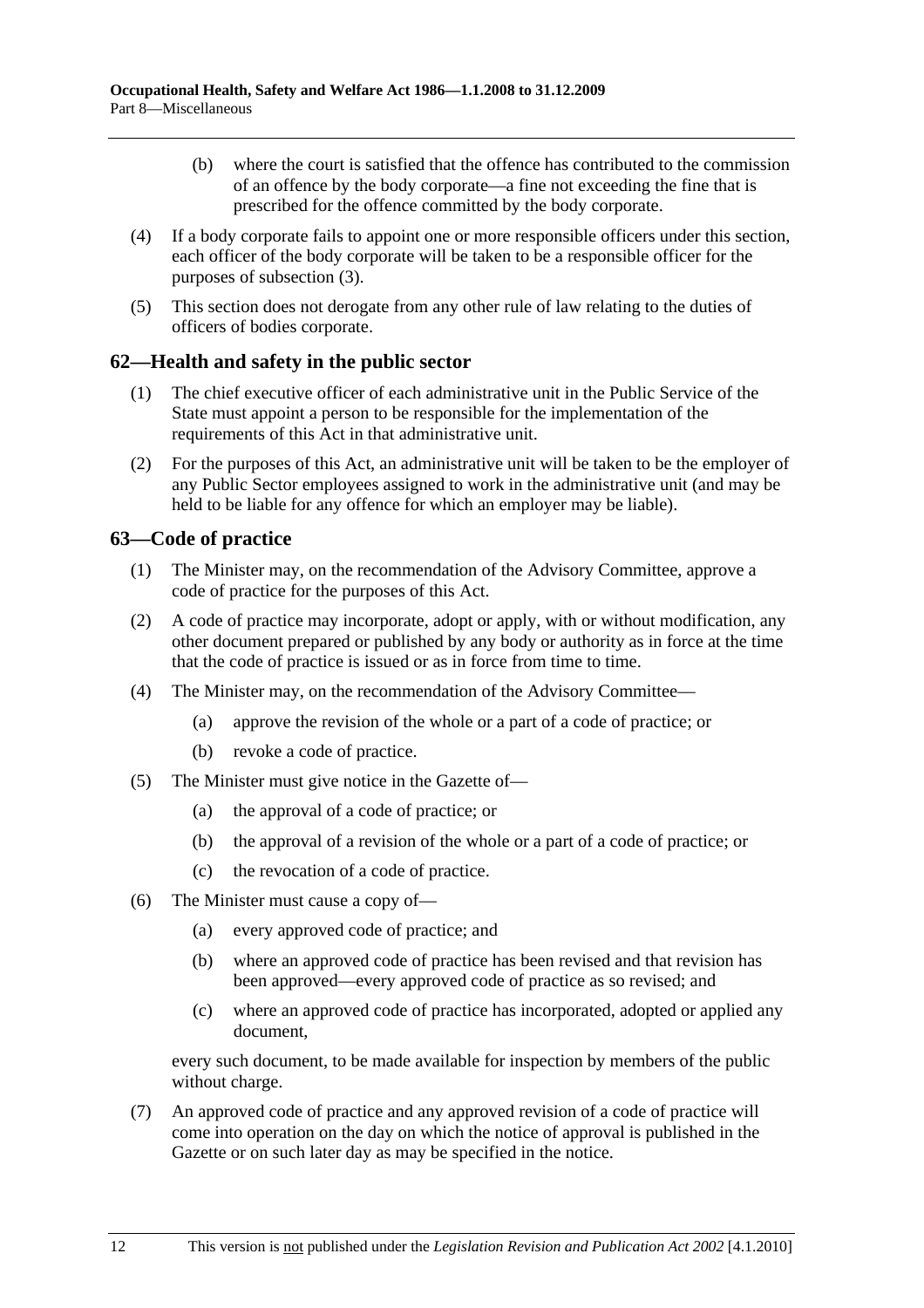- (8) An approved code of practice or the revision of a code of practice is subject to disallowance by Parliament.
- (9) Every approved code of practice or revision must be laid before both Houses of Parliament within 14 days of notice of its approval being published in the Gazette if Parliament is in session or, if Parliament is not then in session, within 14 days after the commencement of the next session of Parliament.
- (10) If either House of Parliament passes a resolution disallowing an approved code of practice or the revision of a code of practice, then the code of practice or revision ceases to have effect.
- (11) A resolution is not effective for the purposes of subsection (10) unless passed in pursuance of a notice of motion given within 14 sitting days (which need not all fall in the same session of Parliament) after the day on which the code of practice was laid before the House.

# **63A—Use of codes of practice in proceedings**

Where in proceedings for an offence against this Act it is proved that the defendant failed to observe a provision of an approved code of practice dealing with the matter in respect of which the offence is alleged to have been committed, the defendant is, in the absence of proof to the contrary, to be taken to have failed to exercise the standard of care required by this Act.

# **64—Evidentiary provision**

- (1) In proceedings for an offence against this Act, an allegation in the complaint that, at a specified time—
	- (a) a person was an employer at a specified workplace; or
	- (b) a person was an occupier of a specified workplace, or any other place where any plant to which this Act extends by virtue of Schedule 2 is situated; or
	- (c) a notice was given under this Act; or
	- (d) a notice required to be given under the regulations has not been given; or
	- (e) a prescribed fee has not been paid; or
	- (f) a person was an inspector,

is, in the absence of proof to the contrary, proof of the matter so alleged.

- (2) Nothing said or done during the course of conciliation proceedings under this Act may subsequently be given in evidence in other proceedings under this Act.
- (3) In any legal proceedings, evidence of the contents of an approved code of practice, or of a document adopted or applied by, or referred to in, an approved code of practice or a regulation, may be given by production of a document purporting to be certified by or on behalf of the Minister as a true copy of the approved code of practice or other document.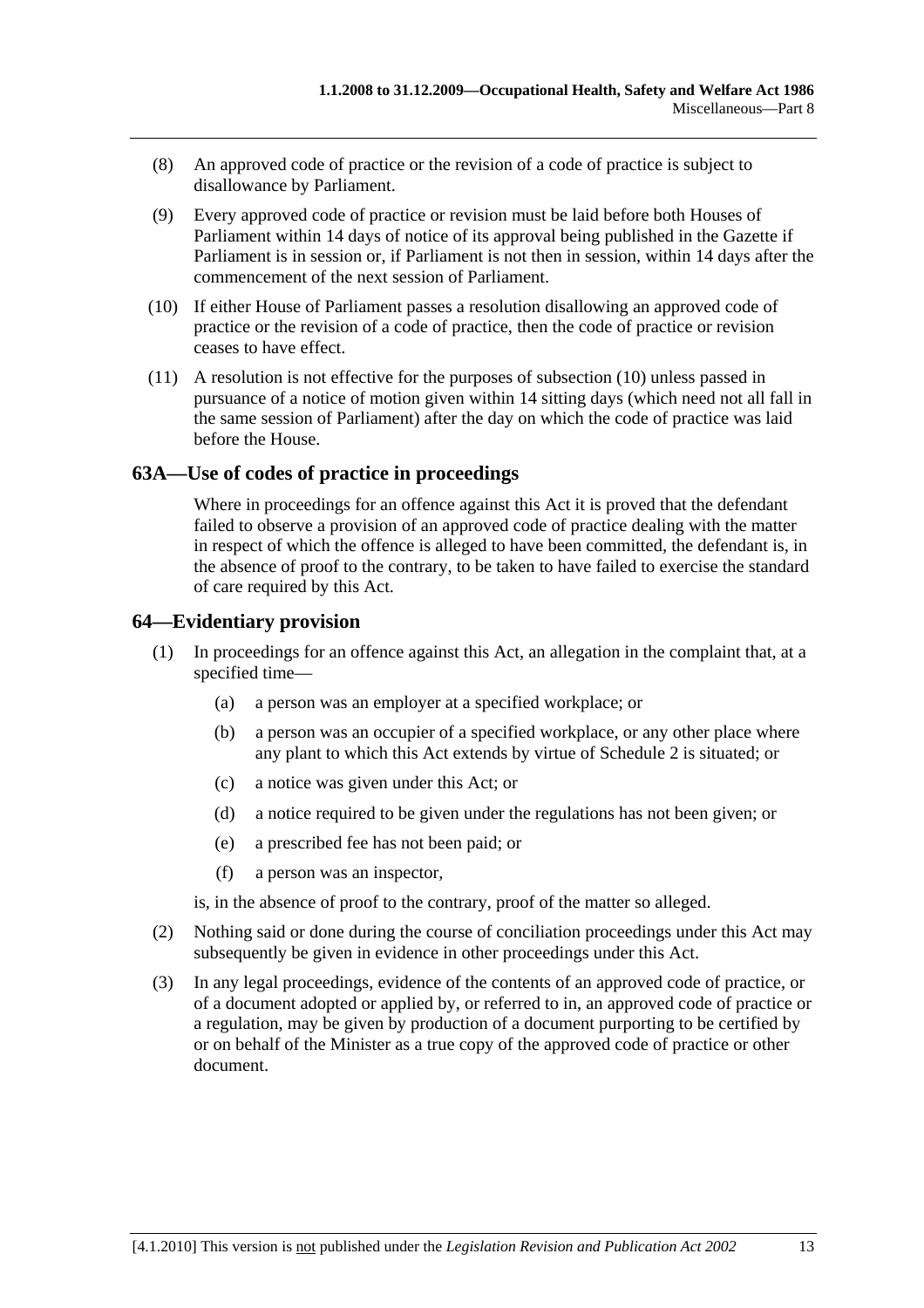### **66—Modifications of regulations**

- (1) Where—
	- (a) the occupier of any place or an employer applies to the designated person under this section for the modification of the requirements of a regulation as they apply to that occupier or employer; and
	- (b) the designated person is satisfied that a modification of the regulations would not adversely affect the health, safety or welfare of any person,

the designated person may, by notice in writing to the occupier or employer, modify the requirements in the manner set out in the notice (as those requirements apply to any workplace, work, plant, substance or process specified in the notice) and while any such notice remains in force compliance with the provision as modified is for the purposes of this Act taken to be compliance with the regulation.

- (2) The occupier or employer must—
	- (a) display the notice or a copy of the notice in a prominent place at or near any workplace or plant that is affected by the notice; and
	- (b) provide a copy of the notice to any health and safety representative who represents employees at any workplace that is affected by the notice.

Maximum penalty: Division 6 fine.

- (3) The designated person must send to the Minister a copy of every notice issued under this section.
- (4) The designated person has an absolute discretion to vary or revoke a notice issued under this section.
- (5) A health and safety representative or a registered association representing one or more employees at a workplace that is affected by the notice may apply to the President of the Industrial Court for a review by a review committee of a notice issued under this section.
- (6) Pending the determination of a review under this section, the operation of the notice to which the review relates continues.
- (7) At the conclusion of a review under this section, a review committee may—
	- (a) confirm the notice to which the review relates; or
	- (b) confirm the notice with such modifications as it thinks fit; or
	- (c) cancel the notice.

# **67—Exemption from Act**

- (1) Where—
	- (a) an employer or any other person applies to the Minister under this section for an exemption from all or any of the provisions of this Act; and
	- (b) the Minister is satisfied—
		- (i) that the granting of the exemption would not adversely affect the health, safety or welfare of any person; and
		- (ii) that it is reasonable to grant such an exemption,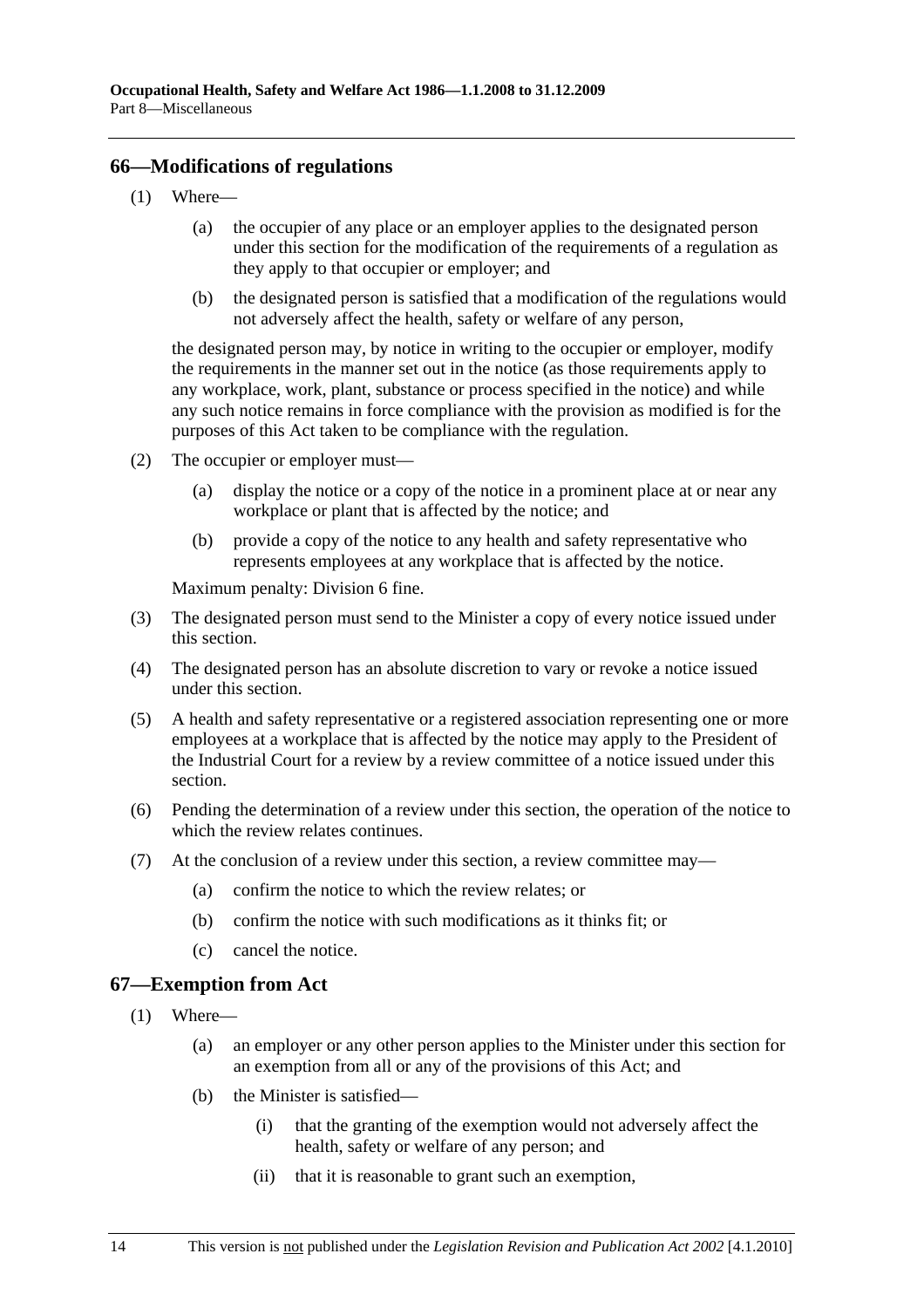the Minister may, by notice in writing to the employer or person, grant an exemption under this section.

- (2) A notice under subsection (1) may exempt—
	- (a) the employer or other person who applied for the exemption; or
	- (b) specified operations carried on by that employer or person; or
	- (c) a specified place under the management or control of that employer or person,

from all or any of the provisions of this Act.

- (3) Before deciding on whether to grant an exemption under this section, the Minister must—
	- (a) consult with the Advisory Committee; and
	- (b) so far as is reasonably practicable, consult with—
		- (i) any registered association representing employers that might have an interest in the matter; and
		- (ii) any registered association representing one or more employees who might be affected by the granting of the exemption.
- (4) An exemption under this section may be granted subject to such limitations as the Minister thinks fit.
- (5) The Minister has an absolute discretion to revoke an exemption granted under this section.

# **67A—Registration of employers**

- (1) Subject to subsection (2), a person who is required to be registered as an employer under the *Workers Rehabilitation and Compensation Act 1986* is also required to be registered under this Act.
- (2) A person is not required to be registered if the person is exempt from the obligation to be registered by the regulations.
- (3) WorkCover will undertake registrations under this section in conjunction with the registration of employers under the *Workers Rehabilitation and Compensation Act 1986*.
- (4) A periodical fee is payable in relation to a registration under this section.
- (5) Subject to this section, the amount of the fee will be set by WorkCover—
	- (a) taking into account the criteria prescribed by or under subsection (6); and
	- (b) on the basis that the total amount paid to WorkCover for a particular financial year by persons registered under this section should, so far as is reasonably practicable, equal the prescribed amount for that financial year.
- (6) For the purposes of subsection  $(5)(a)$ , the criteria to be taken into account are—
	- (a) that the fee or fees paid by a particular person should reflect the aggregate remuneration paid to the person's employees in each class of industry in which the person employs employees; and
	- (b) that the fee or fees paid by a person in a particular industry should reflect the risk of work-related injuries in that industry; and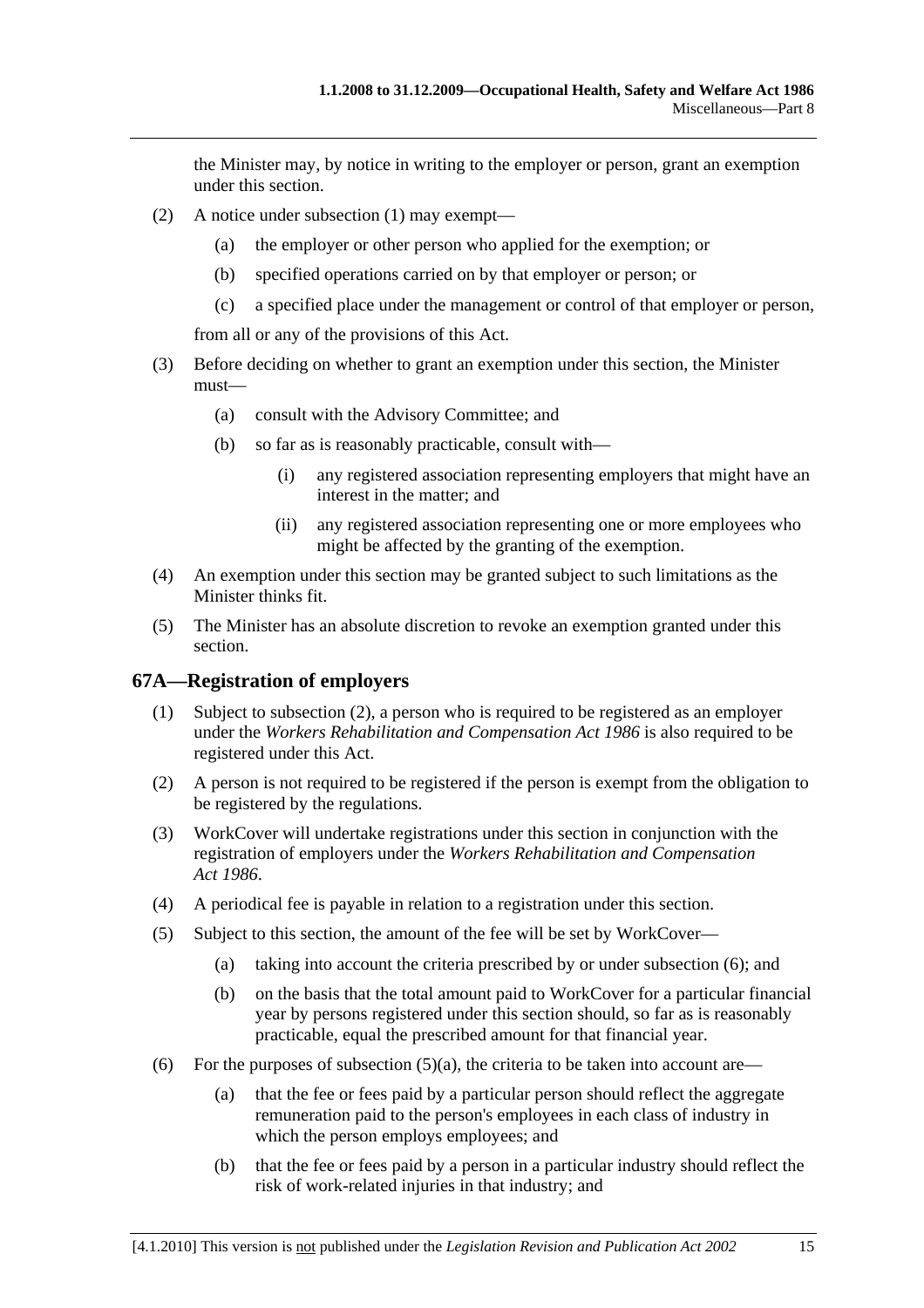(c) that the fee or fees paid by a particular person over a particular financial year should reflect any matters taken into account by WorkCover under section 67 of the *Workers Rehabilitation and Compensation Act 1986* for the purposes of the calculation or imposition of a levy under that Act,

and such other criteria as may be prescribed by the regulations (which regulations may, if they so provide, revoke or replace any of the criteria referred to above).

- (7) A prescribed percentage of the prescribed amount for a particular financial year will be payable to the Department in accordance with guidelines established by the Treasurer.
- (8) The prescribed amount for a financial year will be an amount fixed for that financial year by the regulations (but if any such regulation is not made before the commencement of the relevant financial year, or is disallowed or revoked, then the prescribed amount for that financial year will be the amount that applied under this section for the preceding financial year).
- (8b) Subsection  $(5)(b)$  is subject to the following qualifications:
	- (a) if the total amount paid under this section for a particular financial year exceeds the prescribed amount for that year, the amount that is sought to be recovered under subsection (5)(b) for the next financial year should be the prescribed amount for that year less the amount of that excess;
	- (b) if the total amount paid under this section for a particular financial year is less than the prescribed amount for that year, the amount that is sought to be recovered under subsection (5)(b) for the next financial year should be the prescribed amount for that year plus the amount of that deficiency.
- (8c) A fee imposed under this section will be payable to WorkCover in accordance with the regulations.
- (8d) If a person fails to pay a fee, or the full amount of a fee, in accordance with the regulations, WorkCover may recover the unpaid amount as if it were unpaid levy under Part 5 of the *Workers Rehabilitation and Compensation Act 1986*.
- (9) The Department is entitled to information provided to WorkCover for the purposes of this section.
- (10) A person who fails to comply with this section is guilty of an offence. Maximum penalty: Division 6 fine.

# **67B—Portion of WorkCover levy to be used to improve occupational health and safety**

- (1) A part of the levy paid to WorkCover under Part 5 of the *Workers Rehabilitation and Compensation Act 1986* in any financial year will be payable by WorkCover to the Department to be applied towards the costs associated with the administration of this Act.
- (2) The amount payable under subsection (1) will be—
	- (a) a set amount in respect of a particular financial year; or
	- (b) a percentage of the levy paid to WorkCover in respect of a particular financial year,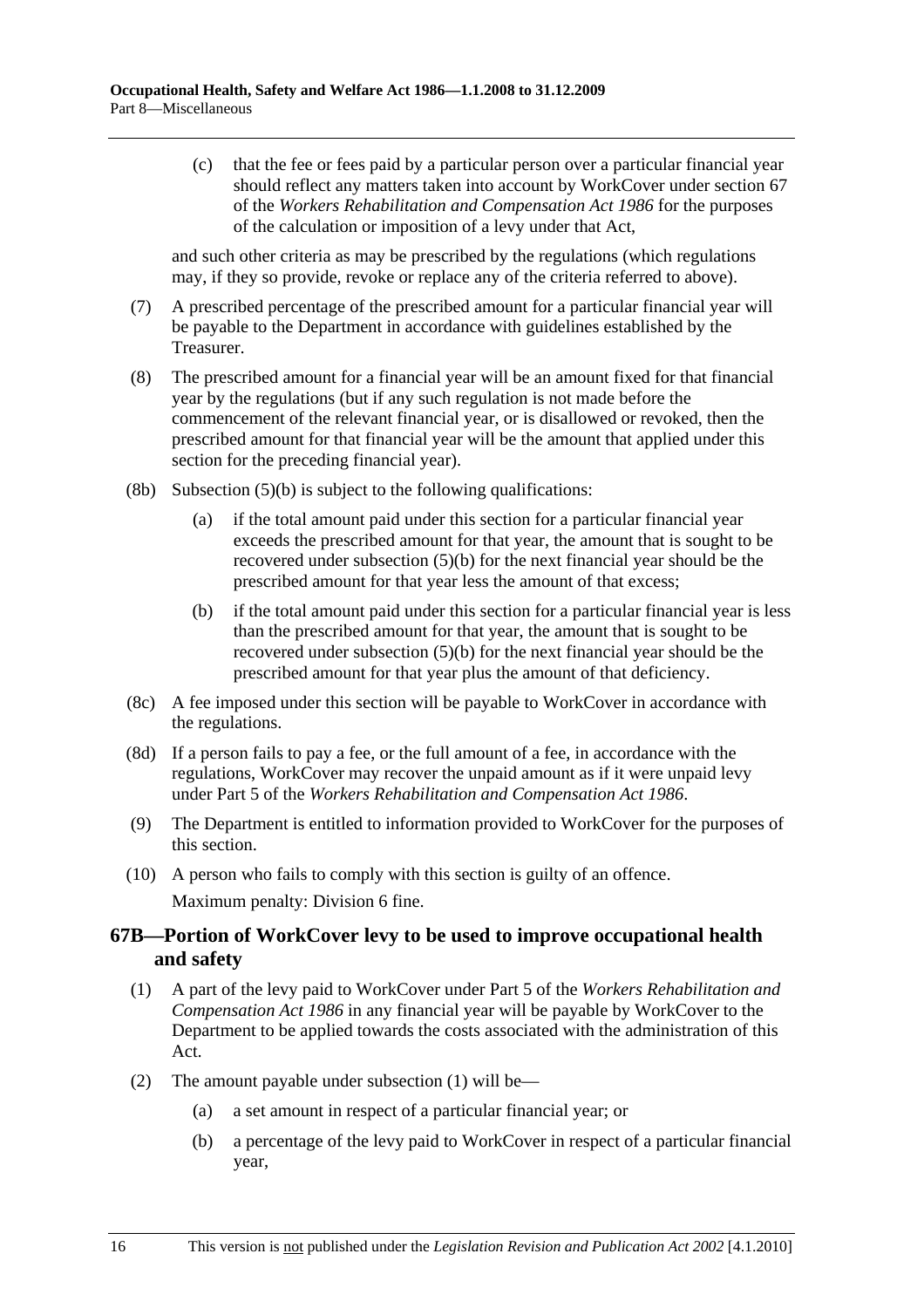as determined by the Minister by notice in the Gazette.

- (3) The Minister must consult with the board of management of WorkCover before making a determination under subsection (2).
- (4) If there is a disagreement between the Minister and the board of management of WorkCover as to the amount to be paid under subsection (1) in respect of a particular year, the board of management may, after publication of the determination under subsection (2), furnish to the Minister a written statement setting out its reasons for its disagreement with the Minister.
- (5) If a statement is furnished under subsection (4), the Minister must cause copies of the statement to be laid before both Houses of Parliament within 12 sitting days after the statement is received by the Minister.
- (6) A payment to the Department with respect to a financial year must be made (according to a determination of the Minister)—
	- (a) by instalments paid over a period specified by the Minister after consultation with the Treasurer; or
	- (b) by a lump sum paid by a date specified by the Minister after consultation with the Treasurer.
- (7) The Minister may, by notice in the Gazette, vary an earlier notice published under subsection (2).

# **67C—Five-yearly reports**

- (1) The Minister must, on a five-yearly basis, undertake or initiate a review of this Act.
- (2) A review must encompass—
	- (a) the work of the Advisory Committee; and
	- (b) the operation of this Act and the extent to which its objects are being attained; and
	- (c) other matters determined by the Minister to be relevant to a review of this A<sub>ct</sub>
- (3) The results of the review must be embodied in a written report.
- (4) The Minister must cause copies of the report to be laid before both Houses of Parliament within 12 sitting days after the report is completed for the purposes of subsection  $(1)$ .

### **68—Consultation on regulations**

The Minister must consult with the Advisory Committee on any regulations proposed to be made before those regulations are made.

### **69—Regulations**

- (1) The Governor may make such regulations as are contemplated by this Act or as are necessary or expedient for the purposes of this Act.
- (2) Without limiting the generality of subsection (1), those regulations may be made with respect to any of the matters specified in Schedule 1.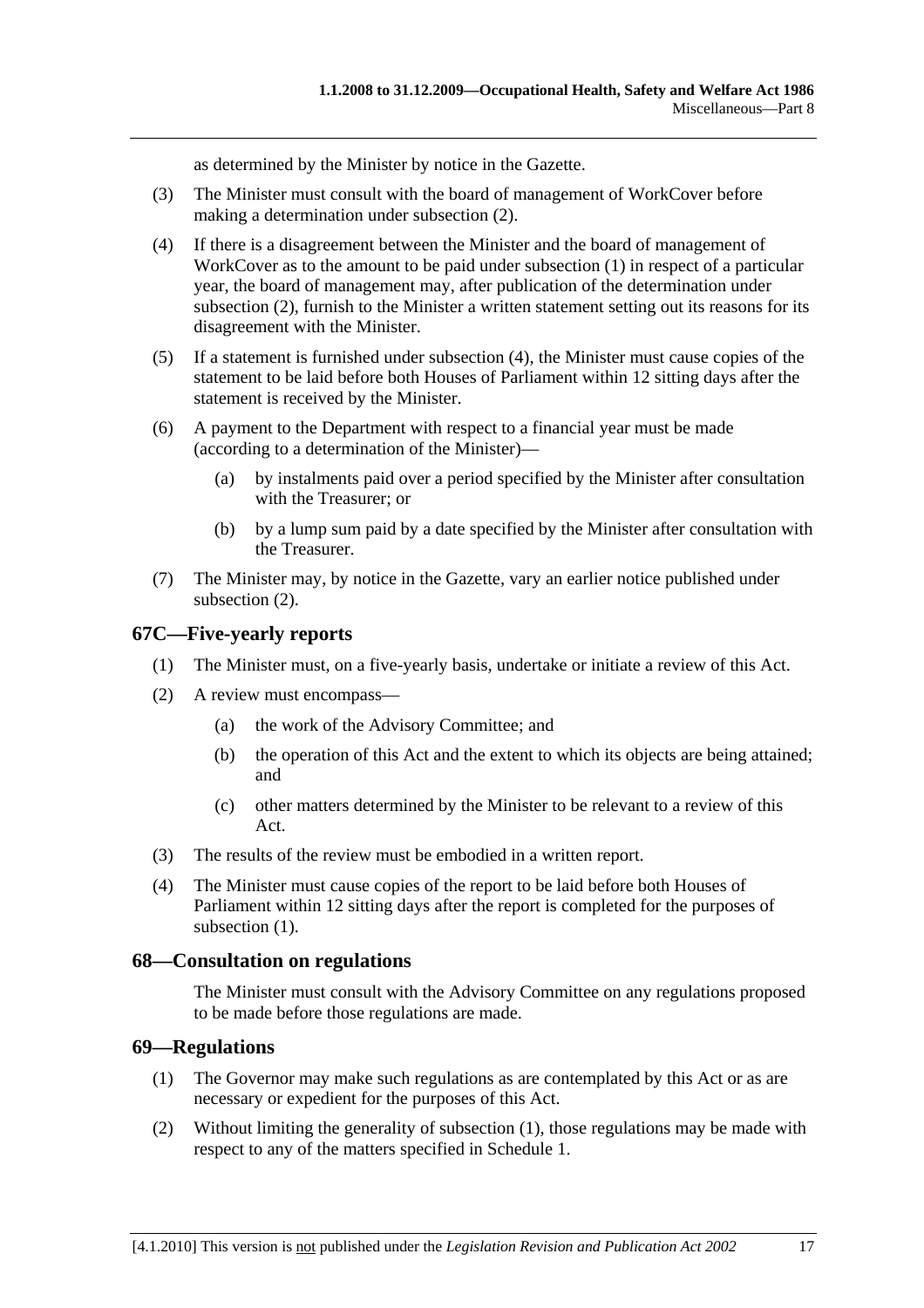- (3) A regulation made under this Act in relation to the registration or licensing of any work, plant, process, substance or workplace may also—
	- (a) prohibit any activity unless carried on under a licence or at registered premises or by means of registered equipment;
	- (b) prescribe the persons who may apply for registration or a licence;
	- (c) prescribe the manner and form of applications for registration or for a licence;
	- (d) prescribe fees for registration or for the issuing or holding of a licence;
	- (e) prescribe the terms and conditions of registration or for the holding of a licence;
	- (f) provide for the variation by the Director of terms and conditions imposed under paragraph (e);
	- (g) prescribe the circumstances in which registration or the holding of a licence may be cancelled or suspended;
	- (h) prescribe the manner of application for the renewal or transfer of registration or of a licence.
- (4) A right of appeal to the Industrial Court lies against—
	- (a) a refusal to grant a registration or licence under the regulations; or
	- (b) a decision of the Director to vary the terms or conditions of registration or for holding a licence; or
	- (c) a decision to cancel or suspend a registration or licence.
- (5) An appeal must be instituted within one month of the date of the decision appealed against but the Industrial Court may, if it thinks fit, dispense with the requirement that the appeal should be instituted within that time.
- (6) The Industrial Court may on the hearing of an appeal, taking into account what is just and reasonable in the circumstances, exercise one or more of the following powers—
	- (a) affirm, vary or quash the decision appealed against and make any incidental or other order that may be just and reasonable in the circumstances;
	- (b) remit the decision for reconsideration;
	- (c) make any order as to costs.
- (7) For the purposes of an appeal under this section, the Industrial Court will be constituted of a single Judge.
- (8) A right of appeal to the Full Industrial Court lies, with the permission of the Full Industrial Court, from a decision of a single Judge under subsection (6).
- (8a) A regulation made under this Act in relation to the notification of work-related injuries may provide that notice of prescribed classes of injury may be given to WorkCover in conjunction with the provision of information relating to claims for compensation under the *Workers Rehabilitation and Compensation Act 1986*.
- (8b) The Department is entitled to information relating to work-related injuries obtained by WorkCover under subsection (8a).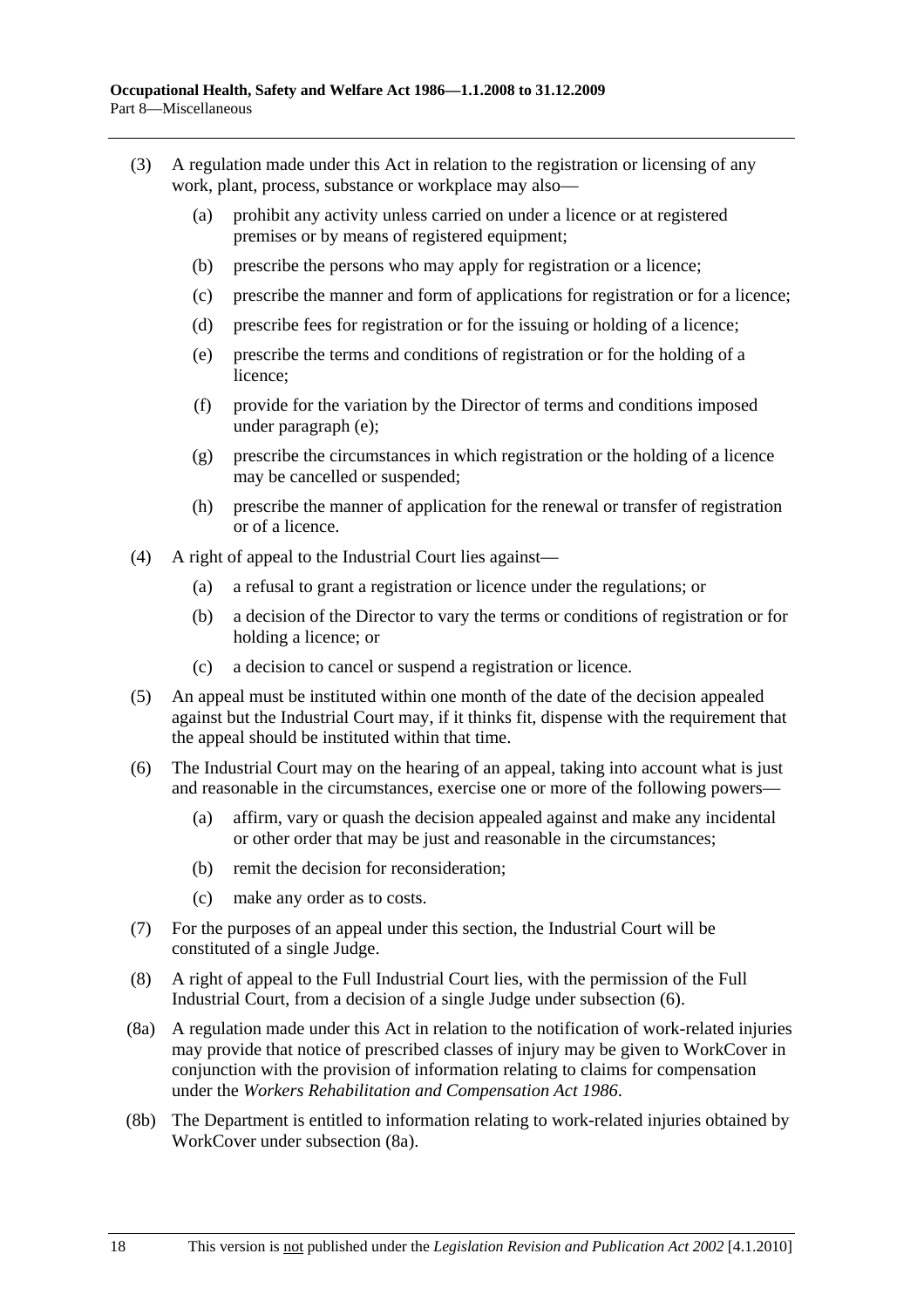- (9) Regulations made under this Act may incorporate, adopt, apply or make prescriptions by reference to, with or without modification—
	- (a) any code of practice issued by the Advisory Committee;
	- (b) any other document prepared or published by any body or authority as in force at the time the regulations are made or as in force from time to time.
- (10) The Minister must cause a copy of any document that has been incorporated, adopted or applied by regulations made under this Act or by reference to which a prescription is made by those regulations to be made available for inspection by members of the public without charge.
- (11) Regulations made under this Act—
	- (a) may be of general or limited application; and
	- (b) may leave any matter or thing to be determined, dispensed with, regulated or prohibited according to the discretion of the Director or the designated person, either generally or in a particular case or class of case; and
	- (c) may make different prescriptions according to prescribed circumstances; and
	- (d) may differentiate between various classes of persons.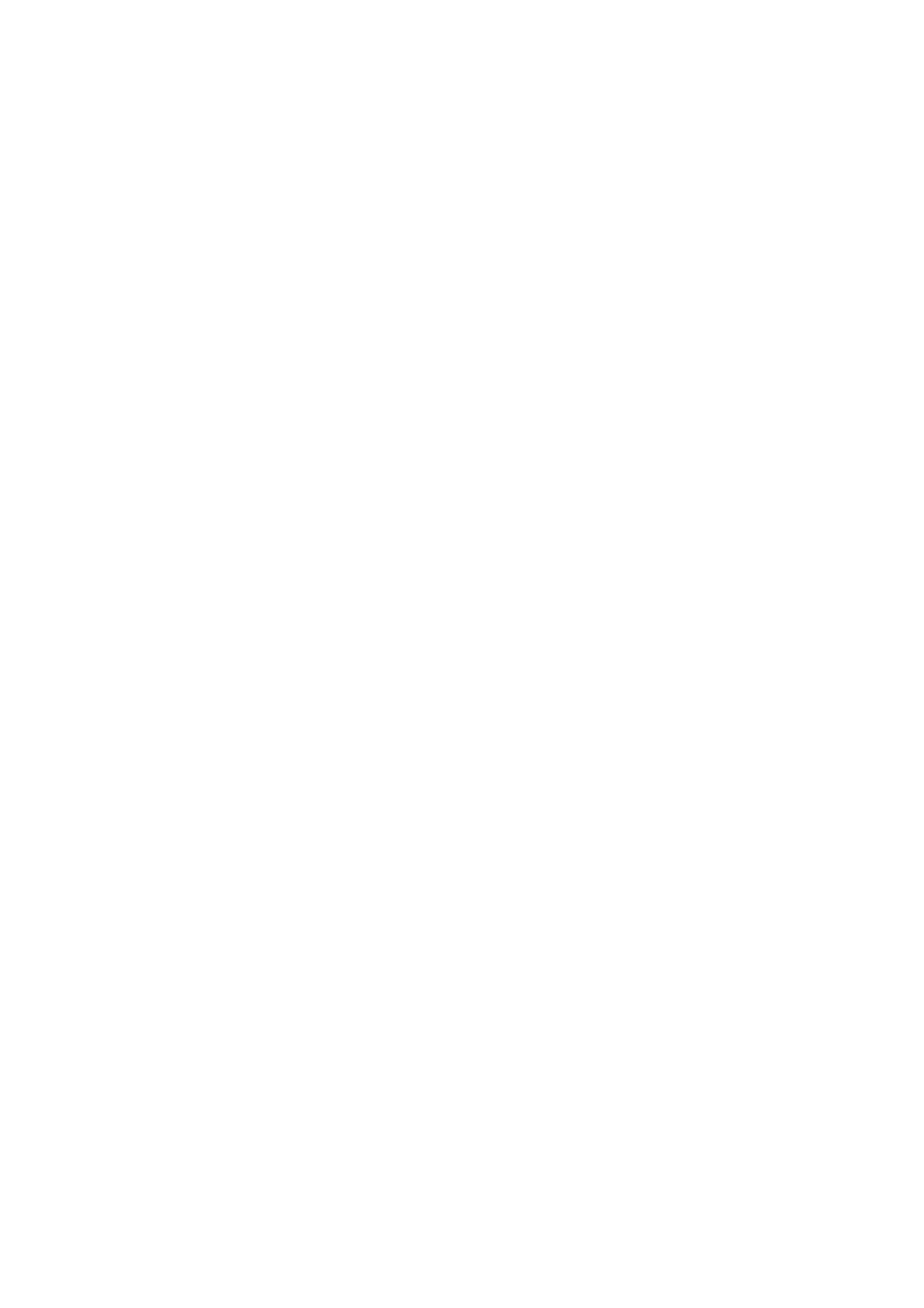# **Schedule 1—Regulations**

- 1 Health, safety or welfare standards that must be complied with—
	- (i) at any workplace; or
	- (ii) in the performance of any work; or
	- (iii) in the use, cleaning, maintenance or transportation of any plant; or
	- (iv) in the use, handling, processing, storing, transporting or disposal of any substance; or
	- (v) in the design, manufacture, importing or supplying of any plant; or
	- (vi) in the manufacture or importing of any substance.
- 2 The safeguarding, siting, installing, testing, altering, repairing, maintaining or dismantling of any plant.
- 3 The testing, analysis, labelling or marking of any substance.
- 3A The procedures to be followed in respect of the registration of any person under this Act.
- 3B The information to be provided by persons who are required to be registered under this Act.
- 4 The registration or licensing of any work, plant, process, substance or workplace by the Director or any other prescribed person or authority.
- 5 The steps to be taken on the occurrence of any work-related injury.
- 6 The notification of work-related injuries.
- 7 The special monitoring of the health and welfare of employees in specified classes of work.
- 8 The notification of accidents and dangerous occurrences.
- 9 The issuing of certificates of competency or provisional certificates of competency for persons engaged in prescribed work and for the duration, variation, suspension or cancellation of such certificates.
- 10 The prohibition of the carrying on of prescribed activities at workplaces or the performance of prescribed work except by or under the supervision of persons with prescribed qualifications, training or experience.
- 11 The supply, use, testing and maintenance of clothing and equipment for occupational health, safety or welfare purposes.
- 12 Fire-safety rules and procedures and the provision and maintenance of fire protection equipment.
- 13 The appointment of persons who are to be responsible for the supervision of occupational safety in prescribed circumstances or industries.
- 14 The form and use of scaffolding, form work, false work and related equipment.
- 15 The carriage and handling of cash.
- 16 The provision of medical, nursing or first aid facilities at workplaces and the standards for such facilities.
- 17 The medical examination of employees.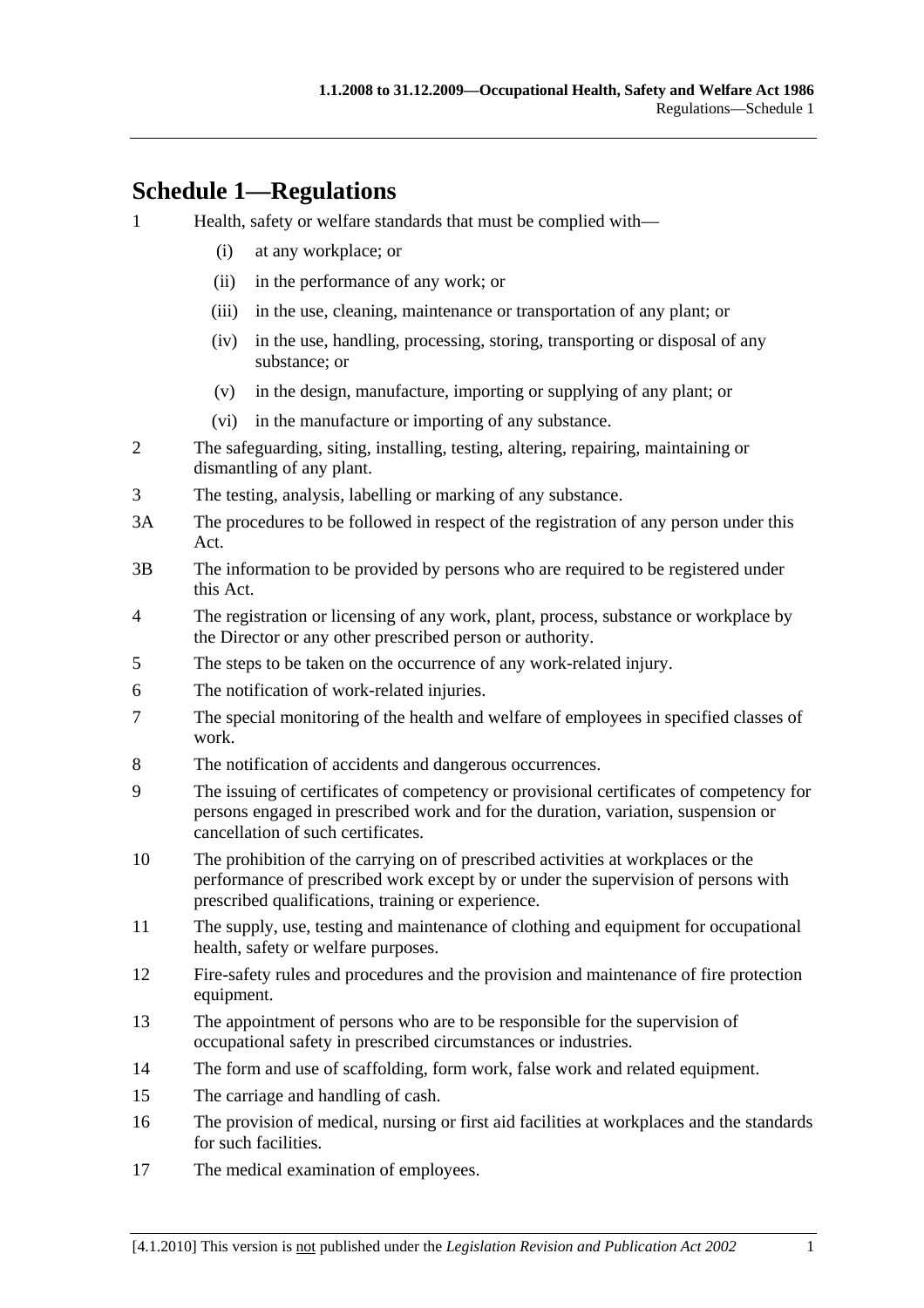- 18 The employment of young persons.
- 19 The safety of persons in isolated or remote areas.
- 20 Standards for the manual handling of loads by persons at work.
- 21 The safety of persons in the vicinity of any workplace or plant.
- 22 The minimum standards that must be observed in providing information, instruction and training for the health and safety of employees whose native language is not English and who are not reasonably fluent in English.
- 23 The giving of notices, in specified circumstances, to the Minister, an inspector or other prescribed person or authority.
- 24 The removal of asbestos from any place, the disposal of asbestos or the treatment of asbestos in any place.
- 25 The keeping and provision of records, returns and information for the purposes of this Act (including records relating to accidents and dangerous occurrences that occur at work and work-related injuries suffered by employees).
- 26 Procedures that are to be carried out on inspections under this Act.
- 27 Fees (including differential and periodic fees) for the purposes of this Act.
- 28 Forms for the purposes of this Act.
- 29 The service of notices under this Act.
- 30 The recovery of fees under this Act.
- 31 The exemption, either absolutely or subject to prescribed limitations or conditions, of persons or work or classes of persons or work from any provision of this Act.
- 32 In relation to penalties for breaches of the regulations—
	- (a) in the case of regulations prescribing standards for health or safety at work penalties not exceeding a Division 2 fine;
	- (b) in any other case—penalties not exceeding a Division 6 fine.
- 33 Expiation fees for alleged offences against the regulations.

# **Schedule 2—Extension of Act to specified plant**

- 1 Subject to any exclusions or modifications prescribed by the regulations, this Act extends to the following types of plant (whether or not such plant is situated, operated or used at any workplace):
	- (a) amusement structures;
	- (b) cranes;
	- (c) hoists;
	- (d) lifts;
	- (e) pressure equipment.
- 2 For the purposes of clause 1—

*amusement structure* means a structure or device of a prescribed kind operated for hire or reward which is used or designed to be used for amusement, recreation, sport, sightseeing or entertainment and on which persons may be moved, carried, raised, lowered or supported by any part of the structure or device;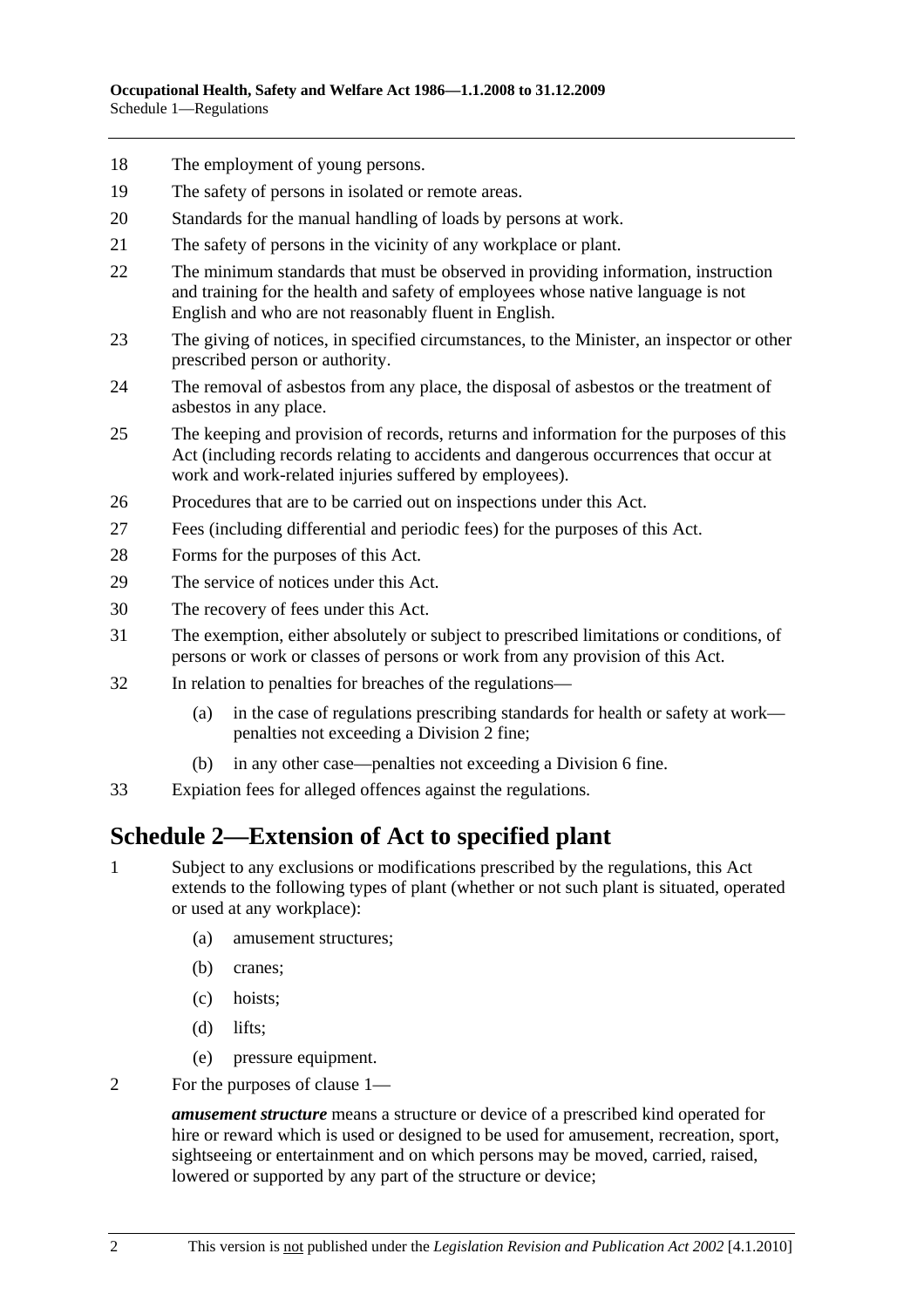*crane* means an appliance by means of which loads may be raised or lowered and moved horizontally and includes the supporting structure and foundations of such an appliance;

*hoist* means an appliance by means of which loads may be raised or lowered that is not a crane or lift;

*lift* means a permanent apparatus (or apparatus intended to be permanent) which is in or attached to a building or structure and by means of which persons, goods or materials may be raised or lowered within or on a car, cage or platform and the movement of which is restricted by a guide or guides and includes an apparatus in the nature of a chairlift, escalator, moving walk or stairway lift, and any supporting structure, machinery, equipment, gear, lift-well, enclosure and entrance;

*pressure equipment* means—

- (a) any boiler, being a vessel, or an arrangement of vessels and inter-connecting parts, in which steam or other vapour is generated, or water or other liquid is heated at a pressure greater than atmospheric pressure by the use of fire, the products of combustion, electrical power or other similar means; or
- (b) any pressure vessel (other than a boiler), being a vessel which is subject to internal or external pressure greater than atmospheric pressure and includes any interconnected part, component, valve, gauge or other fitting up to the first point of connection to any piping; or
- (c) any assembly (other than a boiler or pressure vessel) of a prescribed kind consisting of pipes, pipe fittings, valves and pipe accessories which are subject to internal or external pressure.

# **Schedule 3—The Mining and Quarrying Occupational Health and Safety Committee**

# **1—The Committee**

- (1) The *Mining and Quarrying Occupational Health and Safety Committee* (the *Committee*) continues in existence.
- (2) The Committee will consist of 7 persons appointed by the Minister, of whom—
	- (a) 2 will be persons working in the field of occupational health and safety nominated by the Advisory Committee; and
	- (b) 1 will be a member of the Department who has experience in the mining and quarrying industries; and
	- (c) 1 will be a person nominated by the South Australian Chamber of Mines and Energy, and 1 will be a person nominated by *Cement Concrete and Aggregates Australia*, to represent the interests of employers involved in the mining and quarrying industries; and
	- (d) 2 will be persons nominated by the United Trades and Labor Council to represent the interests of workers who work in the mining and quarrying industries.
- (3) The Minister will appoint one of the members of the Committee appointed under subclause (2)(a) to be the presiding member of the Committee.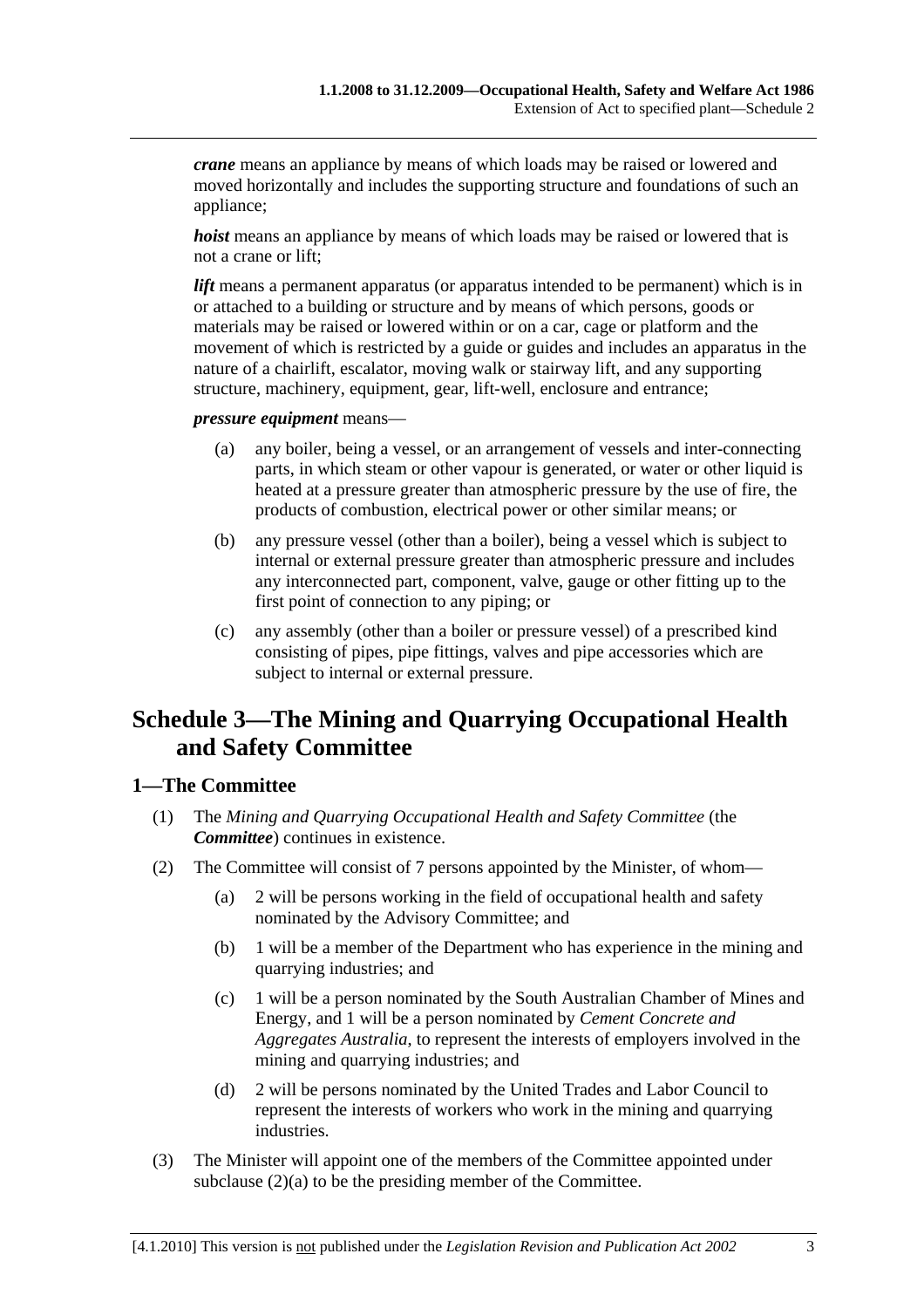- (4) The Minister may appoint a suitable person to be a deputy of a member of the Committee and to act as a member of the Committee during any period of absence of the member.
- (5) A member of the Committee may be appointed for a term not exceeding 3 years determined by the Minister and will, on the expiration of a term of appointment, be eligible for reappointment.
- (6) The Minister may, on reasonable grounds, remove a member of the Committee from office at any time.
- (7) A member of the Committee may resign by written notice to the Minister.
- (8) An act or proceeding of the Committee is not invalid by reason only of a vacancy in its membership or a defect in the appointment of a member.
- (9) 4 members of the Committee constitute a quorum of the Committee.
- (10) In the absence of the presiding member at a meeting of the Committee, the members present may decide who is to preside.
- (11) A decision carried by at least 4 members of the Committee is a decision of the Committee.
- (12) Each member present at a meeting of the Committee is entitled to 1 vote on any matter arising for decision at the meeting.
- (13) The Committee must cause an accurate record to be kept of its proceedings.
- (14) Subject to this Schedule, the business of the Committee will be conducted in a manner determined by the Committee.
- (15) A member of the Committee who has a direct or indirect pecuniary interest in a matter under consideration by the Committee—
	- (a) must disclose the nature of the interest to the Committee; and
	- (b) must not take part in any deliberation or decision of the Committee with respect to the matter.

Maximum penalty: \$2 000.

- (16) A disclosure under subclause (15) must be recorded in the minutes of the Committee.
- (17) The Committee may, in connection with the performance of its functions, make use of the services, facilities and staff of the Department.

# **2—Application of funds**

- (1) Money available to the Committee from the Mining and Quarrying Industries Fund under Schedule 1 of the *Workers Rehabilitation and Compensation Act 1986* may be used for any of the following purposes:
	- (a) to promote and support practices, procedures and arrangements designed to protect workers from silicosis;
	- (b) to support education in the field of occupational health or safety in the mining and quarrying industries;
	- (c) to initiate or support research and studies into occupational health or safety that could benefit workers in the mining and quarrying industries;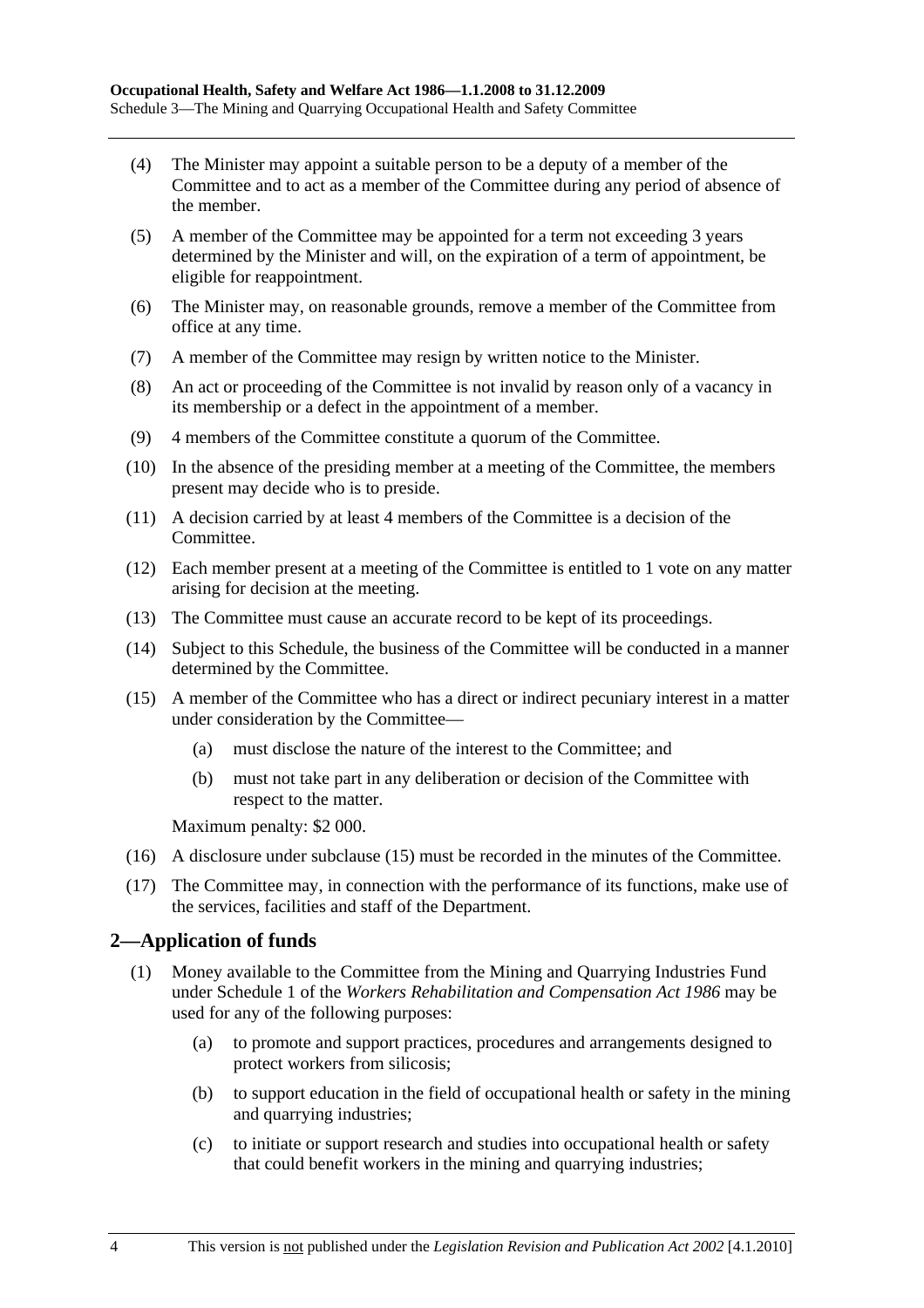- (d) to promote and support persons or organisations working to prevent, alleviate or treat the kinds of disabilities suffered by workers in the mining and quarrying industries;
- (e) to support any other kind of activity that could directly or indirectly improve occupational health or safety in the mining and quarrying industries or assist in the rehabilitation of disabled workers in those industries.
- (2) The Committee has all such powers as are reasonably necessary for the effective performance of its functions (including the power to establish subcommittees and to engage, as may be appropriate, experts or consultants to assist the Committee in the performance of its functions).
- (3) The Committee must, in making grants of money under this Schedule, give preference to supporting projects directed at improving occupational health or safety in those industries that involve exposure to silica dust and in particular to supporting specialised research and training projects directed at that purpose in South Australia.
- (4) The Committee must not spend any part of the principal standing to the credit of Part B of the Mining and Quarrying Industries Fund without the specific approval of the Minister and in any case the Committee is not to spend in any financial year more than 20% of the principal that, at the commencement of that financial year, is standing to the credit of that part of the fund.
- (5) The Committee must after the end of each financial year prepare a report on its operations during that financial year.
- (6) The report must be submitted to the Minister in conjunction with the annual report of the Advisory Committee for the relevant financial year (and laid before each House of Parliament by the Minister together with the Advisory Committee's annual report).

# **3—Ministerial control**

The Committee is, in the performance of its functions, subject to the control and direction of the Minister.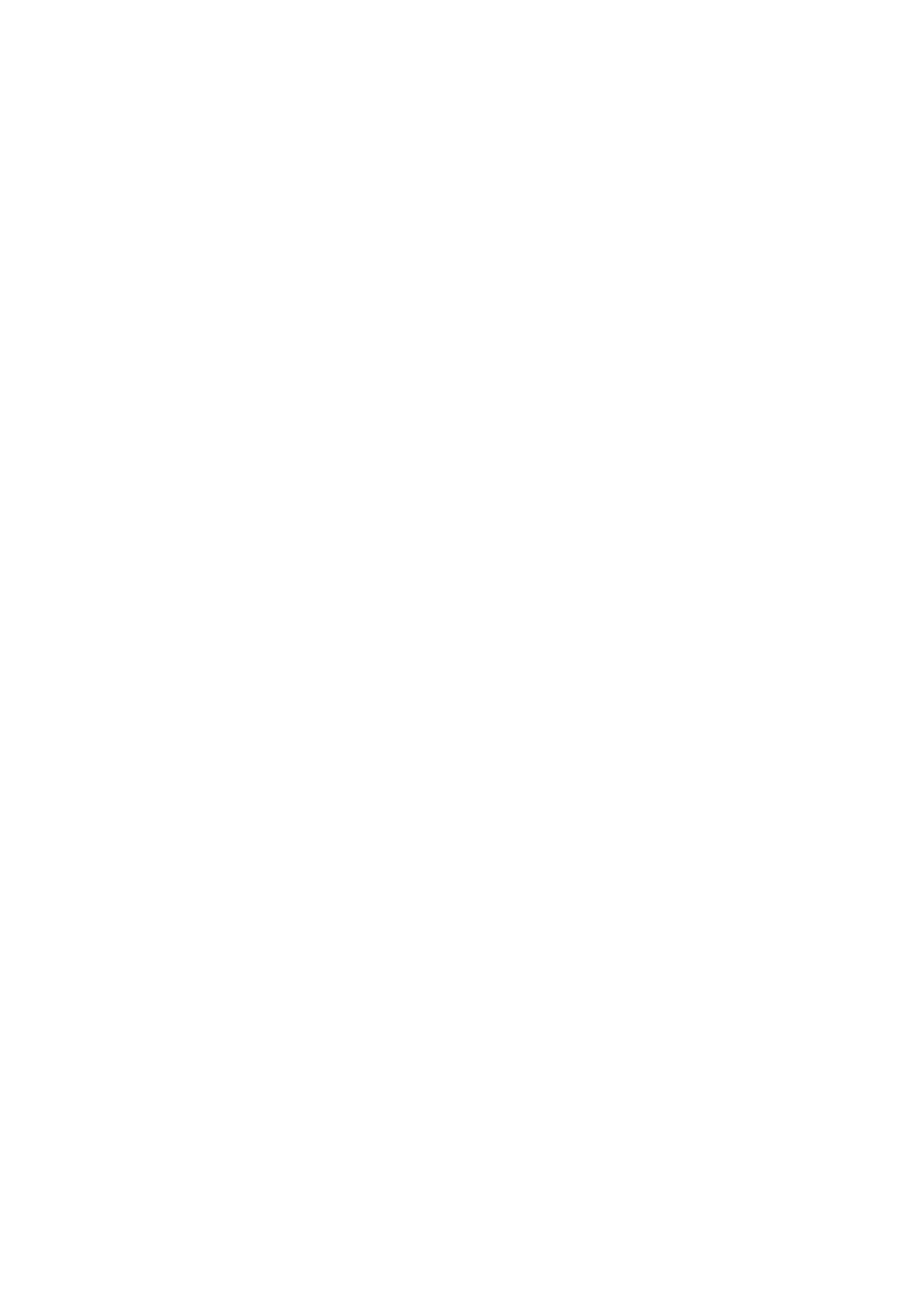# **Legislative history**

# **Notes**

• This version is comprised of the following:

| Part 1    | 1 1 2008  |
|-----------|-----------|
| Part 2    | 15.8.2005 |
| Part 3    | 15.8.2005 |
| Part 4    | 15.8.2005 |
| Part 5    | 15.8.2005 |
| Part 6    | 15.8.2005 |
| Part 7    | 4.9.2006  |
| Part 8    | 1.1.2008  |
| Schedules | 15.8.2005 |
|           |           |

- Amendments of this version that are uncommenced are not incorporated into the text.
- Please note—References in the legislation to other legislation or instruments or to titles of bodies or offices are not automatically updated as part of the program for the revision and publication of legislation and therefore may be obsolete.
- Earlier versions of this Act (historical versions) are listed at the end of the legislative history.
- For further information relating to the Act and subordinate legislation made under the Act see the Index of South Australian Statutes or www.legislation.sa.gov.au.

# **Legislation repealed by principal Act**

The *Occupational Health, Safety and Welfare Act 1986* repealed the following:

*Industrial Safety, Health and Welfare Act 1972*

# **Legislation amended by principal Act**

The *Occupational Health, Safety and Welfare Act 1986* amended the following:

*Industrial Conciliation and Arbitration Act 1972*

*Mines and Works Inspection Act 1920*

# **Principal Act and amendments**

New entries appear in bold.

| Year     | N <sub>0</sub> | Title                                                             | Assent     | Commencement                                                                                                                  |
|----------|----------------|-------------------------------------------------------------------|------------|-------------------------------------------------------------------------------------------------------------------------------|
| 1986 125 |                | Occupational Health, Safety and<br>Welfare Act 1986               | 24.12.1986 | 16.4.1987 ( <i>Gazette 2.4.1987 p806</i> )<br>except ss $3-6$ , $19-71$ & Schs $1-3-$<br>30.11.1987 (Gazette 8.10.1987 p1068) |
| 1989 24  |                | Occupational Health, Safety and<br>Welfare Act Amendment Act 1989 | 27.4.1989  | 22.6.1989 (Gazette 22.6.1989 p1709)<br>except ss $9 & 11 - 1.7.1990$ (Gazette<br>24.5.1990 p1404)                             |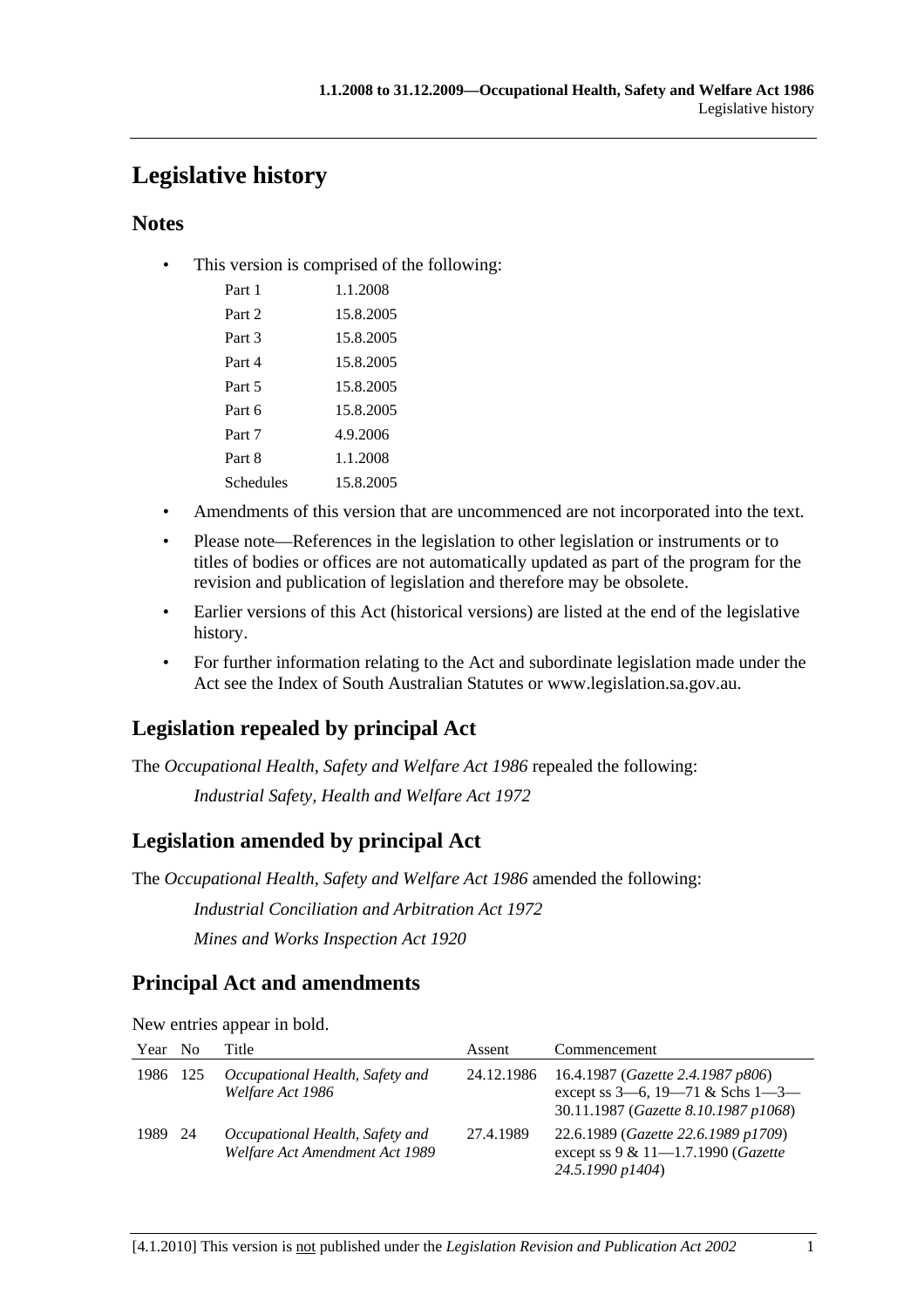#### **Occupational Health, Safety and Welfare Act 1986—1.1.2008 to 31.12.2009**  Legislative history

| 1990 | 67 | Occupational Health, Safety and<br>Welfare Act Amendment Act 1990                           | 20.12.1990 | 1.1.1991 (Gazette 20.12.1990 p1842)                                                                                                    |
|------|----|---------------------------------------------------------------------------------------------|------------|----------------------------------------------------------------------------------------------------------------------------------------|
| 1993 | -1 | <b>Statutes Amendment (Chief</b><br>Inspector) Act 1993                                     | 25.2.1993  | 1.7.1993 (Gazette 17.6.1993 p1974)                                                                                                     |
| 1993 | 46 | Occupational Health, Safety and<br>Welfare (Plant) Amendment<br>Act 1993                    | 20.5.1993  | 3.4.1995 (Gazette 23.2.1995 p422)                                                                                                      |
| 1993 | 51 | Occupational Health, Safety and<br><b>Welfare</b> (Registration Fees)<br>Amendment Act 1993 | 20.5.1993  | $1.7.1993$ : s 2                                                                                                                       |
| 1994 | 50 | Occupational Health, Safety and<br>Welfare (Administration)<br>Amendment Act 1994           | 16.6.1994  | 1.7.1994 (Gazette 30.6.1994 p1842)<br>except s 24(d)—1.7.1994: s 2(2)(c)                                                               |
| 1996 | 34 | <b>Statutes Amendment and Repeal</b><br>(Common Expiation Scheme)<br>Act 1996               | 2.5.1996   | Sch (cl 26)-3.2.1997 (Gazette<br>19.12.1996 p1923)                                                                                     |
| 2000 | 11 | Offshore Minerals Act 2000                                                                  | 4.5.2000   | 4.5.2002 (s 7(5) Acts Interpretation<br>Act 1915)                                                                                      |
| 2000 | 86 | Occupational Health, Safety and<br>Welfare (Penalties) Amendment<br>Act 2000                | 14.12.2000 | 1.1.2001 (Gazette 21.12.2000 p3689)                                                                                                    |
| 2003 | 44 | <b>Statute Law Revision Act 2003</b>                                                        | 23.10.2003 | Sch 1-24.11.2003 (Gazette 13.11.2003<br>p4048)                                                                                         |
| 2005 | 41 | Occupational Health, Safety and<br>Welfare (SafeWork SA) Amendment<br>Act 2005              | 14.7.2005  | Pt 2 (ss 4-31), Sch 1 (cll 9-14) &<br>Sch 2-15.8.2005 (Gazette 11.8.2005<br>p3011); Sch 1 (cl 8)-1.1.2006 (Gazette<br>1.12.2005 p4072) |
| 2006 | 17 | <b>Statutes Amendment (New Rules of</b><br>Civil Procedure) Act 2006                        | 6.7.2006   | Pt 56 (ss 174-176)-4.9.2006 (Gazette<br>17.8.2006 p2831)                                                                               |
| 2007 | 54 | Occupational Health, Safety and<br><b>Welfare (Penalties) Amendment Act</b><br>2007         | 29.11.2007 | 1.1.2008 (Gazette 13.12.2007 p4812)                                                                                                    |
| 2009 | 58 | <b>Statutes Amendment (National</b><br><b>Industrial Relations System)</b> Act<br>2009      | 26.11.2009 | Pt 9 (s 37)-1.1.2010 (Gazette<br>17.12.2009 p6351)                                                                                     |
| 2009 | 84 | <b>Statutes Amendment (Public Sector</b><br>Consequential Amendments) Act<br>2009           | 10.12.2009 | Pt 99 (ss 240-244)-uncommenced                                                                                                         |
|      |    |                                                                                             |            |                                                                                                                                        |

# **Provisions amended**

New entries appear in bold.

Entries that relate to provisions that have been deleted appear in italics.

| Provision       | How varied                                                            | Commencement |
|-----------------|-----------------------------------------------------------------------|--------------|
| Long title      | amended by $50/1994$ s 3                                              | 1.7.1994     |
|                 | amended under Legislation Revision and<br><b>Publication Act 2002</b> | 24.11.2003   |
| Pt <sub>1</sub> |                                                                       |              |
| s <sub>2</sub>  | omitted under Legislation Revision and<br><b>Publication Act 2002</b> | 24.11.2003   |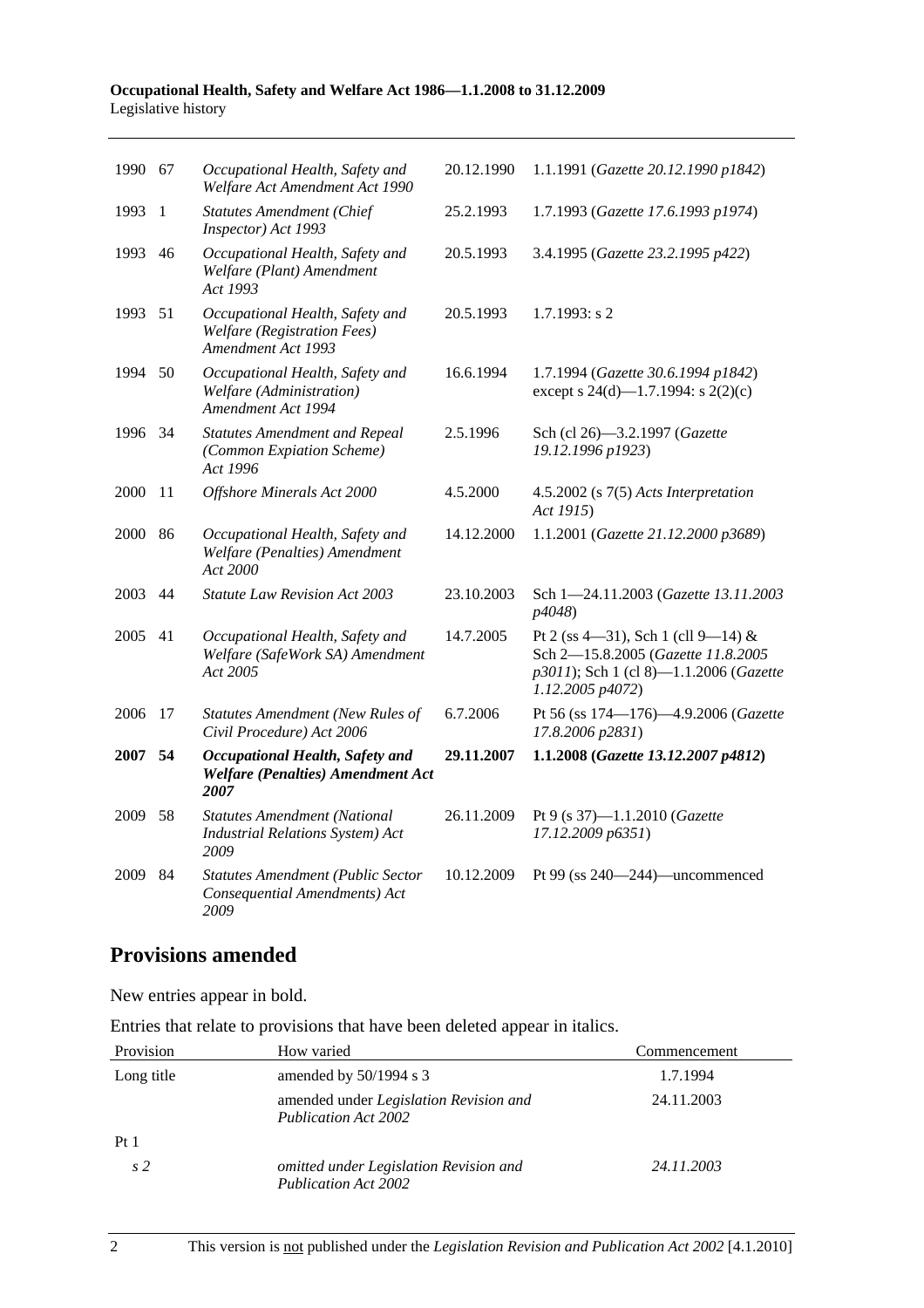| s <sub>3</sub>               | amended by 46/1993 s 3                          | 3.4.1995  |
|------------------------------|-------------------------------------------------|-----------|
| s <sub>4</sub>               |                                                 |           |
| s(4(1))                      |                                                 |           |
| Advisory<br>Committee        | inserted by $50/1994$ s $4(a)$                  | 1.7.1994  |
|                              | substituted by $41/2005$ s $4(1)$               | 15.8.2005 |
|                              | appointed member inserted by $41/2005$ s $4(1)$ | 15.8.2005 |
| the Chief<br>Inspector       | deleted by $1/1993 s 53(a)$                     | 1.7.1993  |
| the Commission               | deleted by $50/1994 s 4(b)$                     | 1.7.1994  |
| Corporation                  | inserted by $50/1994 s 4(c)$                    | 1.7.1994  |
|                              | deleted by $41/2005 s 4(2)$                     | 15.8.2005 |
| Department                   | inserted by $41/2005$ s $4(2)$                  | 15.8.2005 |
| the designated<br>person     | inserted by $1/1993$ s $53(b)$                  | 1.7.1993  |
|                              | amended by $50/1994$ s $4(d)$                   | 1.7.1994  |
|                              | amended by 11/2000 Sch 2                        | 4.5.2002  |
|                              | amended by 41/2005 Sch 2                        | 15.8.2005 |
| the Director                 | inserted by $1/1993$ s $53(b)$                  | 1.7.1993  |
|                              | (b) deleted by $50/1994 s 4(e)$                 | 1.7.1994  |
|                              | deleted by $41/2005 s 4(3)$                     | 15.8.2005 |
| Director                     | inserted by $41/2005$ s $4(3)$                  | 15.8.2005 |
| the Industrial<br>Commission | deleted by 41/2005 Sch 2                        | 15.8.2005 |
| Industrial<br>Commission     | inserted by 41/2005 Sch 2                       | 15.8.2005 |
| the Industrial<br>Court      | deleted by 41/2005 Sch 2                        | 15.8.2005 |
| <b>Industrial Court</b>      | inserted by 41/2005 Sch 2                       | 15.8.2005 |
| inspector                    | amended by 50/1994 s 4(f)                       | 1.7.1994  |
|                              | amended by 11/2000 Sch 2                        | 4.5.2002  |
|                              | amended by 41/2005 Sch 2                        | 15.8.2005 |
| metropolitan area            | amended by 41/2005 Sch 2                        | 15.8.2005 |
| plant                        | substituted by $46/1993$ s $4(a)$               | 3.4.1995  |
| record                       | inserted by $41/2005$ s $4(4)$                  | 15.8.2005 |
| registered<br>association    | substituted by $50/1994$ s $4(g)$               | 1.7.1994  |
|                              | amended by 41/2005 Sch 2                        | 15.8.2005 |
| WorkCover                    | inserted by $41/2005$ s $4(5)$                  | 15.8.2005 |
| work group                   | amended by $67/1990$ s $3(a)$                   | 1.1.1991  |
| workplace                    | substituted by $67/1990$ s $3(b)$               | 1.1.1991  |
| $s(4(2)$ and $(3)$           | amended by 41/2005 Sch 2                        | 15.8.2005 |
| s(4a)                        | inserted by $46/1993$ s $4(b)$                  | 3.4.1995  |
| s(4(5)                       | substituted by 86/2000 s 3                      | 1.1.2001  |
|                              | substituted by 54/2007 s 4                      | 1.1.2008  |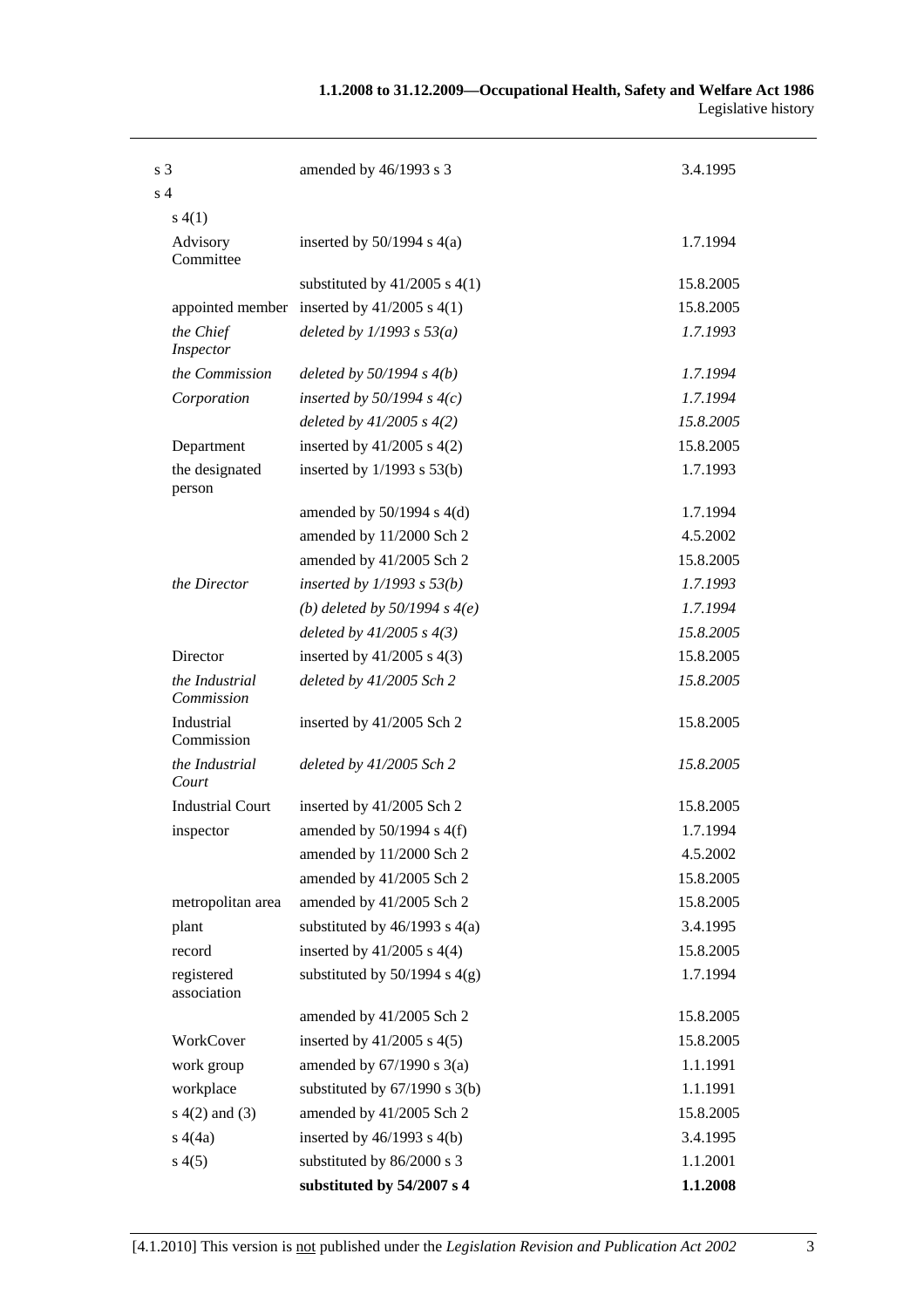#### **Occupational Health, Safety and Welfare Act 1986—1.1.2008 to 31.12.2009**  Legislative history

| Pt 2 before substitution<br>by 41/2005 | amended by $24/1989$ ss $3-8$         | 22.6.1989  |
|----------------------------------------|---------------------------------------|------------|
|                                        | amended by 67/1990 ss 4, 5            | 1.1.1991   |
|                                        | amended by 1/1993 s 54                | 1.7.1993   |
|                                        | substituted by 50/1994 s 5            | 1.7.1994   |
| s <sub>7</sub>                         |                                       |            |
| $s \, 7(3)$                            | amended by $44/2003$ s $3(1)$ (Sch 1) | 24.11.2003 |
| s 9                                    |                                       |            |
| $s \, 9(5)$                            | amended by $86/2000 s$ 7 (Sch)        | 1.1.2001   |
| s <sub>12</sub>                        | amended by $86/2000 s$ 7 (Sch)        | 1.1.2001   |
| Pt 2                                   | inserted by $41/2005$ s 5             | 15.8.2005  |
| Pt 3                                   |                                       |            |
| s 19                                   |                                       |            |
| s 19(1)                                | amended by 86/2000 s 7 (Sch)          | 1.1.2001   |
|                                        | amended by 41/2005 Sch 2              | 15.8.2005  |
| $s\,19(2)$                             | deleted by $67/1990 s 6(a)$           | 1.1.1991   |
| s 19(3)                                | amended by 67/1990 s 6(b), (c)        | 1.1.1991   |
|                                        | amended by 41/2005 s 6, Sch 2         | 15.8.2005  |
| s 20                                   |                                       |            |
| $s \, 20(1)$                           | amended by $67/1990$ s $7(a)$         | 1.1.1991   |
|                                        | amended by 86/2000 s 7 (Sch)          | 1.1.2001   |
|                                        | amended by 41/2005 Sch 2              | 15.8.2005  |
| $s\,20(2)$                             | deleted by $67/1990 s 7(b)$           | 1.1.1991   |
| s 21                                   |                                       |            |
| $s \, 21(1)$                           | amended by 50/1994 s 6                | 1.7.1994   |
|                                        | substituted by 86/2000 s 4            | 1.1.2001   |
| s $21(1a)$ and $(1b)$                  | inserted by 86/2000 s 4               | 1.1.2001   |
| s 22                                   | substituted by 86/2000 s 5            | 1.1.2001   |
| $s\,22(2)$                             | substituted by $41/2005$ s 7          | 15.8.2005  |
| s 23                                   | amended by 86/2000 s 7 (Sch)          | 1.1.2001   |
|                                        | amended by 41/2005 Sch 2              | 15.8.2005  |
| s 23A                                  | inserted by $67/1990$ s 8             | 1.1.1991   |
| s $23A(1)$ and $(2)$                   | amended by 86/2000 s 7 (Sch)          | 1.1.2001   |
|                                        | amended by 41/2005 Sch 2              | 15.8.2005  |
| s 24                                   |                                       |            |
| $s\,24(1)$                             | amended by $46/1993$ s $5(a)$         | 3.4.1995   |
|                                        | amended by 86/2000 s 7 (Sch)          | 1.1.2001   |
|                                        | amended by 41/2005 Sch 2              | 15.8.2005  |
| $s\,24(2)$                             | amended by $46/1993$ s $5(b)$         | 3.4.1995   |
|                                        | amended by 86/2000 s 7 (Sch)          | 1.1.2001   |
|                                        | amended by 41/2005 Sch 2              | 15.8.2005  |
| $s$ 24 $(2aa)$                         | inserted by $46/1993$ s $5(c)$        | 3.4.1995   |
| $s\,24(2a)$                            | inserted by $67/1990$ s $9(a)$        | 1.1.1991   |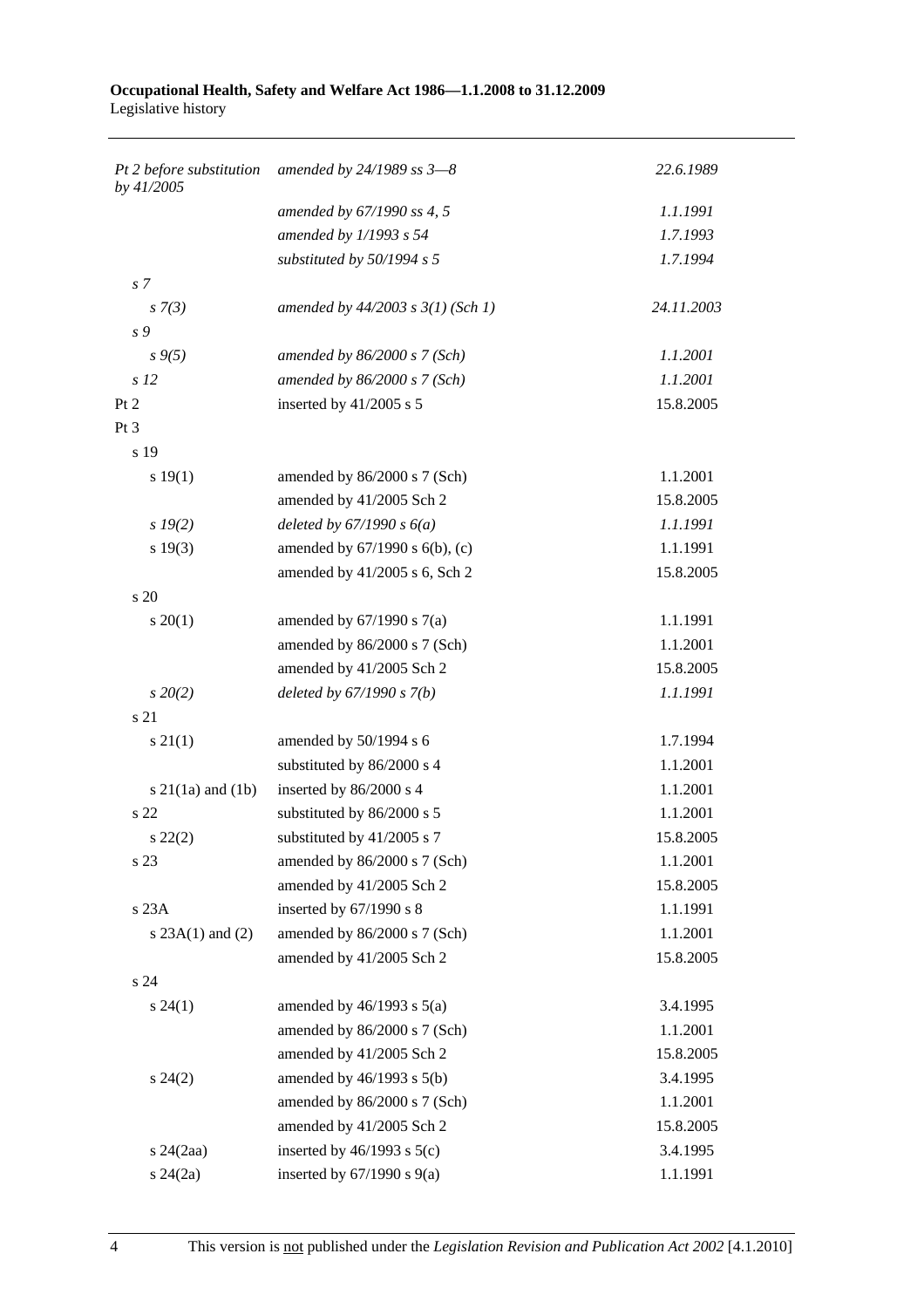|             | amended by 86/2000 s 7 (Sch)       | 1.1.2001  |
|-------------|------------------------------------|-----------|
|             | amended by 41/2005 Sch 2           | 15.8.2005 |
| $s\,24(3)$  | amended by 86/2000 s 7 (Sch)       | 1.1.2001  |
|             | amended by 41/2005 Sch 2           | 15.8.2005 |
| $s\,24(4)$  | inserted by $67/1990$ s $9(b)$     | 1.1.1991  |
| s 24A       | inserted by 46/1993 s 6            | 3.4.1995  |
| s 24A(1)    | amended by 86/2000 s 7 (Sch)       | 1.1.2001  |
|             | amended by 41/2005 Sch 2           | 15.8.2005 |
| s 25        |                                    |           |
| s 25(1)     | amended by 41/2005 Sch 2           | 15.8.2005 |
| Pt 4        |                                    |           |
| Pt 4 Div 2  |                                    |           |
| s26A        | inserted by 67/1990 s 10           | 1.1.1991  |
| s 27        | substituted by 67/1990 s 10        | 1.1.1991  |
| $s\,27(6)$  | amended by 50/1994 s 7             | 1.7.1994  |
|             | amended by 41/2005 s 8             | 15.8.2005 |
| s 28        |                                    |           |
| s 28(1)     | amended by 41/2005 Sch 2           | 15.8.2005 |
| $s\,28(2)$  | amended by $67/1990$ s $11(a)$     | 1.1.1991  |
| $s\,28(3)$  | substituted by $67/1990$ s $11(b)$ | 1.1.1991  |
|             | amended by $50/1994$ s $8(a)$      | 1.7.1994  |
|             | amended by $41/2005$ s $9(1)$      | 15.8.2005 |
| $s\,28(4)$  | amended by 67/1990 s 11(c)         | 1.1.1991  |
| s 28(5)     | amended by $50/1994$ s $8(b)$      | 1.7.1994  |
| $s\,28(6)$  | amended by 67/1990 s 11(d)         | 1.1.1991  |
| $s\,28(6a)$ | inserted by $41/2005$ s $9(2)$     | 15.8.2005 |
| $s\,28(7)$  | amended by 41/2005 Sch 2           | 15.8.2005 |
| s 28(8)     | substituted by $67/1990$ s $11(e)$ | 1.1.1991  |
| s 28(9)     | amended by $67/1990$ s $11(f)$     | 1.1.1991  |
|             | amended by 41/2005 Sch 2           | 15.8.2005 |
| $s\,28(10)$ | amended by 41/2005 Sch 2           | 15.8.2005 |
| $s\,28(12)$ | amended by $50/1994$ s $8(c)$      | 1.7.1994  |
|             | amended by 41/2005 s 9(3), Sch 2   | 15.8.2005 |
| s 29        |                                    |           |
| s 29(1)     | substituted by 67/1990 s 12        | 1.1.1991  |
| s 30        |                                    |           |
| $s \ 30(1)$ | amended by $67/1990$ s $13(a)$     | 1.1.1991  |
|             | amended by 41/2005 Sch 2           | 15.8.2005 |
| $s \ 30(2)$ | amended by 67/1990 s 13(b), (c)    | 1.1.1991  |
|             | amended by 41/2005 Sch 2           | 15.8.2005 |
| $s \ 30(3)$ | substituted by $67/1990$ s $13(d)$ | 1.1.1991  |
| $s \ 30(4)$ | amended by 67/1990 s 13(e), (f)    | 1.1.1991  |
| $s \ 30(7)$ | amended by 41/2005 Sch 2           | 15.8.2005 |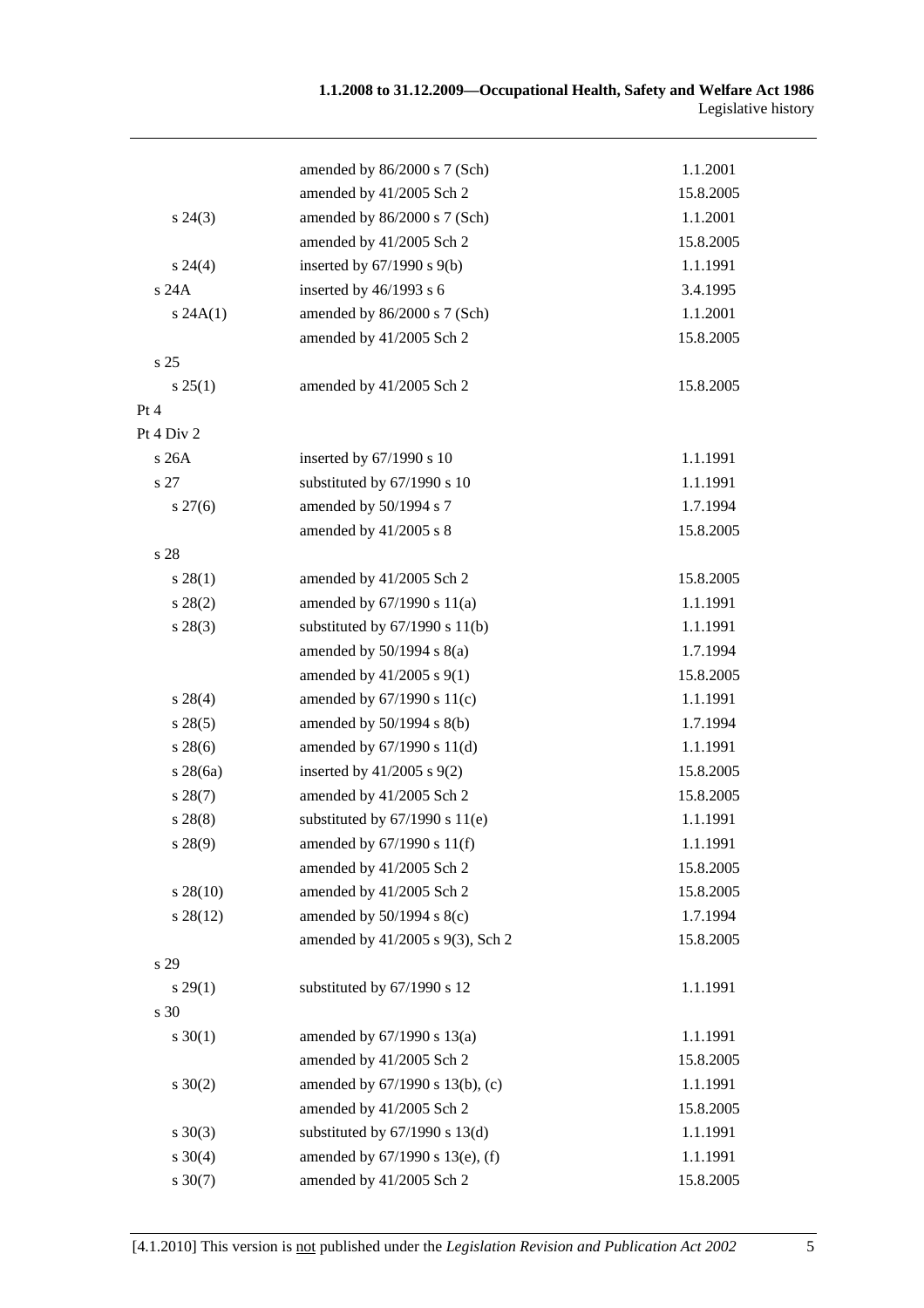| s 31                 |                                      |           |
|----------------------|--------------------------------------|-----------|
| $s \, 31(1)$         | substituted by $67/1990$ s $14(a)$   | 1.1.1991  |
| $s \frac{31}{1a}$    | inserted by 50/1994 s 9              | 1.7.1994  |
| s $31(2)$ and $(3)$  | amended by 41/2005 Sch 2             | 15.8.2005 |
| $s \ 31(4)$          | substituted by $67/1990$ s $14(b)$   | 1.1.1991  |
| $s \ 31(6)$          | amended by $67/1990$ s $14(c)$       | 1.1.1991  |
|                      | amended by 41/2005 Sch 2             | 15.8.2005 |
| $s \, 31(7)$         | amended by 41/2005 Sch 2             | 15.8.2005 |
| s $31(9)$ (11)       | amended by 41/2005 Sch 2             | 15.8.2005 |
| $s \, 31(12)$        | amended by 67/1990 s 14(d)           | 1.1.1991  |
| Pt 4 Div 2A          | inserted by $41/2005$ s 10           | 15.8.2005 |
| Pt 4 Div 3           |                                      |           |
| s 32                 |                                      |           |
| $s \, 32(1)$         | amended by $67/1990$ s $15(a)$ —(e)  | 1.1.1991  |
| $s \, 32(3)$         | amended by $67/1990$ s $15(f)$ , (g) | 1.1.1991  |
|                      | amended by 50/1994 s 10              | 1.7.1994  |
|                      | amended by 41/2005 s 11              | 15.8.2005 |
| $s \, 32(5)$         | amended by 67/1990 s 15(h)           | 1.1.1991  |
| $s \frac{32(6)}{2}$  | amended by 41/2005 Sch 2             | 15.8.2005 |
| $s \frac{32(7)}{2}$  | amended by 86/2000 s 7 (Sch)         | 1.1.2001  |
| s 33                 |                                      |           |
| $s \, 33(1)$         | amended by 67/1990 s 16              | 1.1.1991  |
| s 34                 |                                      |           |
| $s \, 34(1)$         | substituted by $67/1990$ s $17(a)$   | 1.1.1991  |
|                      | amended by 1/1993 s 55               | 1.7.1993  |
|                      | amended by 41/2005 Sch 2             | 15.8.2005 |
| $s \; 34(3)$         | amended by 67/1990 s 17(b)           | 1.1.1991  |
|                      | amended by $50/1994$ s $11(a)$       | 1.7.1994  |
|                      | substituted by $41/2005$ s $12(1)$   | 15.8.2005 |
| $s \; 34(4)$         | amended by 67/1990 s 17(c)           | 1.1.1991  |
|                      | substituted by $41/2005$ s $12(1)$   | 15.8.2005 |
| $s \; 34(5)$         | amended by $50/1994$ s $11(b)$       | 1.7.1994  |
|                      | substituted by $41/2005$ s $12(1)$   | 15.8.2005 |
| $s \frac{34(5a)}{2}$ | inserted by $41/2005$ s $12(1)$      | 15.8.2005 |
| $s \frac{34(6)}{2}$  | amended by 41/2005 s 12(2)           | 15.8.2005 |
| Pt 4 Div 4           |                                      |           |
| s 35                 |                                      |           |
| $s \; 35(1)$         | amended by 41/2005 Sch 2             | 15.8.2005 |
| $s \; 35(2)$         | amended by 67/1990 s 18(a)           | 1.1.1991  |
|                      | amended by 41/2005 Sch 2             | 15.8.2005 |
| $s \; 35(3)$         | amended by 67/1990 s 18(b)           | 1.1.1991  |
|                      | amended by 41/2005 Sch 2             | 15.8.2005 |
| $s \; 35(4)$         | amended by 86/2000 s 7 (Sch)         | 1.1.2001  |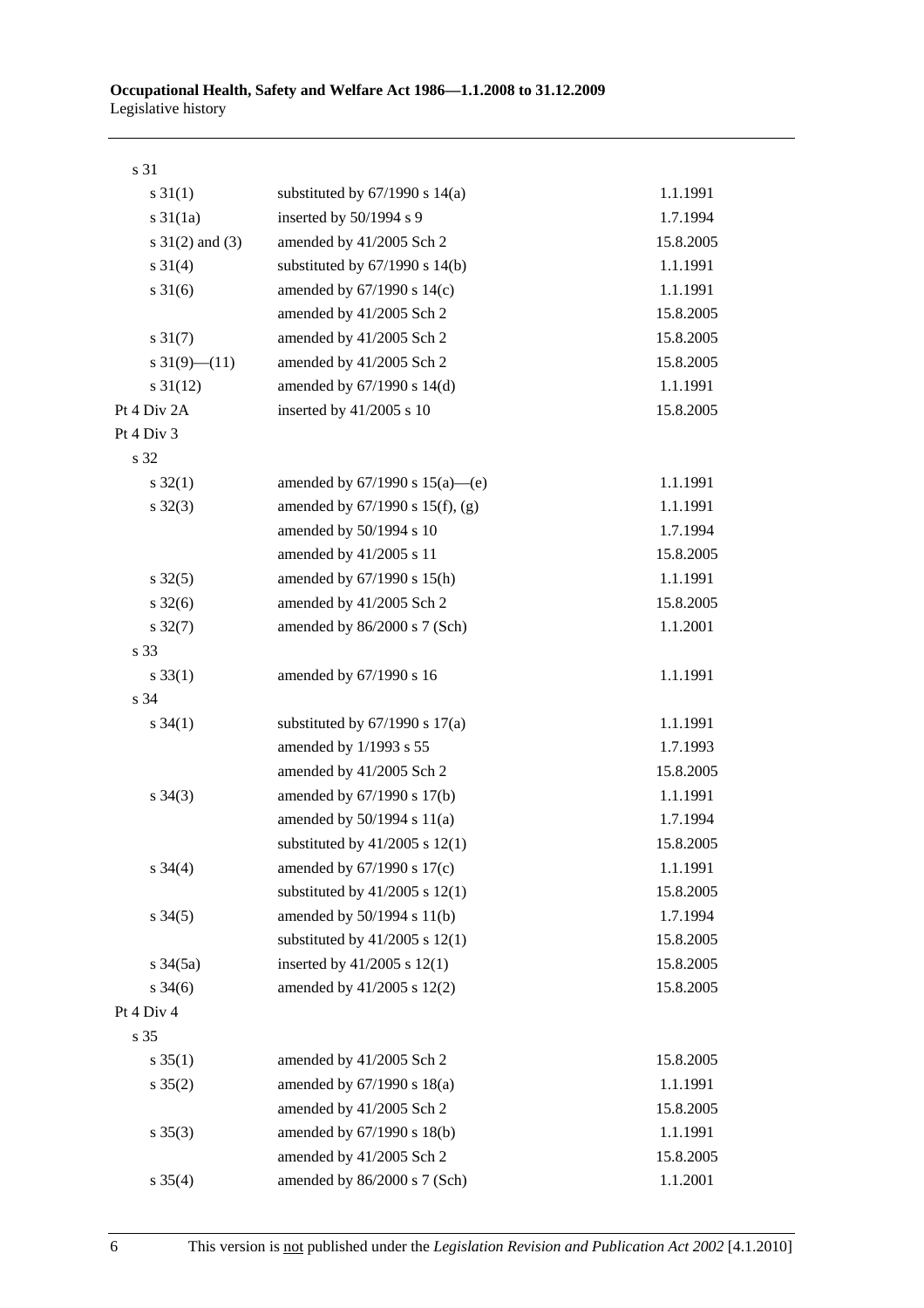|                      | amended by 41/2005 Sch 2           | 15.8.2005 |
|----------------------|------------------------------------|-----------|
| $s \, 35(5)$         | amended by 67/1990 s 18(c)         | 1.1.1991  |
| $s \, 35(7)$         | amended by 86/2000 s 7 (Sch)       | 1.1.2001  |
|                      | amended by 41/2005 Sch 2           | 15.8.2005 |
| $s \, 35(8)$         | amended by $67/1990$ s $18(d)$     | 1.1.1991  |
|                      | amended by 86/2000 s 7 (Sch)       | 1.1.2001  |
|                      | amended by 41/2005 Sch 2           | 15.8.2005 |
| $s \, 35(9)$         | amended by $67/1990$ s $18(e)$     | 1.1.1991  |
| $s \frac{35(11)}{2}$ | amended by 41/2005 Sch 2           | 15.8.2005 |
| $s \, 35(12)$        | substituted by $67/1990$ s $18(f)$ | 1.1.1991  |
|                      | amended by 86/2000 s 7 (Sch)       | 1.1.2001  |
| $s \, 35(13)$        | amended by 86/2000 s 7 (Sch)       | 1.1.2001  |
|                      | amended by 41/2005 Sch 2           | 15.8.2005 |
| s 36                 |                                    |           |
| $s \, 36(1)$         | amended by $67/1990$ s $19(a)$     | 1.1.1991  |
|                      | amended by 41/2005 Sch 2           | 15.8.2005 |
| $s \; 36(2)$         | amended by 67/1990 s 19(b)         | 1.1.1991  |
|                      | amended by 41/2005 Sch 2           | 15.8.2005 |
| $s \; 36(3)$         | amended by 41/2005 Sch 2           | 15.8.2005 |
| $s \; 36(4)$         | amended by 67/1990 s 19(c)         | 1.1.1991  |
|                      | amended by 41/2005 Sch 2           | 15.8.2005 |
| s 37                 |                                    |           |
| s $37(1)$ and (2)    | amended by 41/2005 Sch 2           | 15.8.2005 |
| $s \frac{37(4)}{4}$  | amended by 67/1990 s 20            | 1.1.1991  |
|                      | amended by 41/2005 Sch 2           | 15.8.2005 |
| $s \frac{37(5)}{2}$  | amended by 86/2000 s 7 (Sch)       | 1.1.2001  |
| $s \frac{37(8)}{8}$  | amended by 41/2005 Sch 2           | 15.8.2005 |
| s 37A                | inserted by 41/2005 s 13           | 15.8.2005 |
| Pt $5$               |                                    |           |
| s 38                 |                                    |           |
| $s \, 38(1)$         | amended by $1/1993$ s $56(a)$      | 1.7.1993  |
|                      | amended by $50/1994$ s $12(a)$     | 1.7.1994  |
|                      | amended by $46/1993$ s $7(a)$      | 3.4.1995  |
|                      | amended by 41/2005 s 14(1)         | 15.8.2005 |
| $s \, 38(1a)$        | inserted by $67/1990$ s $21(a)$    | 1.1.1991  |
|                      | substituted by $46/1993$ s $7(b)$  | 3.4.1995  |
| $s \, 38(5)$         | substituted by $41/2005$ s $14(2)$ | 15.8.2005 |
| $s \, 38(6)$         | amended by $1/1993$ s $56(b)$      | 1.7.1993  |
|                      | amended by 50/1994 s 12(b)         | 1.7.1994  |
|                      | substituted by $41/2005$ s $14(2)$ | 15.8.2005 |
| $s \, 38(7)$         | amended by 41/2005 Sch 2           | 15.8.2005 |
| $s \ 38(8)$          | amended by 1/1993 s 56(c)          | 1.7.1993  |
|                      | amended by 50/1994 s 12(c)         | 1.7.1994  |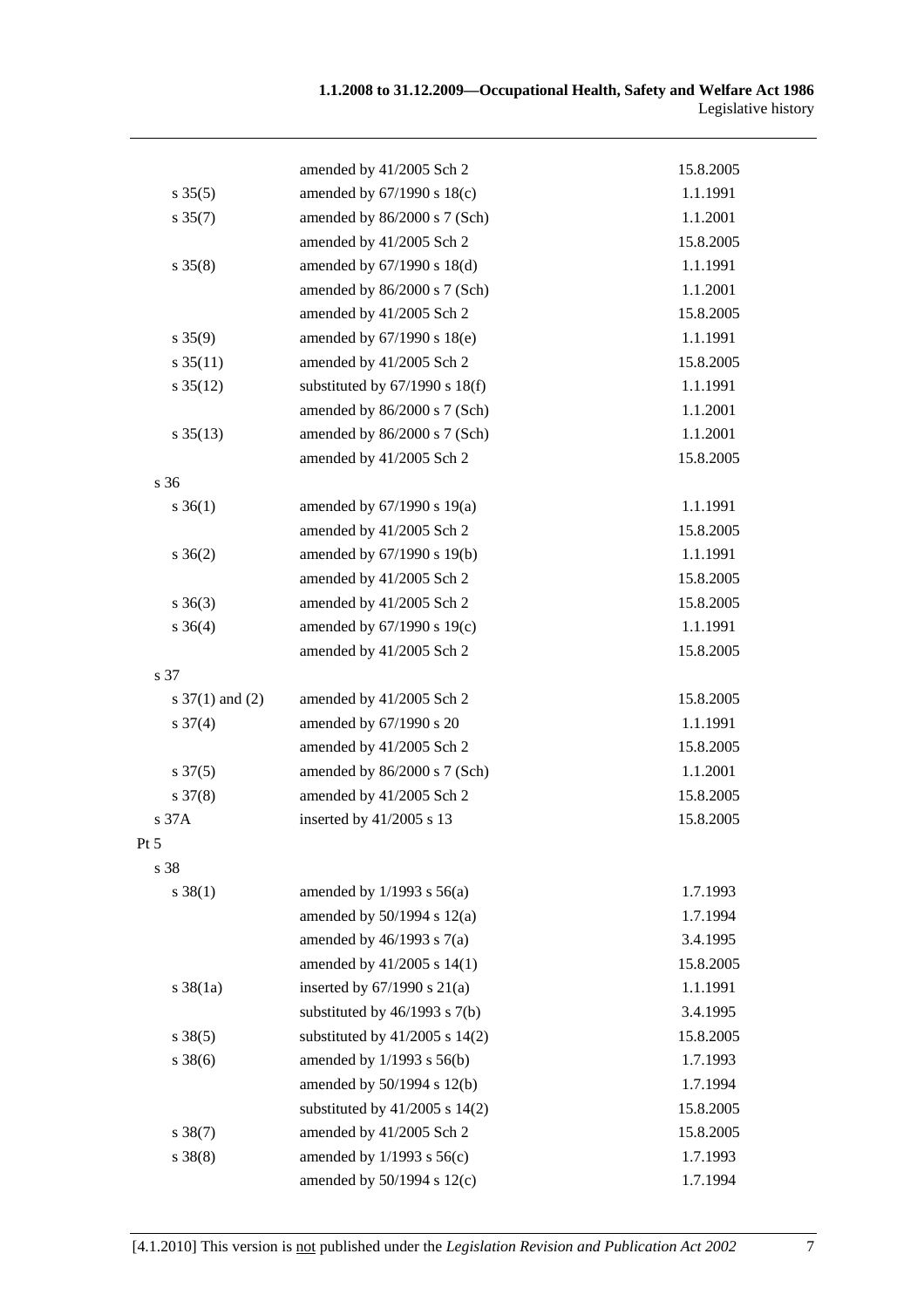|                   | amended by 86/2000 s 7 (Sch)           | 1.1.2001  |
|-------------------|----------------------------------------|-----------|
|                   | amended by 41/2005 Sch 2               | 15.8.2005 |
| $s \ 38(9)$       | amended by $46/1993$ s $7(c)$          | 3.4.1995  |
|                   | amended by 41/2005 Sch 2               | 15.8.2005 |
| $s \ 38(10)$      | amended by 67/1990 s 21(b)             | 1.1.1991  |
|                   | amended by 41/2005 Sch 2               | 15.8.2005 |
| $s \, 38(11)$     | amended by $1/1993$ s $56(d)$          | 1.7.1993  |
|                   | amended by 50/1994 s 12(d)             | 1.7.1994  |
|                   | amended by 86/2000 s 7 (Sch)           | 1.1.2001  |
|                   | amended by 41/2005 s 14(3), (4), Sch 2 | 15.8.2005 |
| Pt 6              |                                        |           |
| s 39              |                                        |           |
| $s \, 39(1)$      | amended by $67/1990$ s $22(a)$         | 1.1.1991  |
| $s \, 39(2)$      | amended by 67/1990 s 22(b)             | 1.1.1991  |
|                   | amended by 41/2005 s 15(1)             | 15.8.2005 |
| $s \, 39(4)$      | amended by 86/2000 s 7 (Sch)           | 1.1.2001  |
|                   | amended by 41/2005 s 15(2)             | 15.8.2005 |
| s $39(5)$ and (6) | inserted by $41/2005$ s $15(3)$        | 15.8.2005 |
| $\rm s$ 40        |                                        |           |
| $s\ 40(1)$        | amended by 46/1993 s 8                 | 3.4.1995  |
|                   | substituted by $41/2005$ s $16(1)$     | 15.8.2005 |
| $s\ 40(2)$        | substituted by $41/2005$ s $16(1)$     | 15.8.2005 |
| $s\ 40(3)$        | amended by 41/2005 s 16(2)             | 15.8.2005 |
| $s\ 40(4)$        | amended by 86/2000 s 7 (Sch)           | 1.1.2001  |
| s 41              |                                        |           |
| $s\ 41(1)$        | amended by 86/2000 s 7 (Sch)           | 1.1.2001  |
|                   | amended by 41/2005 Sch 2               | 15.8.2005 |
| $s\ 41(2)$        | substituted by 67/1990 s 23            | 1.1.1991  |
|                   | amended by 46/1993 s 9                 | 3.4.1995  |
|                   | amended by 86/2000 s 7 (Sch)           | 1.1.2001  |
| $s\ 41(3)$        | amended by 86/2000 s 7 (Sch)           | 1.1.2001  |
|                   | amended by 41/2005 Sch 2               | 15.8.2005 |
| s 42              |                                        |           |
| $s\ 42(1)$        | amended by $67/1990$ s $24(a)$         | 1.1.1991  |
|                   | amended by $46/1993$ s $10(a)$         | 3.4.1995  |
| $s\ 42(3)$        | amended by 41/2005 Sch 2               | 15.8.2005 |
| $s\ 42(5)$        | amended by 67/1990 s 24(b)             | 1.1.1991  |
|                   | amended by 46/1993 s 10(b)             | 3.4.1995  |
| s 43              |                                        |           |
| $s\,43(2)$        | amended by 67/1990 s 25                | 1.1.1991  |
|                   | amended by 41/2005 Sch 2               | 15.8.2005 |
| $s\,43(3)$        | amended by 86/2000 s 7 (Sch)           | 1.1.2001  |
| s 45              |                                        |           |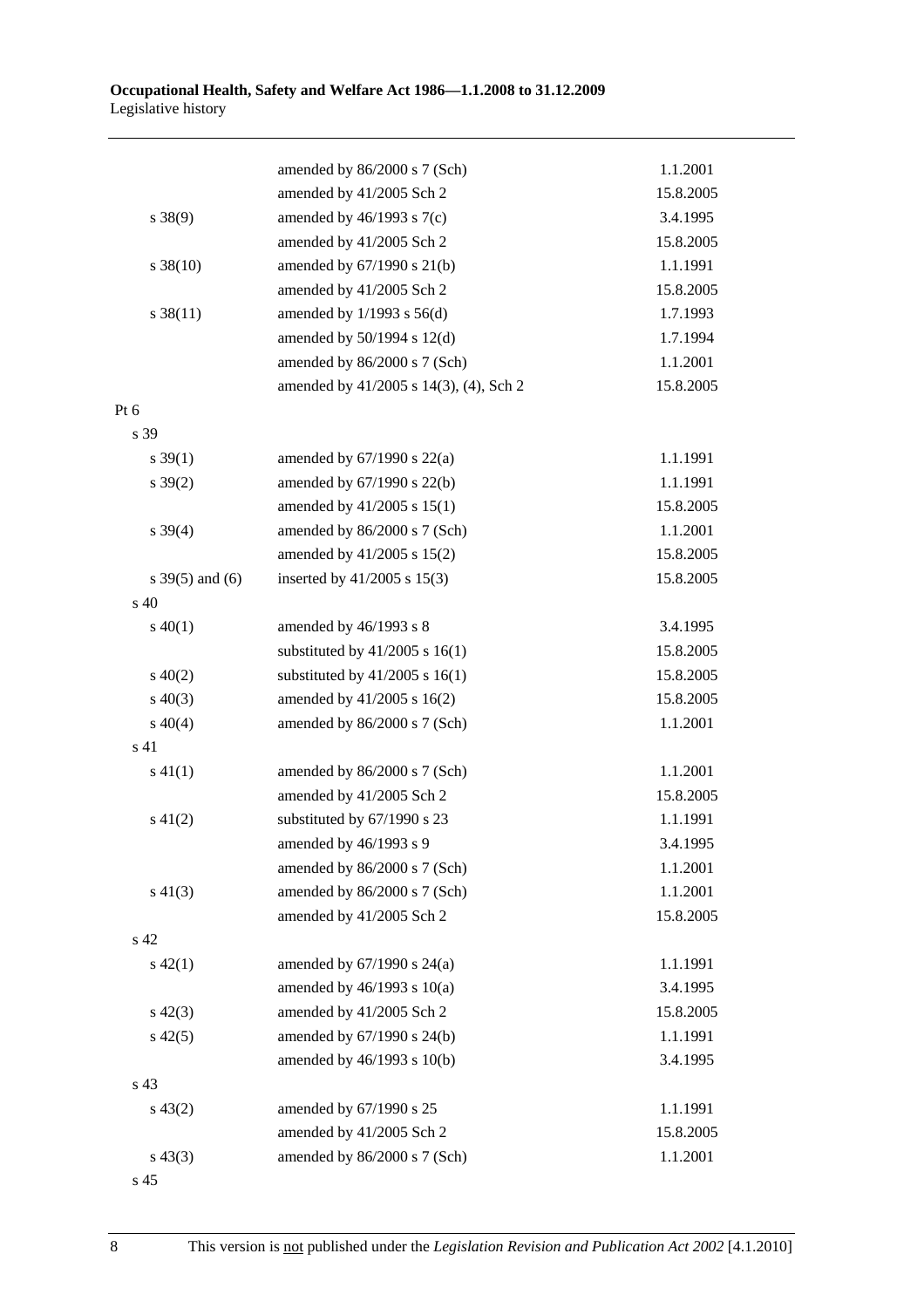| $s\,45(1)$            | amended by 46/1993 s 11            | 3.4.1995  |
|-----------------------|------------------------------------|-----------|
| $s\,45(3)$            | amended by 86/2000 s 7 (Sch)       | 1.1.2001  |
| Pt 7                  |                                    |           |
| s 46                  | amended by 41/2005 Sch 2           | 15.8.2005 |
| s 47                  |                                    |           |
| $s\ 47(1)$ (4)        | amended by 41/2005 Sch 2           | 15.8.2005 |
| $s\,47(6)$            | inserted by 50/1994 s 13           | 1.7.1994  |
| s 48                  |                                    |           |
| $s\,48(1)$            | amended by 41/2005 Sch 2           | 15.8.2005 |
| $s\ 48(3)$ and (4)    | amended by 41/2005 Sch 2           | 15.8.2005 |
| $s\,48(8)$            | amended by 86/2000 s 7 (Sch)       | 1.1.2001  |
|                       | amended by 41/2005 Sch 2           | 15.8.2005 |
| s 49                  |                                    |           |
| $s\,49(4)$            | amended by 17/2006 s 174           | 4.9.2006  |
| $s\,49(6)$            | amended by 41/2005 Sch 2           | 15.8.2005 |
| Pt 8                  |                                    |           |
| s 51                  |                                    |           |
| s 51(1)               | amended by 50/1994 s 14            | 1.7.1994  |
|                       | amended by 41/2005 s 17            | 15.8.2005 |
| s 51(2)               | amended by 41/2005 Sch 2           | 15.8.2005 |
| s 53                  | amended by 1/1993 s 57             | 1.7.1993  |
|                       | substituted by 50/1994 s 15        | 1.7.1994  |
| s 53(1)               | amended by 41/2005 s 18            | 15.8.2005 |
| s 54                  |                                    |           |
| s 54(1)               | substituted by $50/1994$ s $16(a)$ | 1.7.1994  |
|                       | amended by 41/2005 s 19(1)         | 15.8.2005 |
| s 54(1a)              | inserted by $50/1994$ s $16(a)$    | 1.7.1994  |
|                       | amended by 41/2005 s 19(2)         | 15.8.2005 |
| $s\,54(2)$            | amended by $50/1994$ s $16(b)$     | 1.7.1994  |
| s 54A                 | inserted by $41/2005$ s 20         | 15.8.2005 |
| s 55                  |                                    |           |
| s 55(1)               | substituted by $50/1994$ s $17(a)$ | 1.7.1994  |
|                       | amended by 86/2000 s 7 (Sch)       | 1.1.2001  |
| s 55(1a)              | inserted by $50/1994$ s $17(a)$    | 1.7.1994  |
|                       | amended by 41/2005 s 21            | 15.8.2005 |
| s $55(1b)$ and $(1c)$ | inserted by $50/1994$ s $17(a)$    | 1.7.1994  |
| s 55(2)               | amended by 86/2000 s 7 (Sch)       | 1.1.2001  |
|                       | amended by 41/2005 Sch 2           | 15.8.2005 |
| s 55A                 | inserted by 41/2005 s 22           | 15.8.2005 |
| s 56                  |                                    |           |
| $s 56(1)$ and (2)     | amended by 86/2000 s 7 (Sch)       | 1.1.2001  |
|                       | amended by 41/2005 Sch 2           | 15.8.2005 |
| s 56(3)               | amended by 41/2005 Sch 2           | 15.8.2005 |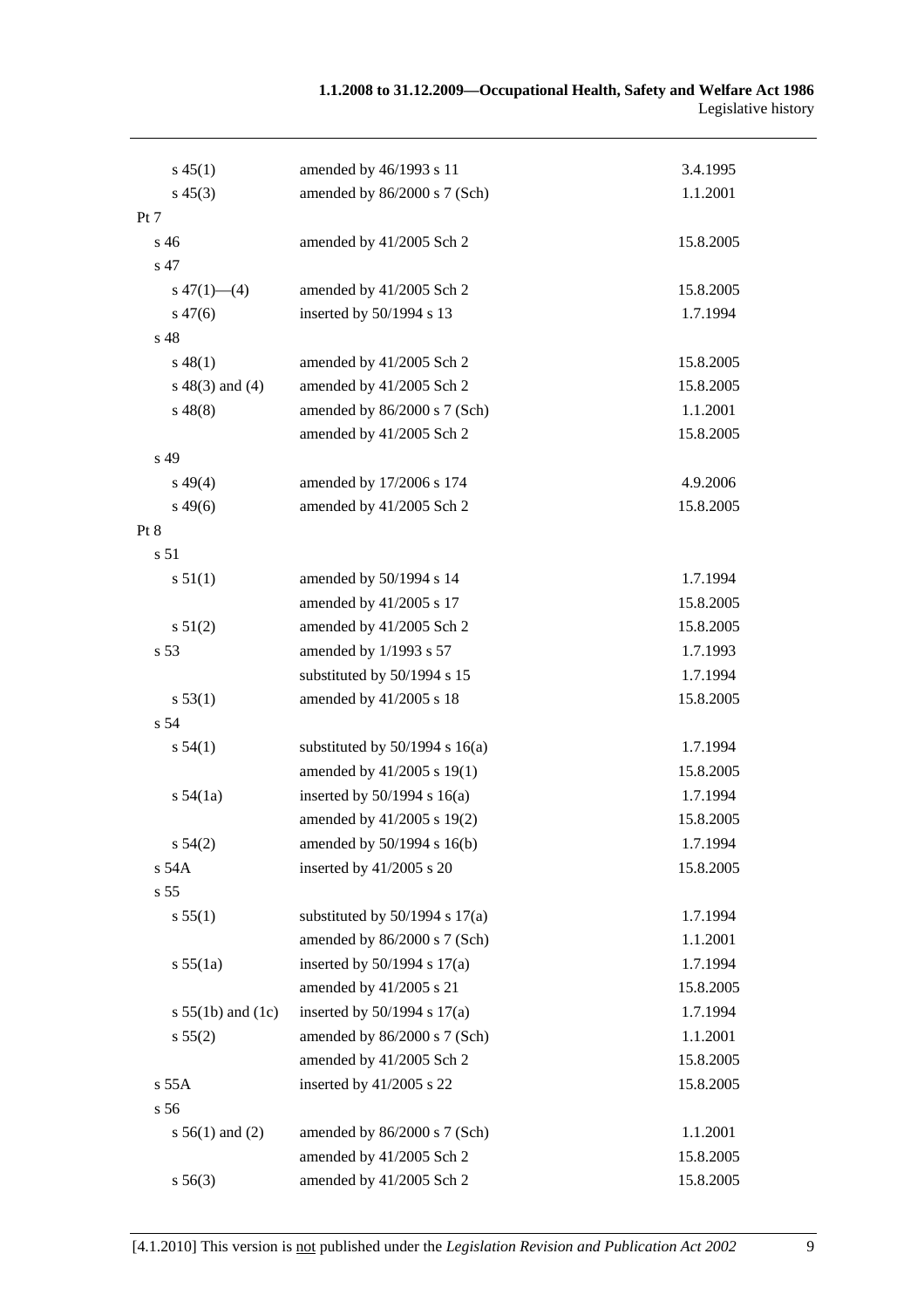| s 58                  |                                                  |           |
|-----------------------|--------------------------------------------------|-----------|
| s 58(5)               | amended by 41/2005 s 23(1)                       | 15.8.2005 |
| s 58(5a)              | inserted by 41/2005 s 23(2)                      | 15.8.2005 |
|                       | amended by 17/2006 s 175                         | 4.9.2006  |
| s 58(6)               | substituted by 86/2000 s 6                       | 1.1.2001  |
|                       | amended by 41/2005 s 23(3)                       | 15.8.2005 |
| $s$ 58(6a) and (6b)   | inserted by $41/2005$ s 23(4)                    | 15.8.2005 |
| s 58(7)               | substituted by 86/2000 s 6                       | 1.1.2001  |
|                       | amended by 41/2005 s 23(5), (6)                  | 15.8.2005 |
| s 58(8)               | inserted by 86/2000 s 6                          | 1.1.2001  |
|                       | substituted by $41/2005$ s $23(7)$               | 15.8.2005 |
| s 58(9)               | inserted by 86/2000 s 6                          | 1.1.2001  |
|                       | amended by 41/2005 s 23(8)                       | 15.8.2005 |
| s 58(10)              | inserted by 41/2005 s 23(9)                      | 15.8.2005 |
| s 59                  | substituted by 54/2007 s 5                       | 1.1.2008  |
| ss 59A-59C            | inserted by 54/2007 s 5                          | 1.1.2008  |
| s 60                  |                                                  |           |
| s $60(1)$ and $(3)$   | amended by 86/2000 s 7 (Sch)                     | 1.1.2001  |
| s 60(4)               | amended by 86/2000 s 7 (Sch)                     | 1.1.2001  |
|                       | amended by 41/2005 Sch 2                         | 15.8.2005 |
| s 60A                 | inserted by 67/1990 s 26                         | 1.1.1991  |
|                       | amended by 50/1994 s 18                          | 1.7.1994  |
|                       | deleted by 34/1996 s 4 (Sch cl 26)               | 3.2.1997  |
|                       | inserted by 41/2005 s 24                         | 15.8.2005 |
| s 61                  | substituted by 67/1990 s 27                      | 1.1.1991  |
| s $61(2a)$ and $(2b)$ | inserted by 41/2005 s 25                         | 15.8.2005 |
| $s \ 61(3)$           | amended by 86/2000 s 7 (Sch)                     | 1.1.2001  |
| s 62                  |                                                  |           |
| s 62(1)               | s 62 redesignated as s $62(1)$ by $41/2005$ s 26 | 15.8.2005 |
|                       | amended by 41/2005 Sch 2                         | 15.8.2005 |
| $s \, 62(2)$          | inserted by 41/2005 s 26                         | 15.8.2005 |
| s 63                  |                                                  |           |
| s 63(1)               | amended by $50/1994$ s $19(a)$                   | 1.7.1994  |
| $s\,63(3)$            | deleted by 50/1994 s 19(b)                       | 1.7.1994  |
| s 63(4)               | amended by 50/1994 s 19(c)                       | 1.7.1994  |
| $s 63(5)$ (7)         | amended by 41/2005 Sch 2                         | 15.8.2005 |
| s 63A                 | inserted by 67/1990 s 28                         | 1.1.1991  |
|                       | amended by 50/1994 s 20                          | 1.7.1994  |
| s <sub>64</sub>       |                                                  |           |
| s 64(1)               | amended by 46/1993 s 12                          | 3.4.1995  |
|                       | amended by 41/2005 Sch 2                         | 15.8.2005 |
| s 64(2)               | amended by 41/2005 Sch 2                         | 15.8.2005 |
| s 64(3)               | inserted by 67/1990 s 29                         | 1.1.1991  |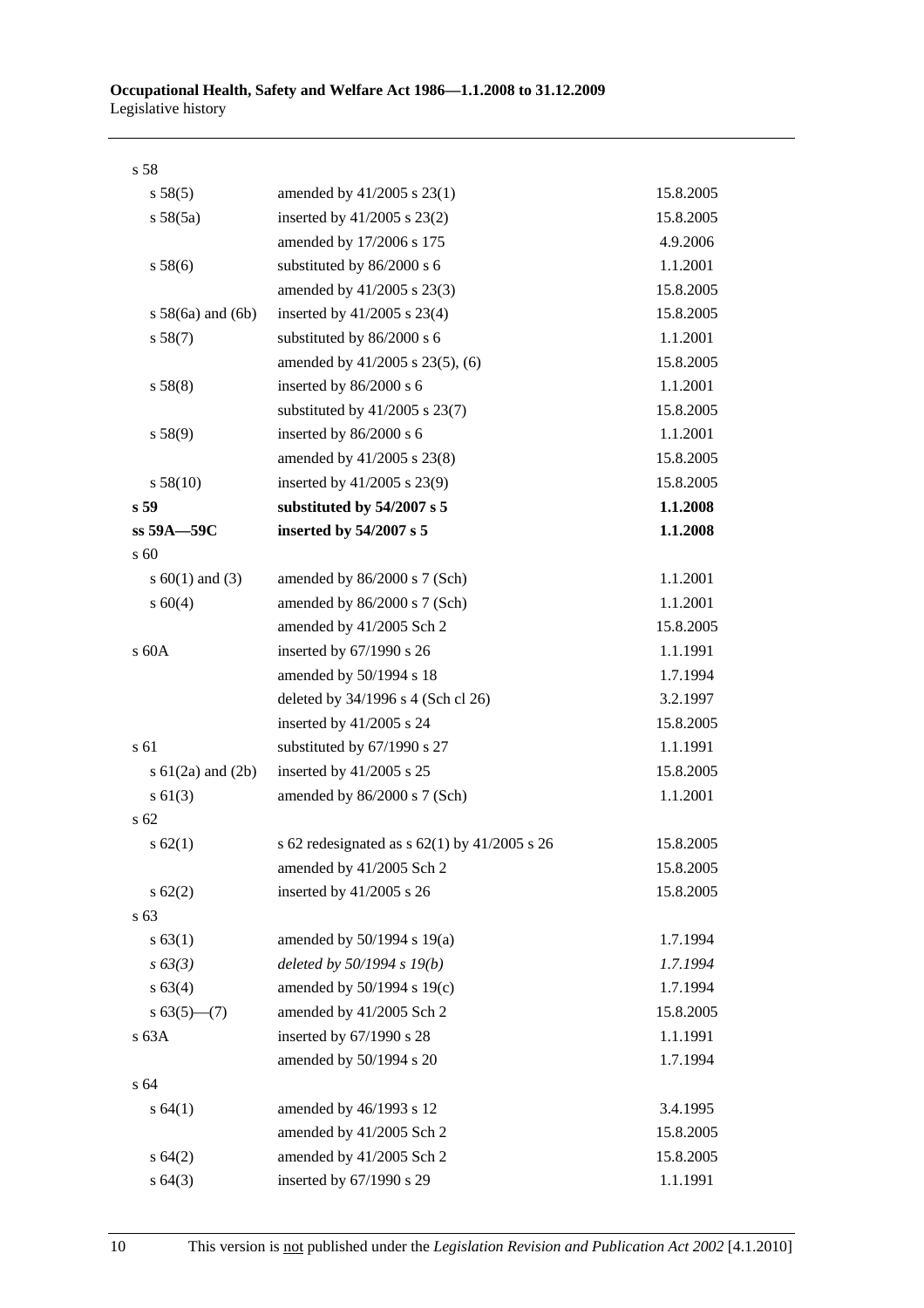| $s\,65$      | amended by 1/1993 s 58              | 1.7.1993  |
|--------------|-------------------------------------|-----------|
|              | substituted by 50/1994 s 21         | 1.7.1994  |
|              | deleted by 41/2005 s 27             | 15.8.2005 |
| s 66         |                                     |           |
| s 66(1)      | amended by $1/1993$ s $59(a)$       | 1.7.1993  |
|              | amended by 46/1993 s 13(a), (b)     | 3.4.1995  |
|              | amended by 41/2005 Sch 2            | 15.8.2005 |
| s 66(2)      | amended by 46/1993 s 13(c), (d)     | 3.4.1995  |
|              | amended by 86/2000 s 7 (Sch)        | 1.1.2001  |
|              | amended by 41/2005 Sch 2            | 15.8.2005 |
| $s\,66(3)$   | amended by 1/1993 s 59(b)           | 1.7.1993  |
|              | amended by 50/1994 s 22             | 1.7.1994  |
|              | amended by 41/2005 Sch 2            | 15.8.2005 |
| s 66(4)      | amended by 67/1990 s 30             | 1.1.1991  |
|              | amended by $1/1993$ s $59(c)$       | 1.7.1993  |
| s66(6)       | amended by 41/2005 Sch 2            | 15.8.2005 |
| s 67         |                                     |           |
| s 67(1)      | amended by $50/1994$ s $23(a)$ —(c) | 1.7.1994  |
|              | amended by $46/1993$ s $14(a)$ —(c) | 3.4.1995  |
|              | amended by 41/2005 Sch 2            | 15.8.2005 |
| s 67(2)      | substituted by $46/1993$ s $14(d)$  | 3.4.1995  |
| $s\,67(3)$   | substituted by $50/1994$ s $23(d)$  | 1.7.1994  |
| s 67(4)      | amended by 50/1994 s 23(e)          | 1.7.1994  |
| s 67(5)      | amended by $50/1994$ s $23(f)$      | 1.7.1994  |
| s 67A        | inserted by 24/1989 s 9             | 1.7.1990  |
| s 67A(3)     | amended by $50/1994$ s $24(a)$      | 1.7.1994  |
|              | amended by 41/2005 s 28(1)          | 15.8.2005 |
| s 67A(5)     | substituted by 51/1993 s 3          | 1.7.1993  |
|              | amended by 50/1994 s 24(b)          | 1.7.1994  |
|              | amended by 41/2005 s 28(2)          | 15.8.2005 |
| s 67A(6)     | substituted by 51/1993 s 3          | 1.7.1993  |
|              | amended by 50/1994 s 24(c)          | 1.7.1994  |
|              | amended by 41/2005 s 28(3)          | 15.8.2005 |
| s 67A(7)     | substituted by 51/1993 s 3          | 1.7.1993  |
|              | substituted by $50/1994$ s $24(d)$  | 1.7.1994  |
|              | amended by 41/2005 s 28(4)          | 15.8.2005 |
| s 67A(8)     | substituted by 51/1993 s 3          | 1.7.1993  |
|              | substituted by $50/1994$ s $24(d)$  | 1.7.1994  |
|              | amended by 41/2005 s 28(5)          | 15.8.2005 |
| $s\,67A(8a)$ | inserted by $51/1993$ s 3           | 1.7.1993  |
|              | deleted by $50/1994 s 24(d)$        | 1.7.1994  |
| $s$ 67A(8b)  | inserted by 51/1993 s 3             | 1.7.1993  |
| s 67A(8c)    | inserted by 51/1993 s 3             | 1.7.1993  |
|              |                                     |           |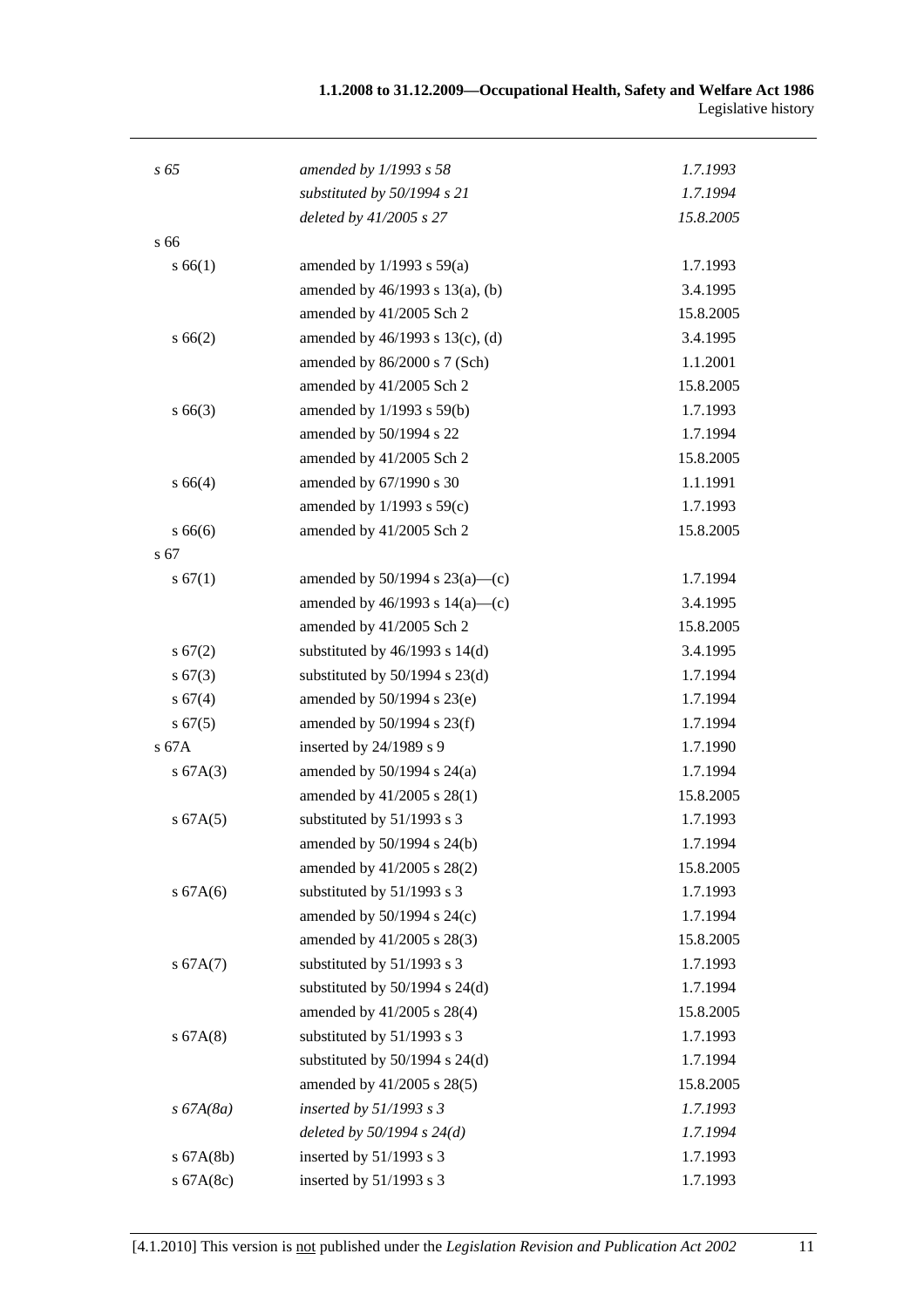|                 | amended by 50/1994 s 24(e)                                            | 1.7.1994   |
|-----------------|-----------------------------------------------------------------------|------------|
|                 | amended by 41/2005 s 28(6)                                            | 15.8.2005  |
| $s$ 67A $(8d)$  | inserted by 51/1993 s 3                                               | 1.7.1993   |
|                 | amended by $50/1994$ s $24(f)$                                        | 1.7.1994   |
|                 | amended by 41/2005 s 28(7)                                            | 15.8.2005  |
| $s\,67A(8e)$    | inserted by $51/1993 s 3$                                             | 1.7.1993   |
|                 | deleted by $50/1994 s 24(g)$                                          | 1.7.1994   |
| s 67A(9)        | substituted by $50/1994$ s $24(h)$                                    | 1.7.1994   |
|                 | amended by 41/2005 s 28(8), (9)                                       | 15.8.2005  |
| s 67A(10)       | amended by 86/2000 s 7 (Sch)                                          | 1.1.2001   |
| s 67A(11)       | amended by $1/1993 s 60$                                              | 1.7.1993   |
|                 | substituted by $50/1994$ s $24(i)$                                    | 1.7.1994   |
|                 | deleted by 41/2005 s 28(10)                                           | 15.8.2005  |
| ss 67B and 67C  | inserted by 41/2005 s 29                                              | 15.8.2005  |
| s 68            | amended by 50/1994 s 25                                               | 1.7.1994   |
|                 | amended by 41/2005 Sch 2                                              | 15.8.2005  |
| s 69            |                                                                       |            |
| $s\,69(3)$      | amended by $1/1993$ s $61(a)$                                         | 1.7.1993   |
|                 | amended by 41/2005 Sch 2                                              | 15.8.2005  |
| $s\,69(4)$      | amended by $1/1993$ s $61(b)$                                         | 1.7.1993   |
| $s\,69(7)$      | amended by 41/2005 Sch 2                                              | 15.8.2005  |
| $s\,69(8)$      | amended by 17/2006 s 176                                              | 4.9.2006   |
| $s\,69(8a)$     | inserted by 24/1989 s 10                                              | 22.6.1989  |
|                 | amended by $50/1994$ s $26(a)$                                        | 1.7.1994   |
|                 | amended by 41/2005 s 30(1)                                            | 15.8.2005  |
| $s\,69(8b)$     | inserted by 24/1989 s 10                                              | 22.6.1989  |
|                 | substituted by $50/1994$ s $26(b)$                                    | 1.7.1994   |
|                 | substituted by $41/2005$ s $30(2)$                                    | 15.8.2005  |
| $s\,69(8c)$     | inserted by 24/1989 s 10                                              | 22.6.1989  |
|                 | deleted by $50/1994 s 26(b)$                                          | 1.7.1994   |
| s 69(9)         | amended by 50/1994 s 26(c)                                            | 1.7.1994   |
| $s\,69(10)$     | amended by 41/2005 Sch 2                                              | 15.8.2005  |
| $s\,69(11)$     | amended by $1/1993$ s $61(c)$                                         | 1.7.1993   |
| ss 70 and 71    | omitted under Legislation Revision and<br><b>Publication Act 2002</b> | 24.11.2003 |
| Sch 1           |                                                                       |            |
| cll 3A and 3B   | inserted by 24/1989 s 11                                              | 1.7.1990   |
| cl <sub>4</sub> | amended by 1/1993 s 62                                                | 1.7.1993   |
| cl 8            | amended by 46/1993 s 15(a)                                            | 3.4.1995   |
| cl 21           | amended by 46/1993 s 15(b)                                            | 3.4.1995   |
| cl 33           | inserted by 34/1996 s 4 (Sch cl 26)                                   | 3.2.1997   |
| Sch 2           | amended by 1/1993 s 63                                                | 1.7.1993   |
|                 | amended by 50/1994 s 27                                               | 1.7.1994   |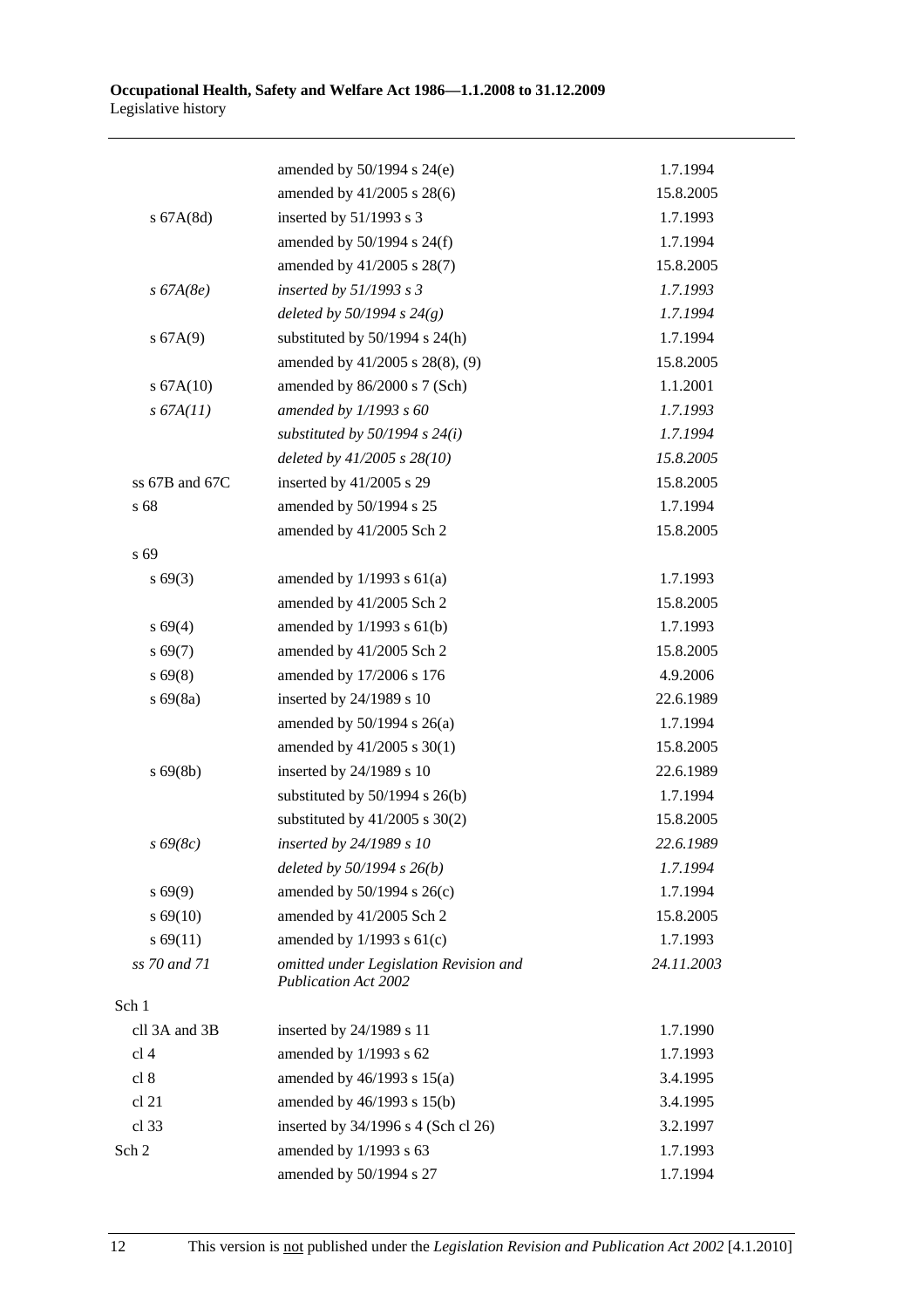|                  | substituted by $46/1993$ s 16                                                | 3.4.1995   |
|------------------|------------------------------------------------------------------------------|------------|
| Sch <sub>3</sub> | omitted under <i>Legislation Revision and</i><br><b>Publication Act 2002</b> | 24.11.2003 |
|                  | inserted by $41/2005$ s 31                                                   | 15.8.2005  |

## **Transitional etc provisions associated with Act or amendments**

#### *Occupational Health, Safety and Welfare Act Amendment Act 1989*

#### **12—Transitional provisions**

- (1) The offices of all members of the Commission become vacant on the commencement of this Act.
- (2) The person who was, immediately before the commencement of this Act, the full-time member of the Commission is entitled to be appointed to the office of Chief Executive Officer of the Commission—
	- (a) for a term equal to the balance of the term for which he or she was appointed as full-time member of the Commission; and
	- (b) on terms and conditions equivalent to the terms and conditions of employment that applied to him or her as full-time member of the Commission.
- (3) The person who was, immediately before the commencement of this Act, the deputy to the full-time member of the Commission is entitled to be appointed to the office of Deputy Chief Executive Officer of the Commission (on the same terms and conditions of employment that applied to him or her as deputy to the full-time member of the Commission).

### *Statutes Amendment (Chief Inspector) Act 1993*

#### **65—Existing appointments**

This Act does not affect the appointment of any person as an inspector before the commencement of this Act (other than as a Chief Inspector).

#### *Occupational Health, Safety and Welfare (Plant) Amendment Act 1993*

#### **19—Transitional provisions**

The Governor may, by regulation, make such transitional provisions as appear to the Governor to be necessary or expedient on account of the enactment of this Act.

#### *Occupational Health, Safety and Welfare (Administration) Amendment Act 1994*

#### **28—Transitional provisions**

The Governor may, by regulation, make such saving or transitional provisions as appear to the Governor to be necessary or expedient on account of the enactment of this Act.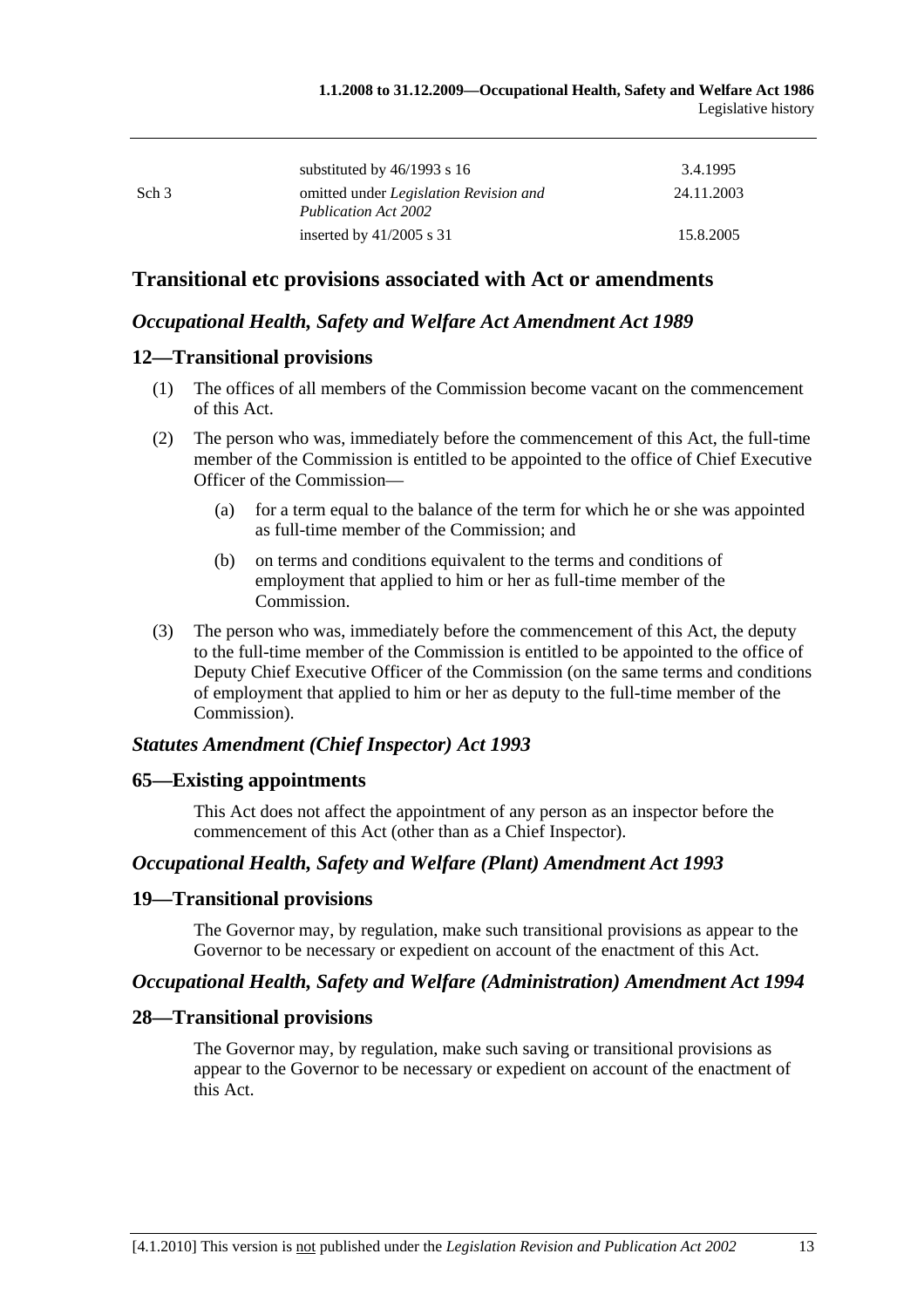# *Statutes Amendment and Repeal (Common Expiation Scheme) Act 1996*

### **5—Transitional provision**

An Act repealed or amended by this Act will continue to apply (as in force immediately prior to the repeal or amendment coming into operation) to an expiation notice issued under the repealed or amended Act.

### *Occupational Health, Safety and Welfare (SafeWork SA) Amendment Act 2005, Sch 1*

#### **8—Staff**

- (1) The Minister may, by notice in the Gazette, transfer a person who is a member of the staff of WorkCover immediately before the commencement of this subclause to—
	- (a) the Department; or
	- (b) another administrative unit in the Public Service of the State.
- (2) The Minister must obtain the concurrence of the board of management of WorkCover before he or she may act under subclause (1).
- (3) The conditions of employment that will apply to a person on his or her transfer under subclause (1) will be determined by the Commissioner for Public Employment after consultation with—
	- (a) the Chief Executive of the Department and, if a person is being transferred to another administrative unit under subclause (1)(b), the Chief Executive of that other administrative unit; and
	- (b) any registered association that represents the interests of any person who is being transferred; and
	- (c) WorkCover.
- (4) Despite subclause (3), a transfer under subclause (1) will occur without prejudice to any continuity of service of a person and without affecting any accrued right to leave.

#### **9—Property**

- (1) The Governor may, by proclamation made on the recommendation of the Minister, vest an asset, right or liability of WorkCover in—
	- (a) the Crown; or
	- (b) the Minister.
- (2) The Governor may, by proclamation made on the recommendation of the Minister, transfer a monetary amount from WorkCover to the Department on account of the arrangements or functions that are to be established or assumed by the Advisory Committee or the Department after the enactment of this Act.
- (3) The Minister must obtain the concurrence of the board of management of WorkCover before he or she may make a recommendation under subclause (1) or (2).
- (4) Any money transferred from WorkCover under subclause (2) will be paid from the Compensation Fund (without further authorisation under the *Workers Rehabilitation and Compensation Act 1986*).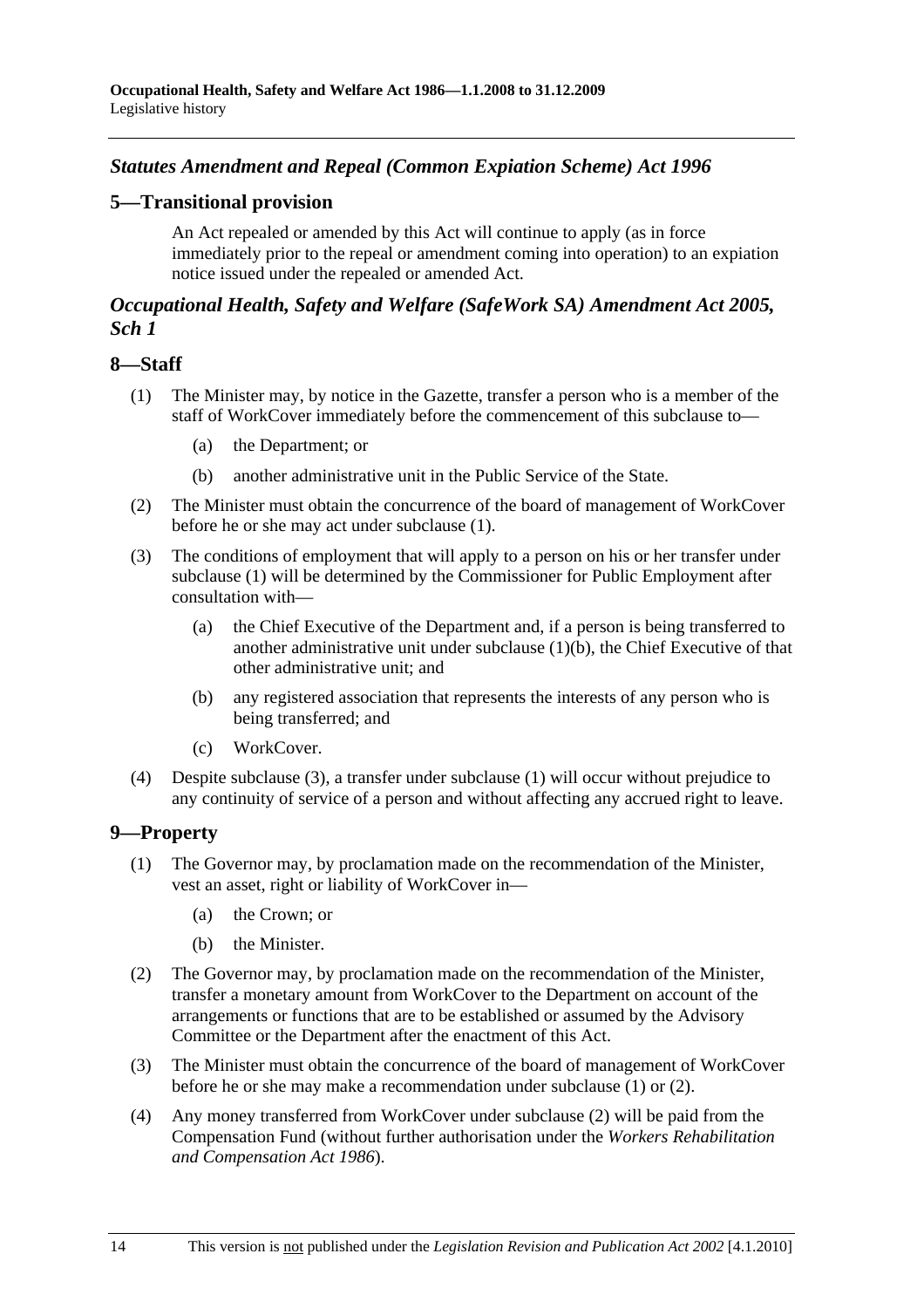# **10—Review of conciliation and mediation scheme**

- (1) The Minister to whom the administration of the principal Act is committed must cause a review to be undertaken in relation to the operation of section 55A of the principal Act after that section has been in operation for a period of 12 months.
- (2) The results of the review must be embodied in a written report and incorporated into the Department's annual report for the financial year during which the review is completed.

#### **11—Training**

- (1) The period within which a person must attend a course of training under section 61(2a) of the principal Act (as enacted by this Act) if the person is appointed as a responsible officer within the first 12 months after the commencement of this clause will be extended from 3 months to 12 months after his or her appointment.
- (2) A person who is a responsible officer under section 61 of the principal Act on the commencement of this clause must attend a course of training recognised or approved by the Advisory Committee for the purposes of subsection (2a) of that section within 3 years after the commencement of this clause.
- (3) However—
	- (a) the requirement for a person to attend a course of training under subclause (2) lapses if the person ceases to be a responsible officer for the relevant body corporate (but this paragraph does not derogate from the operation of section 61(2a) of the principal Act); and
	- (b) a person is not required to attend a course of training under subclause (2) if he or she has, before the commencement of this clause, attended a course of training recognised by the Advisory Committee for the purposes of this provision.
- (4) A person who fails to comply with subclause (2) will be guilty of an offence and liable to the same penalty as the penalty that applies to a failure to comply with section 61(2a) of the principal Act.

### **12—Committee membership**

The persons holding office as members of the Mining and Quarrying Occupational Health and Safety Committee immediately before the commencement of this clause may continue to hold office after the commencement of this clause.

#### **13—Regulations**

The Governor may, by regulation, make other provisions of a saving or transitional nature consequent on the enactment of this Act.

#### **14—Interpretation**

In this Part—

*Advisory Committee* means the SafeWork SA Advisory Committee;

*Compensation Fund* means the Compensation Fund under Part 5 of the *Workers Rehabilitation and Compensation Act 1986*;